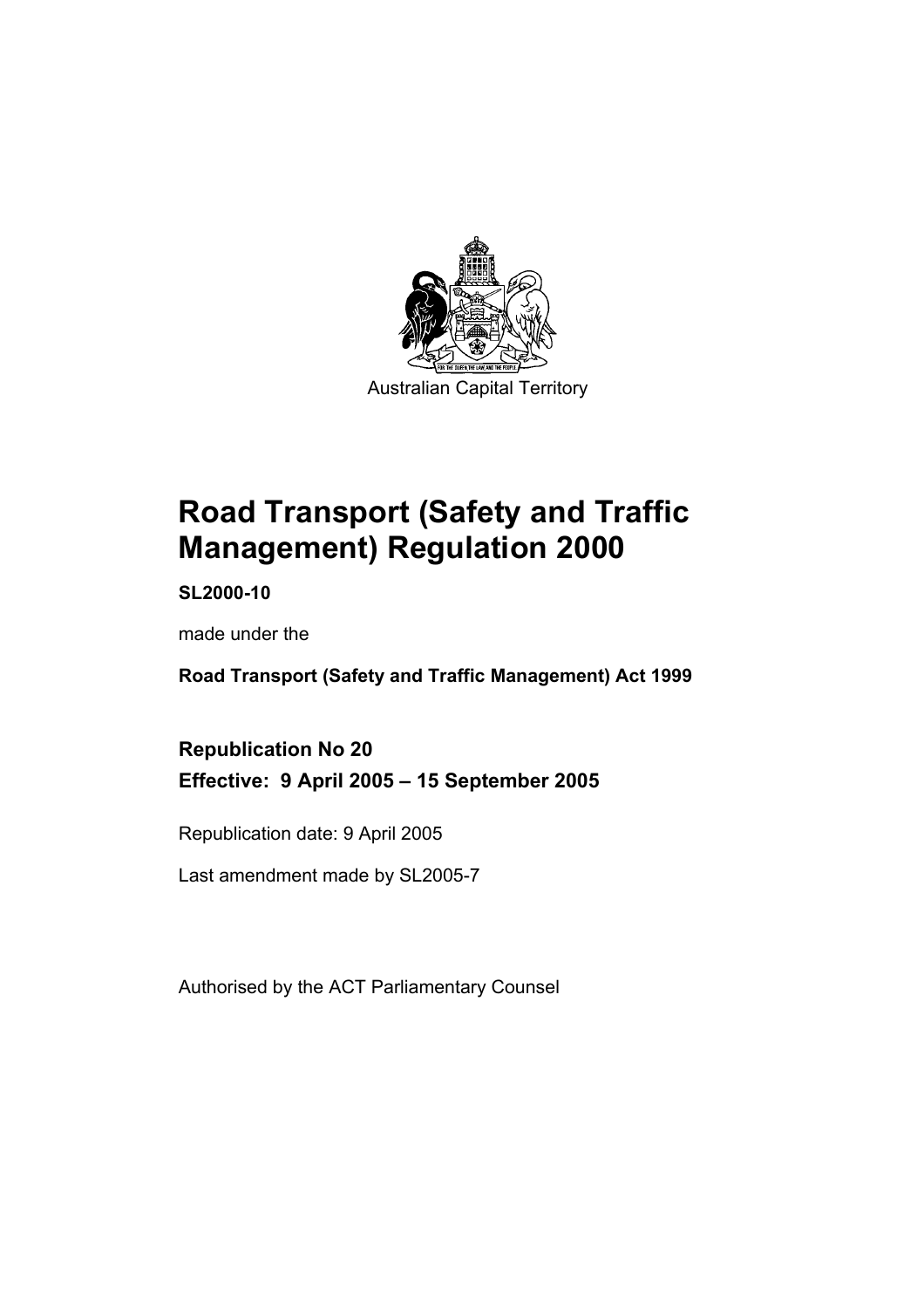#### **About this republication**

#### **The republished law**

This is a republication of the *Road Transport (Safety and Traffic Management) Regulation 2000*, made under the *Road Transport (Safety and Traffic Management) Act 1999* (including any amendment made under the *Legislation Act 2001*, part 11.3 (Editorial changes)) as in force on 9 April 2005*.* It also includes any amendment, repeal or expiry affecting the republished law to 9 April 2005.

The legislation history and amendment history of the republished law are set out in endnotes 3 and 4.

#### **Kinds of republications**

The Parliamentary Counsel's Office prepares 2 kinds of republications of ACT laws (see the ACT legislation register at www.legislation.act.gov.au):

- authorised republications to which the *Legislation Act 2001* applies
- unauthorised republications.

The status of this republication appears on the bottom of each page.

#### **Editorial changes**

The *Legislation Act 2001*, part 11.3 authorises the Parliamentary Counsel to make editorial amendments and other changes of a formal nature when preparing a law for republication. Editorial changes do not change the effect of the law, but have effect as if they had been made by an Act commencing on the republication date (see *Legislation Act 2001*, s 115 and s 117). The changes are made if the Parliamentary Counsel considers they are desirable to bring the law into line, or more closely into line, with current legislative drafting practice.

This republication does not include amendments made under part 11.3 (see endnote 1).

#### **Uncommenced provisions and amendments**

If a provision of the republished law has not commenced or is affected by an uncommenced amendment, the symbol  $\mathbf{U}$  appears immediately before the provision heading. The text of the uncommenced provision or amendment appears only in the last endnote.

#### **Modifications**

If a provision of the republished law is affected by a current modification, the symbol  $\mathbf{M}$ appears immediately before the provision heading. The text of the modifying provision appears in the endnotes. For the legal status of modifications, see *Legislation Act 2001*, section 95.

#### **Penalties**

The value of a penalty unit for an offence against this republished law at the republication date is—

- (a) if the person charged is an individual—\$100; or
- (b) if the person charged is a corporation—\$500.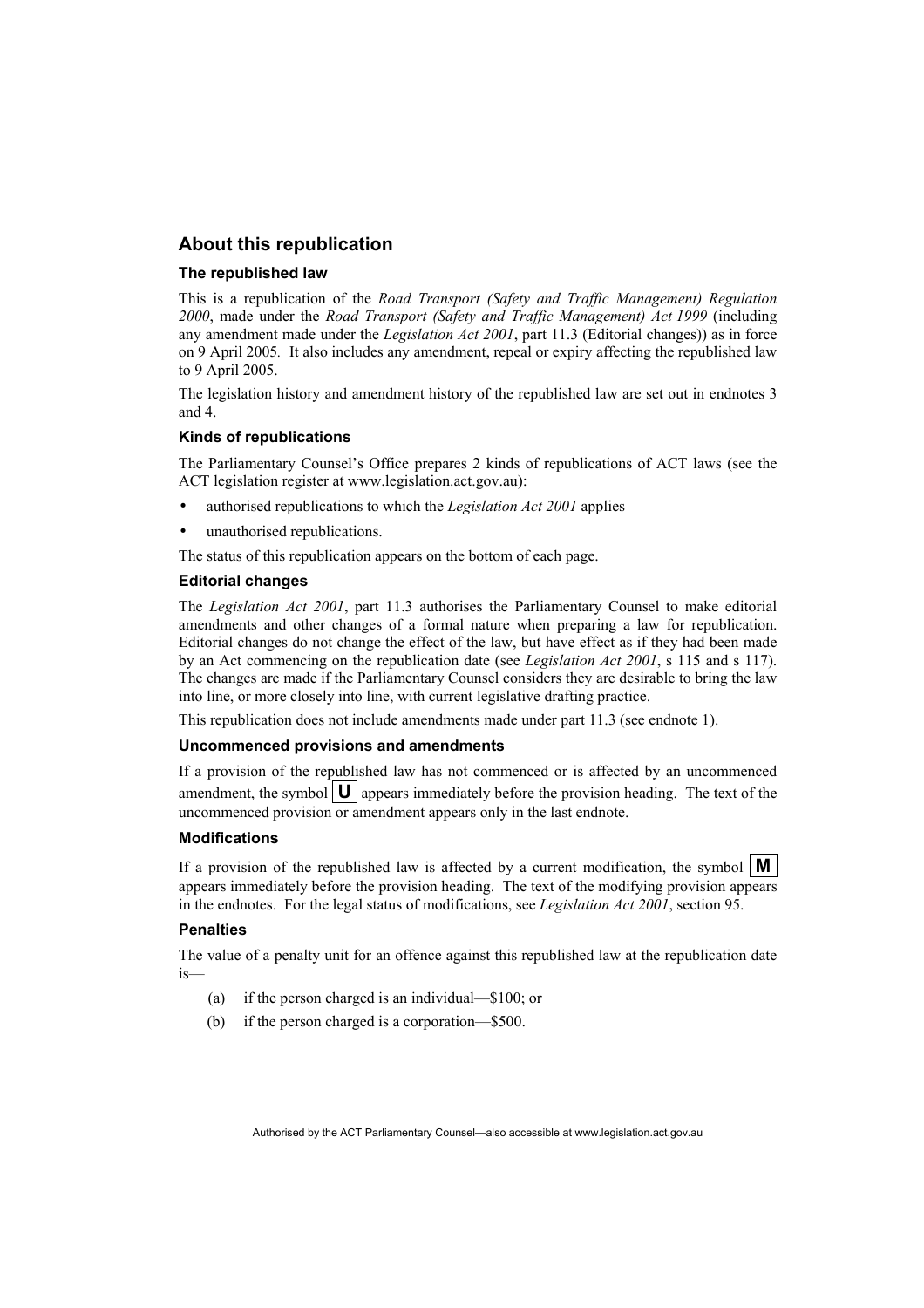

# **Road Transport (Safety and Traffic Management) Regulation 2000**

made under the

**Road Transport (Safety and Traffic Management) Act 1999** 

# **Contents**

Page

# **Chapter 1 Preliminary**

|     | Name of regulation                                           |   |
|-----|--------------------------------------------------------------|---|
| 3   | Definitions--- the dictionary                                | 2 |
| 4   | <b>Notes</b>                                                 |   |
| 4A  | Offences against regulation—application of Criminal Code etc |   |
| 4B  | Offences against regulation are strict liability offences    |   |
| 4C. | General defence of accident or reasonable effort             |   |

R20 09/04/05 Road Transport (Safety and Traffic Management) Regulation 2000 Effective: 09/04/05-15/09/05

contents 1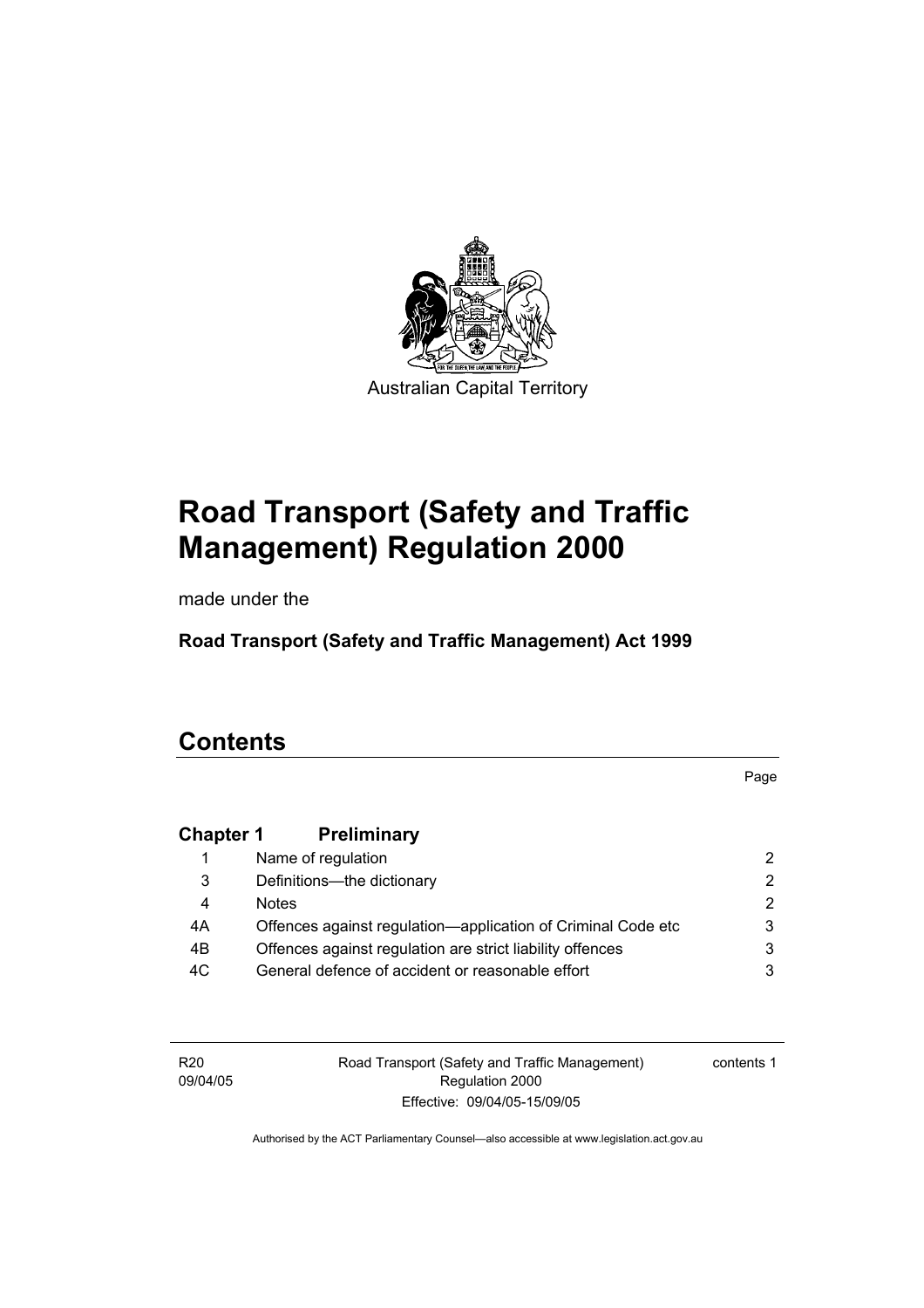#### **Contents**

|                  | <b>Australian Road Rules</b>                                                           | Page           |
|------------------|----------------------------------------------------------------------------------------|----------------|
| <b>Chapter 2</b> |                                                                                        |                |
| <b>Part 2.1</b>  | <b>Incorporation into ACT law</b>                                                      |                |
| 5                | What are the Australian Road Rules                                                     | 4              |
| 6                | Incorporation of Australian Road Rules into ACT law                                    | $\overline{4}$ |
| <b>Part 2.2</b>  | How the Australian Road Rules are incorporated                                         |                |
| Division 2.2.1   | General                                                                                |                |
| $\overline{7}$   | References to another law of this jurisdiction etc                                     | $\overline{7}$ |
| Division 2.2.2   | <b>Other provisions for the Australian Road Rules</b>                                  |                |
| 8                | ARR r 10 (2)-penalties for offences                                                    | $\overline{7}$ |
| 9                | ARR r 95—emergency stopping lane only signs                                            | $\overline{7}$ |
| 10               | ARR r 104-no truck signs                                                               | $\overline{7}$ |
| 11               | ARR r 151 (3) (b)—riding a motorbike or bicycle alongside more than 1<br>other rider   | 8              |
| 12               | ARR r 158 (2) (c)—other vehicles permitted to travel in bus lanes                      | 8              |
| 12A              | ARR r 170 (1)—driver not to stop in intersection unless permitted                      | 8              |
| 13               | ARR r 179 (1) (c)-stopping in a loading zone                                           | 8              |
| 14               | ARR r 199 (2)—stopping near a postbox                                                  | 9              |
| 15               | ARR r 206 (2) (b), (c)—parking by people with disabilities permit<br>holders           | 9              |
| 16               | ARR r 207 (2) (a)—fees for parking in pay parking spaces                               | 9              |
| 16A              | ARR r 213 (5)-non-application in ACT                                                   | 10             |
| 17               | ARR r 215 (4)-lights required to be fitted to a vehicle                                | 10             |
| 18               | ARR r 216 (3)—towing a vehicle at night or in hazardous weather<br>conditions          | 10             |
| 19               | ARR r 220 (3)—using lights on vehicles that are stopped                                | 10             |
| 20               | ARR r 221 (f)—using hazard warning lights on buses carrying children                   | 11             |
| 21               | ARR r 222—using warning lights on buses carrying children                              | 11             |
| 22               | ARR r 225-use of radar detectors                                                       | 11             |
| 22A              | ARR r 236 (6)—hitchhiking, roadside commerce etc permitted                             | 11             |
| 23               | ARR r 240 (2)—wheeled recreational devices and toys not to be used<br>on certain roads | 12             |

| contents: |  |
|-----------|--|
|           |  |

contents 2 Road Transport (Safety and Traffic Management) Regulation 2000 Effective: 09/04/05-15/09/05

R20 09/04/05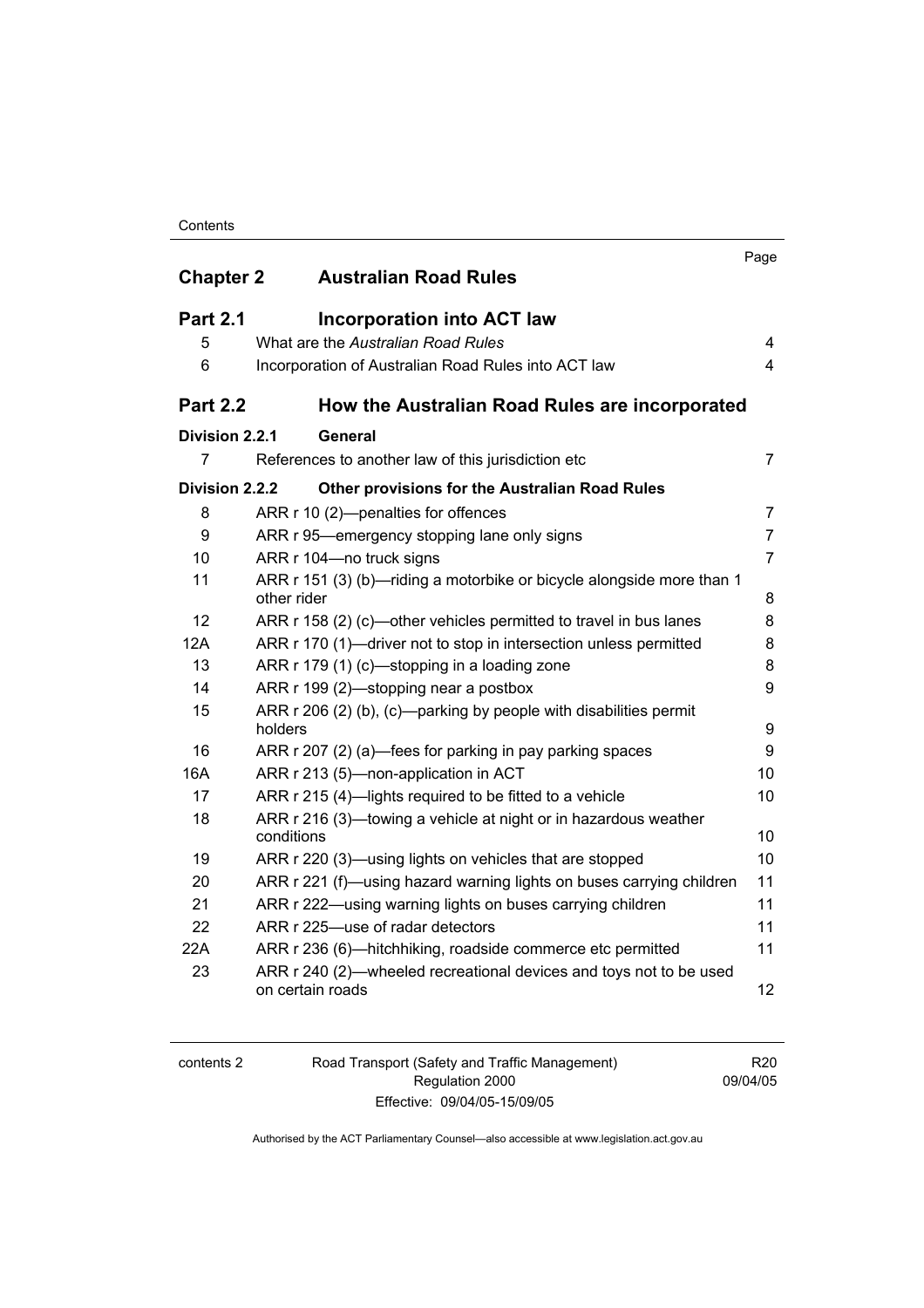|                 |                                                                            | Page |
|-----------------|----------------------------------------------------------------------------|------|
| 23B             | ARR r 266 (3) (b)—wearing of seatbelts by passengers under 16 years<br>old | 13   |
| 24              | ARR r 266 (7)—wearing of seatbelts by passengers under 16 years old        | 14   |
| 25              | ARR r 267 (3)-certificates of exemption from wearing seatbelts             | 14   |
| 26              | ARR r 270 (3)—wearing motorbike helmets                                    | 14   |
| 27              | ARR r 271 (6)-riding on motorbikes                                         | 14   |
| 27A             | ARR r 280 (2) (a)-other vehicles to which B light rules apply              | 15   |
| 28              | ARR r 287 (3) (e), (4)—duties of participants in crashes                   | 15   |
| 29              | ARR r 289 (1) (g)—driving on a nature strip                                | 16   |
| 30              | ARR r 298—driving with a person in or on a trailer                         | 16   |
| 31              | ARR r 310 (3), (4)-exemption for road workers etc                          | 17   |
| 32              | ARR r 313-postal workers                                                   | 18   |
| 33              | ARR dict-definitions for dictionary                                        | 18   |
| <b>Part 2.3</b> | <b>Additional ACT road rules</b>                                           |      |
| Division 2.3.1  | Noise and other nuisances                                                  |      |
| 37              | Making unnecessary engine noise                                            | 21   |
| 38              | Emission of waste oil or grease                                            | 21   |
| Division 2.3.2  | Driver and passenger safety                                                |      |
| 39              | Safety of persons on trailers                                              | 22   |
| 40              | Passengers in sidecars to be seated                                        | 23   |
| Division 2.3.3  | <b>Trailers and towing</b>                                                 |      |
| 41              | Number of vehicles that may be drawn                                       | 24   |
| 42              | Towing by vehicles under 4.5t                                              | 25   |
| Division 2.3.4  | <b>Lights on vehicles</b>                                                  |      |
| 43              | Lights on motor vehicles generally                                         | 27   |
| Division 2.3.5  | <b>Stopping and parking</b>                                                |      |
| 44              | Use of meters in metered parking areas                                     | 28   |
| 45              | Parking in metered parking spaces                                          | 30   |
| 46              | Temporary closure of metered parking spaces                                | 30   |
| 47              | Misuse of parking meters                                                   | 30   |
| 48              | Interfering with parking meters etc                                        | 31   |
|                 |                                                                            |      |

R20 09/04/05 Road Transport (Safety and Traffic Management) Regulation 2000 Effective: 09/04/05-15/09/05

contents 3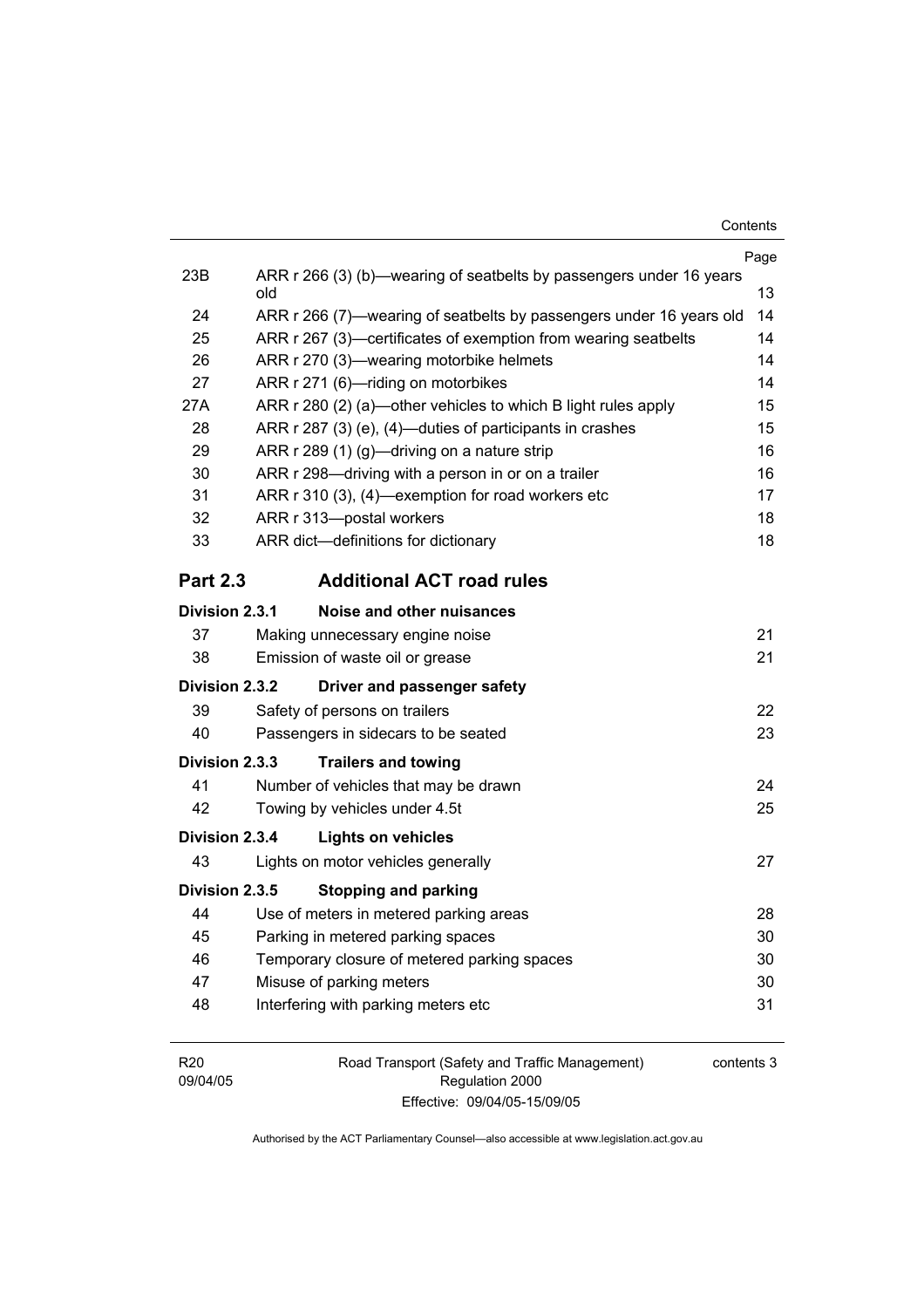#### **Contents**

|                 |                                                                                           | Page |
|-----------------|-------------------------------------------------------------------------------------------|------|
| 49              | Use of tickets in ticket parking areas                                                    | 31   |
| 50              | Parking in ticket parking spaces                                                          | 33   |
| 51              | Temporary closure of ticket parking spaces                                                | 33   |
| 52              | Use of false or damaged parking tickets etc                                               | 34   |
| 53              | Misuse of ticket machines                                                                 | 35   |
| 54              | Interfering with parking ticket machines etc                                              | 35   |
| 55              | Removing parking tickets etc                                                              | 35   |
| 56              | Unauthorised use and revocation of mobility parking scheme authorities 36                 |      |
| 57A             | Stopping public buses in bus zones and at bus stops                                       | 36   |
| 58              | Stopping in an emergency etc or to comply with another law                                | 37   |
| Division 2.3.6  | Miscellaneous other road rules                                                            |      |
| 59              | Carrying dangerous substances                                                             | 38   |
| 60              | Interrupting funeral processions etc                                                      | 39   |
| 61              | Driving on roads closed to traffic                                                        | 39   |
| 62              | Use of wheeled recreational devices and wheeled toys on roads                             | 39   |
| <b>Part 2.4</b> | <b>Other provisions</b>                                                                   |      |
| 63              | Devices that are prescribed traffic control devices                                       | 41   |
| 64              | Preventing prescribed traffic control devices being clearly visible                       | 41   |
| 65              | Use of do not overtake turning vehicle sign                                               | 42   |
| 66              | Approvals etc by road transport authority                                                 | 42   |
| 67              | Exemption from requirement about riding on motorbikes                                     | 43   |
| 68              | Defence of complying with direction of police officer or authorised<br>person             | 43   |
| 69              | Exemption for driver of police vehicles                                                   | 43   |
| 70              | Exemption for driver of emergency vehicles                                                | 44   |
| 71              | Stopping and parking exemption for police and emergency vehicles and<br>authorised people | 44   |

contents 4 Road Transport (Safety and Traffic Management) Regulation 2000 Effective: 09/04/05-15/09/05

R20 09/04/05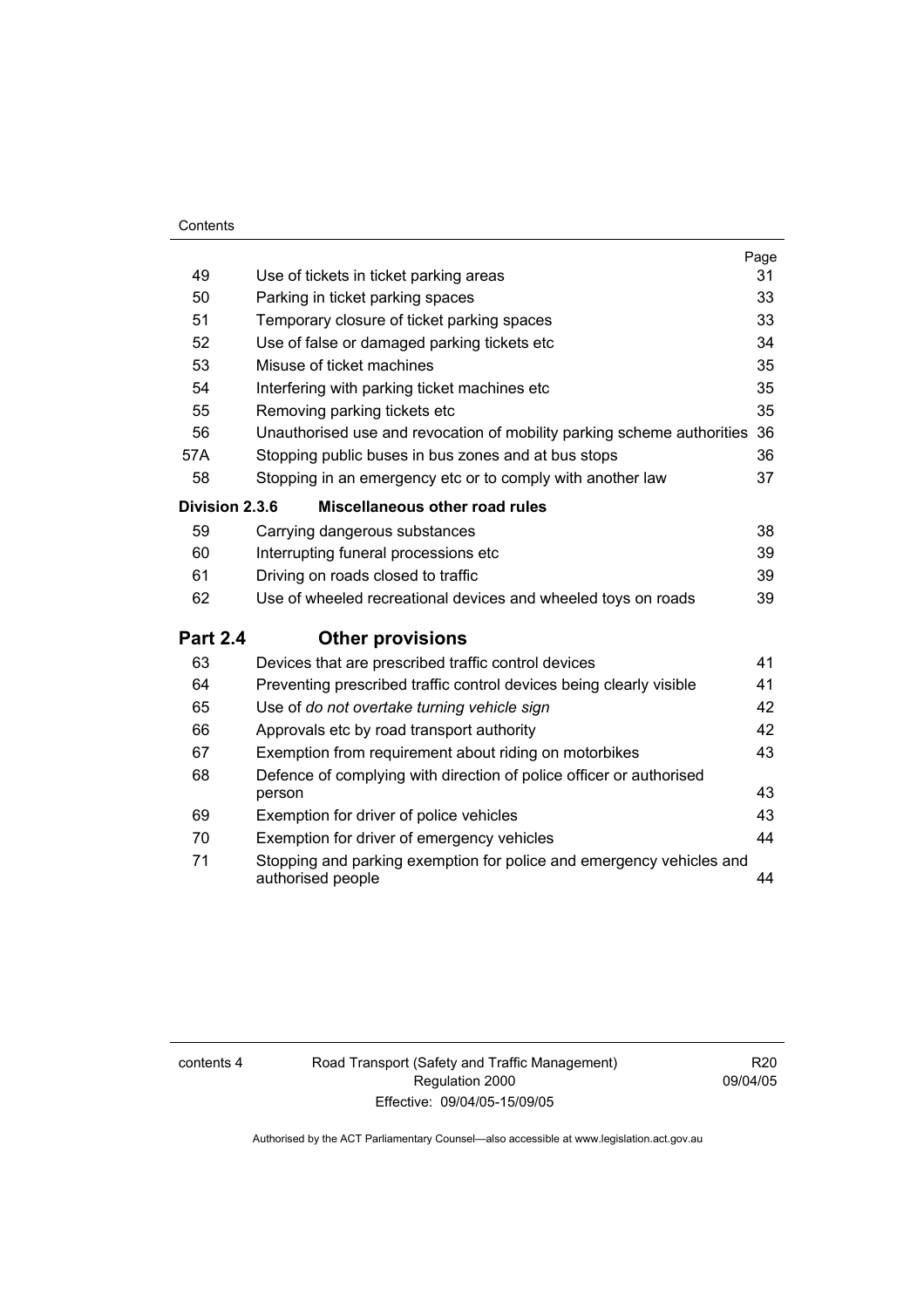|                             |                                                                                | Contents   |
|-----------------------------|--------------------------------------------------------------------------------|------------|
|                             |                                                                                | Page       |
| <b>Chapter 3</b>            | <b>Parking</b>                                                                 |            |
| <b>Part 3.1</b>             | <b>Parking schemes</b>                                                         |            |
| Division 3.1.1              | <b>Metered parking schemes</b>                                                 |            |
| 72                          | Metered parking schemes                                                        | 46         |
| 73                          | Metered parking areas                                                          | 46         |
| 74                          | Parking meters                                                                 | 46         |
| 75                          | Metered parking spaces                                                         | 47         |
| Division 3.1.2              | <b>Ticket parking schemes</b>                                                  |            |
| 75A                         | Parking authorities                                                            | 47         |
| 75B                         | Parking authority guidelines                                                   | 47         |
| 76                          | Ticket parking schemes-road transport authority                                | 48         |
| 76A                         | Ticket parking schemes-parking authority                                       | 48         |
| 77                          | Ticket parking areas                                                           | 49         |
| 78                          | Ticket parking spaces                                                          | 49         |
| 79                          | <b>Ticket machines</b>                                                         | 49         |
| 80                          | Parking tickets                                                                | 49         |
| 81                          | Duration of parking tickets                                                    | 50         |
| Division 3.1.3              | <b>Heavy vehicle parking</b>                                                   |            |
| 82                          | Definitions for div 3.1.3                                                      | 50         |
| 83                          | References in div to land adjoining residential land                           | 51         |
| 84                          | Vehicle parked partly on residential land                                      | 51         |
| 85                          | Parking of certain vehicles on residential land prohibited                     | 51         |
| 86                          | Parking of certain vehicles on land adjoining residential land prohibited      | 52         |
| 87                          | Parking of certain commercial vehicles on land with multi-unit<br>developments | 53         |
| 88                          | Daily infringement                                                             | 54         |
| 89                          | Codes of practice                                                              | 54         |
| 90                          | Notice of codes of practice etc                                                | 55         |
| 91                          | Application for exemption                                                      | 55         |
| 92                          | Decision on application for exemption                                          | 55         |
| 93                          | <b>Endorsement of certificates</b>                                             | 58         |
| 94                          | Variation of conditions of exemptions                                          | 58         |
| R <sub>20</sub><br>09/04/05 | Road Transport (Safety and Traffic Management)<br>Regulation 2000              | contents 5 |

Regulation 2000 Effective: 09/04/05-15/09/05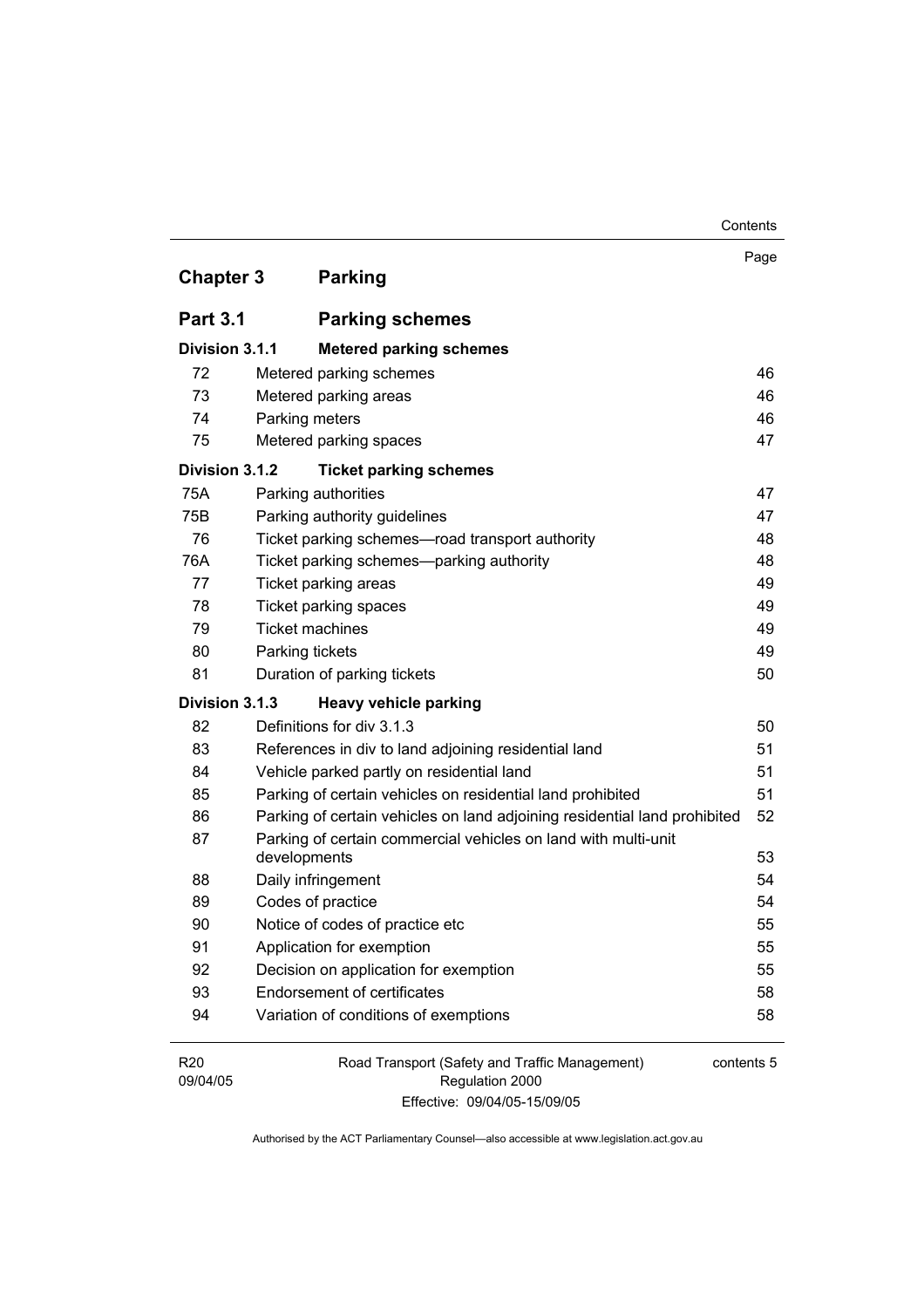| Contents |
|----------|
|          |

|                  |                                                                                               | Page |
|------------------|-----------------------------------------------------------------------------------------------|------|
| 95               | Additional information by applicant                                                           | 59   |
| 96               | Loss etc of existing operator's certificate                                                   | 59   |
| 97               | Cancellation of existing operator's certificate etc                                           | 59   |
| Division 3.1.4   | <b>Miscellaneous</b>                                                                          |      |
| 97A              | Other powers to provide pay parking                                                           | 61   |
| 98               | Overlapping schemes                                                                           | 61   |
| 98A              | Income from ticket parking scheme                                                             | 61   |
| 98B              | Costs of ticket parking scheme                                                                | 62   |
| 99               | Trailers not separately chargeable                                                            | 62   |
| <b>Part 3.2</b>  | Parking permits and mobility parking scheme<br>authorities                                    |      |
| 100              | Parking permits                                                                               | 63   |
| 101              | Mobility parking scheme authorities                                                           | 64   |
| <b>Chapter 4</b> | <b>Traffic offence detection devices</b>                                                      |      |
| 102              | Definitions for ch 4                                                                          | 65   |
| 103              | Approved traffic offence detection devices                                                    | 67   |
| 103A             | Approval of police vehicle speedometers                                                       | 67   |
| 104              | Major testing of laser speed measuring devices                                                | 67   |
| 104A             | Major testing of other traffic offence detection devices                                      | 68   |
| 104B             | Certification and sealing of traffic offence detection devices                                | 69   |
| 105              | Use of digital camera detection devices                                                       | 70   |
| 105A             | Use of laser speed measuring devices                                                          | 71   |
| 105B             | Use of radar speed measuring devices                                                          | 72   |
| 106              | Approved people—testing and sealing                                                           | 73   |
| 107              | Approved people-use                                                                           | 73   |
| 107A             | Recording of digital camera detection device image files-Act, s<br>23 (2) (c) (ii)            | 73   |
| 107B             | Recording of traffic lights camera detection device image files-Act,<br>s 23 (2) (c) (ii)     | 73   |
| 107C             | Verification of traffic lights camera detection device image files—Act,<br>s 23 (2) (c) (iii) | 74   |
|                  |                                                                                               |      |

6 Road Transport (Safety and Traffic Management) Regulation 2000 Effective: 09/04/05-15/09/05

R20 09/04/05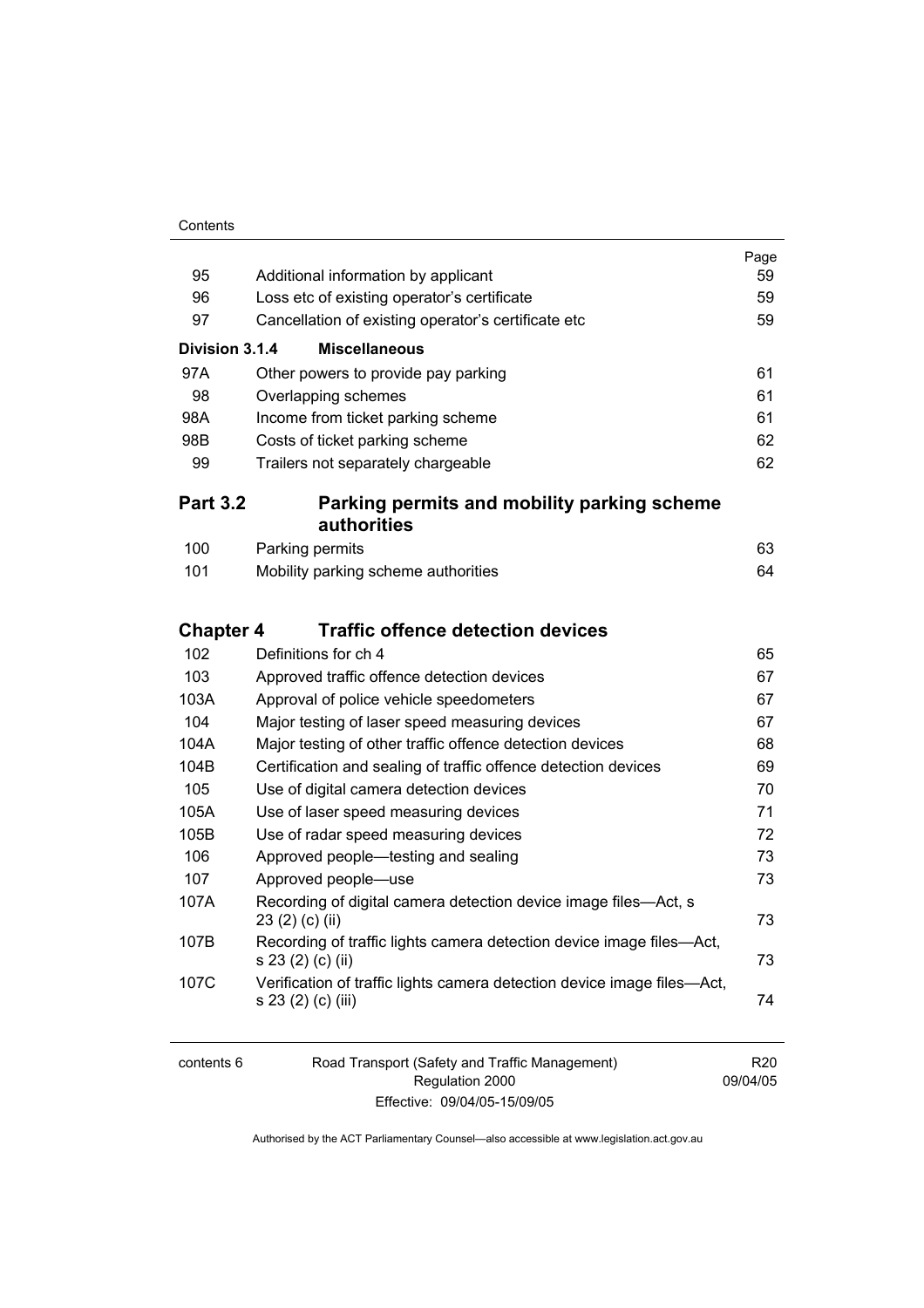|                   |                                                    | Contents   |
|-------------------|----------------------------------------------------|------------|
| 108               | Meaning of vehicle image codes                     | Page<br>75 |
| <b>Chapter 5</b>  | <b>Miscellaneous</b>                               |            |
| 109               | Additional powers of police                        | 80         |
| 110               | Prohibition on car minding                         | 80         |
| 111               | Removal of unattended vehicles from certain places | 81         |
| 112               | Disposal of impounded vehicles-Act, s 10K          | 81         |
| 112A              | Disposal of forfeited vehicles—Act, s 10K          | 83         |
| 113               | Responsible person to inspect driver licence       | 83         |
| 114               | Responsible person's consent                       | 83         |
| <b>Schedule 1</b> | <b>Meaning of location codes on images</b>         | 84         |
| <b>Part 1.1</b>   | <b>Digital camera detection devices</b>            | 84         |
| <b>Part 1.2</b>   | <b>Traffic lights camera detection devices</b>     | 88         |
| <b>Dictionary</b> |                                                    | 89         |
| <b>Endnotes</b>   |                                                    |            |
| 1                 | About the endnotes                                 | 99         |
| 2                 | Abbreviation key                                   | 99         |
| 3                 | Legislation history                                | 100        |
| 4                 | Amendment history                                  |            |
| 5                 | Earlier republications                             | 115        |

 $\overline{a}$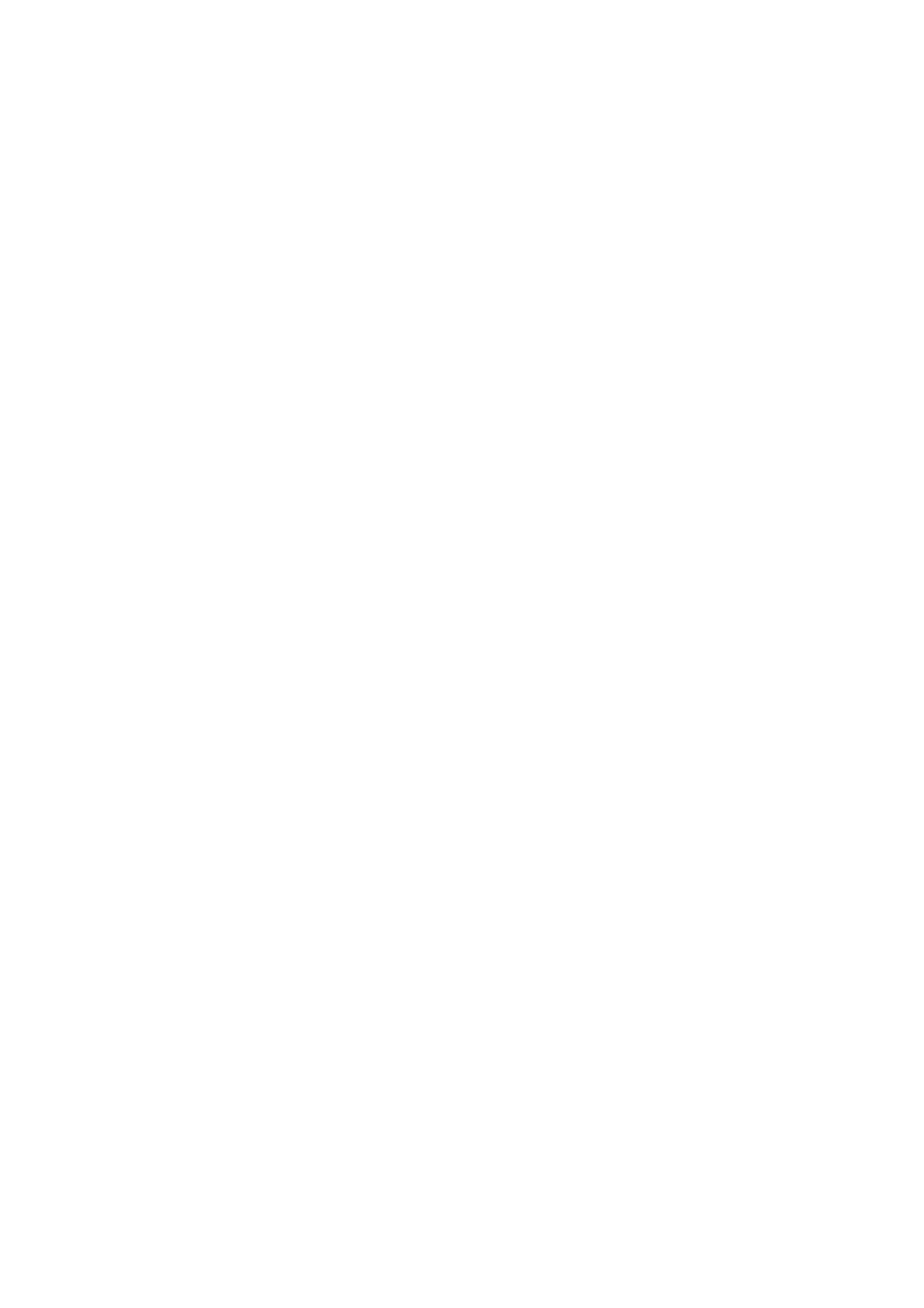

# **Road Transport (Safety and Traffic Management) Regulation 2000**

made under the

I

**Road Transport (Safety and Traffic Management) Act 1999** 

R20 09/04/05 Road Transport (Safety and Traffic Management) Regulation 2000 Effective: 09/04/05-15/09/05

page 1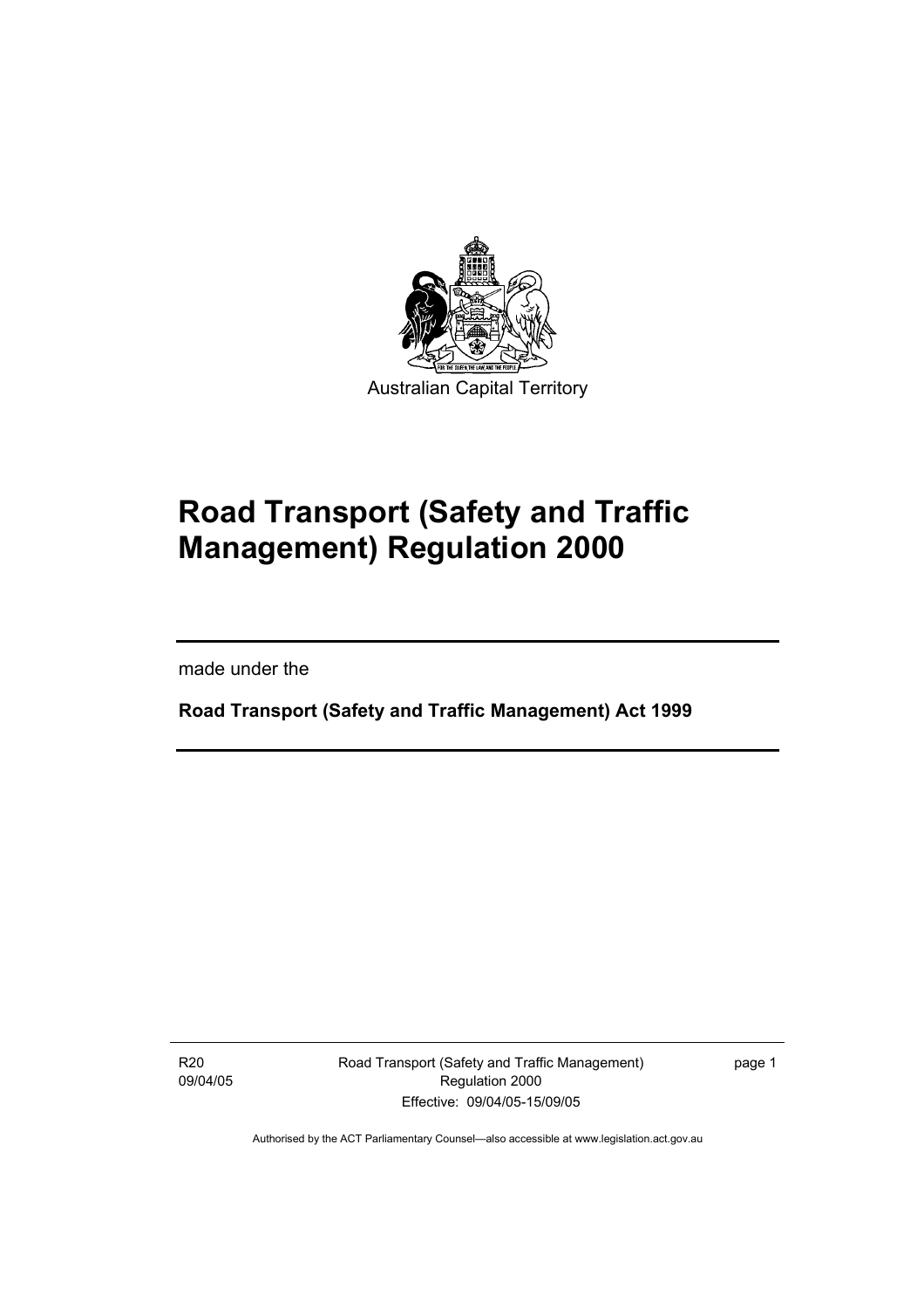#### **Chapter 1** Preliminary

Section 1

# **Chapter 1** Preliminary

**1 Name of regulation** 

This regulation is the *Road Transport (Safety and Traffic Management) Regulation 2000*.

#### **3 Definitions—the dictionary**

- (1) The dictionary at the end of this regulation is part of this regulation.
	- *Note 1* The dictionary defines certain terms used in this regulation, and includes references (*signpost definitions*) to other terms defined elsewhere in this regulation or elsewhere in the road transport legislation.

 For example, the signpost definition '*semitrailer*—see the *Road Transport (Vehicle Registration) Regulation 2000*, dictionary.' means the word 'semitrailer' is defined in that dictionary and the definition applies to this regulation.

- *Note 2* A definition in the dictionary (including a signpost definition) applies to the entire Act unless the definition, or another provision of the Act, provides otherwise or the contrary intention otherwise appears (see Legislation Act, s  $155$  and s  $156$  (1)).
- (2) The definitions in the dictionary do not apply to the Australian Road Rules unless this regulation provides otherwise.

#### **4 Notes**

A note in this regulation is explanatory and is not part of this regulation.

*Note* See the Legislation Act, s 127 (1), (4) and (5) for the legal status of notes.

R20 09/04/05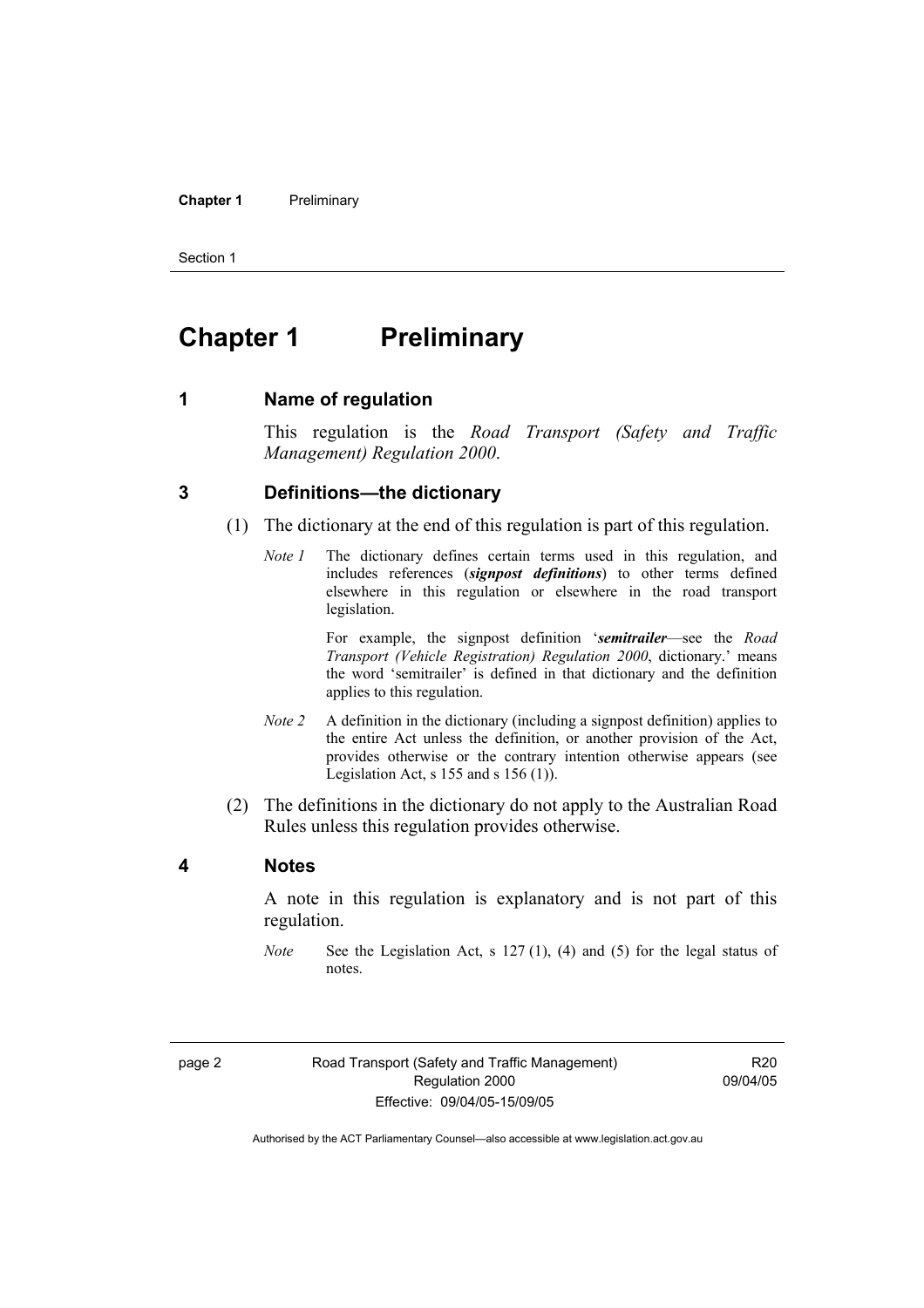#### **4A Offences against regulation—application of Criminal Code etc**

Other legislation applies in relation to offences against this regulation (including the Australian Road Rules).

*Note 1 Criminal Code*

The Criminal Code, ch 2 applies to an offence against this regulation (see Code, pt 2.1).

The chapter sets out the general principles of criminal responsibility (including burdens of proof and general defences), and defines terms used for offences to which the Code applies (eg *conduct*, *intention*, *recklessness* and *strict liability*).

#### *Note 2 Penalty units*

The Legislation Act, s 133 deals with the meaning of offence penalties that are expressed in penalty units.

*Note 3* The Australian Road Rules are to be read with, and as if they formed part of, this regulation (see s 6).

#### **4B Offences against regulation are strict liability offences**

An offence against this regulation (including the Australian Road Rules) is a strict liability offence.

#### **4C General defence of accident or reasonable effort**

Without limiting any other defence, it is a defence to an offence against this regulation (including the Australian Road Rules) if the defendant proves that the offence—

- (a) was the result of an accident; or
- (b) could not have been avoided by any reasonable efforts by the defendant.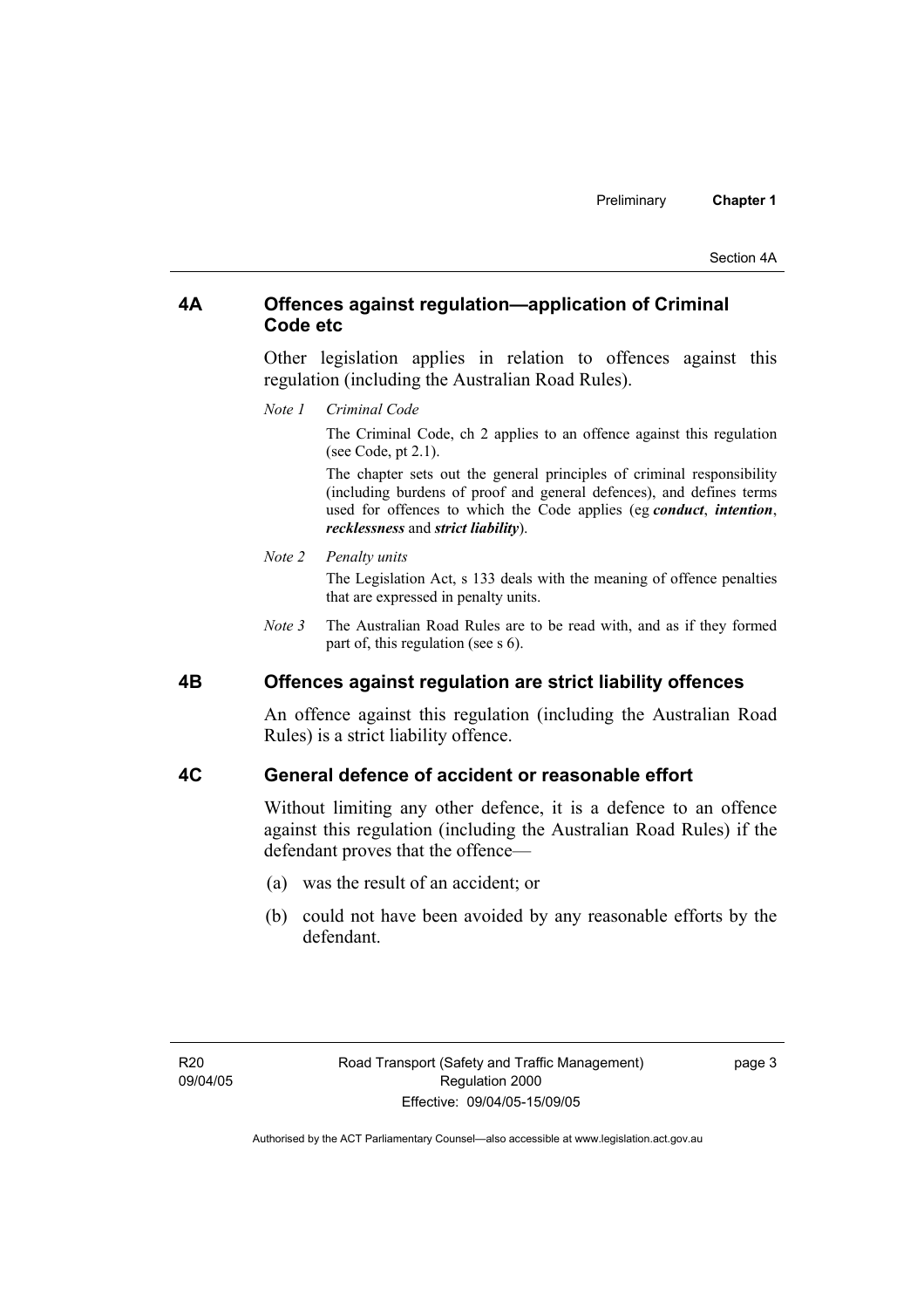**Chapter 2 Australian Road Rules**<br>**Part 2.1 Incorporation into ACT Incorporation into ACT law** 

Section 5

# **Chapter 2 Australian Road Rules**

# **Part 2.1 Incorporation into ACT law**

#### **5 What are the** *Australian Road Rules*

In this regulation, the *Australian Road Rules* are that part of the publication known as the Australian Road Rules, ISBN 0 7240 8874 1 published by the National Road Transport Commission on 22 October 2003 that consists of the rules approved by the Australian Transport Council under the *National Road Transport Commission Act 1991* (Cwlth).

*Note* The Australian Road Rules are available on the ACT legislation register (www.legislation.act.gov.au).

**6 Incorporation of Australian Road Rules into ACT law** 

- (1) The Australian Road Rules (other than rule 2) are to be read with, and as if they formed part of, this regulation.
- (2) Subsection (1) has effect subject to this regulation.

R20 09/04/05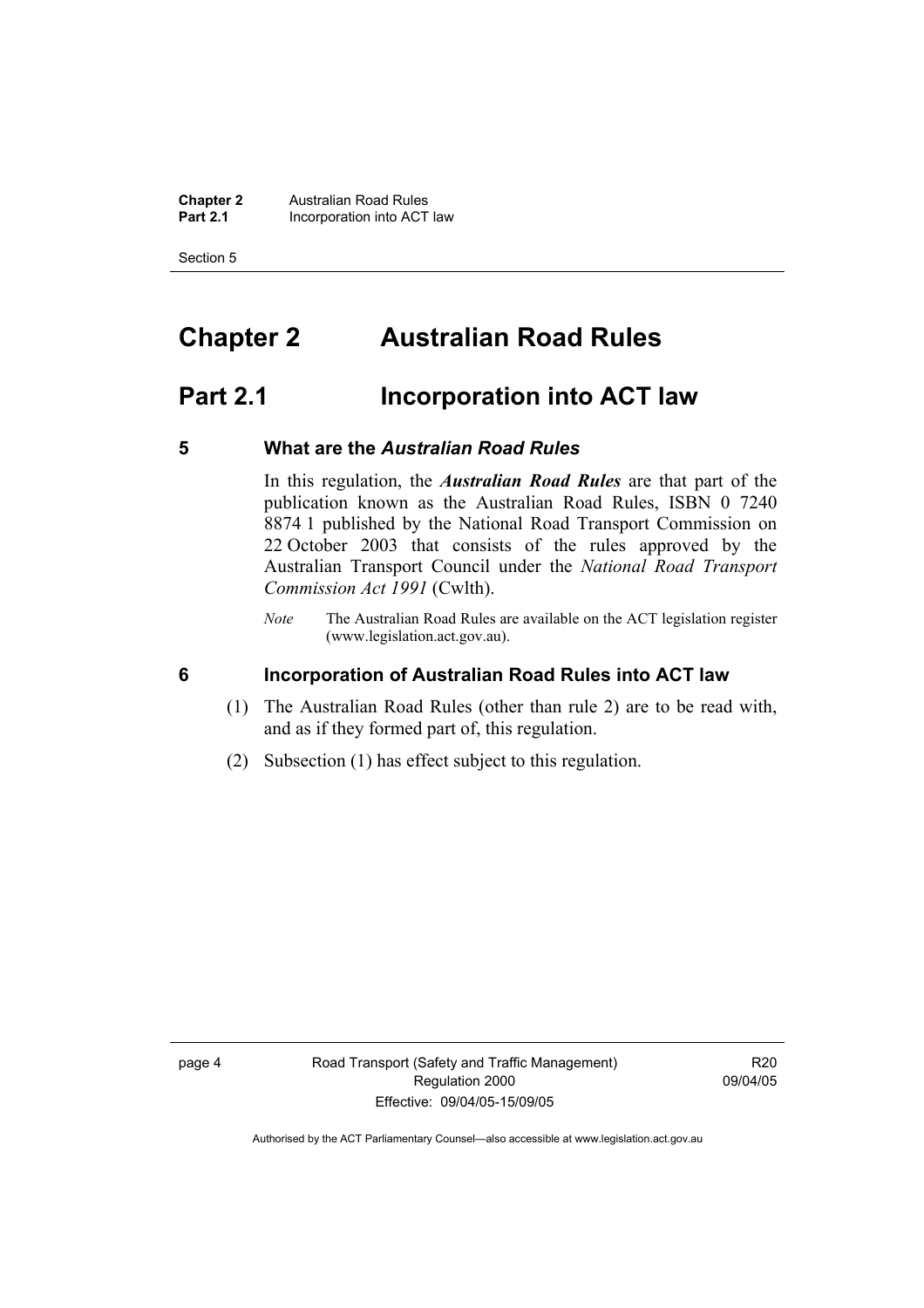# **Part 2.2 How the Australian Road Rules are incorporated**

# **Division 2.2.1 General**

*Note 1* The Australian Road Rules are not completely self-contained and need to be read with associated laws of each jurisdiction. Many of the rules provide for 'another law of this jurisdiction' to define terms used in the Australian Road Rules for application of the Australian Road Rules in the ACT, to permit things to be done in the ACT otherwise prohibited by the Australian Road Rules or to exempt persons in the ACT from complying with the Australian Road Rules.

| <b>ARR</b><br>provision | provision of this<br>regulation | <b>ARR provision</b>                        | provision of this<br>regulation |
|-------------------------|---------------------------------|---------------------------------------------|---------------------------------|
| 10(2)                   | 8                               | 270(3)                                      | 26                              |
| 95                      | 9                               | 271(6)                                      | 27                              |
| 104                     | 10                              | 280(2)(a)                                   | 27A                             |
| 151(3)(b)               | 11                              | $287(3)$ (e) and (4)                        | 28                              |
| 158 $(2)$ $(c)$         | 12                              | 289(1)(g)                                   | 29                              |
| 170(1)                  | 12A                             | 298                                         | 30                              |
| 179 $(1)(c)$            | 13                              | $310(3)$ and $(4)$                          | 31                              |
| 199(2)                  | 14                              | 313                                         | 32                              |
| $206(2)$ (b) and<br>(c) | 15                              | dict, def <i>approved</i><br>bicycle helmet | 33(1)                           |
| 207(2)(a)               | 16                              | dict, def <i>authorised</i><br>person       | 33(1)                           |
| 213(5)                  | 16A                             | dict, def <i>emergency</i><br>worker        | 33(1)                           |
| 215(4)                  | 17                              | dict, def $GVM$                             | 33(2)                           |
| 216(3)                  | 18                              | dict, def <i>hazard</i><br>warning lights   | 33(3)                           |

*Note 2* The following table sets out the provisions of the Australian Road Rules for which provision is made by this part:

R20 09/04/05 Road Transport (Safety and Traffic Management) Regulation 2000 Effective: 09/04/05-15/09/05

page 5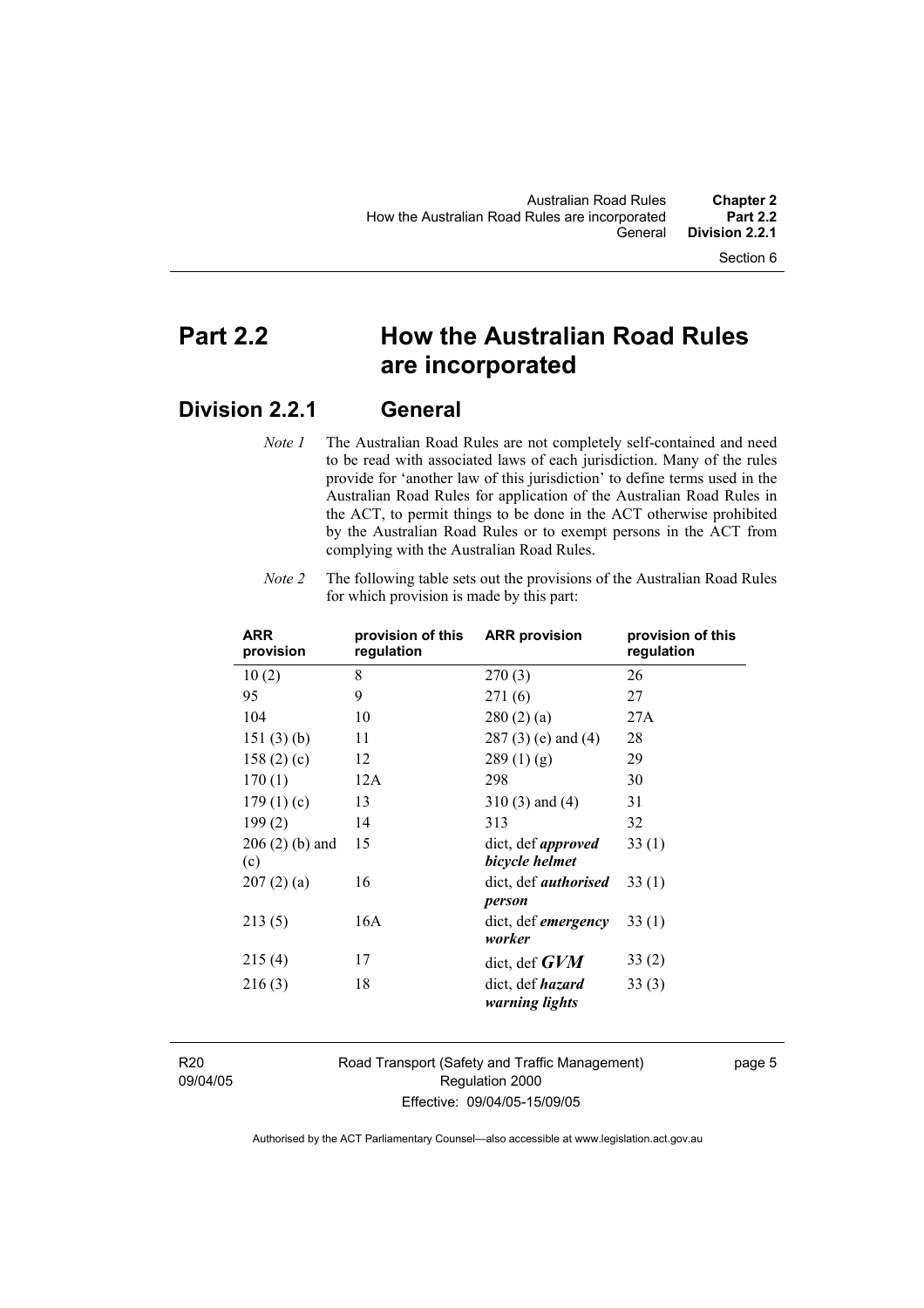| <b>Chapter 2</b> | <b>Australian Road Rules</b>                   |
|------------------|------------------------------------------------|
| <b>Part 2.2</b>  | How the Australian Road Rules are incorporated |
| Division 2.2.1   | General                                        |

| <b>ARR</b><br>provision       | provision of this<br>regulation | <b>ARR provision</b>                          | provision of this<br>regulation |
|-------------------------------|---------------------------------|-----------------------------------------------|---------------------------------|
| 220(3)                        | 19                              | dict, def<br>mechanical<br>signalling device  | 33(1)                           |
| 221(f)                        | 20                              | dict, def oversize<br>vehicle                 | 33(1)                           |
| 222                           | 21                              | dict, def <i>police</i><br>officer            | 33(1)                           |
| 225                           | 22                              | dict, def <i>portable</i><br>warning triangle | 33(4)                           |
| 236(6)                        | 22A                             | dict, def <i>postal</i><br>worker             | 33(1)                           |
| 240(2)                        | 23                              | dict, def <i>public</i> bus                   | 33(1)                           |
| 266(3)(b)<br>266(7)<br>267(3) | 23B<br>24<br>25                 | dict, def <i>taxi</i>                         | 33(1)                           |

*Note 3* The following table sets out other provisions of the Australian Road Rules for which provision is made by other territory laws (including provisions in other parts of this regulation):

| <b>ARR provision</b>                   | other law                                          |
|----------------------------------------|----------------------------------------------------|
| 12(2)                                  | Road Transport (General) Act 1999, s 12            |
| 13(2)                                  | Road Transport (General) Act 1999, s 12            |
| $28(2)$ , n 3                          | this regulation, s 65                              |
| $32(2)$ , n 3                          | this regulation, s 65                              |
| 185(1)                                 | this regulation, s 100                             |
| $287(1)$ , n 2                         | Road Transport (Safety and Traffic Management) Act |
|                                        | 1999, s 16                                         |
| 311(1)(c)                              | Road Transport (Dimensions and Mass) Act 1990      |
| 312(3)(c)                              | Road Transport (Safety and Traffic Management) Act |
|                                        | 1999, s 31 and s 32                                |
| dict, def <i>parking</i>               | this regulation, s 101                             |
| permit for people<br>with disabilities |                                                    |

page 6 Road Transport (Safety and Traffic Management) Regulation 2000 Effective: 09/04/05-15/09/05

R20 09/04/05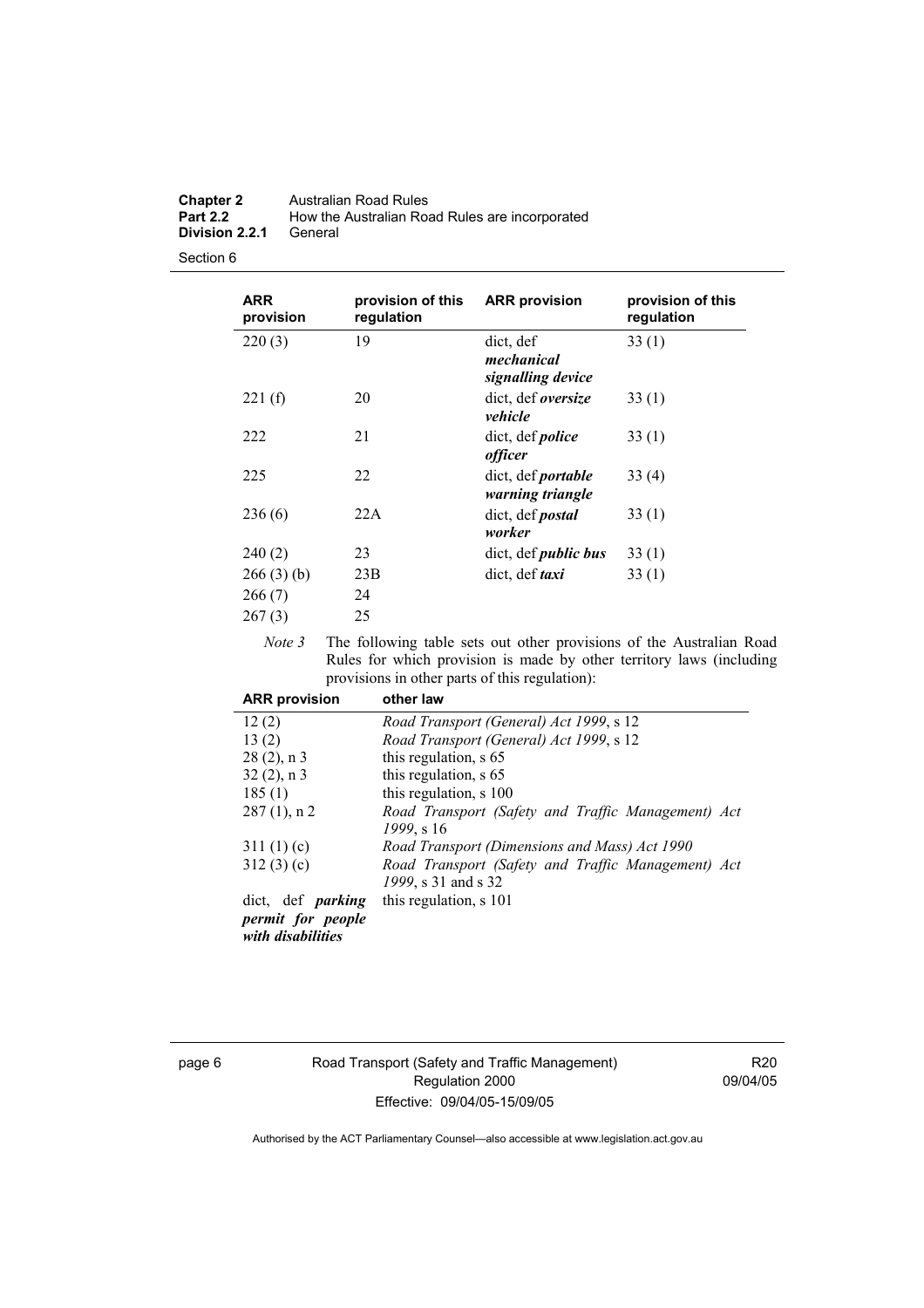#### **7 References to another law of this jurisdiction etc**

- (1) In the Australian Road Rules, a reference to *another law of this jurisdiction* includes a reference to the Act.
	- *Note* A reference to an Act includes a reference to the statutory instruments made or in force under the Act, including any regulation (see Legislation Act, s 104).
- (2) In the Australian Road Rules:

*law of this jurisdiction* means a territory law or a law applying as a territory law.

*this jurisdiction* means the Australian Capital Territory.

## **Division 2.2.2 Other provisions for the Australian Road Rules**

#### **8 ARR r 10 (2)—penalties for offences**

For the Australian Road Rules, rule 10 (2), the penalty for an offence against the Australian Road Rules is a maximum penalty of 20 penalty units.

#### **9 ARR r 95—emergency stopping lane only signs**

For the Australian Road Rules, rule 95, the driver of a police or emergency vehicle is permitted to drive in an emergency stopping lane.

#### **10 ARR r 104—no truck signs**

For the Australian Road Rules, rule 104, a driver is permitted to drive a vehicle on a road (or a bridge, causeway, ramp or similar structure forming part of a road) past a *no trucks sign* mentioned in rule 104 (1), (2) or (3) if the destination of the driver's vehicle is a

R20 09/04/05 page 7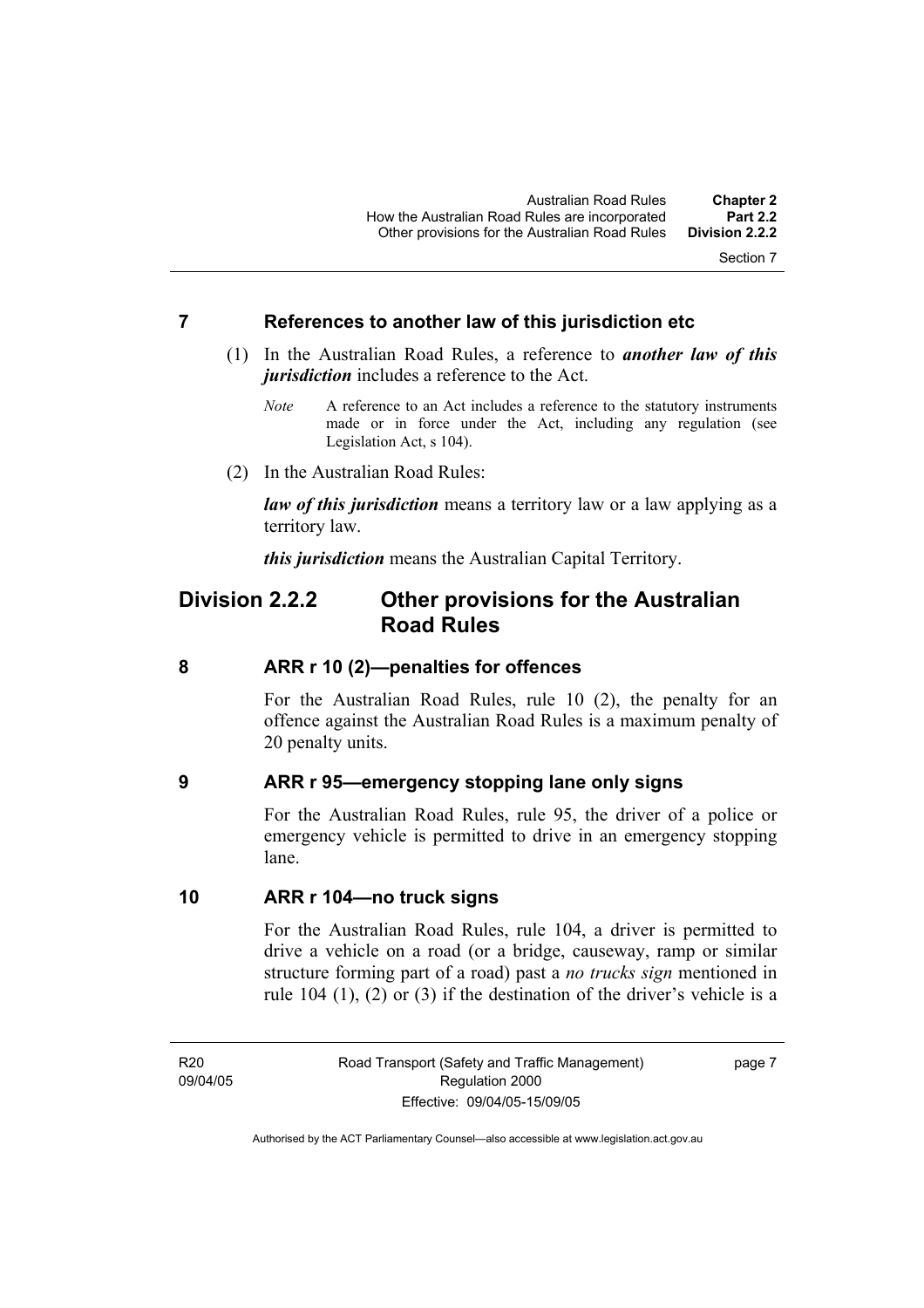| <b>Chapter 2</b>      | Australian Road Rules                          |
|-----------------------|------------------------------------------------|
| <b>Part 2.2</b>       | How the Australian Road Rules are incorporated |
| <b>Division 2.2.2</b> | Other provisions for the Australian Road Rules |
| Section 11            |                                                |

place on or reached from the road (or structure) and there is no alternative route by which to reach the destination.

### **11 ARR r 151 (3) (b)—riding a motorbike or bicycle alongside more than 1 other rider**

For the Australian Road Rules, rule 151 (3) (b), the rider of a motorbike or bicycle is permitted to ride alongside more than 1 rider if each of the riders is taking part in an event approved by the road transport authority for this section.

#### **12 ARR r 158 (2) (c)—other vehicles permitted to travel in bus lanes**

The drivers of the following vehicles are permitted to drive in a bus lane:

- (a) taxis;
- (b) hire cars;
- (c) motorbikes.
- *Note* Section 27A applies the B light rules to drivers of taxis, hire cars and motorbikes.

### **12A ARR r 170 (1)—driver not to stop in intersection unless permitted**

A driver who contravenes the Australian Road Rules, rule 170 (1) commits an offence.

Maximum penalty: 20 penalty units.

### **13 ARR r 179 (1) (c)—stopping in a loading zone**

For the Australian Road Rules, rule 179 (1) (c)—

R20 09/04/05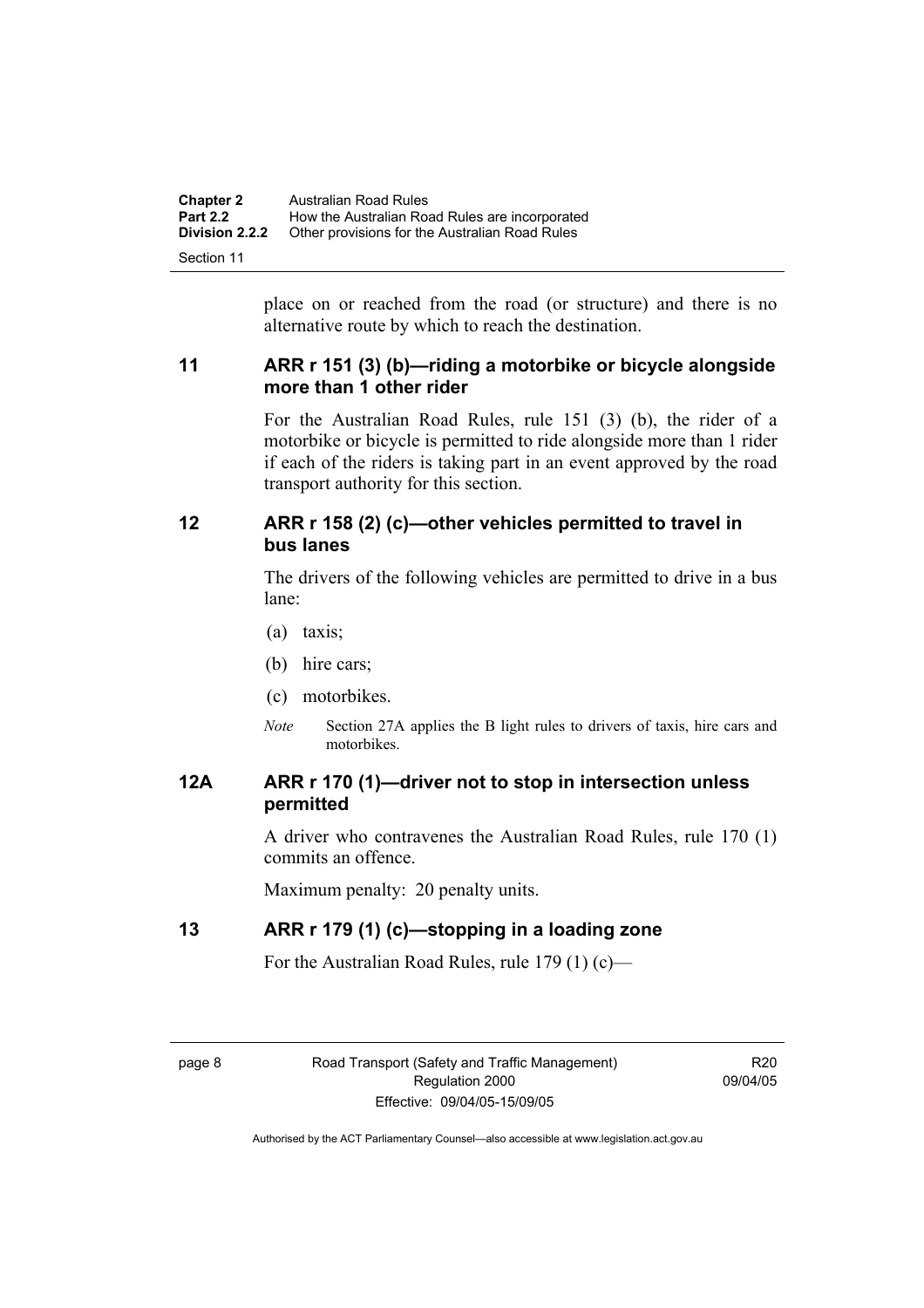- Section 14
- (a) the driver of a motor vehicle that is built mainly for the transport of goods and is dropping off, or picking up, goods is permitted to stop in a loading zone; and
- (b) the driver of a vehicle displaying a current loading zone permit is permitted to stop in a loading zone in accordance with the conditions of the permit.

#### **14 ARR r 199 (2)—stopping near a postbox**

For the Australian Road Rules, rule 199 (2):

*public postbox* means a postbox erected, maintained or used by Australia Post.

### **15 ARR r 206 (2) (b), (c)—parking by people with disabilities permit holders**

- (1) For the Australian Road Rules, rule 206 (2) (b), a driver to whom the Australian Road Rules, rule 206 applies may park for not longer than 2 hours on a length of road, or in an area, to which a *permissive parking sign* applies if the maximum period of parking allowed by the sign is not longer than 30 minutes.
- (2) For the Australian Road Rules, rule 206 (2) (c), a driver to whom the Australian Road Rules, rule 206 applies may park for an unlimited period on a length of road, or in an area, to which a *permissive parking sign* applies if the maximum period of parking allowed by the sign is longer than 30 minutes.

#### **16 ARR r 207 (2) (a)—fees for parking in pay parking spaces**

 (1) For the Australian Road Rules, rule 207 (2) (a), if a *permissive parking sign* applies to a length of road or area that is (or is part of) a pay parking area, the relevant parking fee is payable for parking in a pay parking space on the road or in the area.

R20 09/04/05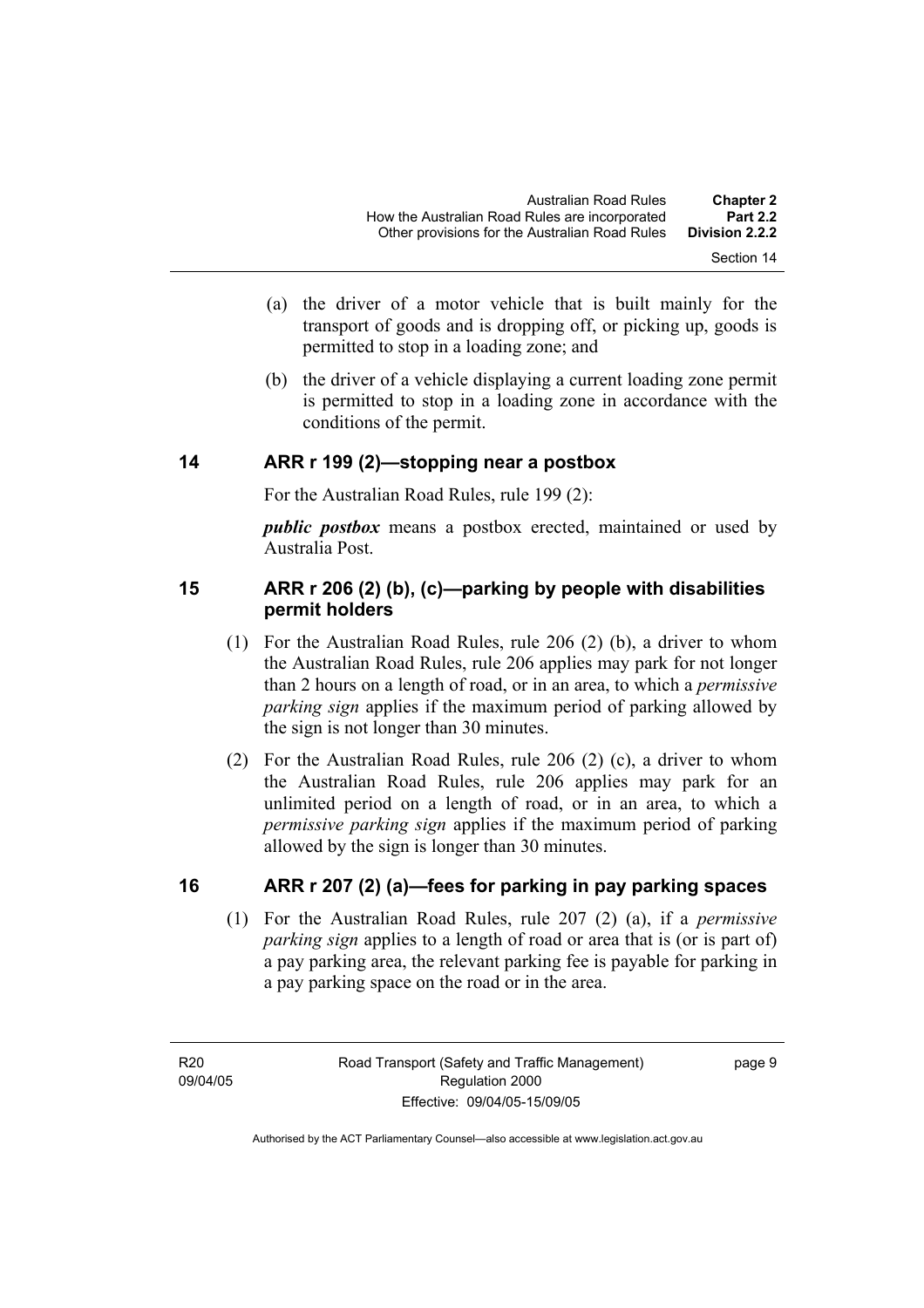| <b>Chapter 2</b>      | Australian Road Rules                          |
|-----------------------|------------------------------------------------|
| <b>Part 2.2</b>       | How the Australian Road Rules are incorporated |
| <b>Division 2.2.2</b> | Other provisions for the Australian Road Rules |
| Section 16A           |                                                |

- (2) For this section, the relevant parking fee does not become payable under subsection (1) until immediately after a vehicle is parked in the pay parking space concerned.
	- *Note* Pt 3.1 of this regulation makes provision for the administration of pay parking schemes (including the designation of pay parking areas by the erection of permissive parking signs and the fixing of fees).

#### **16A ARR r 213 (5)—non-application in ACT**

Every driver is exempt from the Australian Road Rules, rule 213 (5).

*Note* The Australian Road Rules, r 213 deals with making a vehicle secure.

#### **17 ARR r 215 (4)—lights required to be fitted to a vehicle**

For the Australian Road Rules, rule 215 (4), the lights required to be fitted to a vehicle are the lights required to be fitted to the vehicle under the *Road Transport (Vehicle Registration) Regulation 2000,*  schedule 1.

#### **18 ARR r 216 (3)—towing a vehicle at night or in hazardous weather conditions**

For the Australian Road Rules, rule 216 (3):

*dangerous goods*—see the *Road Transport Reform (Dangerous Goods) Regulations 1997* (Cwlth), regulation 2.2.

*placard load*—see the *Road Transport Reform (Dangerous Goods) Regulations 1997* (Cwlth), regulation 2.13.

### **19 ARR r 220 (3)—using lights on vehicles that are stopped**

For of the Australian Road Rules, rule 220 (3), a light of a kind required to be fitted to a vehicle is a light of that kind required to be fitted to the vehicle under the *Road Transport (Vehicle Registration) Regulation 2000*, schedule 1.

R20 09/04/05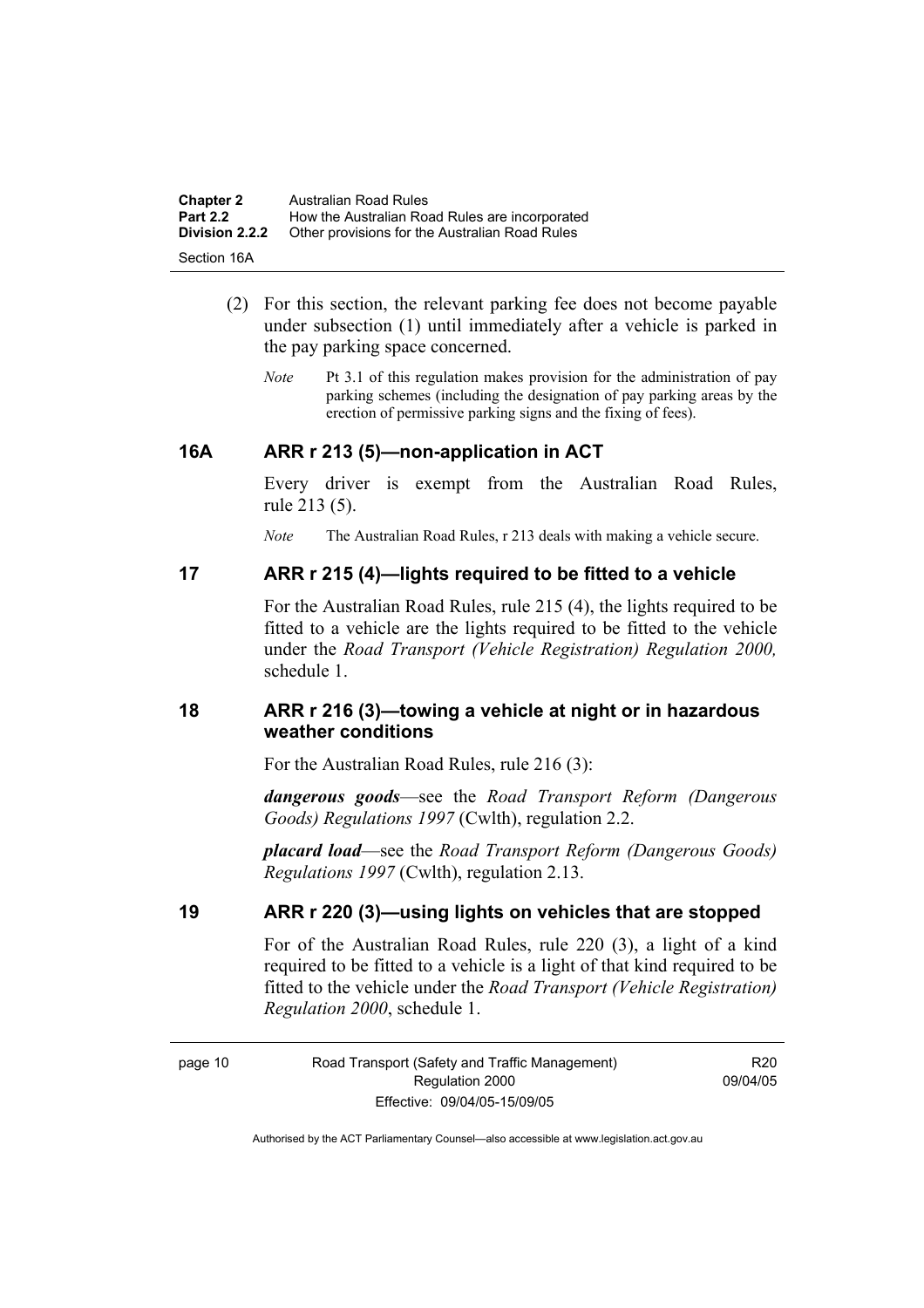#### **20 ARR r 221 (f)—using hazard warning lights on buses carrying children**

- (1) This section applies to a bus that is carrying children and is fitted with hazard warning lights in accordance with the *Road Transport (Vehicle Registration) Regulation 2000*, schedule 1, but is not fitted with any other warning lights in accordance with that schedule.
- (2) For the Australian Road Rules, rule 221 (f), if the driver of the bus stops the bus to drop off or pick up a child, the driver is permitted to operate the hazard warning lights.

### **21 ARR r 222—using warning lights on buses carrying children**

- (1) This section applies to a bus that is carrying children and is fitted with warning lights (other than hazard warning lights) in accordance with the *Road Transport (Vehicle Registration) Regulation 2000*, schedule 1.
- (2) For the Australian Road Rules, rule 222, the driver of the bus must operate the warning lights by activating them.

### **22 ARR r 225—use of radar detectors**

Every driver is exempt from rule 225 of the Australian Road Rules.

*Note* The Australian Road Rules, r 225 is superfluous in the ACT because the Act,  $s \theta(2)$  makes it an offence for a person to drive or park a motor vehicle on a road or road related area if a traffic offence evasion device is fitted to, applied to, or carried in the vehicle.

#### **22A ARR r 236 (6)—hitchhiking, roadside commerce etc permitted**

- (1) For the Australian Road Rules, rule 236 (6)—
	- (a) a pedestrian may stand on, or move onto, a road to—

R20 09/04/05

page 11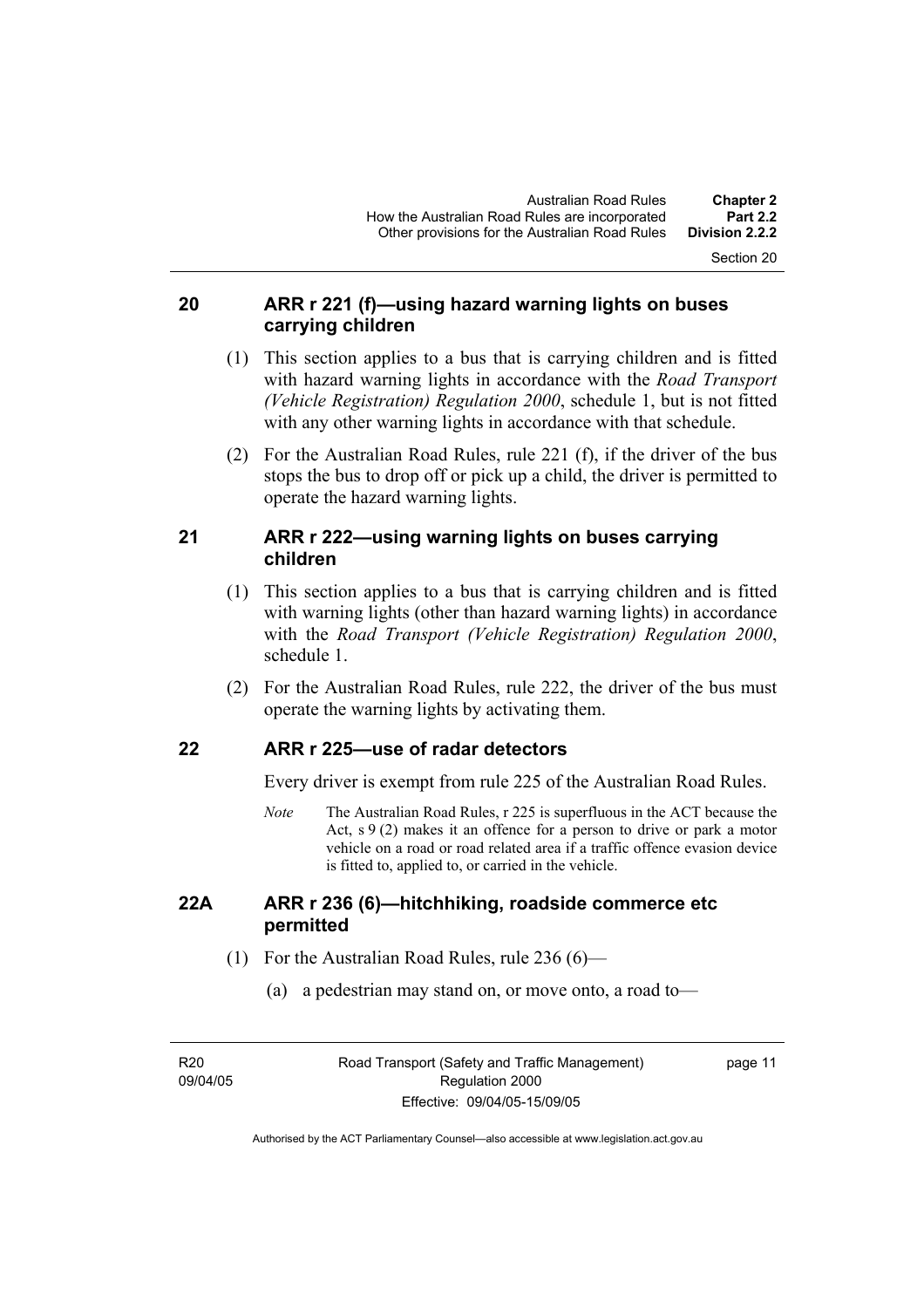| <b>Chapter 2</b> | Australian Road Rules                          |
|------------------|------------------------------------------------|
| <b>Part 2.2</b>  | How the Australian Road Rules are incorporated |
| Division 2.2.2   | Other provisions for the Australian Road Rules |
| Section 23       |                                                |

 (i) solicit contributions, employment or business from an occupant of a vehicle; or

- (ii) hitchhike; or
- (iii) display an advertisement; or
- (iv) sell or offer articles for sale; or
- (v) wash or clean, or offer to clean, the windscreen of a vehicle; and
- (b) a person in a vehicle may buy, or offer to buy, an article or service from a person standing on a road.
- (2) In this section:

*road* includes any shoulder of the road, and any median strip, painted island or traffic island, but does not include any other roadrelated area.

*Note Median strip*, *painted island* and *traffic island* are defined in the Australian Road Rules, dictionary, *shoulder* is defined in ARR, r 12, and *road-related area* is defined in the ARR, r 13.

#### **23 ARR r 240 (2)—wheeled recreational devices and toys not to be used on certain roads**

For the Australian Road Rules, rule 240 (2), a person must not travel in or on a wheeled recreational device on any road at night.

page 12 Road Transport (Safety and Traffic Management) Regulation 2000 Effective: 09/04/05-15/09/05

R20 09/04/05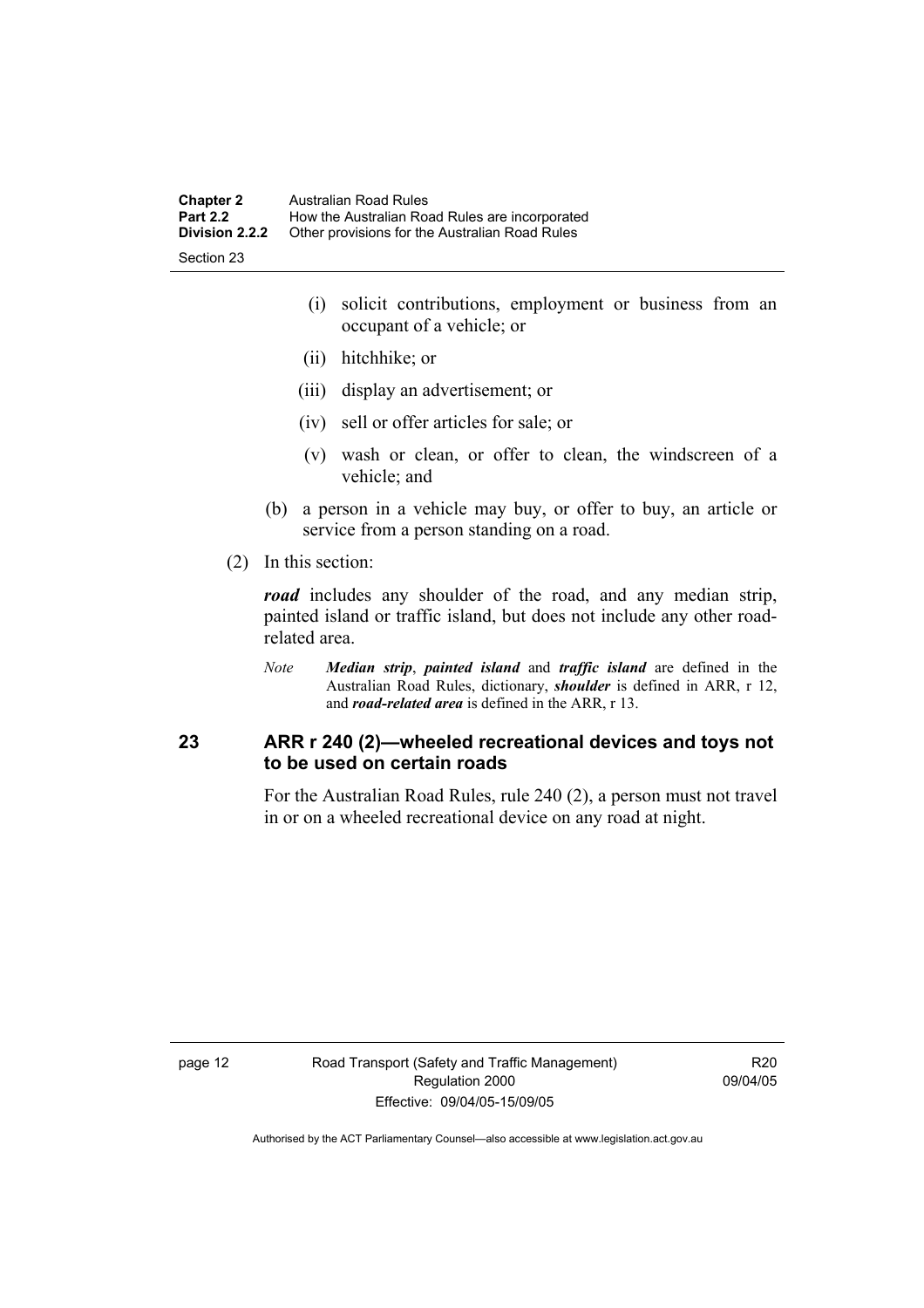Section 23B

#### **23B ARR r 266 (3) (b)—wearing of seatbelts by passengers under 16 years old**

- (1) For the Australian Road Rules, rule 266 (3) (b), all passengers in or on a motor vehicle (other than a bus or motor bike) who are at least 1 year old, but under 16 years old, must be restrained in an approved child restraint or wear a seatbelt unless they are exempt from wearing a seatbelt under a territory law.
	- *Note* For the circumstances in which a person is exempt from wearing a seatbelt, see the Australian Road Roads, r 267 and this section, s (2).
- (2) A passenger mentioned in subsection (1) is exempt from wearing a seatbelt if—
	- (a) the motor vehicle is not required to be fitted with child restraint anchorages or seatbelts under the 2nd or 3rd edition ADR and the vehicle has not been fitted with a child restraint anchorage point or a seatbelt for a seating position that is available for the passenger; or
	- (b) the motor vehicle is registered in a State that does not have a law that substantially corresponds to subsection (1); or
	- (c) the motor vehicle is a taxi or hire car and a seating position (other than a front passenger seat) fitted with a suitable approved child restraint or seatbelt is not available for the passenger.
	- *Note 1* The exemption applies to a passenger in a vehicle that has 2 or more rows of seats only if the passenger sits in the rear seats, see the ARR, r 267 (1).
	- *Note 2* The defence of sudden or extraordinary emergency is also available, see the Criminal Code, s 41.
- (3) In this section:

*2nd edition ADR*—see the *Road Transport (Vehicle Registration) Regulation 2000*, schedule 1, section 1.14.

R20 09/04/05 Road Transport (Safety and Traffic Management) Regulation 2000 Effective: 09/04/05-15/09/05

page 13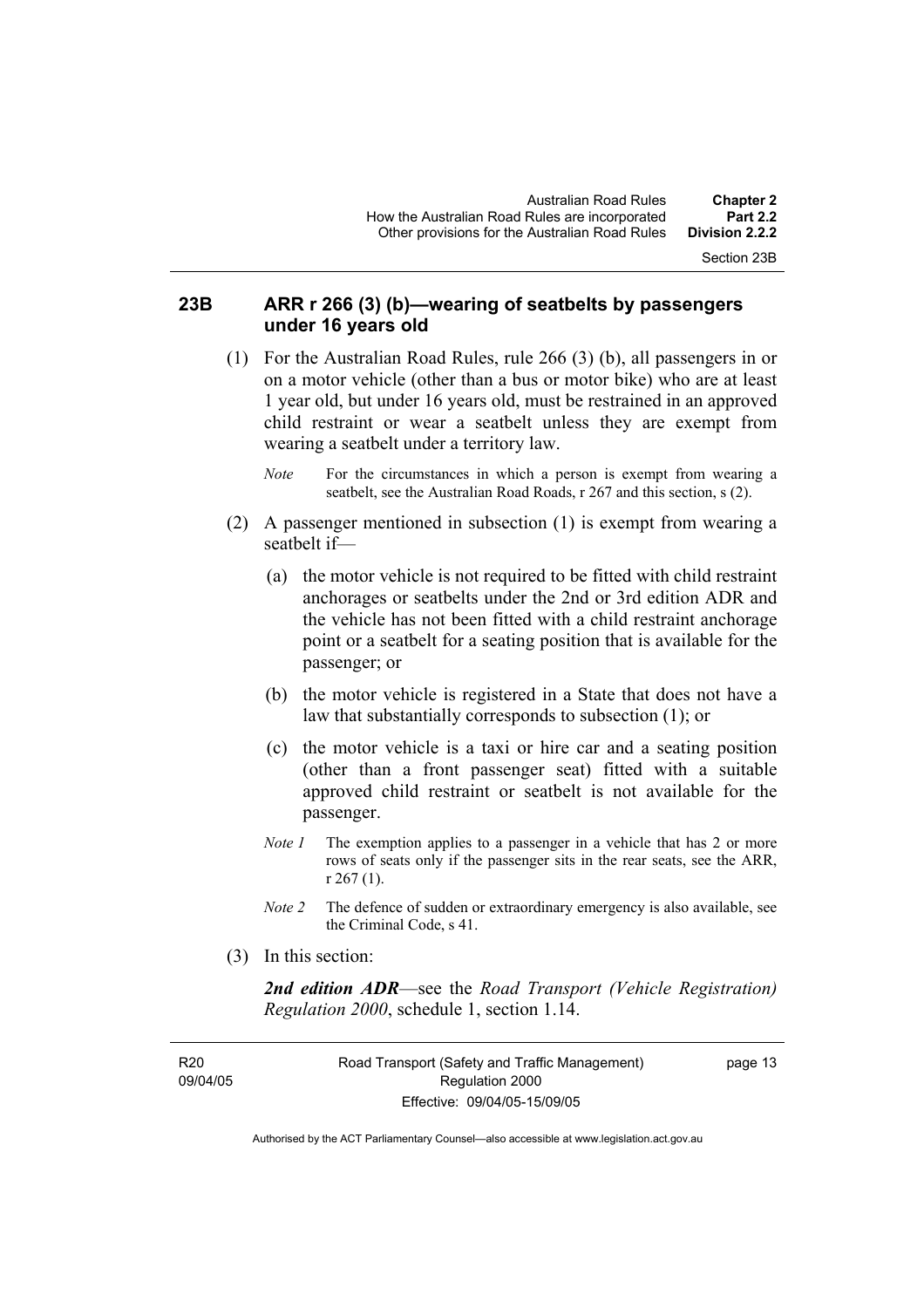| <b>Chapter 2</b>      | Australian Road Rules                          |
|-----------------------|------------------------------------------------|
| <b>Part 2.2</b>       | How the Australian Road Rules are incorporated |
| <b>Division 2.2.2</b> | Other provisions for the Australian Road Rules |
| Section 24            |                                                |

*3rd edition ADR*—see the *Road Transport (Vehicle Registration) Regulation 2000*, schedule 1, section 1.15.

#### **24 ARR r 266 (7)—wearing of seatbelts by passengers under 16 years old**

For the Australian Road Rules, rule 266 (7:

*approved child restraint* means a child restraint that is approved by the road transport authority under section 66 (1) (b) (Approvals etc by road transport authority).

#### **25 ARR r 267 (3)—certificates of exemption from wearing seatbelts**

For the Australian Road Rules, rule 267 (3) a certificate is issued under a law of this jurisdiction for a person if—

- (a) the certificate is signed by a doctor; and
- (b) it certifies that—
	- (i) the person cannot wear a seatbelt for medical reasons; or
	- (ii) the person cannot, because of that person's size, build or any other physical characteristic, safely drive a vehicle while wearing a seatbelt.

#### **26 ARR r 270 (3)—wearing motorbike helmets**

For the Australian Road Rules, rule 270 (3):

*approved motor bike helmet* means a protective helmet for motor bike riders that is approved by the road transport authority under section 66 (1) (c) (Approvals etc by road transport authority).

#### **27 ARR r 271 (6)—riding on motorbikes**

For the Australian Road Rules, rule 271 (6):

page 14 Road Transport (Safety and Traffic Management) Regulation 2000 Effective: 09/04/05-15/09/05

R20 09/04/05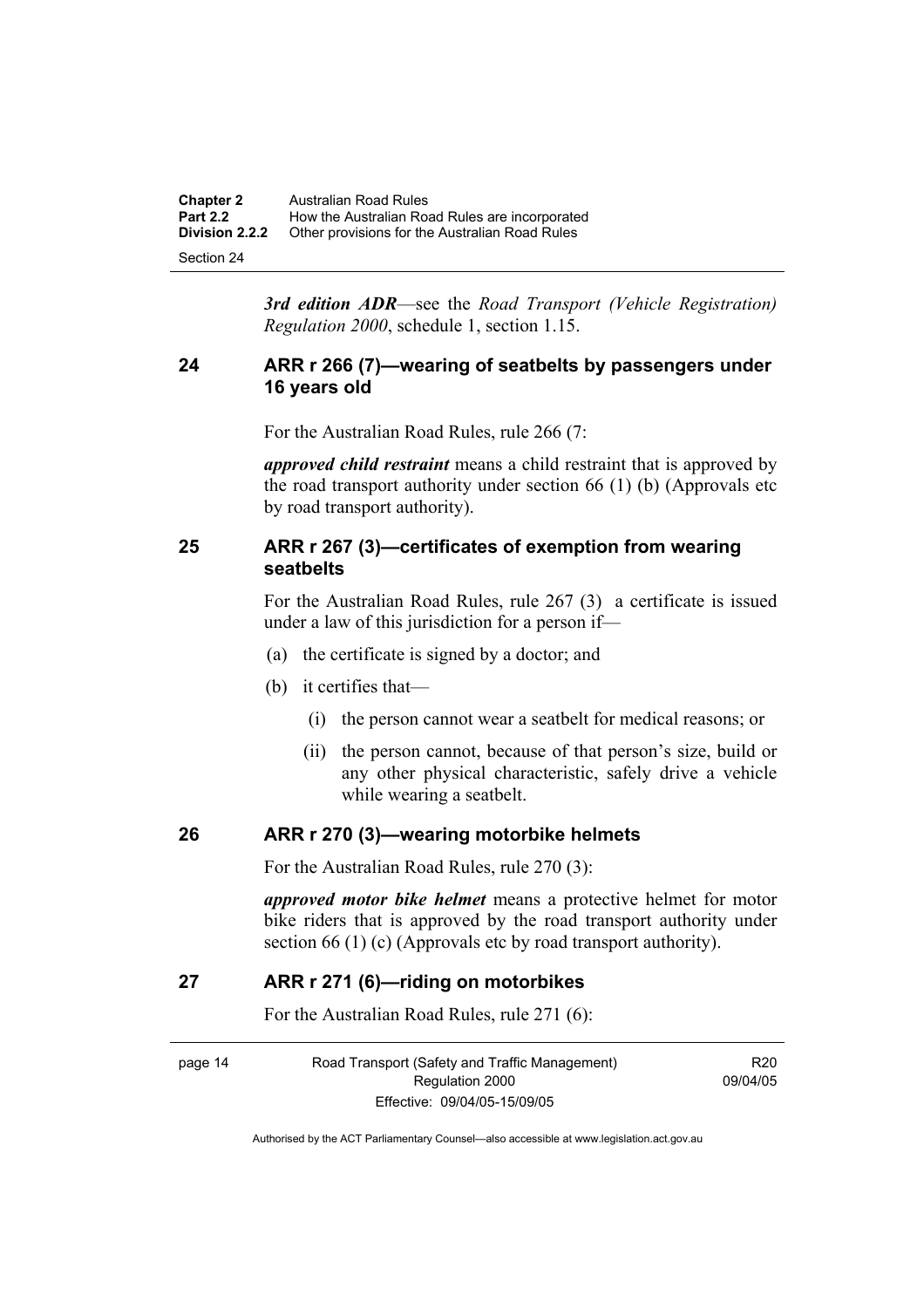- (a) the Australian Road Rules, rule 271 (2) does not apply to a passenger on a motorbike to the extent that the passenger is exempt from the subrule under section 67 (Exemption from requirement about riding on motorbikes); and
- (b) the Australian Road Rules, rule 271 (3) does not apply to the rider of a motorbike in relation to a passenger to the extent that, under paragraph (a), rule 271 (2) does not apply to the passenger.

### **27A ARR r 280 (2) (a)—other vehicles to which B light rules apply**

The following classes of vehicles are specified:

- (a) taxis;
- (b) hire cars;
- (b) motorbikes.
- *Note* This section applies the B light rules to taxi and hire car drivers and riders of motorbikes who, under s 12, are allowed to drive in bus lanes.

### **28 ARR r 287 (3) (e), (4)—duties of participants in crashes**

- (1) For the Australian Road Rules, rule 287 (3) (e), every crash not mentioned in the Australian Road Rules, rule 287 (3) (a) to (d) must be reported to a police officer.
	- *Note* The Australian Road Rules, r 287 (3) (e) requires the driver (or the driver's representative) to give the driver's required particulars, within the required time, about a crash to a police officer if the crash is required to be reported to a police officer under another law of this jurisdiction.
- (2) For the Australian Road Rules, rule 287 (4), definition of *required particulars*, information required to be given to a police officer about a crash includes an explanation of the circumstances of the crash.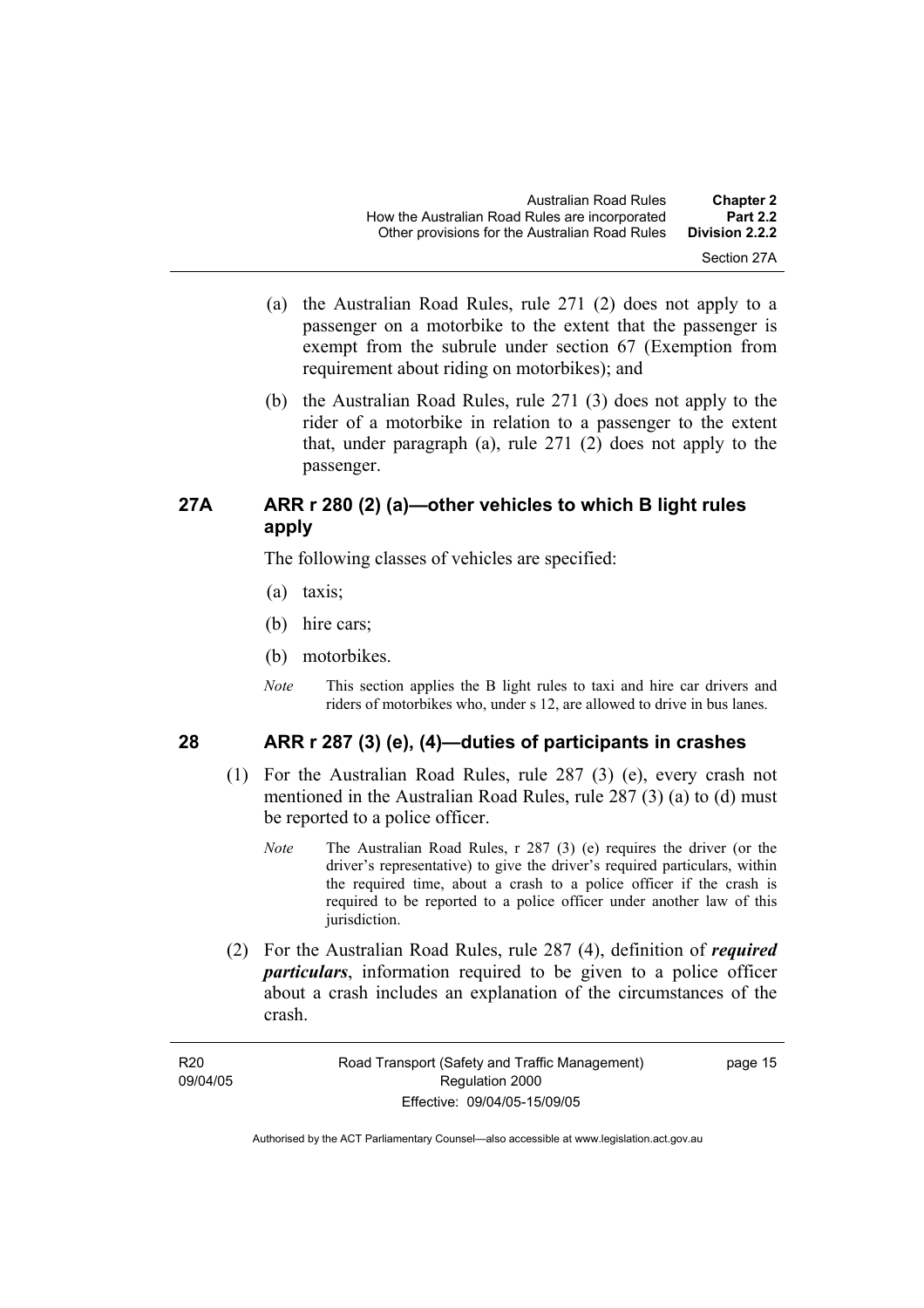**Chapter 2** Australian Road Rules<br>**Part 2.2** How the Australian Ro **Part 2.2 How the Australian Road Rules are incorporated Division 2.2.2** Other provisions for the Australian Road Rules **Other provisions for the Australian Road Rules** 

Section 29

### **29 ARR r 289 (1) (g)—driving on a nature strip**

For the Australian Road Rules, rule 289 (1) (g), a driver may drive a vehicle on a nature strip adjacent to a length of road in a built-up area if the vehicle—

- (a) is a motor vehicle (other than a ride-on lawnmower) that is built and used solely for cutting grass, or for purposes incidental to cutting grass; or
- (b) is a motor vehicle that is designed for cleaning footpaths and is being driven on the nature strip for the purpose of cleaning a footpath and is displaying an amber flashing light; or
- (c) is being used to transport goods or materials for use in (or for the purposes of) the construction or maintenance of roads by or on behalf of the Territory; or
- (d) is a postal vehicle that is  $-$ 
	- (i) a motorbike with an engine capacity of not more than 110mL; and
	- (ii) being driven at a speed of not more than 10km/h.
- (e) is being used by a person in the course of his or her duties as a person authorised under this regulation to use a traffic offence detection device.

#### **30 ARR r 298—driving with a person in or on a trailer**

- (1) For the Australian Road Rules, rule 298, a trailer is exempt if—
	- (a) the trailer is being towed by a police or emergency vehicle; or
	- (b) the carriage of passengers is permitted in a part of the trailer and anyone in the trailer is in that part; or

R20 09/04/05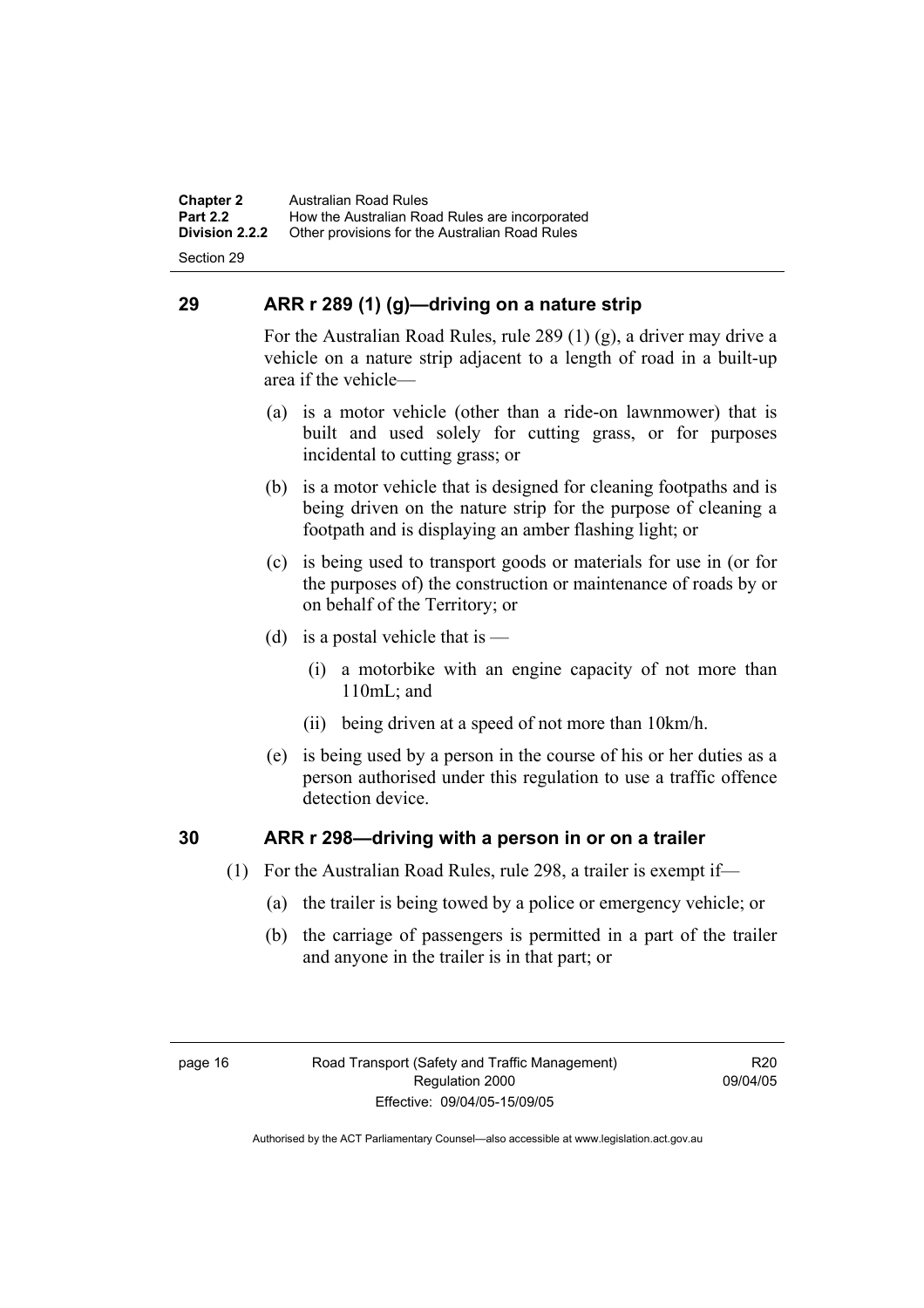- Section 31
- (c) anyone who is in the trailer is engaged in the door-to-door delivery or collection of goods, or in the collection of waste or garbage, and the trailer is not travelling faster than 25 km/h; or
- (d) in all the circumstances, there is no reasonable danger of anyone in the trailer falling from the trailer or being injured.
- (2) For this section, the carriage of passengers is permitted in a part of a trailer if the part is designed primarily for—
	- (a) the carriage of passengers; or
	- (b) the carriage of goods, but is enclosed.
- (3) In this section:

*enclosed*, for a part of a trailer, means enclosed by—

- (a) the structure of the trailer; or
- (b) a canopy, cage or other device fitted to the trailer that is of a kind approved by the road transport authority under section 66 (1) (d) (Approvals etc by road transport authority).

*in* includes on.

$$
31
$$

### **31 ARR r 310 (3), (4)—exemption for road workers etc**

- (1) For the Australian Road Rules, rule 310 (3) (b), the road transport authority may authorise a person to engage in speed zoning tests.
- (2) For the Australian Road Rules, rule 310 (4), definition of *roadworks*, the road transport authority may authorise—
	- (a) installation or maintenance work on, above or below a road; or
	- (b) installation or maintenance of a traffic control device; or
	- (c) a traffic survey.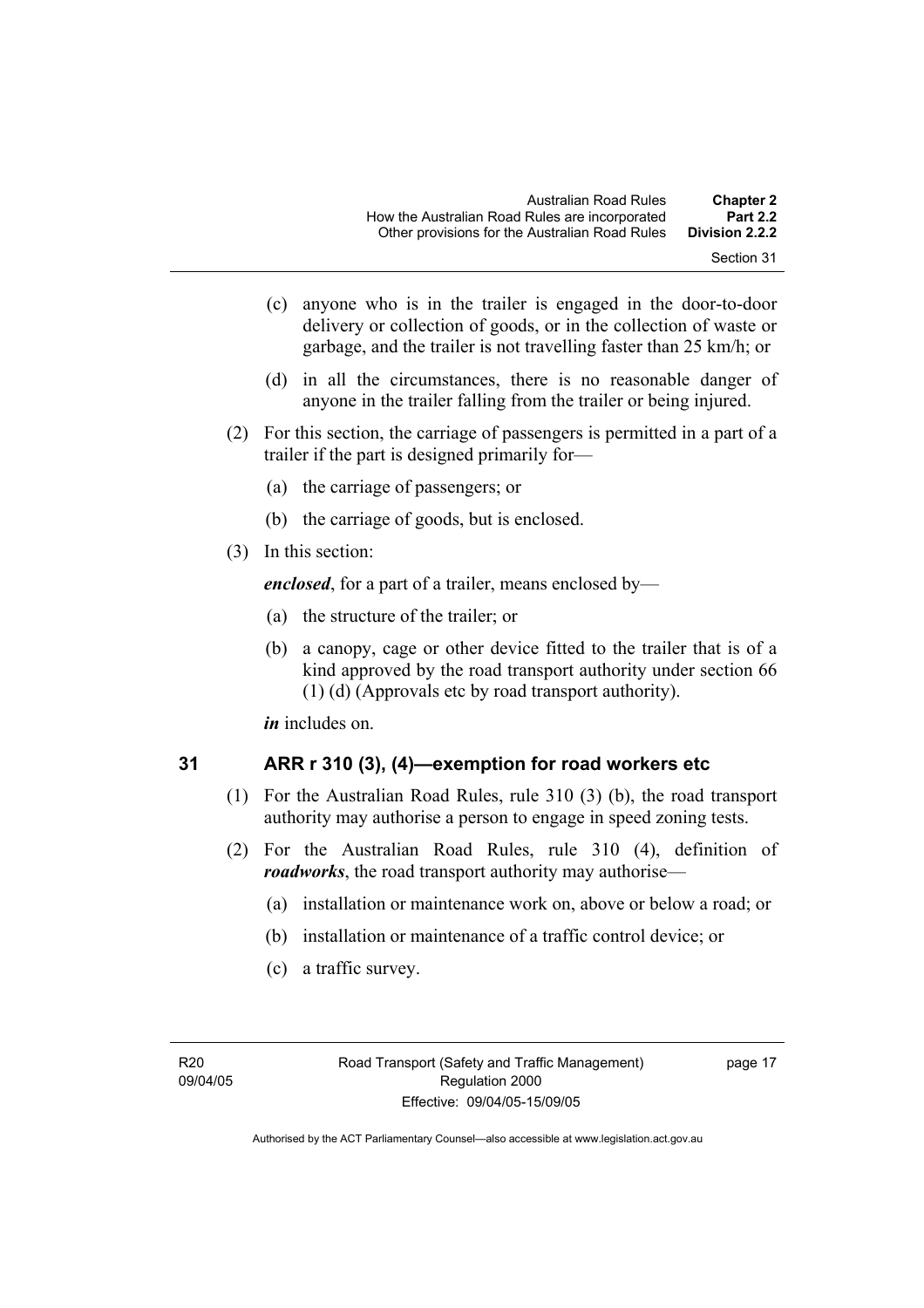| <b>Chapter 2</b>      | Australian Road Rules                          |
|-----------------------|------------------------------------------------|
| <b>Part 2.2</b>       | How the Australian Road Rules are incorporated |
| <b>Division 2.2.2</b> | Other provisions for the Australian Road Rules |
| Section 32            |                                                |

- (3) This section is additional to, and does not limit, any other power of the road transport authority or anyone else under a territory law to authorise something mentioned in this section.
	- *Note* Under the Act, the road transport authority can authorise a person to install or display (or to interfere with, change or remove) a prescribed traffic control device.

#### **32 ARR r 313—postal workers**

For the Australian Road Rules, rule 313 —

- (a) the Australian Road Rules, rule 186 (Stopping in a mail zone) does not apply to the driver of a postal vehicle; and
- (b) the Australian Road Rules, rule 288 (Driving on a path) does not apply to the driver of a postal vehicle if—
	- (i) the vehicle is a motorbike with an engine capacity of not more that 110mL; and
	- (ii) the vehicle is being driven at a speed of not more than 10km/h.

#### **33 ARR dict—definitions for dictionary**

(1) For the Australian Road Rules, dictionary:

*approved bicycle helmet* means a protective helmet for bicycle riders that is approved by the road transport authority under section 66 (1) (a) (Approvals etc by road transport authority).

*authorised person,* for a provision of the Australian Road Rules, means a person who is appointed as an authorised officer under the *Road Transport (General) Act 1999* for the Australian Road Rules or the provision.

*emergency worker* means—

R20 09/04/05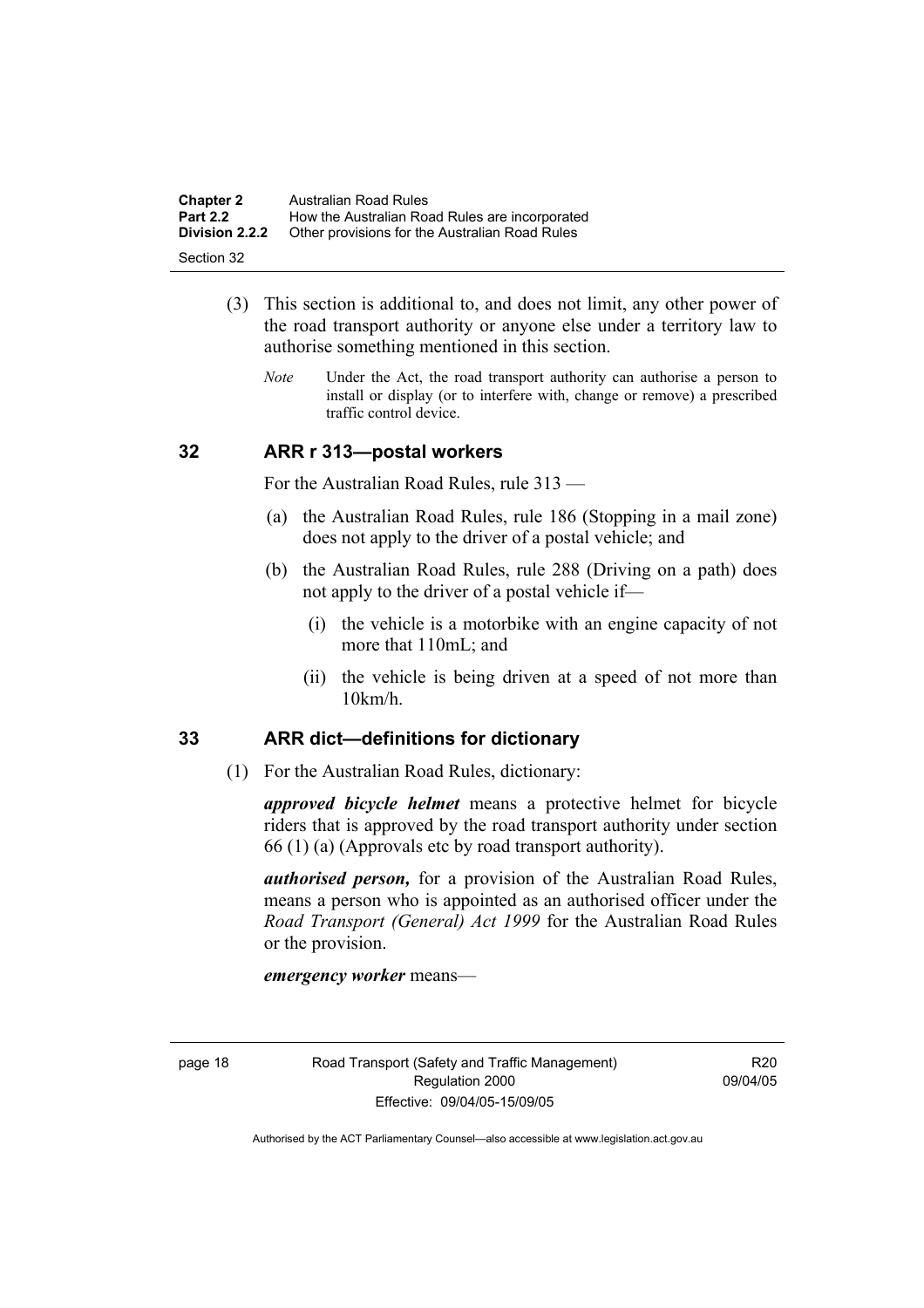- Section 33
- (a) a member of the ambulance service rendering or providing transport for sick or injured people; or
- (b) a member of the ambulance service, the fire brigade, the rural fire service or the SES providing transport in an emergency; or
- (c) a person who is declared by the road transport authority under section 66 (1) (e) (Approvals etc by road transport authority) to be an emergency worker.

*mechanical signalling device*, in relation to a vehicle, means a device that—

- (a) is fitted to the vehicle; and
- (b) is a mechanical signalling device or turn signal that complies with the *Road Transport (Vehicle Registration) Regulation 2000*, schedule 1.

*oversize vehicle* means a vehicle that has a dimension that, including the dimension of any load, exceeds a relevant dimension limit under the *Road Transport (Dimensions and Mass) Act 1990*, the *Road Transport (Vehicle Registration) Regulation 2000*, or this section.

*police officer*—see the Legislation Act, dictionary, part 1.

*postal worker* means an employee of Australia Post or anyone else engaged by Australia Post to deliver post.

*public bus*—see the *Road Transport (Public Passenger Services) Act 2001*, dictionary.

*taxi*—

- (a) see the *Road Transport (Public Passenger Services) Act 2001*, section 45 (Meaning of *taxi*); and
- (b) except in the Australian Road Rules, rule 182 (which is about stopping in taxi zones), includes a hire car.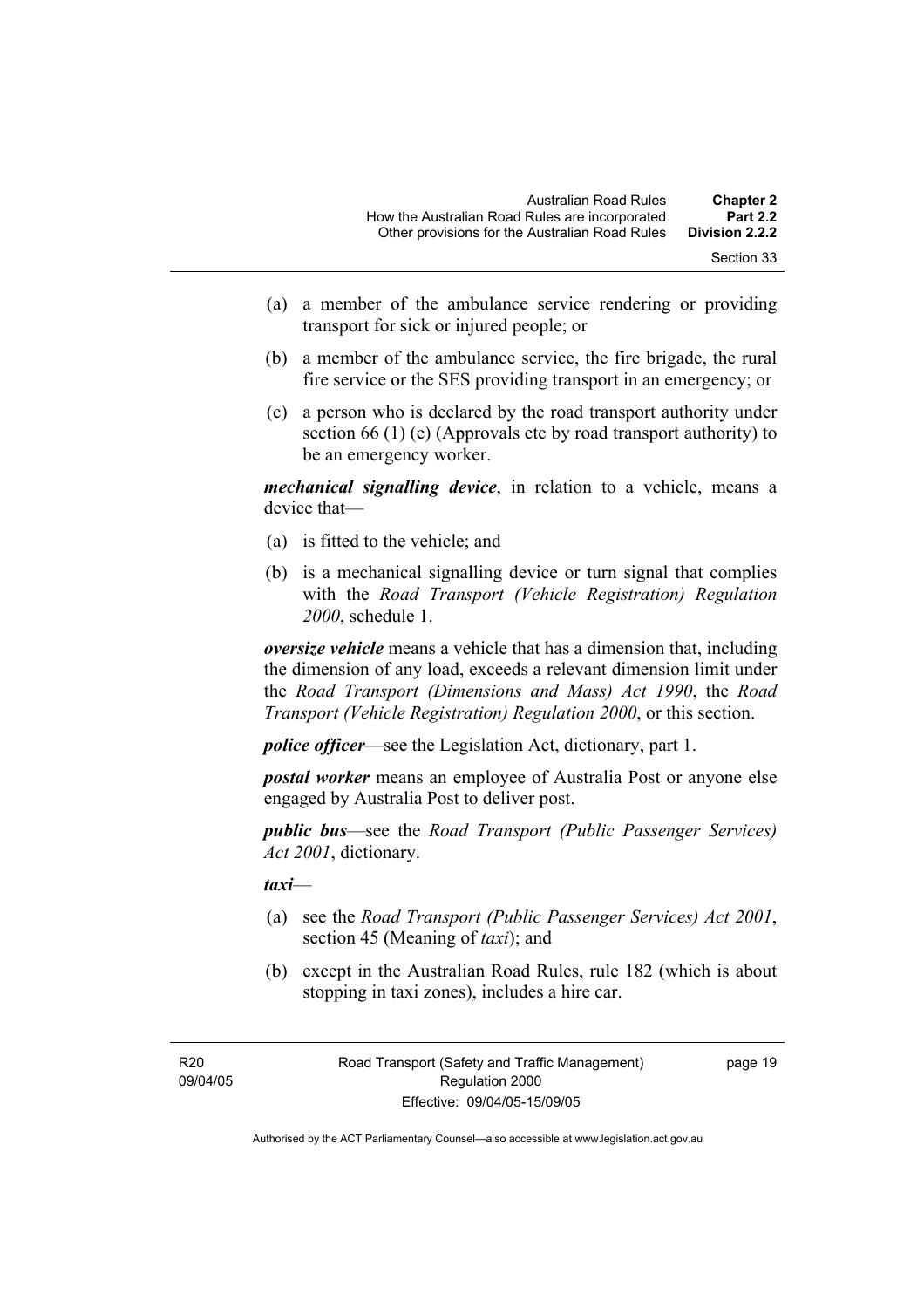| <b>Chapter 2</b>      | Australian Road Rules                          |
|-----------------------|------------------------------------------------|
| <b>Part 2.2</b>       | How the Australian Road Rules are incorporated |
| <b>Division 2.2.2</b> | Other provisions for the Australian Road Rules |
| Section 33            |                                                |

 (2) For the Australian Road Rules, dictionary, definition of *GVM*, paragraph (b):

*vehicle registration authority* means:

- (a) the road transport authority; or
- (b) the corresponding authority of another jurisdiction.
- (3) For the Australian Road Rules, dictionary, definition of *hazard warning lights*:

*another law of this jurisdiction* means the *Road Transport (Vehicle Registration) Regulation 2000*, schedule 1.

- (4) For the Australian Road Rules, dictionary, definition of *portable warning triangle*, a portable warning triangle is approved if it—
	- (a) is in the form of an equilateral triangle; and
	- (b) has a minimum height of 300mm; and
	- (c) has, on the front and back, red reflecting sheeting or material, or 9 red reflectors arranged in a triangular shape, causing a red reflection that would be clearly visible to the driver of a vehicle at night when the upper beam of light from any headlight on the vehicle (complying with the relevant provisions to the *Road Transport (Vehicle Registration) Regulation 2000*), schedule 1 is projected directly onto the sign from a distance of 200m; and
	- (d) is of a robust and durable construction, capable of being readily erected to stand in an upright position and capable of remaining unaffected (to any material degree) by any reasonable force of wind or variation in weather conditions.

R20 09/04/05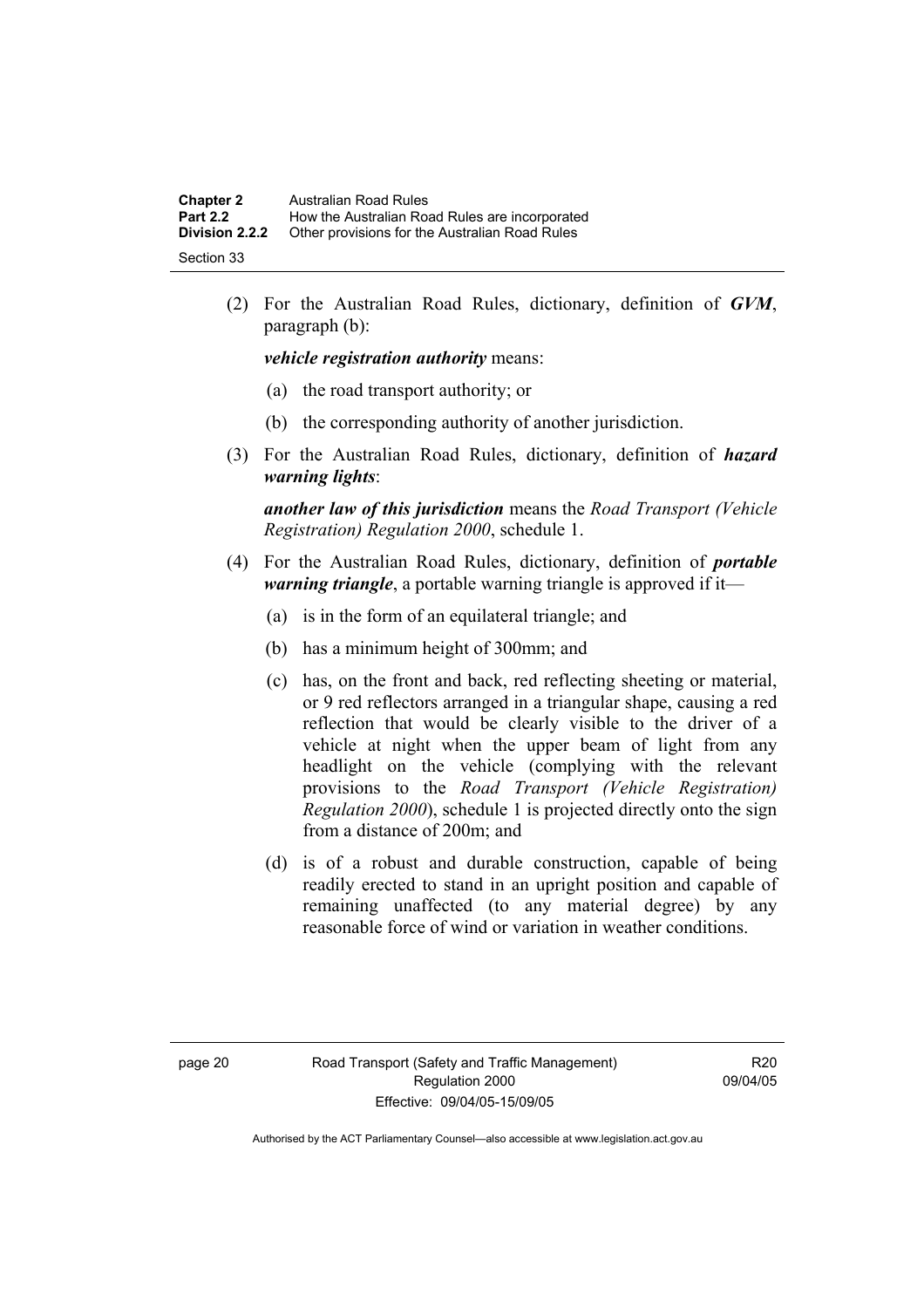# **Part 2.3 Additional ACT road rules**

*Note* The Australian Road Rules are not completely self-contained and need to be read with associated laws of each jurisdiction. This part sets out some of the associated laws that are particular to the ACT. Provisions of Acts and other regulations included in the road transport legislation contain other provisions that are particular to the ACT.

# **Division 2.3.1 Noise and other nuisances**

### **37 Making unnecessary engine noise**

The driver of a motor vehicle on a road must not make unnecessary noise by turning on, running or failing to turn off the vehicle's engine.

Maximum penalty: 20 penalty units.

*Note* Under the Australian Road Rules, r 291 it is an offence to start or drive a vehicle in a way that makes unnecessary noise or smoke.

### **38 Emission of waste oil or grease**

 (1) A person must not use a motor vehicle or trailer on a road unless adequate precautions have been taken to prevent waste oil or grease from the machinery or from any other part of the vehicle from dropping onto the roadway.

Maximum penalty: 20 penalty units.

- *Note* The Australian Road Rules, r 293 requires the driver of a vehicle to remove oil or grease that falls from the vehicle in certain circumstances.
- (2) Without limiting the liability of anyone else, the responsible person for a motor vehicle or trailer must take reasonable steps to prevent a contravention of subsection (1) in relation to the vehicle.

Maximum penalty: 20 penalty units.

R<sub>20</sub> 09/04/05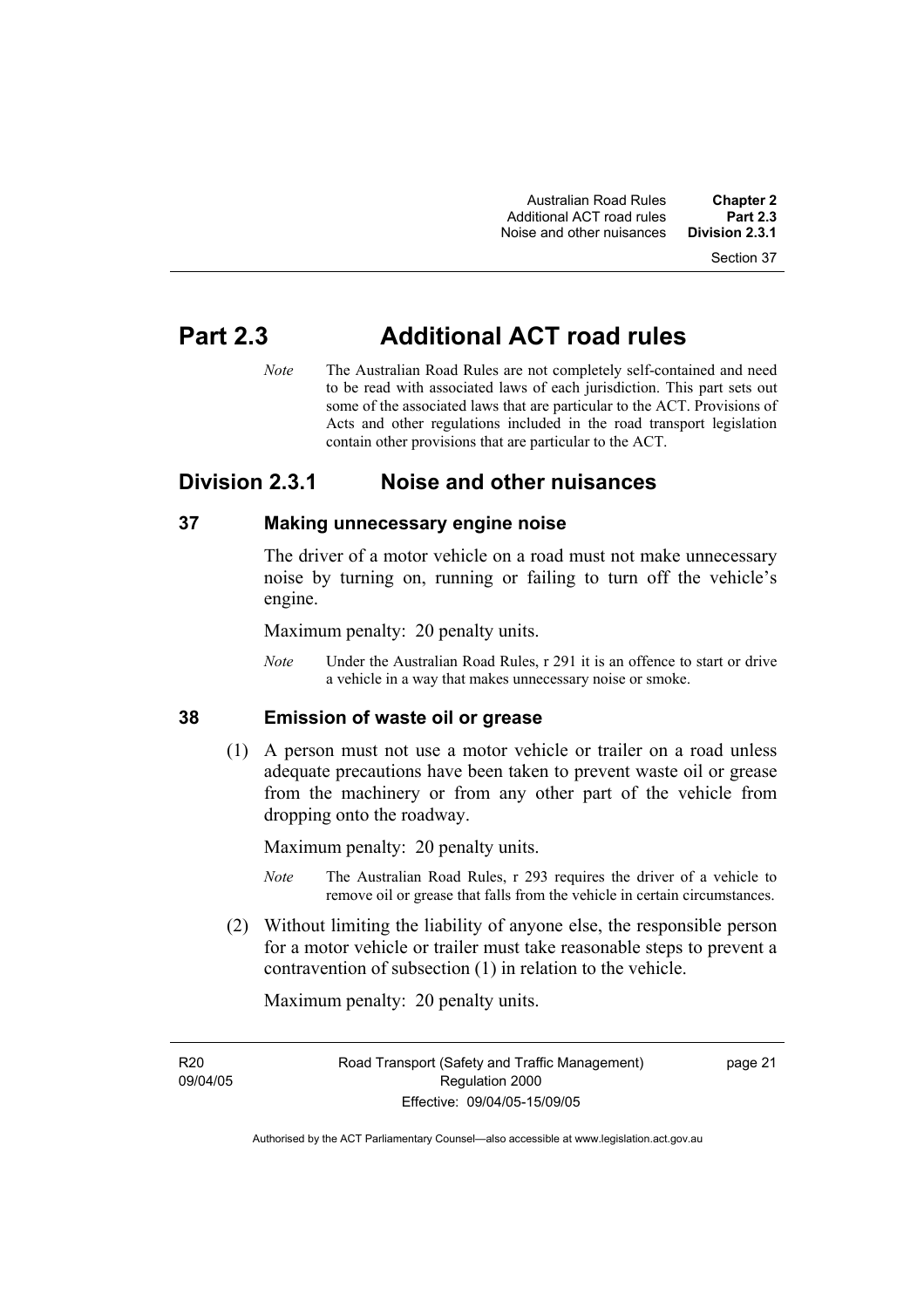**Chapter 2 Australian Road Rules**<br>**Part 2.3 Additional ACT road rules Part 2.3** Additional ACT road rules<br>**Division 2.3.2** Driver and passenger safe **Division 2.3.2** Driver and passenger safety Section 39

# **Division 2.3.2 Driver and passenger safety**

### **39 Safety of persons on trailers**

 (1) A person must not travel on a road in or on any part of a trailer that is not a part designed primarily for the carriage of passengers or goods.

Maximum penalty: 20 penalty units.

 (2) A person must not travel on a road in or on any part of a trailer that is a part designed primarily for the carriage of goods if the part is not enclosed.

Maximum penalty: 20 penalty units.

- (3) This section does not apply to a person—
	- (a) who is in or on a police or emergency vehicle; or
	- (b) engaged in the door-to-door delivery or collection of goods, or in the collection of waste or garbage, in or on a trailer that is not travelling faster than 25km/h; or
	- (c) if in all the circumstances, there is a no reasonable danger of the person falling or being thrown from the trailer, or being injured, because the person is travelling in a way prohibited by this section.
- (4) In this section:

*enclosed*, for a part of a trailer, means enclosed by—

(a) the structure of the trailer; or

R20 09/04/05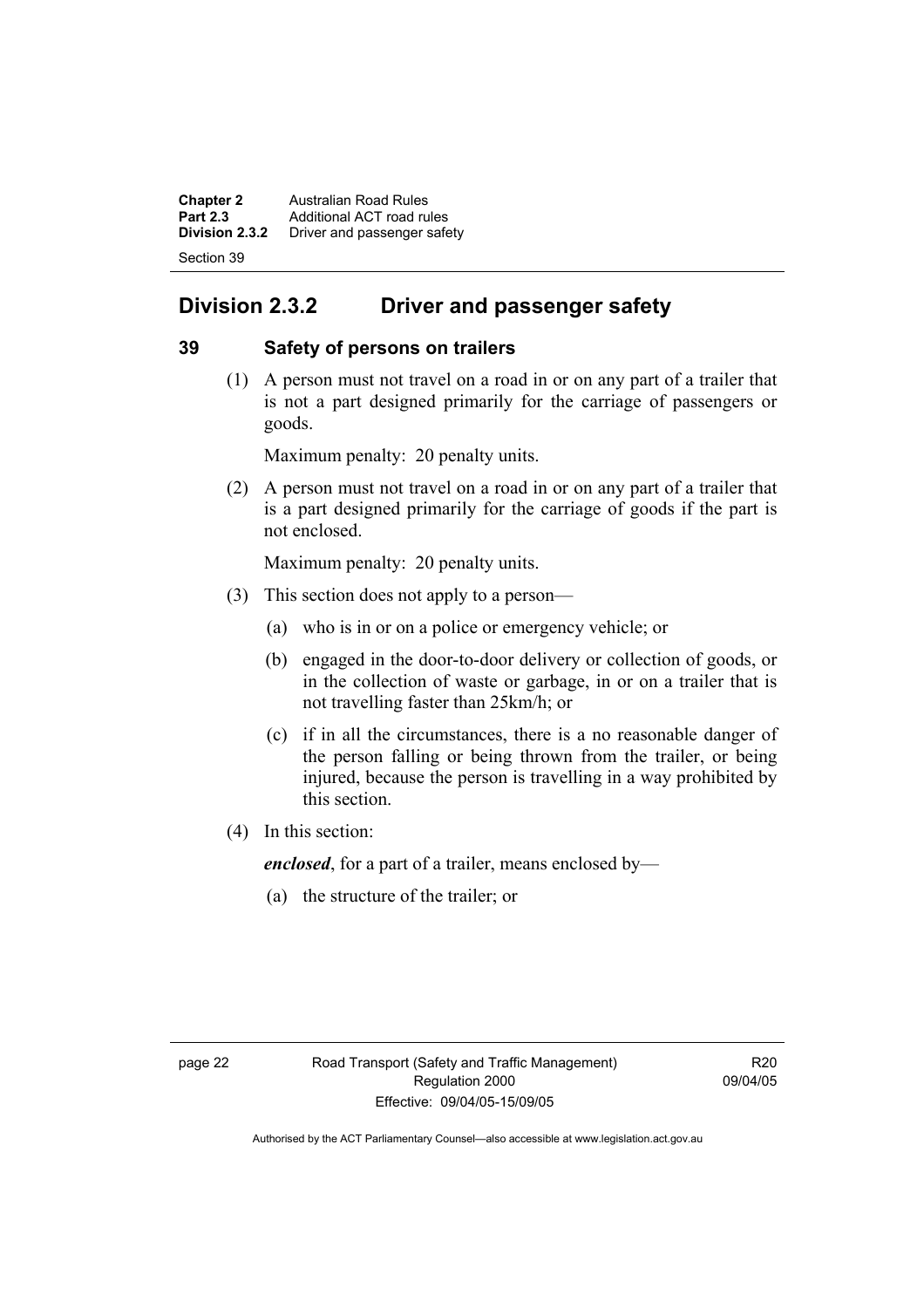- (b) a canopy, cage or other device fitted to the trailer that is of a kind approved by the road transport authority under section 66 (1) (d) (Approvals etc by road transport authority).
- *Note* The Australian Road Rules, r 298 prohibits a driver from driving a motor vehicle towing a trailer with a person in or on the trailer, unless the trailer is exempt from the rule under another law of this jurisdiction. Section 30 provides the exemption from the rule.

#### **40 Passengers in sidecars to be seated**

 (1) A passenger in a sidecar attached to a motorbike that is moving, or is stationary but not parked, on a road must sit in a place in the sidecar designed for use by a passenger.

Maximum penalty: 20 penalty units.

 (2) The rider of a motorbike must not ride with a passenger in a sidecar unless the passenger complies with subsection (1).

Maximum penalty: 20 penalty units.

### **Division 2.3.3 Trailers and towing**

- *Note* The following rules of the Australian Road Rules apply to the towing of vehicles:
	- r 216 (which is about the lights that must be used when towing a vehicle at night or in hazardous weather conditions)
	- r 254 (which is about the towing of bicycles)
	- r 257 (which is about riding with a person on a bicycle trailer)
	- r 292 (which is about towing a vehicle with an insecure or overhanging load)
	- r 294 (which is about keeping control of a motor vehicle or trailer being towed)
	- r 295 (which is about towing another vehicle with a towline)
	- r 298 (which is about driving with a person in a trailer)
	- r 312 (which provides certain exemptions for tow truck drivers).

R20 09/04/05 Road Transport (Safety and Traffic Management) Regulation 2000 Effective: 09/04/05-15/09/05

page 23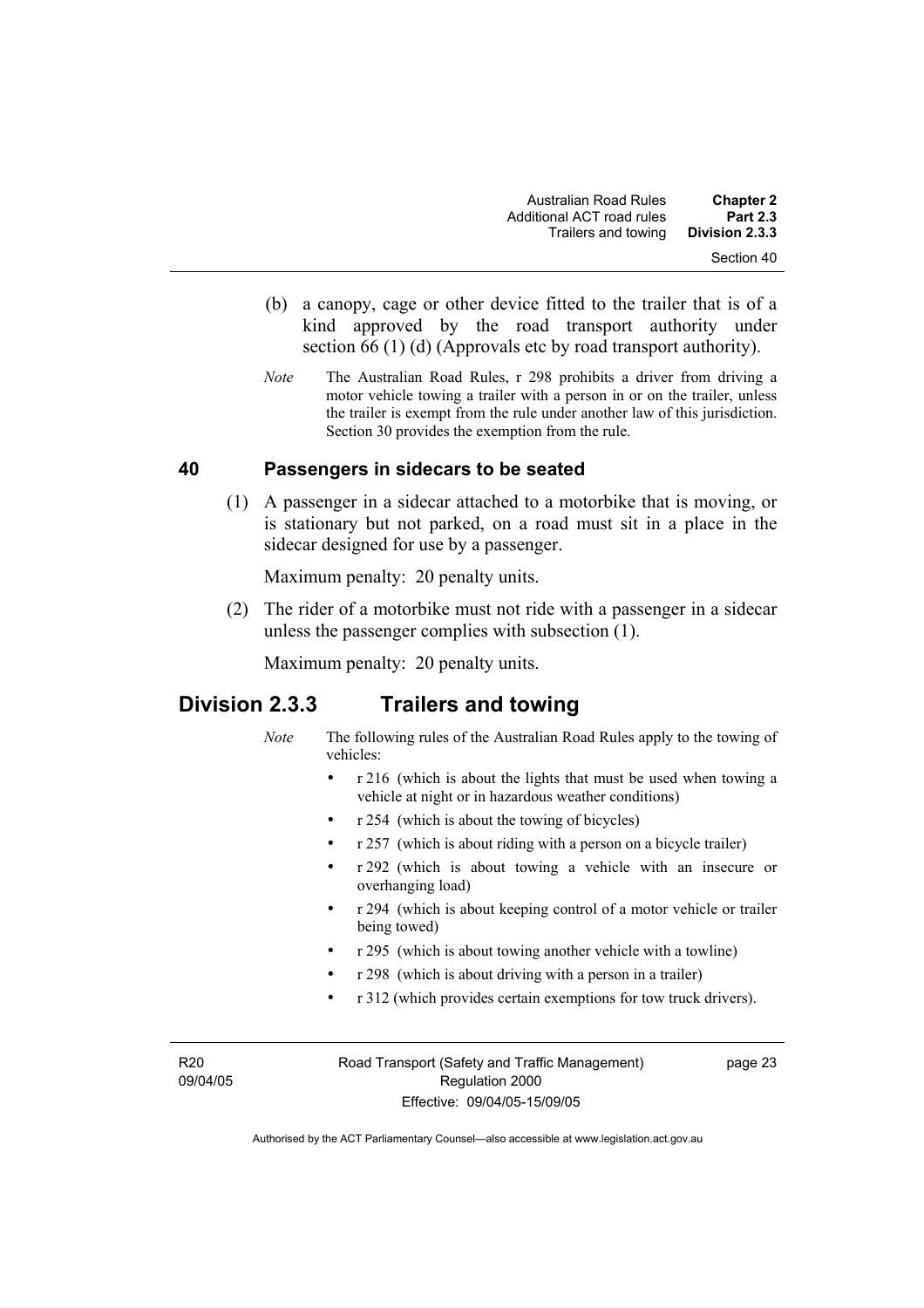**Chapter 2 Australian Road Rules**<br>**Part 2.3 Additional ACT road rules Part 2.3** Additional ACT road rules<br>**Division 2.3.3** Trailers and towing **Division 2.3.3** Trailers and towing Section 41

#### **41 Number of vehicles that may be drawn**

 (1) The driver of an articulated vehicle must not tow any other vehicle on a road.

Maximum penalty: 20 penalty units.

 (2) The driver of a motor vehicle must not tow more than 1 other vehicle on a road.

Maximum penalty: 20 penalty units.

- (3) The road transport authority may exempt a vehicle or person from subsection  $(1)$  or  $(2)$ .
- (4) Subsection (2) does not apply in relation to a tow truck that is towing an articulated vehicle (other than a B-double or road train) if—
	- (a) the articulated vehicle has broken down on a road and it is necessary for it to be towed away; or
	- (b) the articulated vehicle has been involved in a crash on a road and it is necessary for it to be towed away.
- (5) Subsection (2) does not apply to a motor vehicle that is towing another vehicle using a lift and tow trailer if—
	- (a) the other vehicle is partly supported by the lift and tow trailer; and
	- (b) the vehicle is not towed at faster than 60 km/h; and
	- (c) the combined weight of the towed vehicle and the lift and tow trailer is not more than the unladen weight of the towing vehicle.
- (6) Subsection (2) does not apply to—
	- (a) a tractor-harvester-cutting head trailer combination; or

R20 09/04/05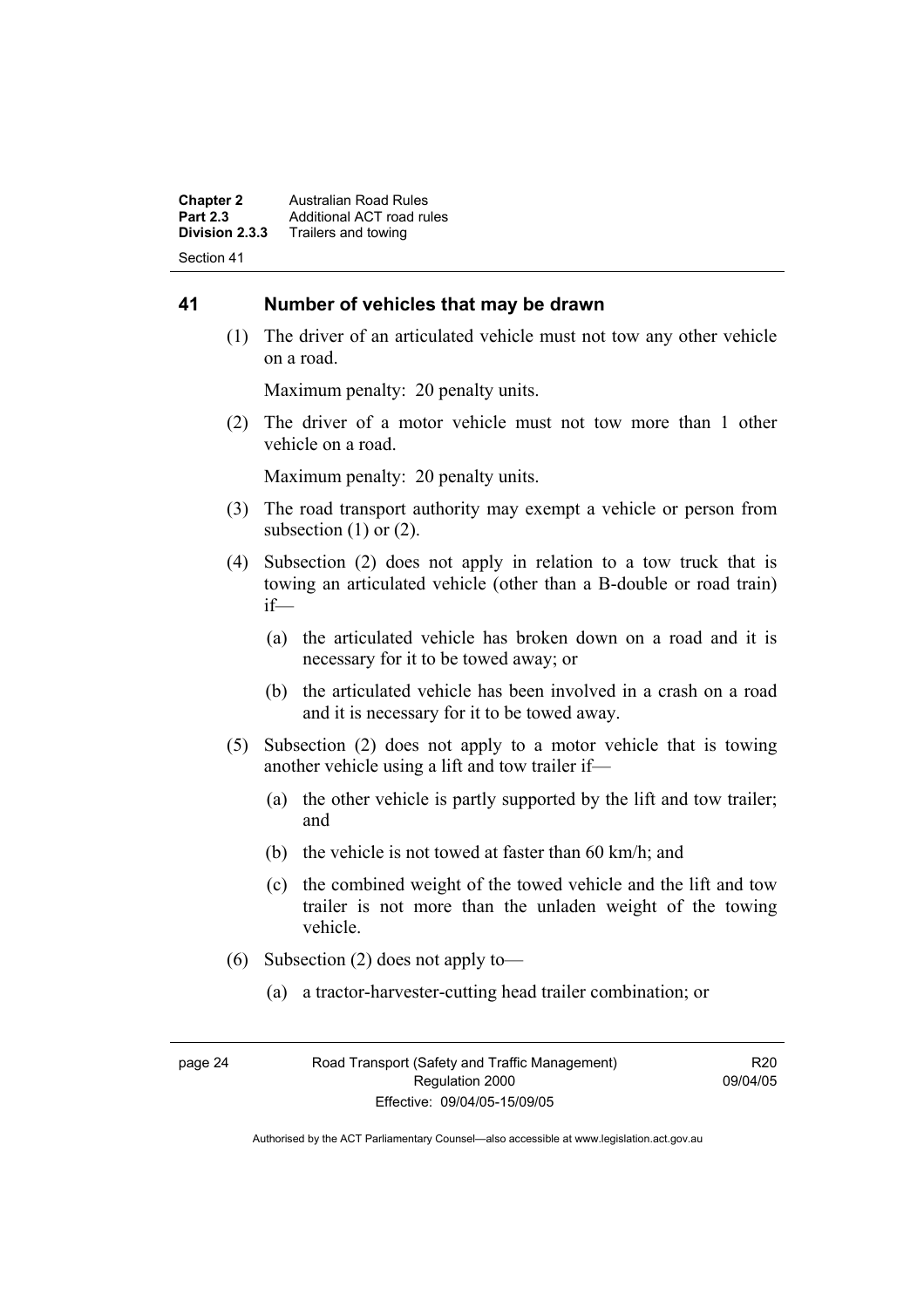- (b) a tractor with multiple implements attached, if the implements are normally used as a single unit when performing agricultural operations; or
- (c) a tractor and implement combination towing a fuel trailer or laser tower; or
- (d) an articulated low-loader consisting of a prime mover towing a converter dolly and a semitrailer; or
- (e) a B-double, dog trailer or road train.

### **42 Towing by vehicles under 4.5t**

- (1) The driver of a motor vehicle (the *towing vehicle*) must not tow another vehicle (the *towed vehicle*) on a road if the laden weight of the towed vehicle is more than—
	- (a) the capacity of the towing attachment fitted to the towing vehicle; or
	- (b) the maximum laden weight for the towed vehicle.

Maximum penalty: 20 penalty units.

- (2) Subsection (1) does not apply to the driver if the towing vehicle has a GVM over 4.5t.
- (3) The road transport authority may exempt a vehicle or person from subsection  $(1)$ .
- (4) In this section:

*maximum laden weight*, for the towed vehicle, means—

 (a) the maximum laden weight for a towed vehicle specified by the manufacturer of the towing vehicle in relation to the towing vehicle; or

page 25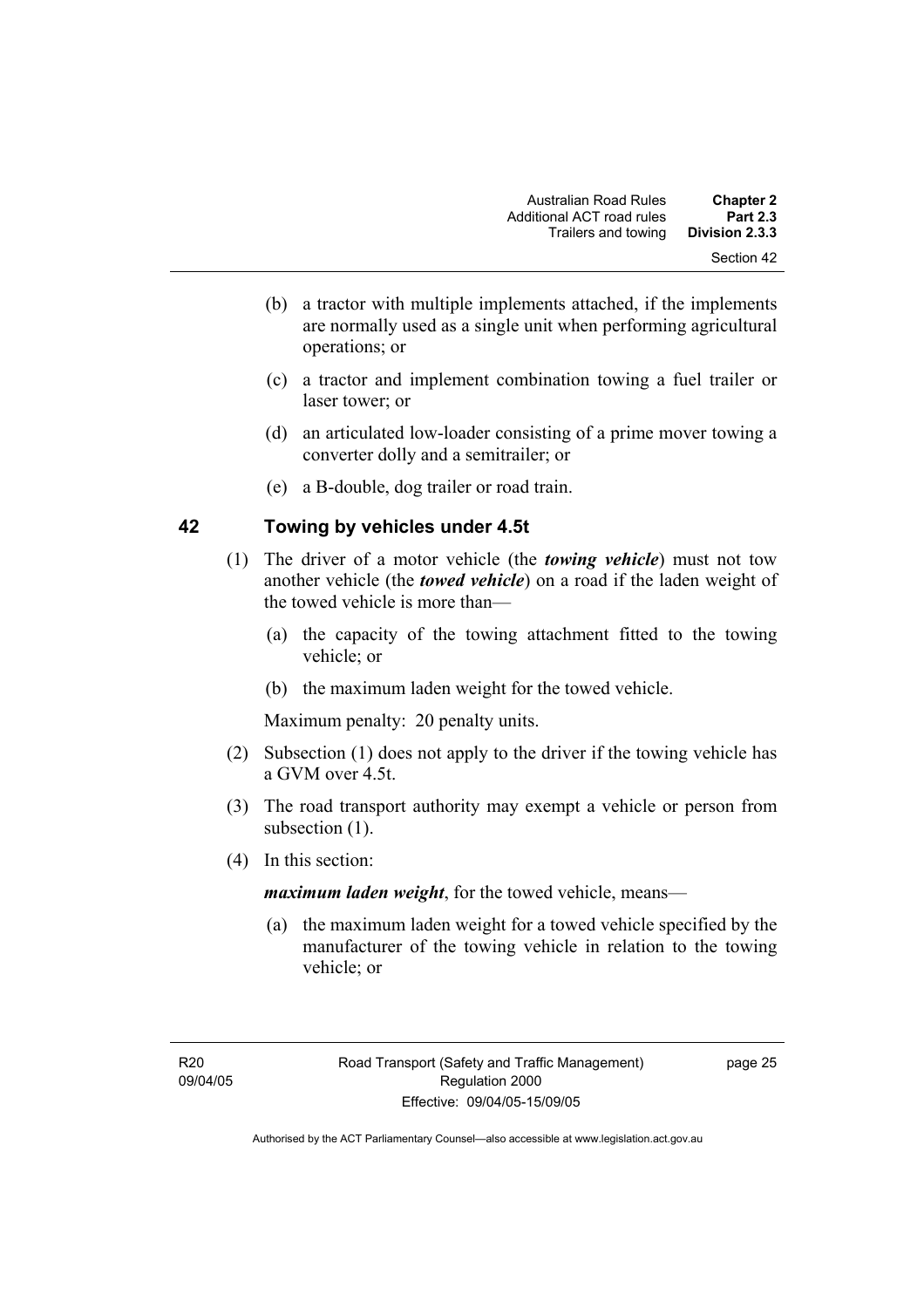**Chapter 2 Australian Road Rules**<br>**Part 2.3 Additional ACT road rules Part 2.3** Additional ACT road rules<br>**Division 2.3.4** Lights on vehicles Lights on vehicles Section 42

- (b) if there is no such specification by the manufacturer, the manufacturer of the vehicle cannot be identified or the specification is not appropriate because the towing vehicle has been modified—
	- (i) 1.5 times the unladen weight of the towing vehicle if the towed vehicle is fitted with a braking system that is working properly; or
	- (ii) the unladen weight of the towing vehicle in any other case.

### **Division 2.3.4 Lights on vehicles**

- *Note* The following rules of the Australian Road Rules apply to lights on vehicles:
	- r 215 (which is about using lights when driving at night or in hazardous weather conditions)
	- r 216 (which is about the lights that must be used when towing a vehicle at night or in hazardous weather conditions)
	- r 217 (which is about using rear fog lights)
	- r 218 (which is about using headlights on high-beam)
	- r 219 (which is about not using lights to dazzle other road users)
	- r 220 (which is about the use of lights on a vehicle that is stopped)
	- r 221 (which is about using hazard warning lights)
	- r 222 (which is about the use of warning lights on buses carrying children)
	- r 223 (which is about using lights when riding an animal-drawn vehicle at night or in hazardous weather conditions)
	- r 259 (which is about using lights when riding a bicycle at night).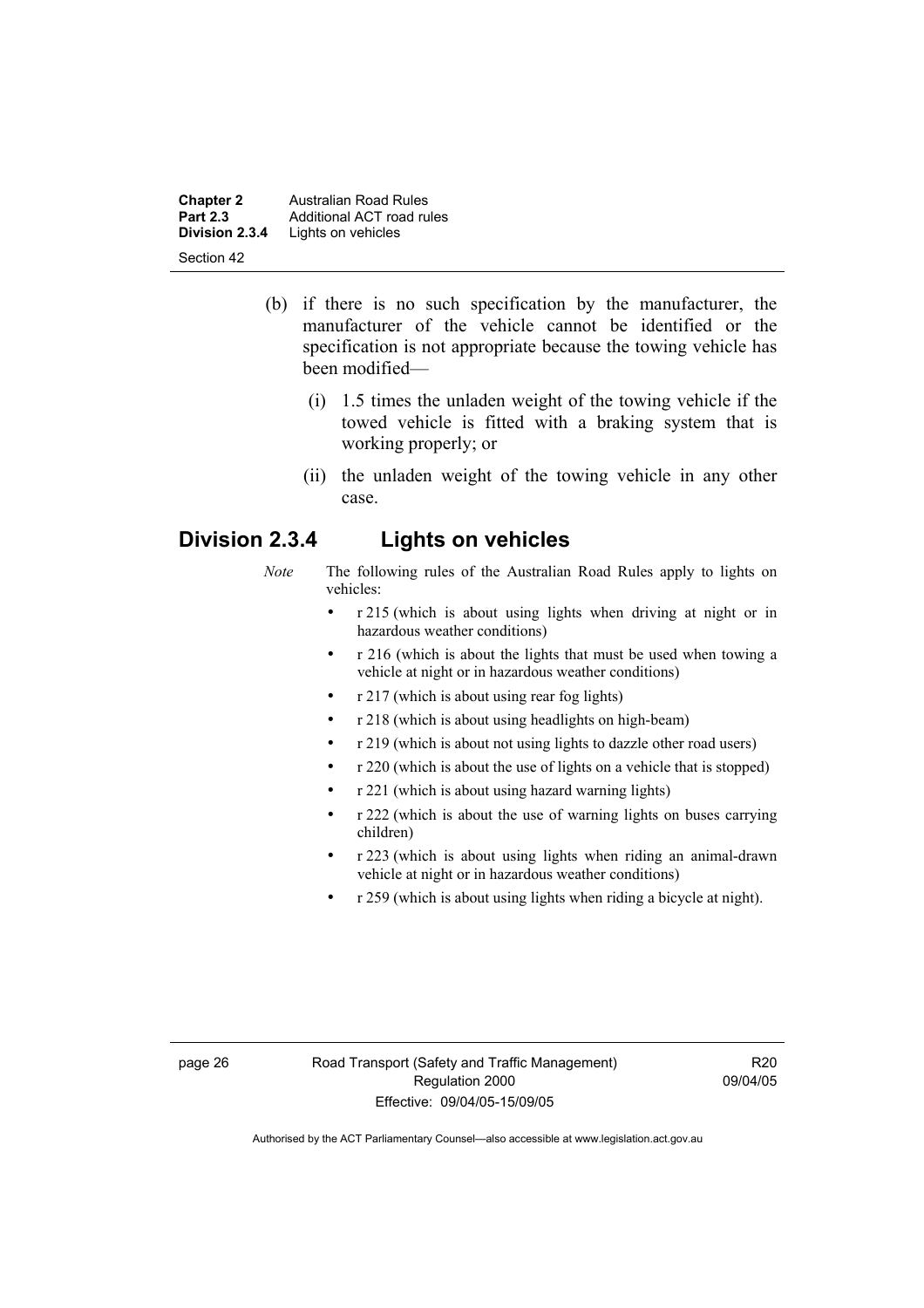### **43 Lights on motor vehicles generally**

- (1) The driver of a motor vehicle fitted with a spotlight or searchlight must not operate the light, or allow it to be operated, on a road unless—
	- (a) the vehicle is stationary, the light is operated only for examining or making adjustments or repairs to a vehicle, and light from it is not projected further than 6m; or
	- (b) the light is operated for the temporary purpose of reading or looking for a notice, sign, house number or something similar; or
	- (c) the vehicle is a police vehicle; or
	- (d) the vehicle is being used by the Territory, the Commonwealth or any public authority.

Maximum penalty: 20 penalty units.

- (2) The driver of a motor vehicle fitted with an additional headlight permitted to be fitted under the *Road Transport (Vehicle Registration) Regulation 2000*, schedule 1 must not operate the headlight, or allow it to be operated, if—
	- (a) the vehicle is being driven on a length of road in a built-up area; or
	- (b) the driver is driving less than—
		- (i) 200m behind a vehicle travelling in the same direction as the driver; or
		- (ii) 200m from an oncoming vehicle.

Maximum penalty: 20 penalty units.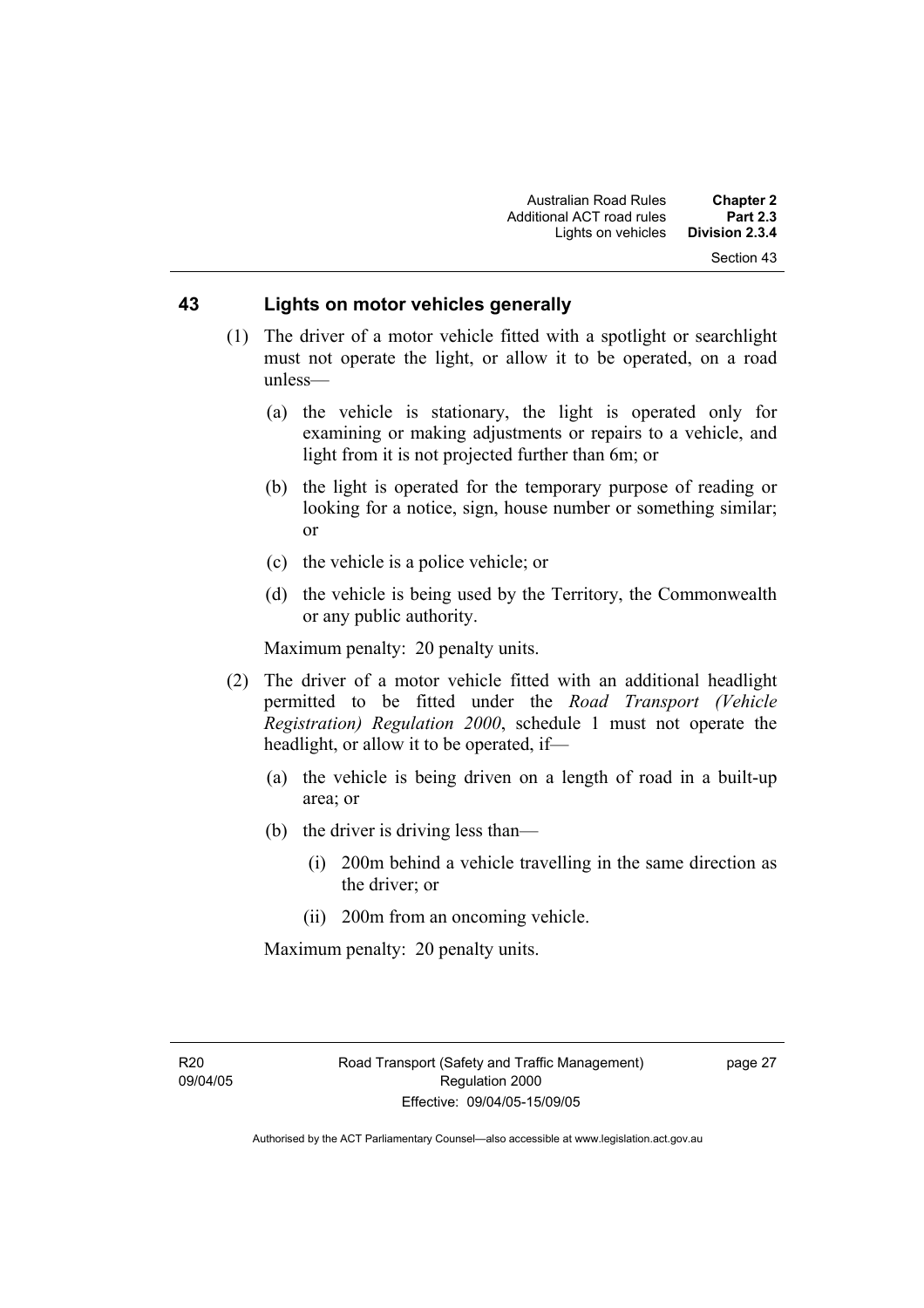**Chapter 2 Australian Road Rules**<br>**Part 2.3 Additional ACT road rules Part 2.3** Additional ACT road rules<br>**Division 2.3.5** Stopping and parking Stopping and parking

Section 44

# **Division 2.3.5 Stopping and parking**

- *Note* The rules of the Australian Road Rules that apply to the parking of vehicles include the following:
	- r 189 (which is about double parking)
	- r 203 (which is about stopping in a parking area for people with disabilities)
	- r 205 (which is about parking for longer than indicated)
	- r 207 (which is about parking where fees are payable)
	- r 208 (which is about parallel parking on a road, except in a median strip parking area)
	- r 209 (which is about parallel parking in a median strip parking area)
	- r 210 (which is about angle parking)
	- r 211 (which is about parking in parking bays).

### **44 Use of meters in metered parking areas**

 (1) A driver must not park in a metered parking area except in a metered parking space.

Maximum penalty: 20 penalty units.

 (2) A driver must not park in a metered parking space without paying the relevant fee for the space for at least the minimum period for which parking in the space must be paid for.

Maximum penalty: 20 penalty units.

- (3) A person does not commit an offence against subsection (2) if—
	- (a) the driver parks in a metered parking space before paying the relevant fee; but
	- (b) the driver pays the fee immediately after parking.
- (4) The driver of a vehicle must not allow the vehicle to remain parked in a metered parking space if the parking meter for the space

R20 09/04/05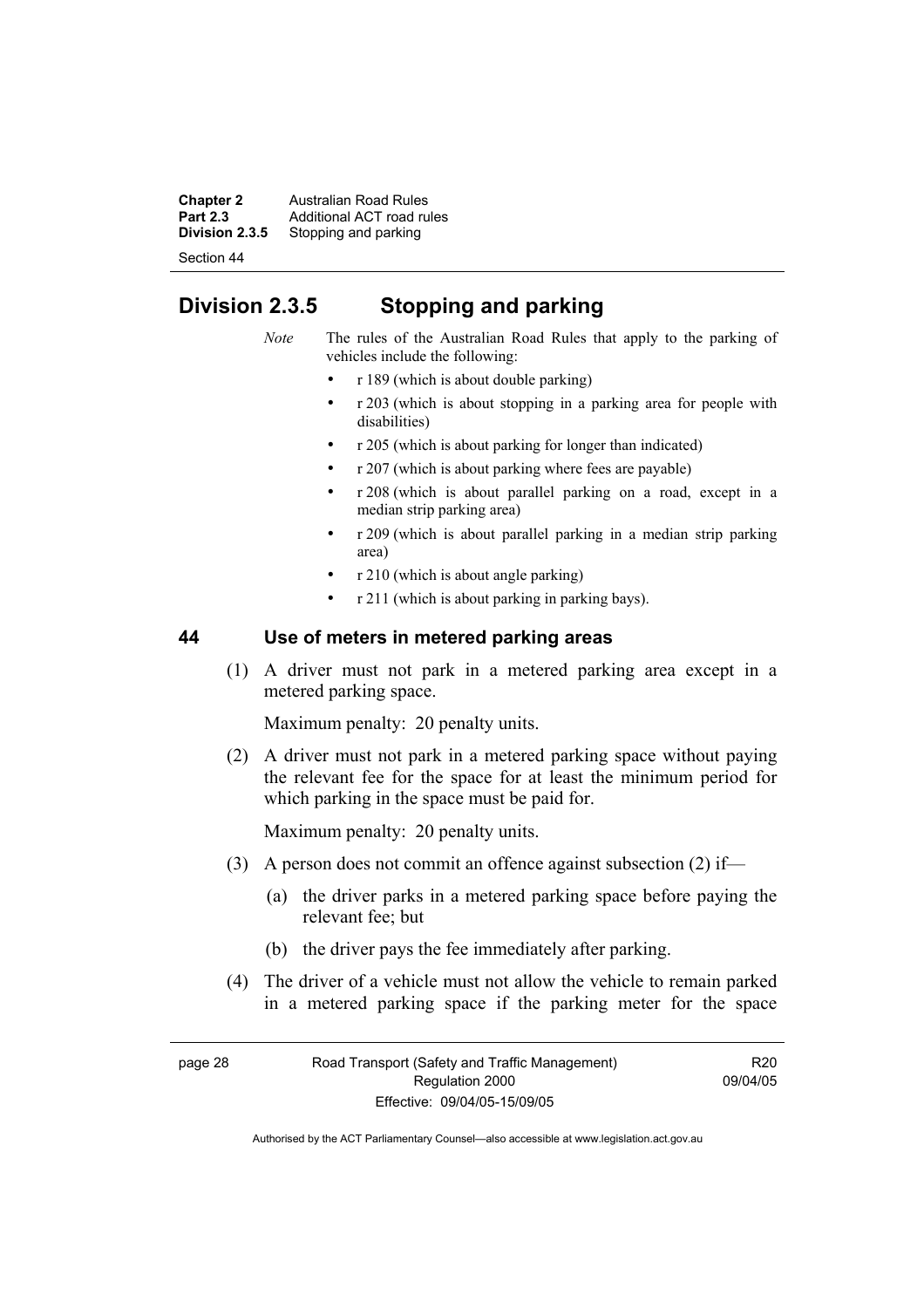indicates that the period for which parking in the space has been paid for has expired.

Maximum penalty: 20 penalty units.

 (5) The driver of a vehicle must not allow the vehicle to remain parked in a metered parking space for longer than the period (if any) indicated on the metered parking signs applying to the space as the maximum period for which a vehicle may be parked in the space.

Maximum penalty: 20 penalty units.

- (6) A driver does not commit an offence against this section if—
	- (a) the driver parks in a metered parking space that is within a ticket parking area; and
	- (b) the driver complies with the provisions of this division in relation to parking in the area.
- (7) A driver does not commit an offence against this section (other than subsection (5)) if the parking meter for the metered parking space is not working.
- (8) Without limiting subsection (7), a driver does not commit an offence against this section (other than subsection (5)) if the parking meter is covered with a hood bearing the words 'out of order time limit applies'.
- (9) This section does not apply to—
	- (a) a metered parking space outside the controlled parking hours for the space; or
	- (b) a vehicle displaying a current mobility parking scheme authority; or
	- (c) a vehicle displaying a current parking permit if it is parked in a metered parking space to which the permit applies and the space is designated for use by the holder of the permit.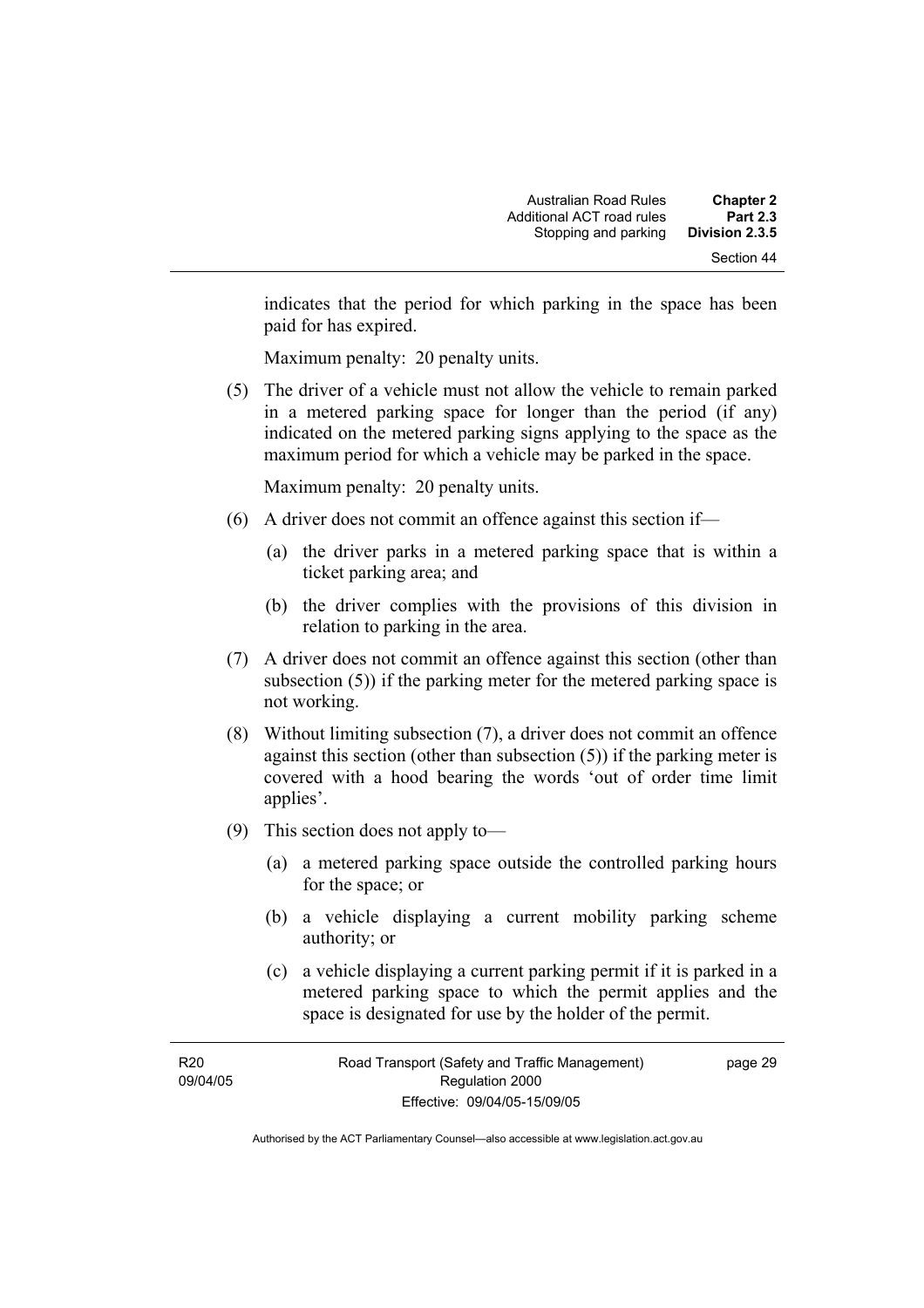**Chapter 2 Australian Road Rules**<br>**Part 2.3 Additional ACT road rules Part 2.3** Additional ACT road rules<br>**Division 2.3.5** Stopping and parking Stopping and parking Section 45

### **45 Parking in metered parking spaces**

 (1) The driver of a vehicle must not park in a metered parking space if another vehicle is parked in the space.

Maximum penalty: 20 penalty units.

 (2) The driver of a vehicle who parks in a metered parking space must position the vehicle completely within the space.

Maximum penalty: 20 penalty units.

### **46 Temporary closure of metered parking spaces**

- (1) If the road transport authority decides that the use of a metered parking space should be temporarily discontinued, the authority may close the space by—
	- (a) installing a sign, at or near the space, that displays words to the effect that the space is closed; or
	- (b) covering the parking meter applying to the space with a parking meter hood bearing the words 'no parking'.
- (2) A driver must not park in a metered parking space that has been closed under subsection (1).

Maximum penalty: 20 penalty units.

(3) In this section:

*sign* includes a board, device, plate, screen, words or anything else, whether or not installed with or on a traffic sign.

### **47 Misuse of parking meters**

A person must not—

 (a) insert in a parking meter anything other than coins appropriate for the meter; or

page 30 Road Transport (Safety and Traffic Management) Regulation 2000 Effective: 09/04/05-15/09/05

R20 09/04/05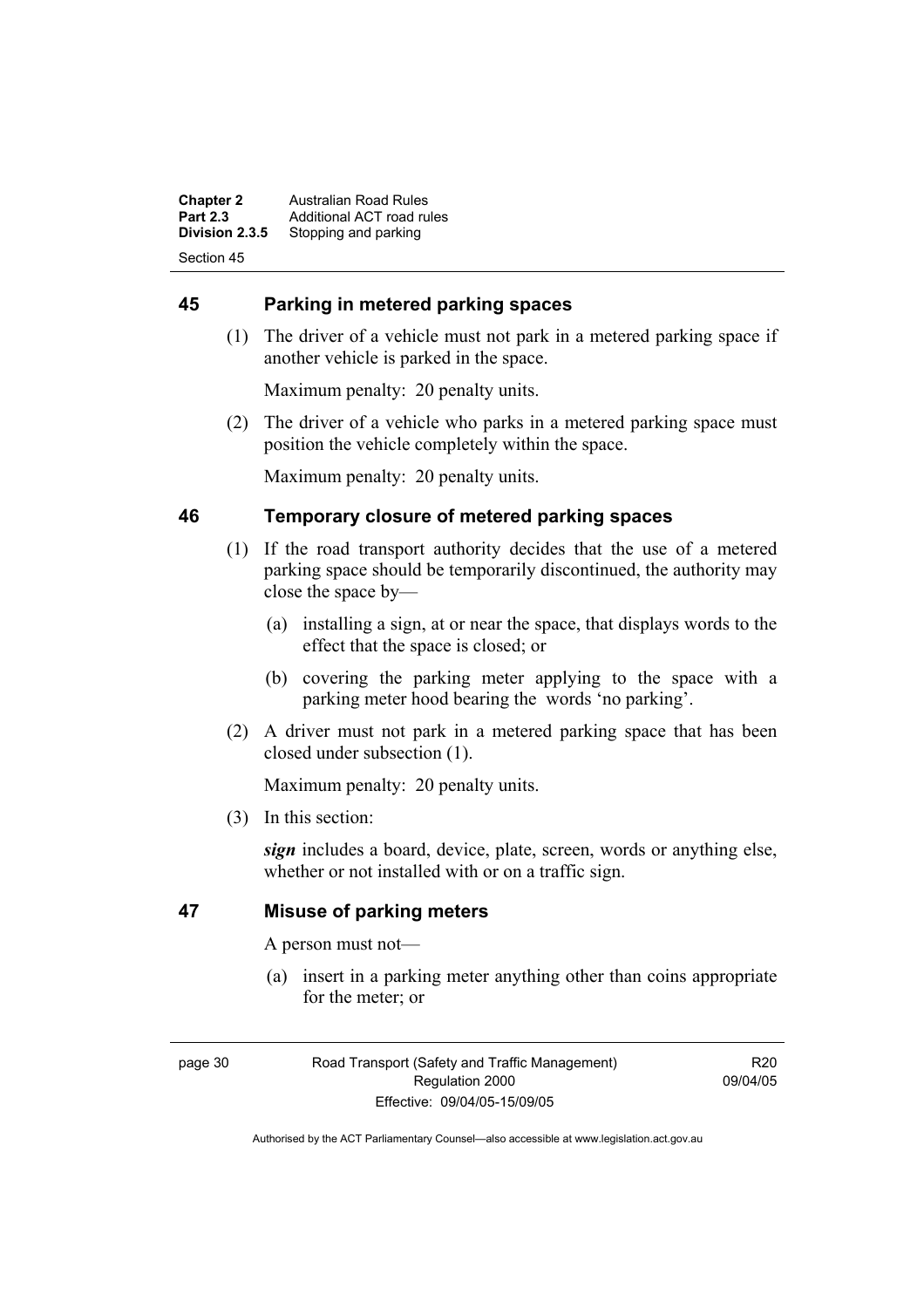(b) attach anything (for example, advertising material) to a parking meter.

Maximum penalty: 20 penalty units.

*Note* An example is part of the regulation, is not exhaustive and may extend, but does not limit, the meaning of the provision in which it appears (see Legislation Act, s 126 and s 132).

### **48 Interfering with parking meters etc**

A person must not—

- (a) do anything that interferes with (or is likely to interfere with) the proper working of a parking meter; or
- (b) fraudulently operate a parking meter.

Maximum penalty: 20 penalty units.

### **49 Use of tickets in ticket parking areas**

 (1) A driver must not park in a ticket parking area except in a ticket parking space.

Maximum penalty: 20 penalty units.

 (2) A driver must not park in a ticket parking area unless a current parking ticket for that ticket parking area is displayed in or on the driver's vehicle in accordance with subsection (3).

Maximum penalty: 20 penalty units.

- (3) The parking ticket must be displayed—
	- (a) in or on the front left-hand side of the vehicle or, if the ticket requires the driver to display the ticket in or on a part of the vehicle, in or on that part of the vehicle; and
	- (b) in a way that its date and expiry time are clearly visible from outside the vehicle.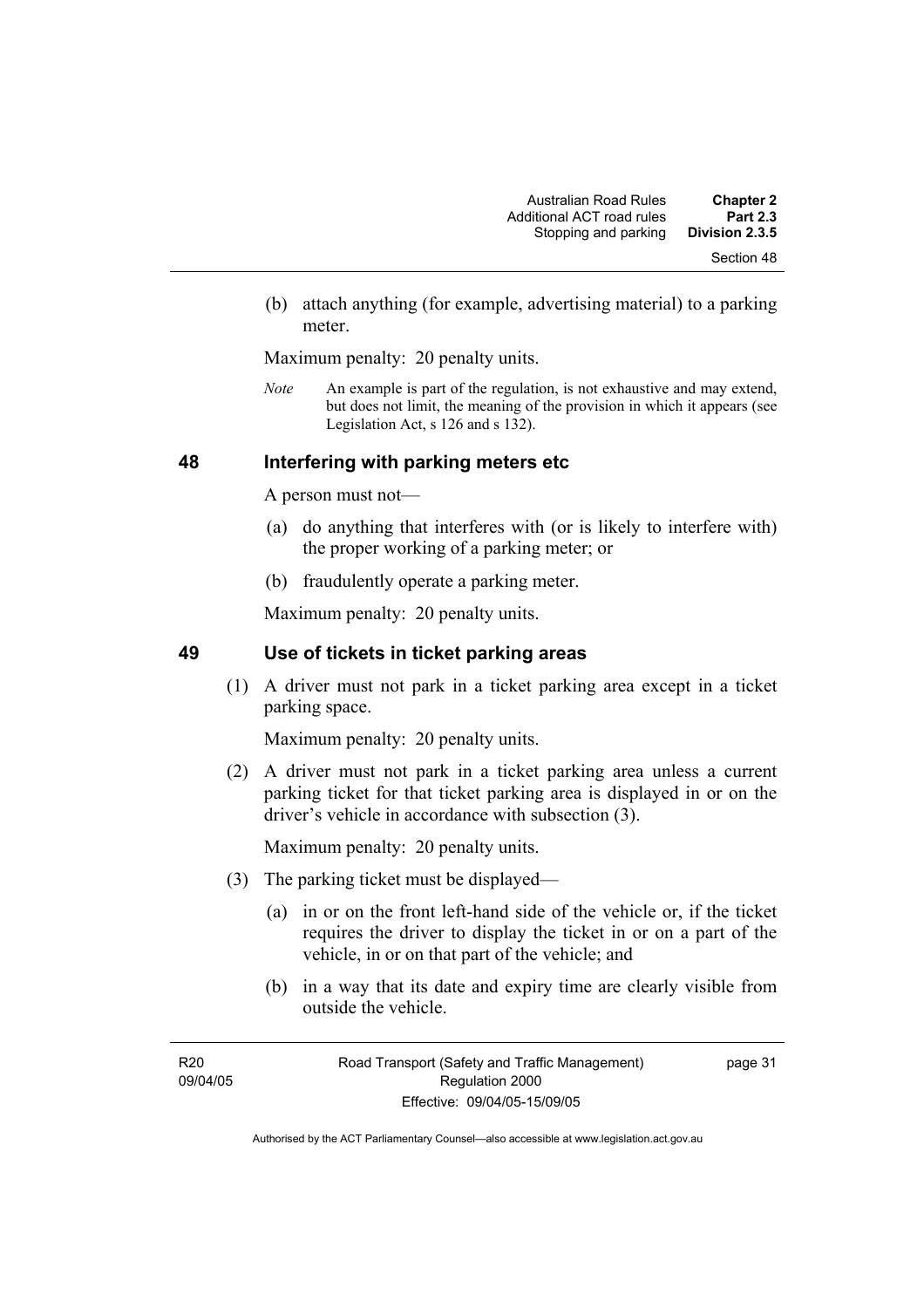| <b>Chapter 2</b> | Australian Road Rules     |
|------------------|---------------------------|
| <b>Part 2.3</b>  | Additional ACT road rules |
| Division 2.3.5   | Stopping and parking      |
| Section 49       |                           |

- (4) A driver does not commit an offence against subsection (2) if—
	- (a) the driver parks in a ticket parking area before obtaining a parking ticket for the area; but
	- (b) the driver obtains a parking ticket for the area, and displays the ticket in accordance with subsection (2), immediately after parking.
- (5) It is a defence to the prosecution of a driver for an offence against subsection (2) if the driver proves that the driver—
	- (a) displayed a current parking ticket in or on the driver's vehicle in accordance with subsection  $(3)$  and
	- (b) took reasonable steps to ensure that the ticket remained so displayed while the vehicle was parked in the ticket parking area.
- (6) The driver of a vehicle must not allow the vehicle to remain parked in a ticket parking area after the expiry of the parking ticket displayed in or on the vehicle.

Maximum penalty: 20 penalty units.

 (7) The driver of a vehicle must not allow the vehicle to remain parked in a ticket parking area for longer than the period (if any) indicated on the ticket parking signs applying to the area as the maximum period for which a vehicle may be parked in the area.

Maximum penalty: 20 penalty units.

- (8) A driver does not commit an offence against this section if—
	- (a) the driver parks in a metered parking space within a ticket parking area; and
	- (b) the driver complies with the provisions of this division in relation to parking in the space.

R20 09/04/05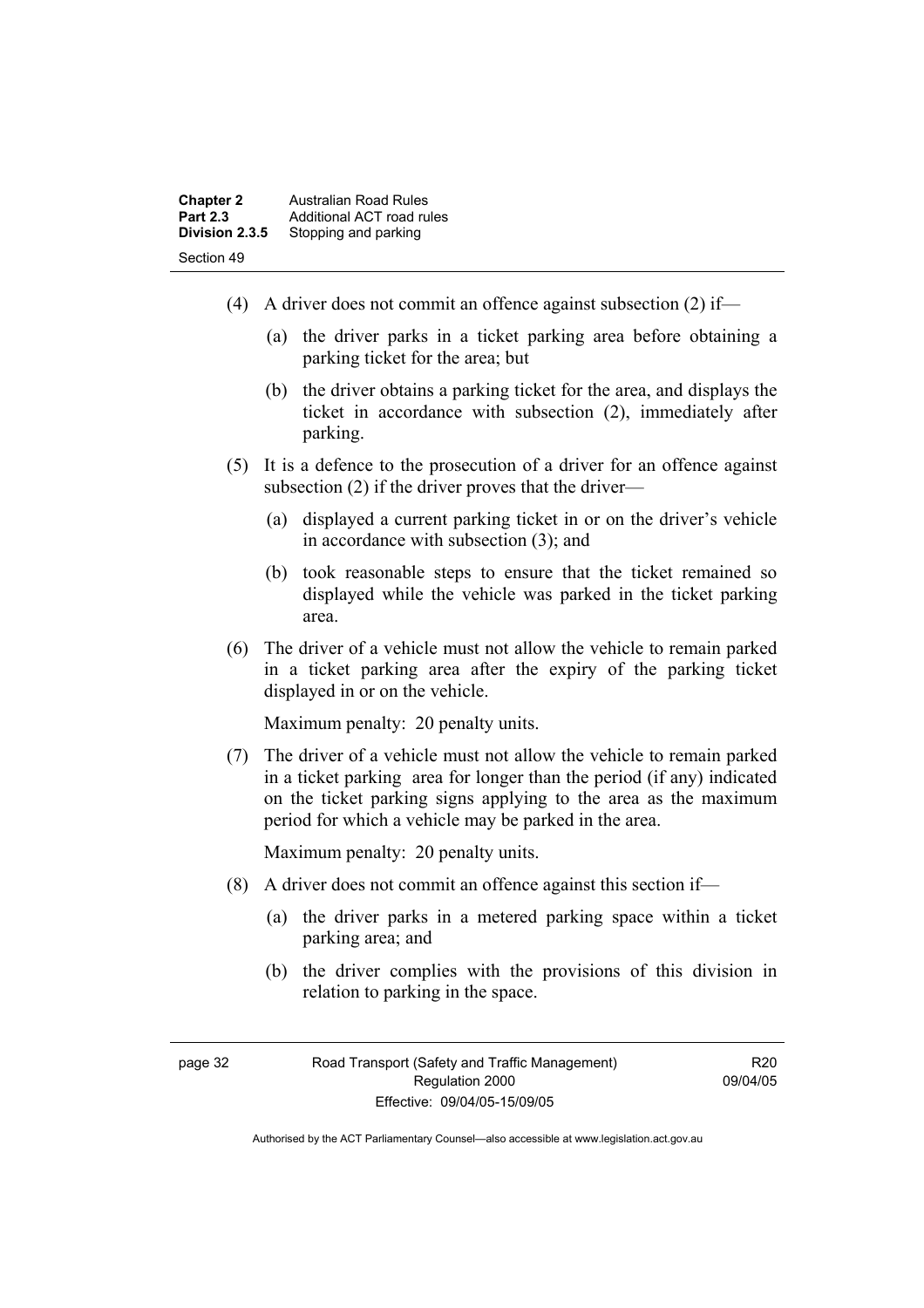- (9) This section does not prevent a driver from parking in a different part of a ticket parking area while displaying the same parking ticket on the driver's vehicle if the fee payable to park in the part is the same as, or less than, the fee payable to park in the part for which the parking ticket was issued.
- (10) This section does not apply to—
	- (a) a ticket parking area outside the controlled parking hours for the area; or
	- (b) a vehicle displaying a current mobility parking scheme authority; or
	- (c) a vehicle displaying a current parking permit if it is parked in a ticket parking area to which the permit applies and the area is designated for use by the holder of the permit.

### **50 Parking in ticket parking spaces**

 (1) The driver of a vehicle must not park a vehicle in a ticket parking space if another vehicle is parked in the space.

Maximum penalty: 20 penalty units.

 (2) The driver of a vehicle who parks in a ticket parking space must position the vehicle completely in the space.

Maximum penalty: 20 penalty units.

### **51 Temporary closure of ticket parking spaces**

- (1) If the road transport authority decides that the use of a ticket parking area, or ticket parking space, should be temporarily discontinued, the authority may close the area or space by—
	- (a) for the closure of a ticket parking area—installing a sign, at or near each traffic sign applying to the area, that displays words to the effect that the area is closed; or

R<sub>20</sub> 09/04/05 page 33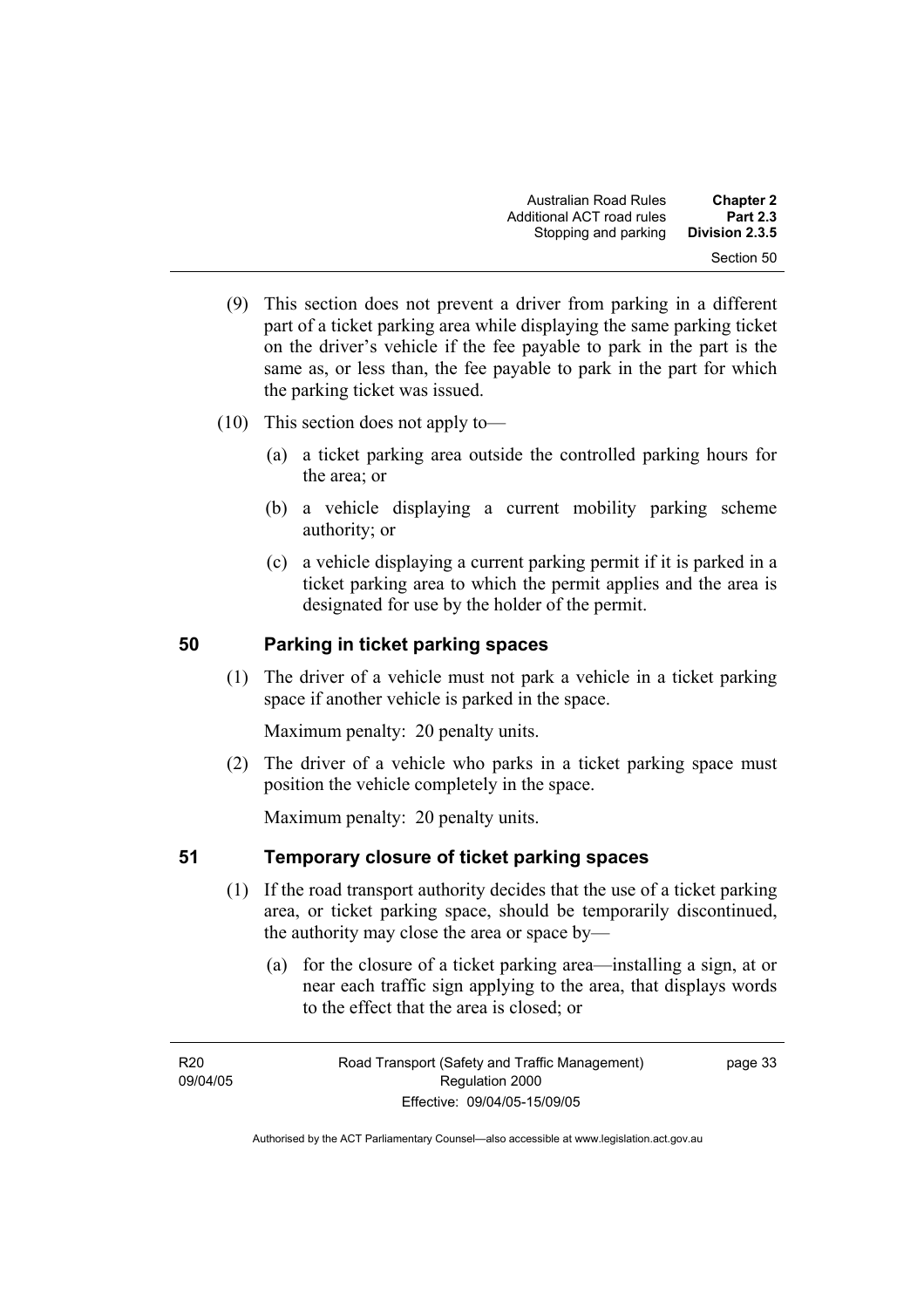| <b>Chapter 2</b> | Australian Road Rules     |
|------------------|---------------------------|
| <b>Part 2.3</b>  | Additional ACT road rules |
| Division 2.3.5   | Stopping and parking      |
| Section 52       |                           |

- (b) for the closure of a ticket parking space—installing a sign, at or near the space, that displays words to that effect.
- (2) If a parking authority decides that the use of a ticket parking area, or ticket parking space, within its area of operations should be temporarily discontinued, the authority may close the area or space  $by-$ 
	- (a) for the closure of a ticket parking area—installing a sign, at or near each traffic sign applying to the area, that displays words to the effect that the area is closed; or
	- (b) for the closure of a ticket parking space—installing a sign, at or near the space, that displays words to that effect.
	- *Note* Section 75A provides for the road transport authority to declare parking authorities and s 76A provides for the operation of ticket parking schemes by parking authorities.
- (3) A driver must not park in a ticket parking area or ticket parking space that has been closed under subsection (1) or (2).

Maximum penalty: 20 penalty units.

(4) In this section:

*sign* includes a board, device, plate, screen, words or anything else, whether or not installed with or on a traffic sign.

### **52 Use of false or damaged parking tickets etc**

A person must not display in or on a vehicle that is parked in a ticket parking area—

 (a) anything resembling a parking ticket that falsely suggests that the relevant parking fee has been paid; or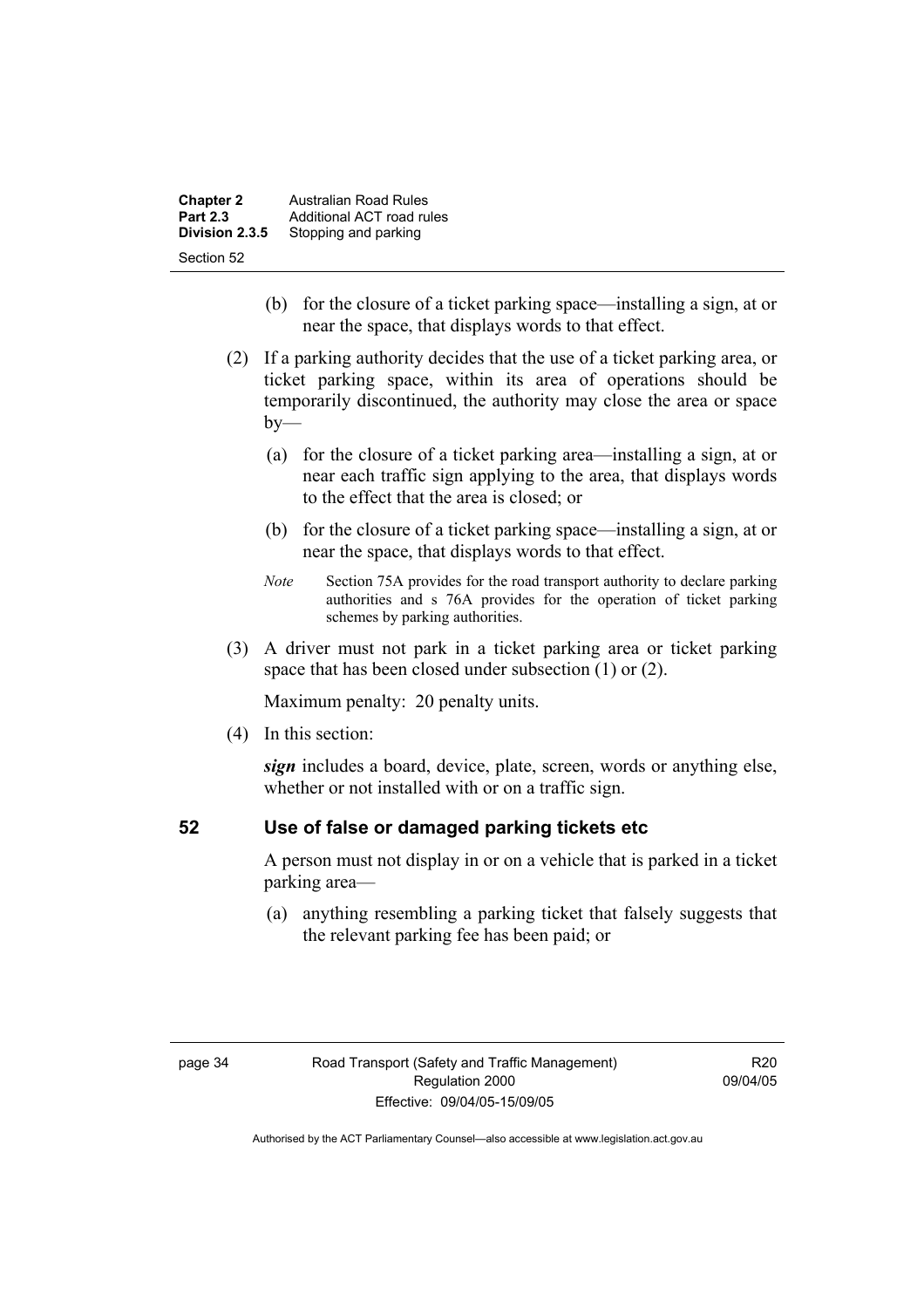(b) a parking ticket that is illegible or has been altered, defaced or damaged.

Maximum penalty: 20 penalty units.

### **53 Misuse of ticket machines**

A person must not—

- (a) insert in a parking ticket machine anything other than coins, or another means of payment, appropriate for the machine; or
- (b) attach anything (for example, advertising material) to a ticket machine.

Maximum penalty: 20 penalty units.

*Note* An example is part of the regulation, is not exhaustive and may extend, but does not limit, the meaning of the provision in which it appears (see Legislation Act, s 126 and s 132).

### **54 Interfering with parking ticket machines etc**

A person must not—

- (a) do anything that interferes with (or is likely to interfere with) the proper working of a parking ticket machine; or
- (b) fraudulently operate a parking ticket machine.

Maximum penalty: 20 penalty units.

**55 Removing parking tickets etc**

A person must not remove, deface, damage or otherwise interfere with a parking ticket, mobility parking scheme authority or parking permit that is in or on, or attached to, a vehicle unless the person is—

(a) the driver of the vehicle; or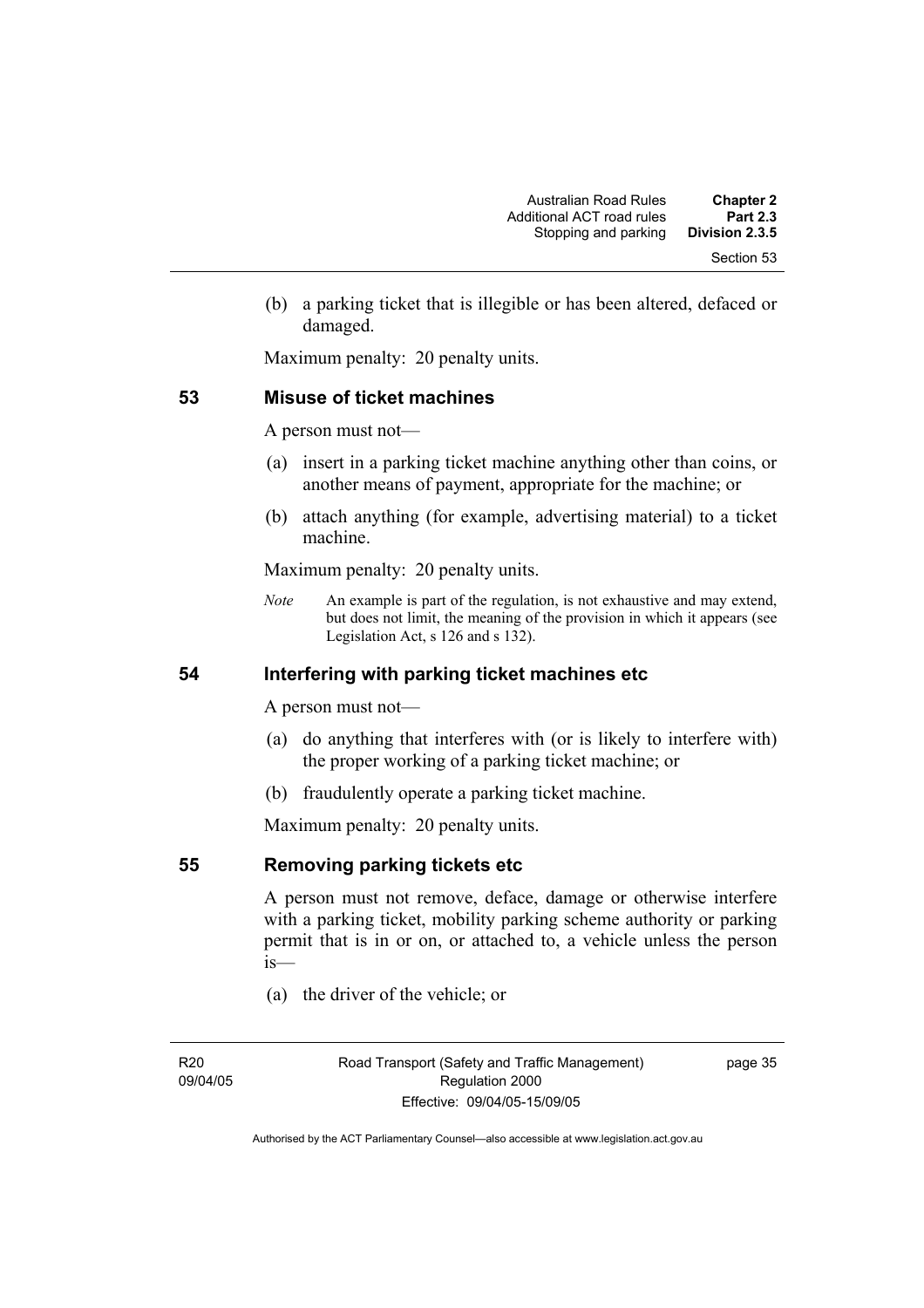| <b>Chapter 2</b> | <b>Australian Road Rules</b> |
|------------------|------------------------------|
| <b>Part 2.3</b>  | Additional ACT road rules    |
| Division 2.3.5   | Stopping and parking         |
| Section 56       |                              |

- (b) the responsible person (or a responsible person) for the vehicle; or
- (c) for a mobility parking scheme authority or parking permit—the person to whom the authority or permit was issued.

Maximum penalty: 20 penalty units.

### **56 Unauthorised use and revocation of mobility parking scheme authorities**

 (1) A driver must not display a mobility parking scheme authority on the driver's vehicle unless the driver is entitled to do so under the conditions of the authority.

Maximum penalty: 20 penalty units.

 (2) The road transport authority may revoke a mobility parking scheme authority by notice given to the person or other entity to which the authority was issued.

*Note* For how documents may be given, see the Legislation Act, pt 19.5.

 (3) If an entity receives a notice under subsection (2), the entity must return the mobility parking scheme authority to the road transport authority as soon as possible (but not later than 21 days) after receiving the notice.

Maximum penalty: 20 penalty units.

### **57A Stopping public buses in bus zones and at bus stops**

- (1) The driver of a public bus must not stop in a bus zone unless the driver—
	- (a) is dropping off, or picking up, passengers; or
	- (b) is stopping for a regular route service.

Maximum penalty: 20 penalty units.

page 36 Road Transport (Safety and Traffic Management) Regulation 2000 Effective: 09/04/05-15/09/05

R20 09/04/05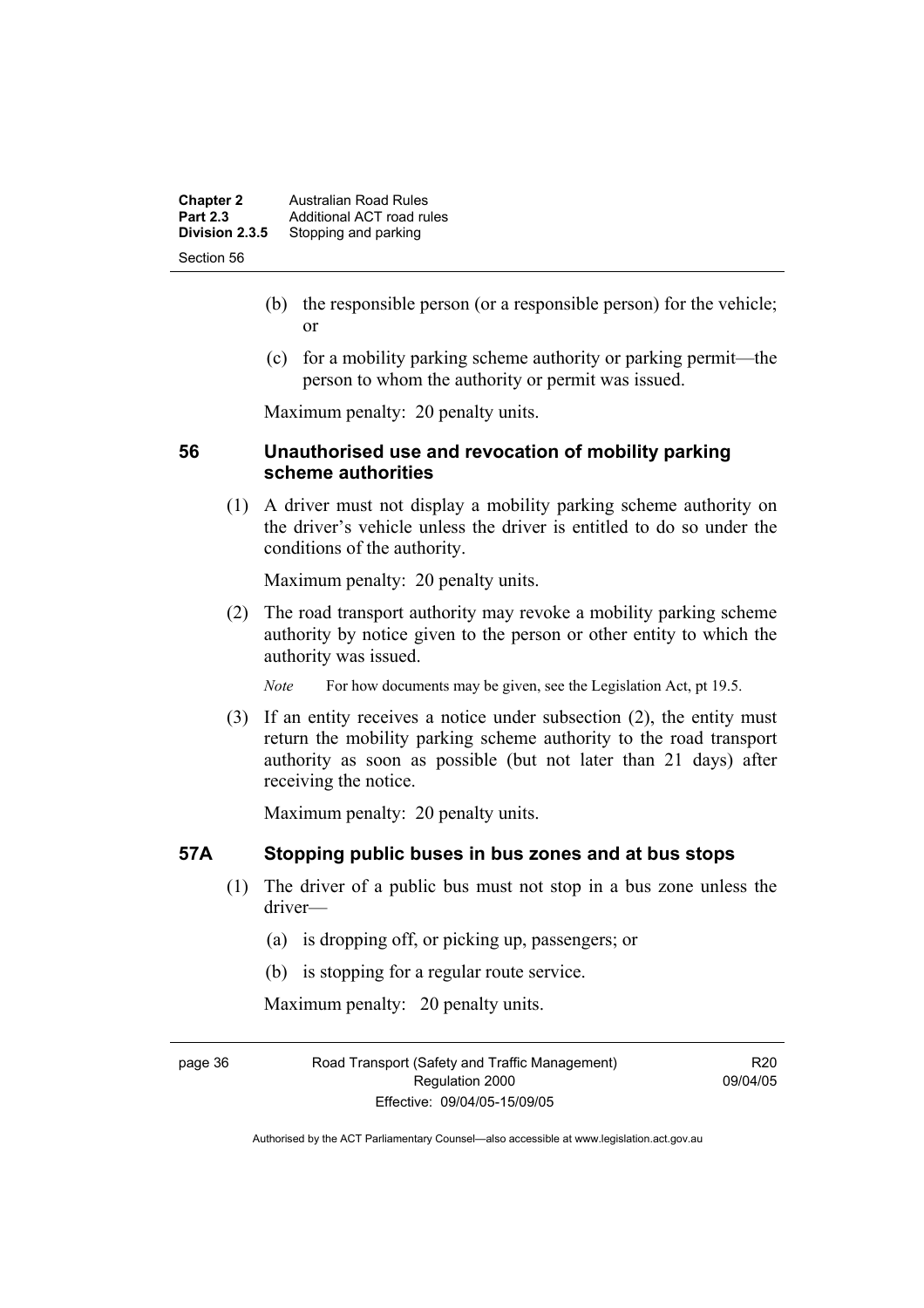| <b>Chapter 2</b><br><b>Part 2.3</b> | Australian Road Rules<br>Additional ACT road rules |
|-------------------------------------|----------------------------------------------------|
| Division 2.3.5                      | Stopping and parking                               |
| Section 58                          |                                                    |

 (2) Subsection (1) does not apply to the driver of a public bus that is not permitted to stop in the bus zone by information on or with the *bus zone sign* applying to the bus zone.

*Note* The driver would contravene the Australian Road Rules, r 183.

- (3) The driver of a public bus must not stop at a bus stop, or on the road, within 20m before a sign on the road that indicates the bus stop, and 10m after the sign, unless the driver—
	- (a) stops at a place on a length of road, or in an area, to which a parking control sign applies and the driver is permitted to stop at that place under the Australian Road Rules; or
	- (b) is dropping off, or picking up, passengers; or
	- (c) is stopping for a regular route service.

Maximum penalty: 20 penalty units.

(4) In this section:

*bus stop*—see the Australian Road Rules, rule 195.

*bus zone*—see the Australian Road Rules, rule 183.

*bus zone sign*—see the Australian Road Rules, schedule 2, schedule 3, rule 314, rule 315 and rule 316.

*regular route service*—see the *Road Transport (Public Passenger Services) Act 2001*, section 12 (What is a regular route service?).

### **58 Stopping in an emergency etc or to comply with another law**

It is a defence to the prosecution of a driver for an offence against a provision of this division if—

page 37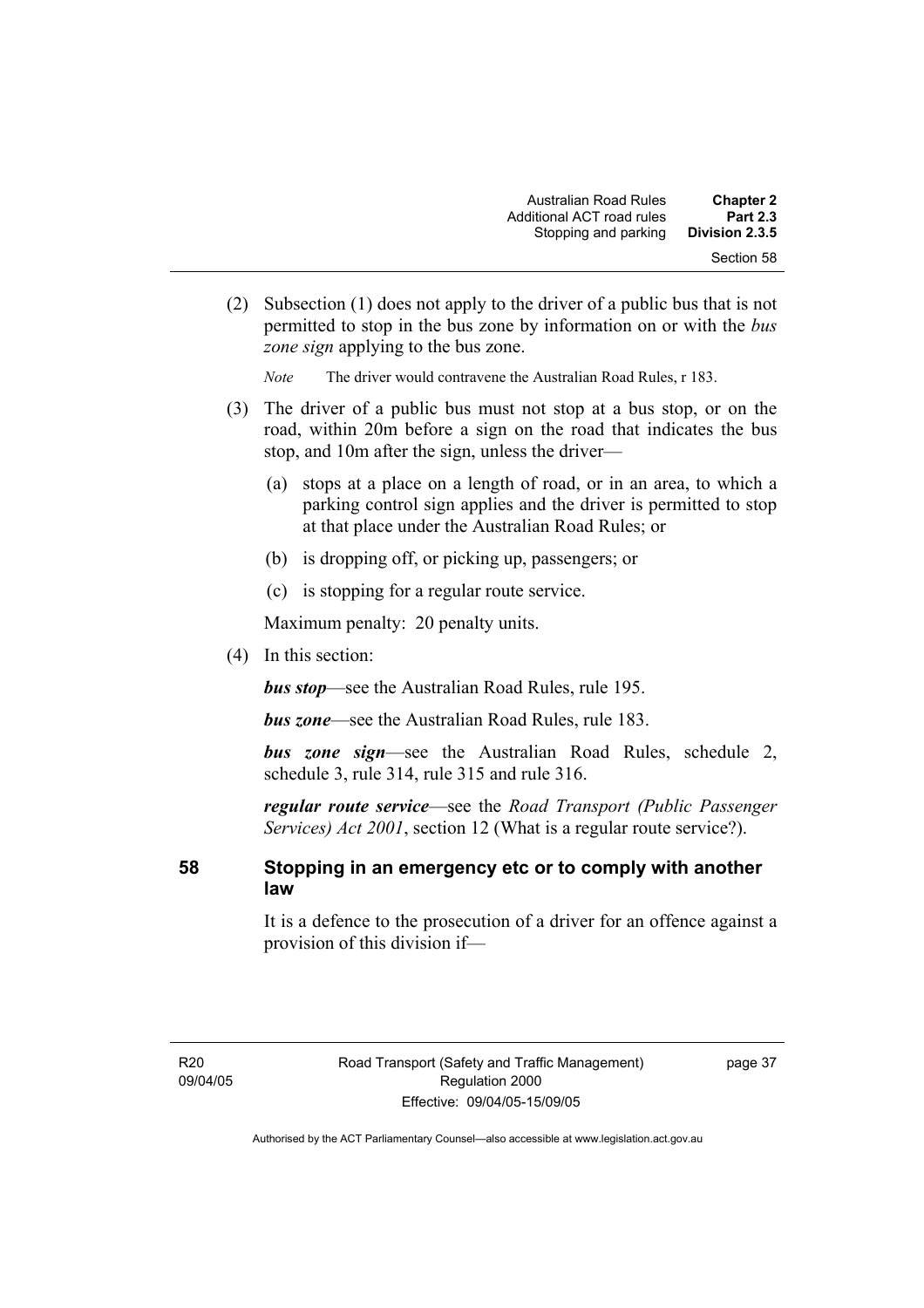- (a) the driver stops at a particular place, or in a particular way, to avoid a collision, and the driver stops for no longer than is necessary to avoid the collision; or
- (b) the driver stops at a particular place, or in a particular way, because the driver's vehicle is disabled, and the driver stops for no longer than is necessary for the vehicle to be moved safely to a place where the driver is permitted to park the vehicle under the Australian Road Rules and this division; or
- (c) the driver stops at a particular place, or in a particular way, to deal with a medical or other emergency, and the driver stops for no longer than is necessary in the circumstances; or
- (d) the driver stops at a particular place, or in a particular way, because the condition of the driver, a passenger, or the driver's vehicle makes it necessary for the driver to stop in the interests of safety, and the driver stops for no longer than is necessary in the circumstances; or
- (e) the driver stops at a particular place, or in a particular way, to comply with a provision of the Australian Road Rules or a provision of another law, and the driver stops for no longer than is necessary to comply with the provision.

# **Division 2.3.6 Miscellaneous other road rules**

### **59 Carrying dangerous substances**

 (1) A person must not drive or park a vehicle that is carrying an explosive substance in, directly above, or within 50m of either end of, a major road tunnel.

Maximum penalty: 30 penalty units.

(2) In this section:

*explosive substance*—

page 38 Road Transport (Safety and Traffic Management) Regulation 2000 Effective: 09/04/05-15/09/05

R20 09/04/05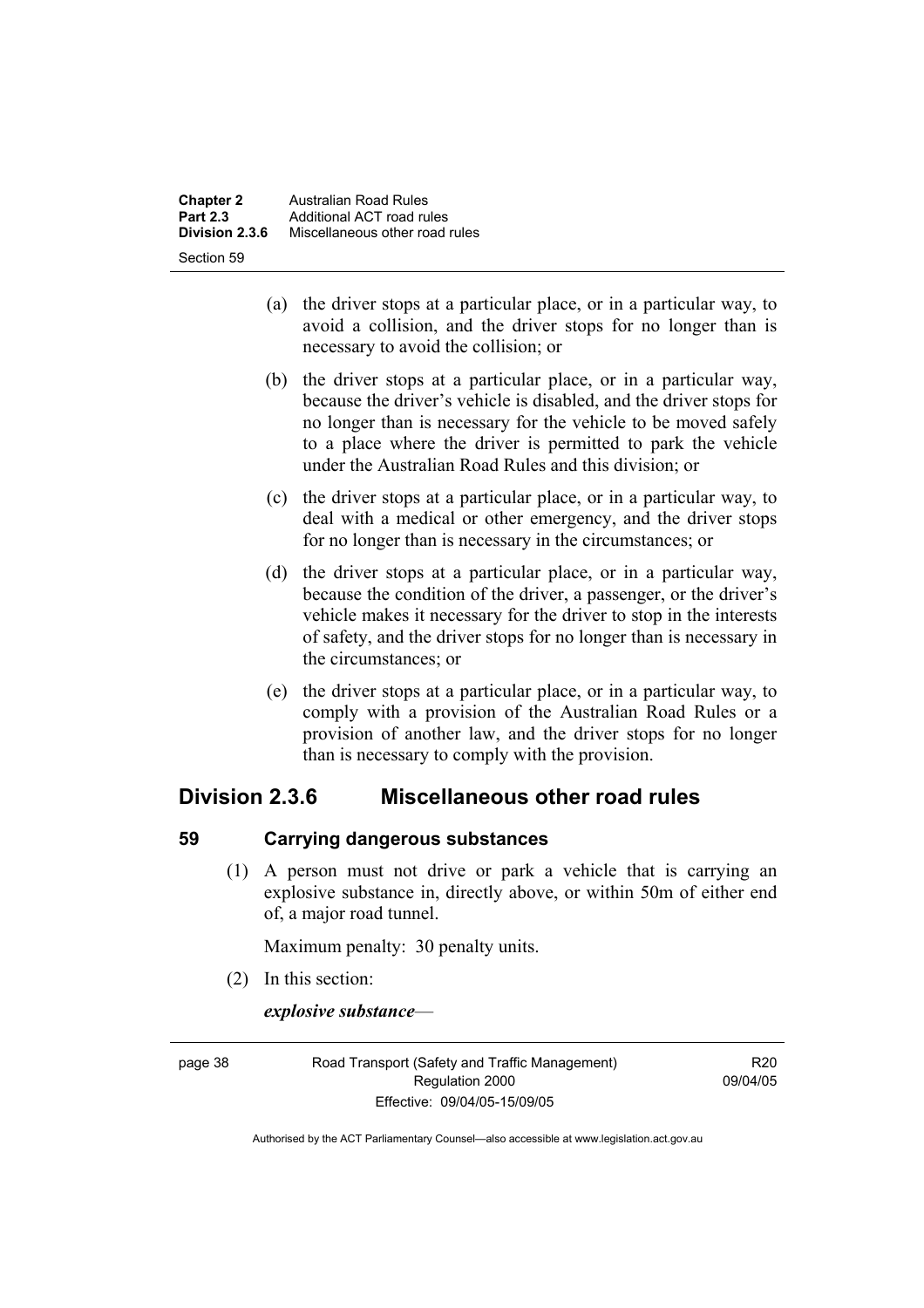- (a) see the *Dangerous Substances Act 2004*, section 73, definition of *explosive*; and
- (b) includes any other dangerous substance under that Act that can explode.

*major road tunnel* means—

- (a) the road tunnel on Parkes Way in the Division of Acton, Canberra Central District; or
- (b) the road tunnel on Capital Circle in the Division of Capital Hill, Canberra Central District.

### **60 Interrupting funeral processions etc**

A driver must not interfere with, or interrupt, the free passage of—

- (a) a funeral procession or any other lawful procession; or
- (b) any vehicle or person forming part of such a procession.

Maximum penalty: 20 penalty units.

### **61 Driving on roads closed to traffic**

A person must not drive a vehicle on a road that is closed to traffic under the Act, section 30.

Maximum penalty: 20 penalty units.

# **62 Use of wheeled recreational devices and wheeled toys on roads**

 (1) A person must not travel in or on a wheeled recreational device or wheeled toy on a road while it is attached to another vehicle.

Maximum penalty: 20 penalty units.

R<sub>20</sub> 09/04/05 page 39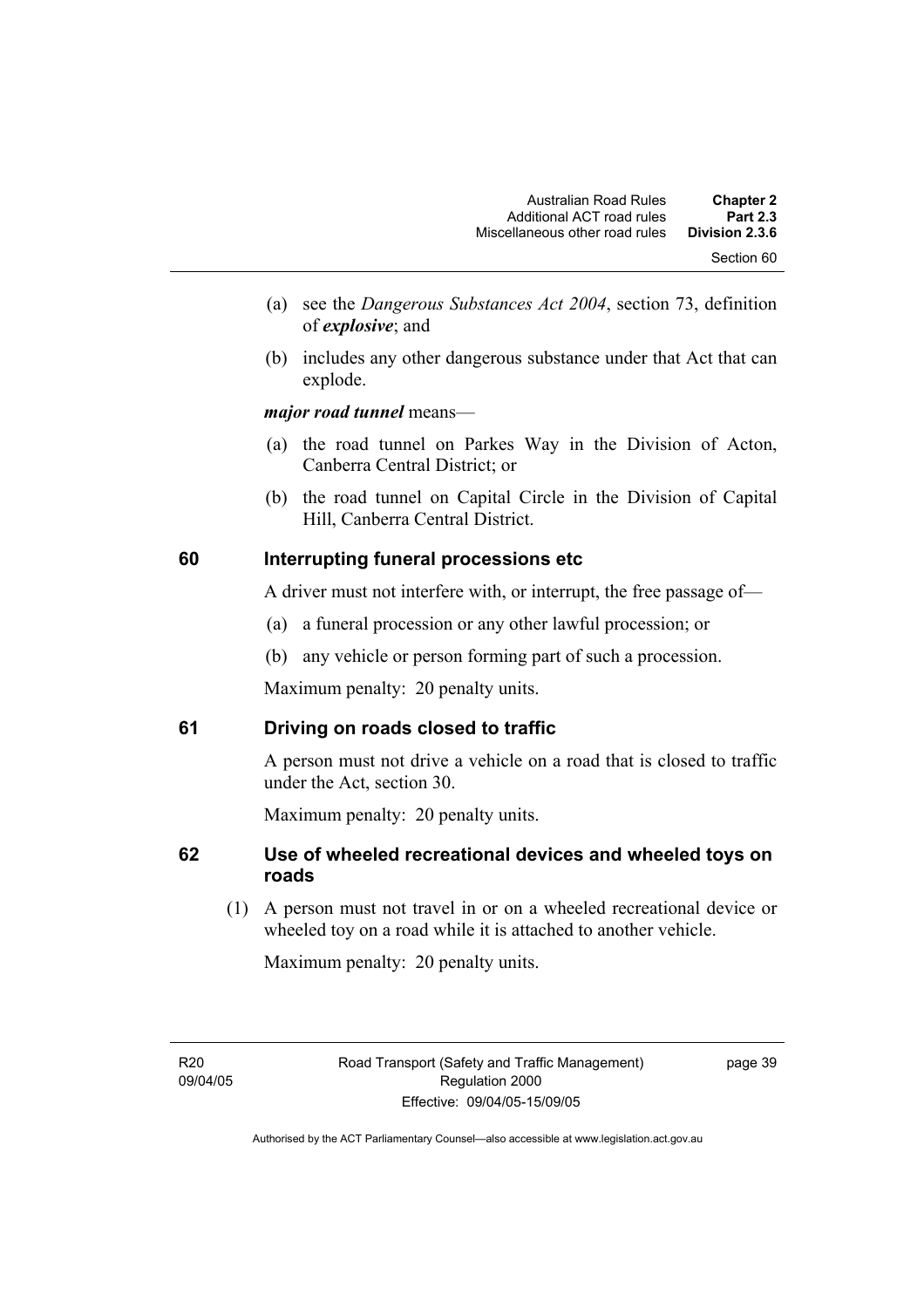| <b>Chapter 2</b> | <b>Australian Road Rules</b>   |
|------------------|--------------------------------|
| <b>Part 2.3</b>  | Additional ACT road rules      |
| Division 2.3.6   | Miscellaneous other road rules |
| Section 62       |                                |

 (2) A person travelling in or on a wheeled recreational device or wheeled toy on a road must not permit it to be drawn by another vehicle.

Maximum penalty: 20 penalty units.

 (3) A person must not travel in or on a wheeled recreational device or wheeled toy on a road if anyone travelling in or on it is completely or partly assisted in propelling it by means other than human power or gravity.

Maximum penalty: 20 penalty units.

page 40 Road Transport (Safety and Traffic Management) Regulation 2000 Effective: 09/04/05-15/09/05

R20 09/04/05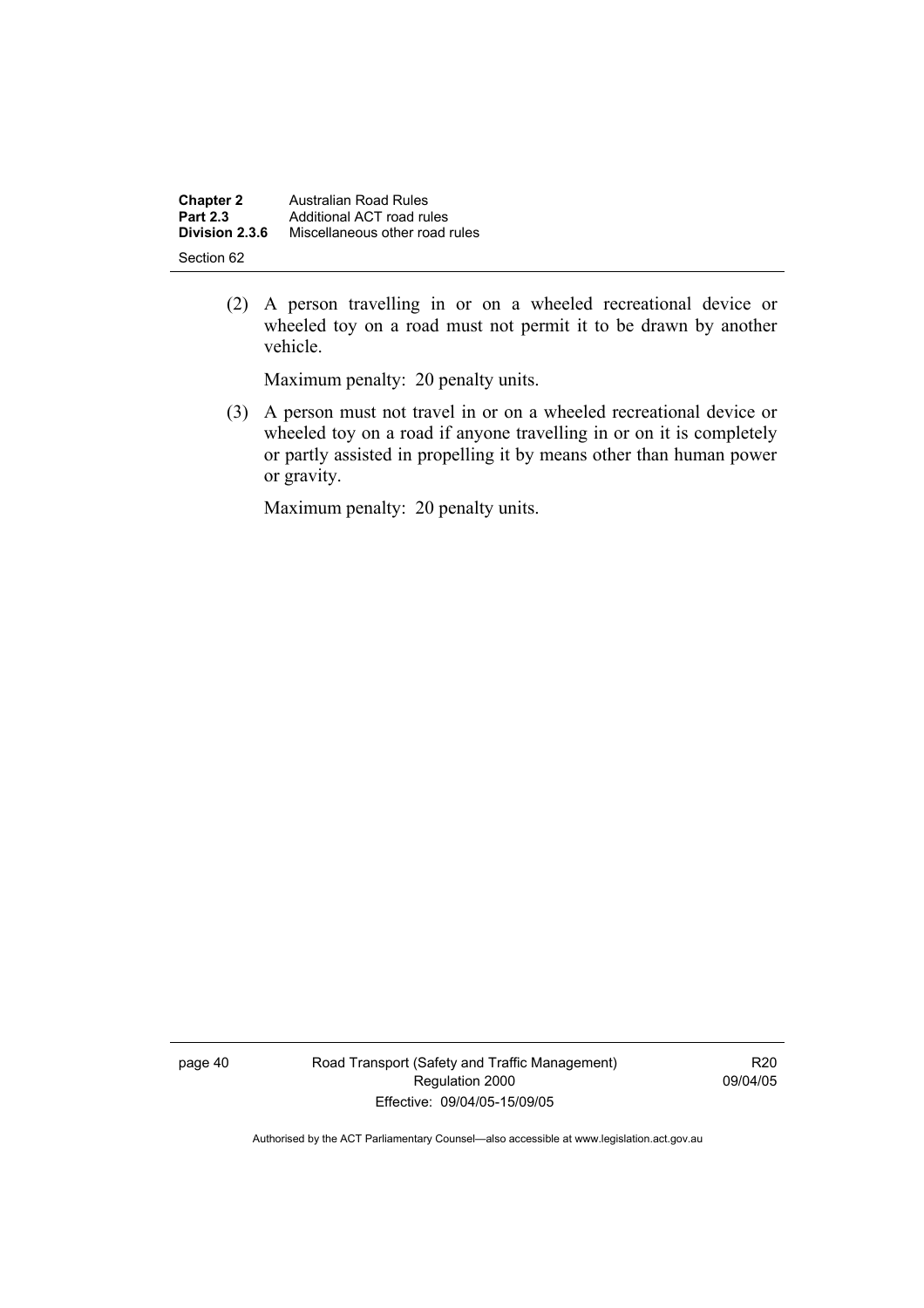# **Part 2.4 Other provisions**

### **63 Devices that are prescribed traffic control devices**

- (1) For the Act, dictionary, definition of *prescribed traffic control device*, the following things are prescribed:
	- (a) any traffic control device that has effect for the Australian Road Rules under the Australian Road Rules, rule 315;
	- (b) any traffic-related item that has effect for the Australian Road Rules under the Australian Road Rules, rule 319;
	- (c) any pay parking device, parking meter, parking meter hood, parking ticket machine, and any sign installed under division 2.3.6 (Miscellaneous other road rules).
- (2) In this section:

*sign* includes any device, plate, screen, words or anything else, whether or not installed with or on a traffic sign.

### **64 Preventing prescribed traffic control devices being clearly visible**

 (1) A person must not (except with the approval of the road transport authority) place anything in a position that prevents, or is likely to prevent, a prescribed traffic control device from being clearly visible to the road users to whom it is intended to apply.

Maximum penalty: 20 penalty units.

*Note* The Act, s 19 (1) also makes it an offence for a person to install or display (or interfere, change or remove) a prescribed traffic control device without appropriate authority.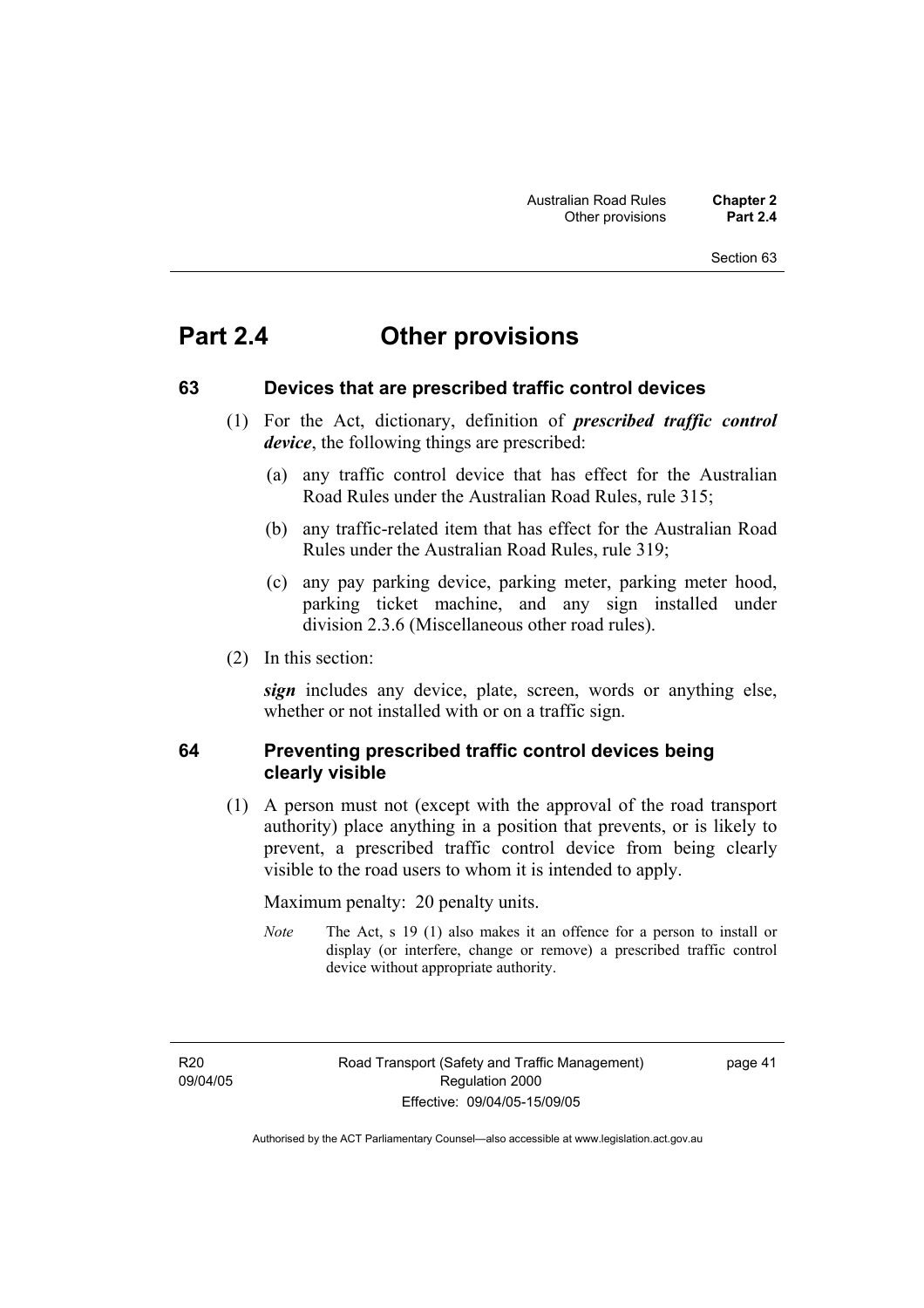#### **Chapter 2 Australian Road Rules**<br>**Part 2.4 Other provisions Other provisions**

#### Section 65

- (2) The road transport authority, a police officer or an authorised person—
	- (a) may, orally or in writing, direct a person who has contravened subsection (1) by placing something to remove the thing within a stated reasonable time; or
	- (b) may remove the thing.
- (3) If a person is given a direction under subsection (2) (a), the person must comply with the direction.

Maximum penalty: 20 penalty units.

### **65 Use of** *do not overtake turning vehicle sign*

A person must not drive a motor vehicle or combination displaying a *do not overtake turning vehicle sign* unless the motor vehicle or combination, together with any load or projection, is at least 7.5m long.

Maximum penalty: 20 penalty units.

### **66 Approvals etc by road transport authority**

- (1) For the Australian Road Rules and this regulation, the road transport authority may, in writing—
	- (a) approve a protective helmet for bicycle riders as an approved bicycle helmet; or
	- (b) approve a child restraint as an approved child restraint; or
	- (c) approve a protective helmet for motorbike riders as an approved motorbike helmet; or
	- (d) approve a canopy, cage or other device fitted to a vehicle; or
	- (e) declare a person to be an emergency worker.

R20 09/04/05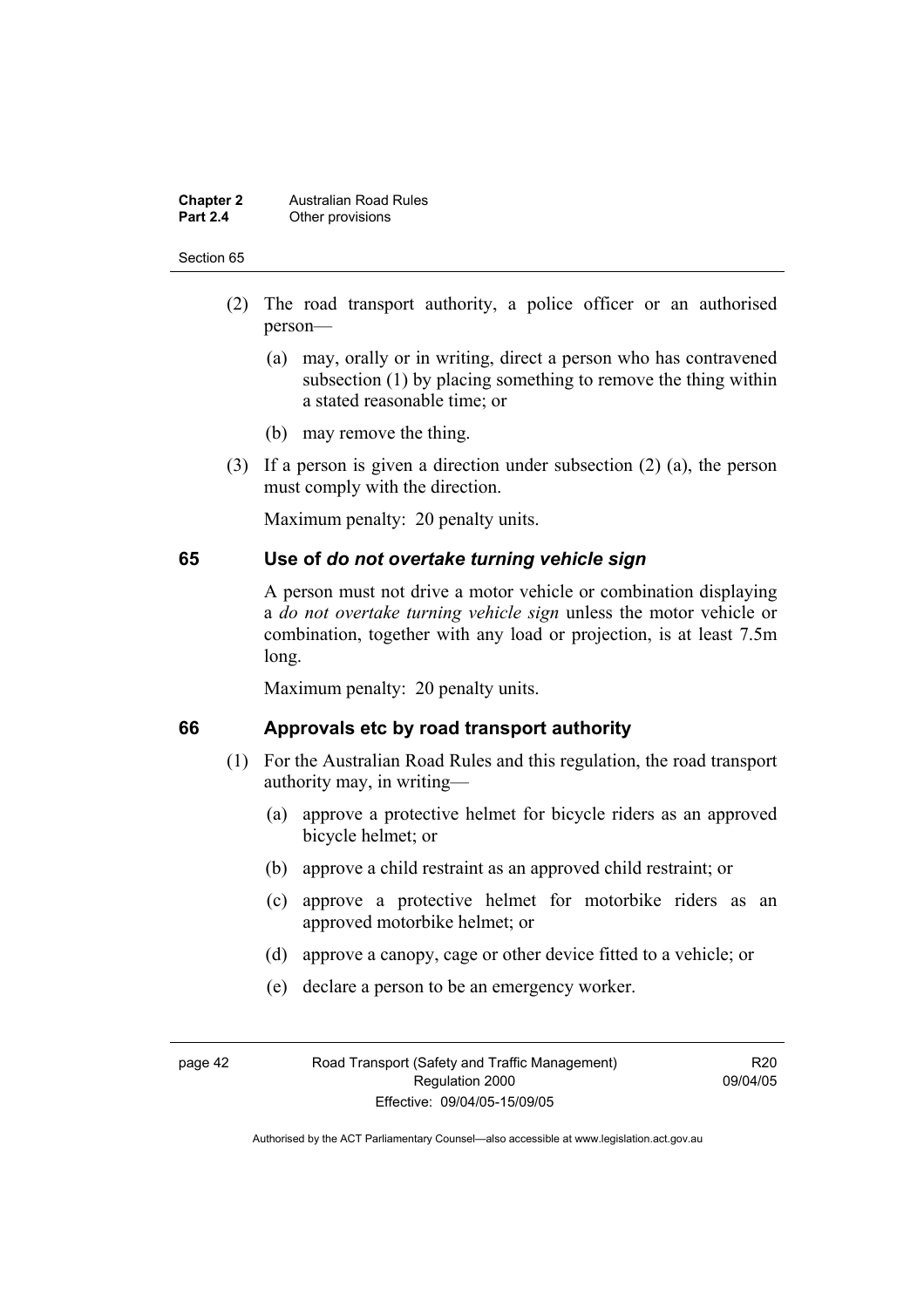- (2) An approval or declaration is a disallowable instrument.
	- *Note* A disallowable instrument must be notified, and presented to the Legislative Assembly, under the Legislation Act.

### **67 Exemption from requirement about riding on motorbikes**

The road transport authority may, for the purpose of allowing a sporting or similar event to be filmed, exempt a person from the Australian Road Rules, rule 271 (2) to the extent that it requires the person to face forward while being carried as a passenger on a motorbike.

### **68 Defence of complying with direction of police officer or authorised person**

- (1) It is a defence to a prosecution of a person for an offence against a provision of this chapter if, at the time of the offence, the person was obeying a direction given to the person under the Australian Road Rules, rule 304 (1).
- (2) To remove any doubt, it is declared that a person must obey a direction given to the person under the Australian Road Rules, rule 304 (1), whether or not the person may contravene a provision of this chapter by obeying the direction.

### **69 Exemption for driver of police vehicles**

- (1) A provision of this chapter does not apply to the driver of a police vehicle if—
	- (a) in the circumstances—
		- (i) the driver is taking reasonable care; and
		- (ii) it is reasonable that the provision should not apply; and
	- (b) if the vehicle is a motor vehicle that is moving—the vehicle is displaying a blue or red flashing light or sounding an alarm.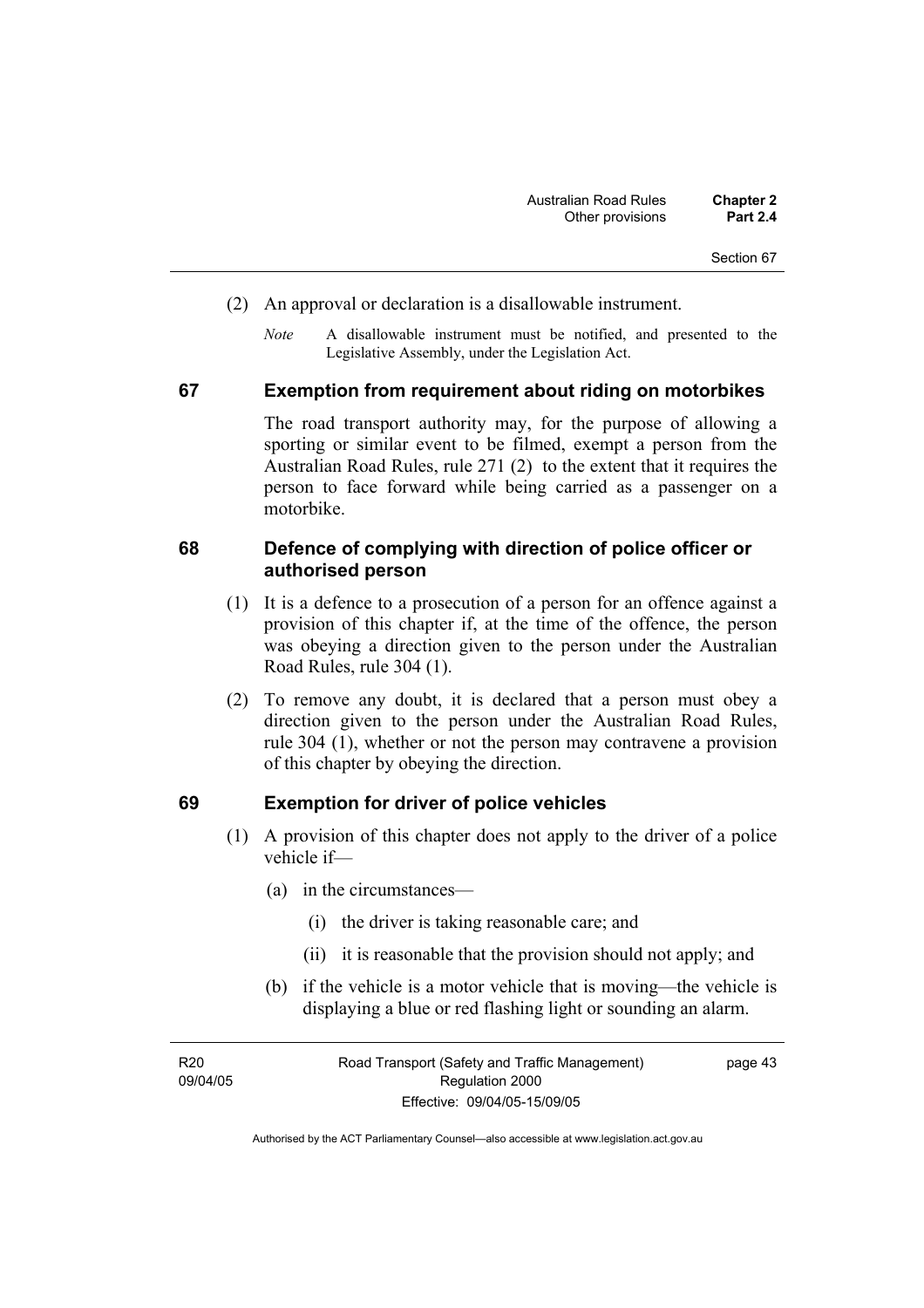#### **Chapter 2 Australian Road Rules**<br>**Part 2.4 Other provisions Other provisions**

#### Section 70

- (2) Subsection (1) (b) does not apply to the driver if, in the circumstances, it is reasonable—
	- (a) not to display the light or sound the alarm; or
	- (b) for the vehicle not to be fitted or equipped with a blue or red flashing light or an alarm.

### **70 Exemption for driver of emergency vehicles**

A provision of this chapter does not apply to the driver of an emergency vehicle if—

- (a) in the circumstances—
	- (i) the driver is taking reasonable care; and
	- (ii) it is reasonable that the provision should not apply; and
- (b) if the vehicle is a motor vehicle that is moving—the vehicle is displaying a blue or red flashing light or sounding an alarm.

### **71 Stopping and parking exemption for police and emergency vehicles and authorised people**

- (1) A provision of division 2.3.5 (Stopping and parking) does not apply to the driver of a police or emergency vehicle if, in the circumstances—
	- (a) the driver is taking reasonable care; and
	- (b) it is reasonable that the provision should not apply.
- (2) A provision of division 2.3.5 (Stopping and parking) does not apply to a driver who is an authorised person driving a vehicle in the course of his or her duty as an authorised person if, in the circumstances—
	- (a) the driver is taking reasonable care; and
- 

R20 09/04/05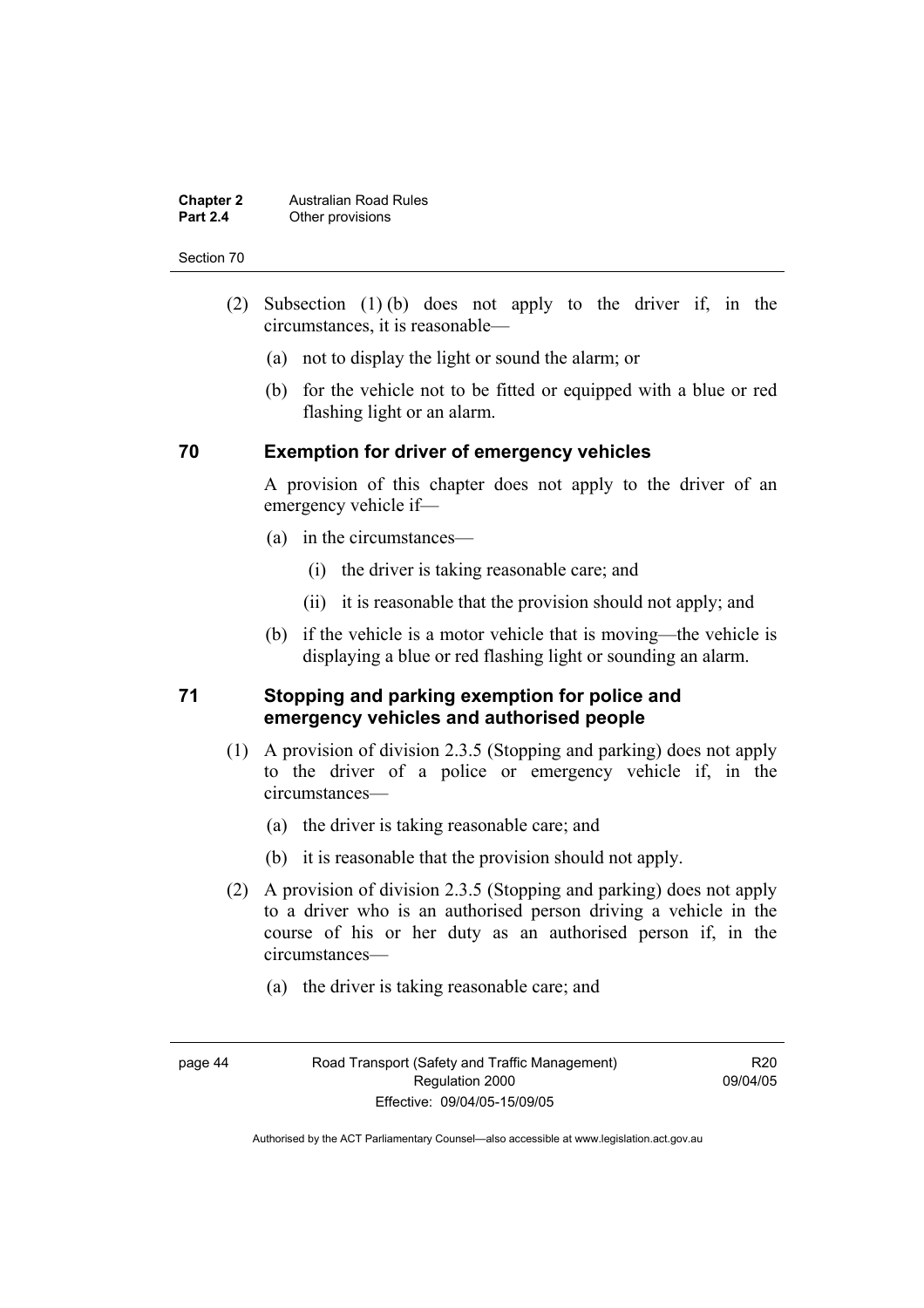(b) it is reasonable that the provision should not apply.

R20 09/04/05 Road Transport (Safety and Traffic Management) Regulation 2000 Effective: 09/04/05-15/09/05

page 45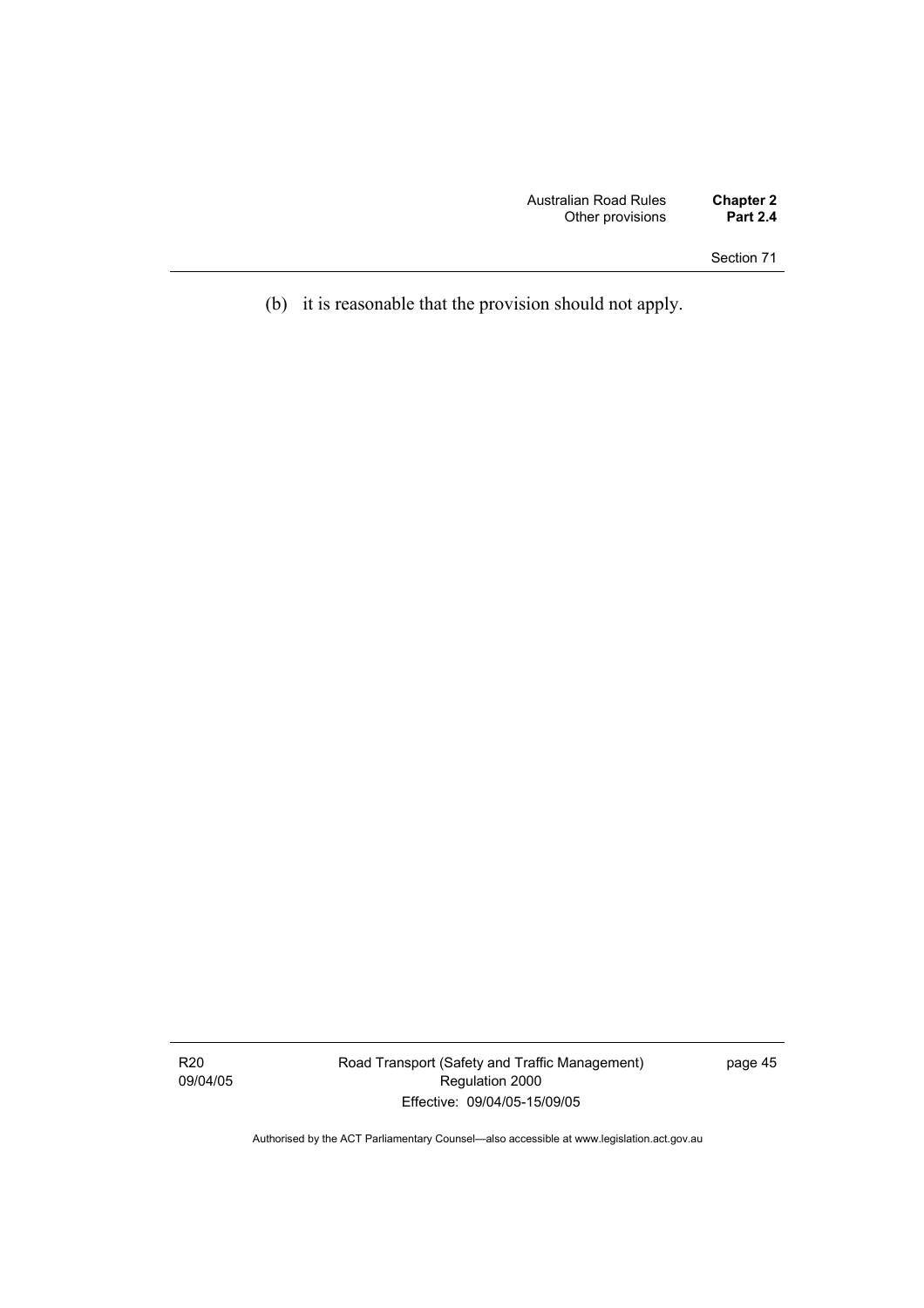**Chapter 3** Parking<br>**Part 3.1** Parking **Part 3.1** Parking schemes<br>**Division 3.1.1** Metered parking s **Division 3.1.1** Metered parking schemes Section 72

# **Chapter 3 Parking**

# **Part 3.1 Parking schemes**

# **Division 3.1.1 Metered parking schemes**

# **72 Metered parking schemes**

- (1) The road transport authority may establish and operate metered parking schemes for any length of road or area.
- (2) For a metered parking scheme, the road transport authority—
	- (a) may set aside metered parking spaces; and
	- (b) may install parking meters for the payment of fees for metered parking spaces.

# **73 Metered parking areas**

- (1) The road transport authority may set aside a length of road or area as a metered parking area.
- (2) A metered parking area must be designated by *permissive parking signs* with the word 'meter' on or with the signs.

# **74 Parking meters**

- (1) A parking meter must be installed at the space to which it applies or, if a parking meter applies to 2 or more spaces, close to the spaces.
- (2) The parking meter applying to a metered parking space must show or be capable of showing the fees fixed for the space under this division.

R20 09/04/05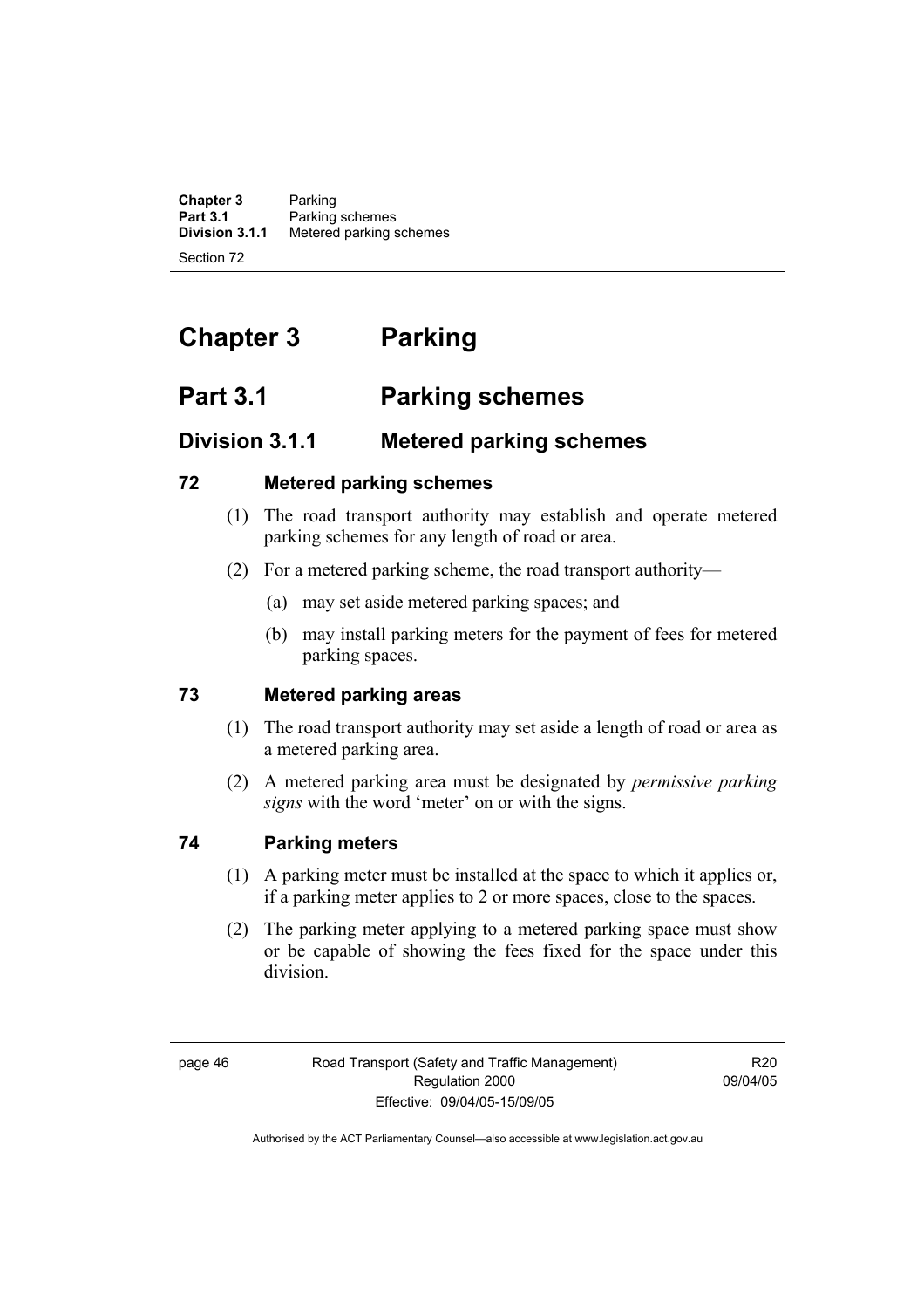(3) A parking meter must clearly show, or be capable of clearly showing, the status of the metered parking space or spaces to which it applies and, if the meter is a multi-space parking meter, must identify each metered parking space by its number.

### **75 Metered parking spaces**

- (1) A metered parking space must be designated by a road marking.
- (2) For a metered parking space to which a multi-space parking meter applies, the number for the space and an arrow indicating the direction of the meter must be marked in or adjacent to the space.

# **Division 3.1.2 Ticket parking schemes**

*Note* The Australian Road Rules, r 207 (2) provides that a driver who parks in a ticket parking area must pay the fee and obey the instructions on the ticket. See also s 16.

### **75A Parking authorities**

- (1) A person may apply to the road transport authority to be a parking authority for a stated area.
- (2) The road transport authority may, in writing, declare the person to be a parking authority for a stated area (the *area of operations*).
	- *Note* The power to make the declaration includes the power to amend or repeal it (see Legislation Act, s 46).
- (3) The declaration is a disallowable instrument.
	- *Note* A disallowable instrument must be notified, and presented to the Legislative Assembly, under the Legislation Act.

### **75B Parking authority guidelines**

 (1) The road transport authority must establish written guidelines for section 76A (the *parking authority guidelines*).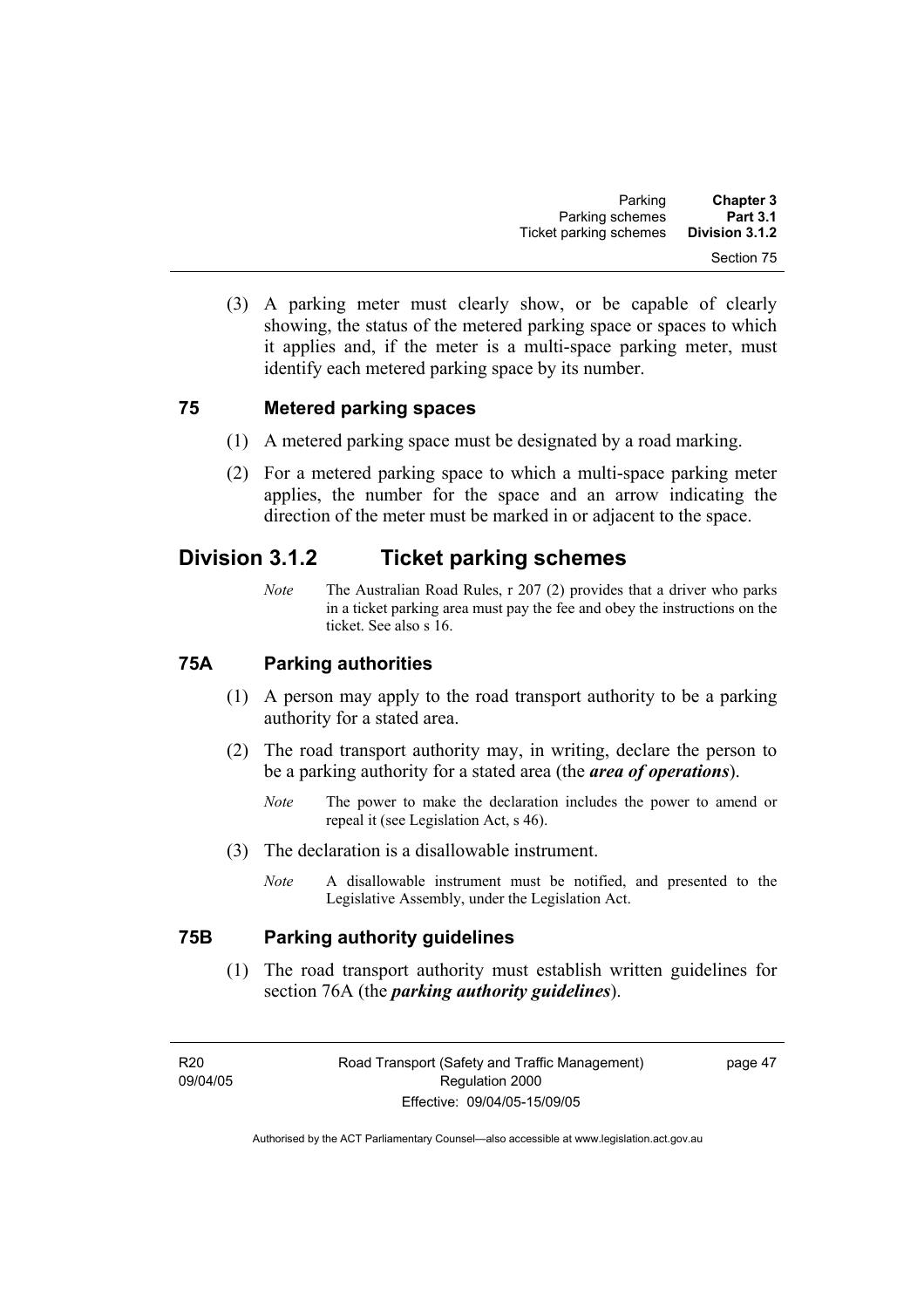| <b>Chapter 3</b> | Parking                |
|------------------|------------------------|
| <b>Part 3.1</b>  | Parking schemes        |
| Division 3.1.2   | Ticket parking schemes |
| Section 76       |                        |

- (2) The parking authority guidelines are a disallowable instrument.
	- *Note* A disallowable instrument must be notified, and presented to the Legislative Assembly, under the Legislation Act.
- (3) A parking authority is not entitled to provide, or charge for, parking in a ticket parking area if the parking authority does not comply with the parking authority guidelines.
- (4) A parking authority is taken to comply with the parking authority guidelines until the contrary is proved.

### **76 Ticket parking schemes—road transport authority**

- (1) The road transport authority may establish and operate a ticket parking scheme for any length of road or area.
- (2) For a ticket parking scheme, the road transport authority—
	- (a) may set aside a length of road or area as a ticket parking area; and
	- (b) may adopt the ways of, and schemes for, payment of the fees the authority considers appropriate; and
	- (c) may install devices for payment of the fees (a *pay parking device*).

### **76A Ticket parking schemes—parking authority**

- (1) A parking authority may, in accordance with the parking authority guidelines, establish and operate a ticket parking scheme for any length of road or area within its area of operations.
- (2) For a ticket parking scheme, the parking authority may, in accordance with the parking authority guidelines—
	- (a) set aside a length of road or area within its area of operations as a ticket parking area; and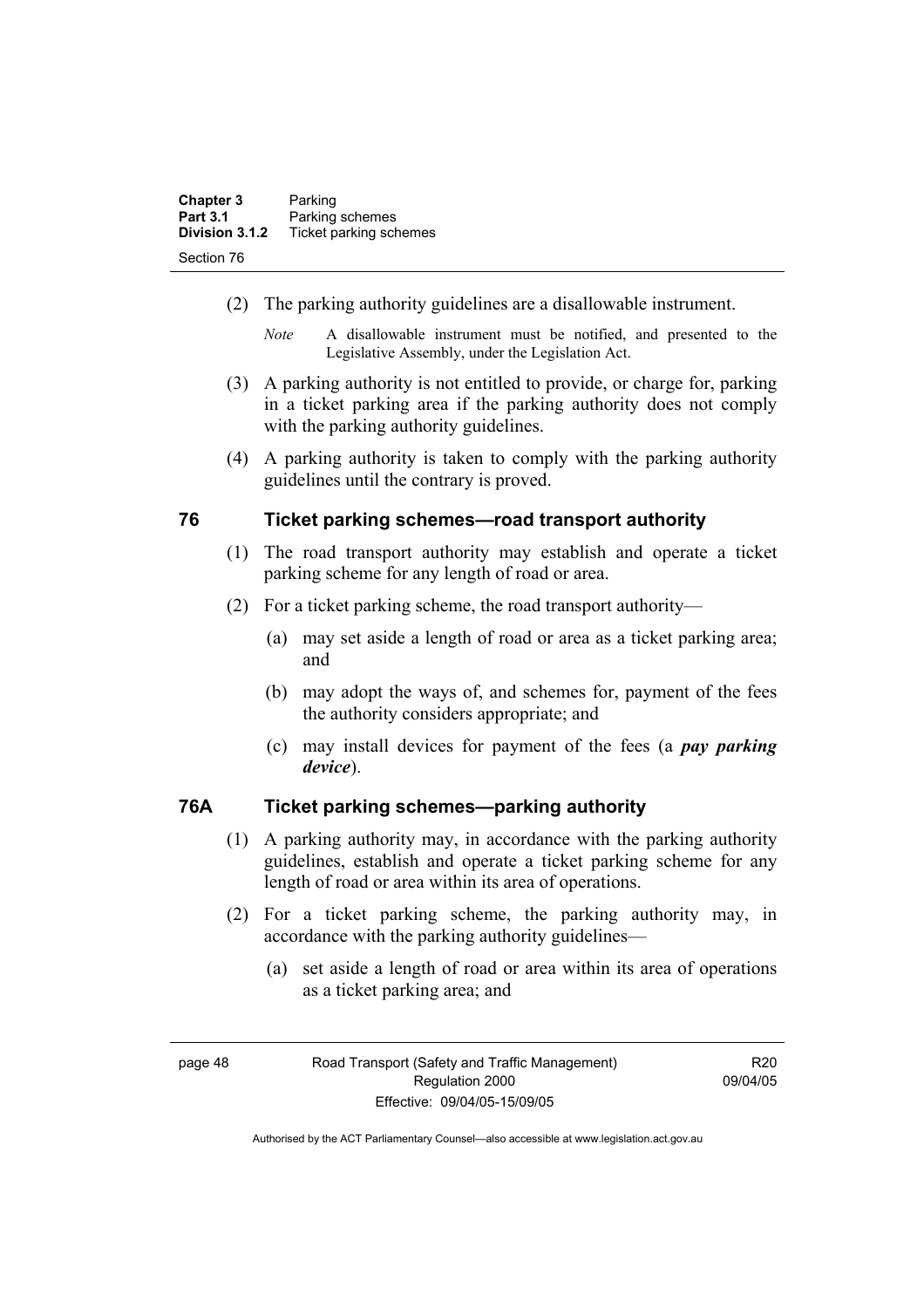- (b) fix fees for the parking of vehicles in the area; and
- (c) adopt the ways of, and schemes for, payment of the fees the authority considers appropriate; and
- (d) install pay parking devices.
- *Note* Section 75A provides for the road transport authority to declare parking authorities and s 75B provides for parking authority guidelines.

# **77 Ticket parking areas**

- (1) A ticket parking area must be designated by *permissive parking signs* with the word 'ticket' on or with the signs.
- (2) A ticket parking area is taken to include only such lengths of road and areas to which ticket parking signs apply as are lawfully available, apart from this division, for the parking of vehicles.
- (3) A reference in subsection (1) to *ticket* includes a reference to voucher.
- (4) Subsection (3) and this subsection cease to have effect on 1 December 2006.

### **78 Ticket parking spaces**

A ticket parking area may be divided into ticket parking spaces, of a size suitable for parking a single vehicle, by a road marking.

### **79 Ticket machines**

The ticket machine for a ticket parking area must show or be capable of showing the fees fixed for the area under this division.

### **80 Parking tickets**

(1) The following information must be printed on a parking ticket: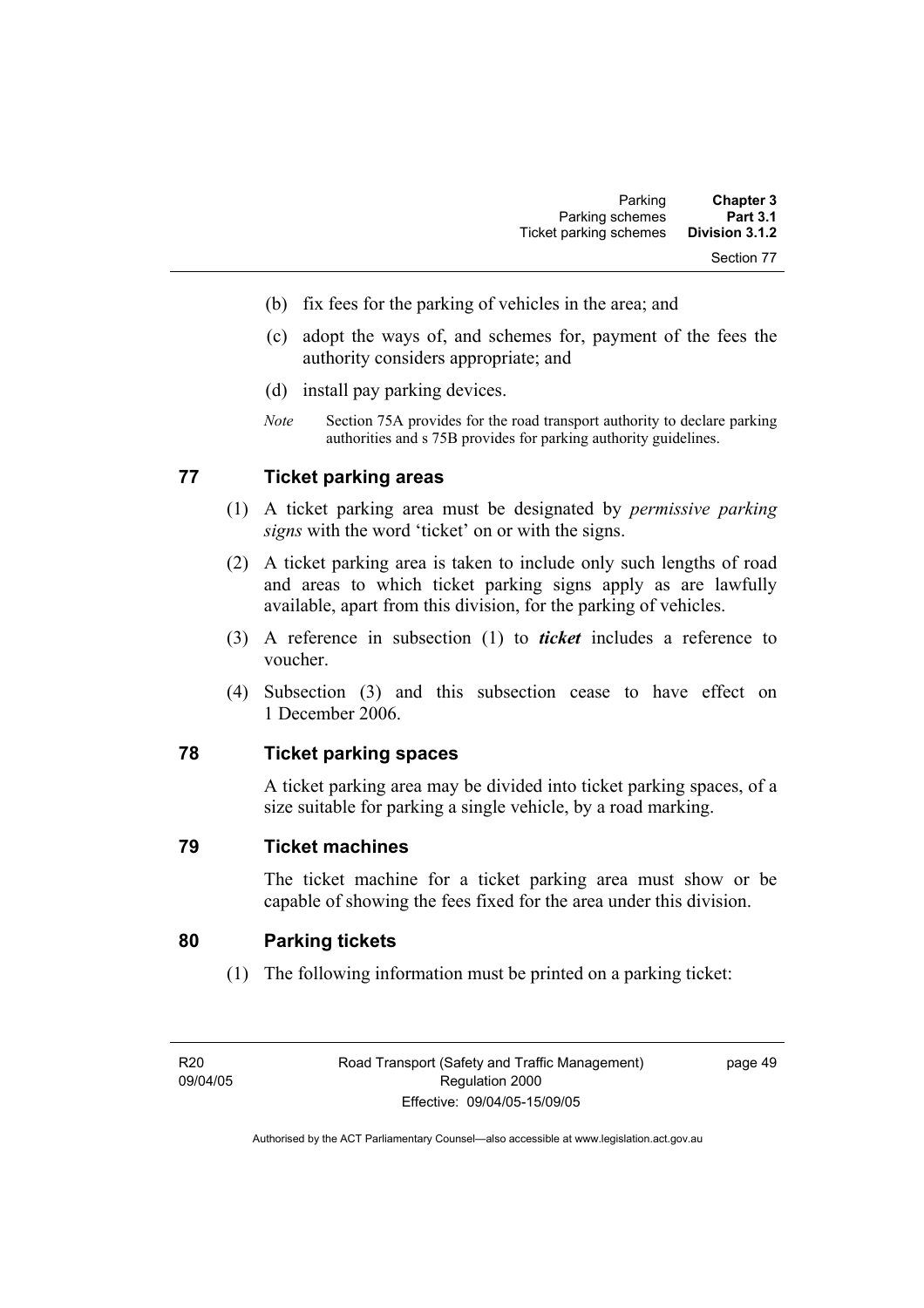| <b>Chapter 3</b><br><b>Part 3.1</b> | Parking<br>Parking schemes |  |
|-------------------------------------|----------------------------|--|
| Division 3.1.3                      | Heavy vehicle parking      |  |
| Section 81                          |                            |  |

- (a) the expiry date (expressed as the day of the month, the month and the year);
- (b) the expiry time (expressed in hours and minutes);
- (c) the name of the authority issuing the ticket;
- (d) the ticket parking area code (if applicable);
- (e) a serial number;
- (f) instructions for use of the ticket.
- (2) A parking ticket must be legible and of a size and design that enables it to be easily displayed in or on a vehicle.

### **81 Duration of parking tickets**

A parking ticket takes effect when it is issued and expires at the expiry time stated on the ticket.

# **Division 3.1.3 Heavy vehicle parking**

### **82 Definitions for div 3.1.3**

In this division:

*code of practice* means the code of practice approved under section 89, as in force from time to time.

*exemption* means an exemption given under section 92 (Decision on application for exemption).

*existing operator* means the holder of an existing operator's certificate.

*existing operator's certificate* means an existing operator's certificate issued under the *Motor Traffic Act 1936,* section 150R that was in force immediately before the commencement of this section and has not been cancelled under this division.

page 50 Road Transport (Safety and Traffic Management) Regulation 2000 Effective: 09/04/05-15/09/05

R20 09/04/05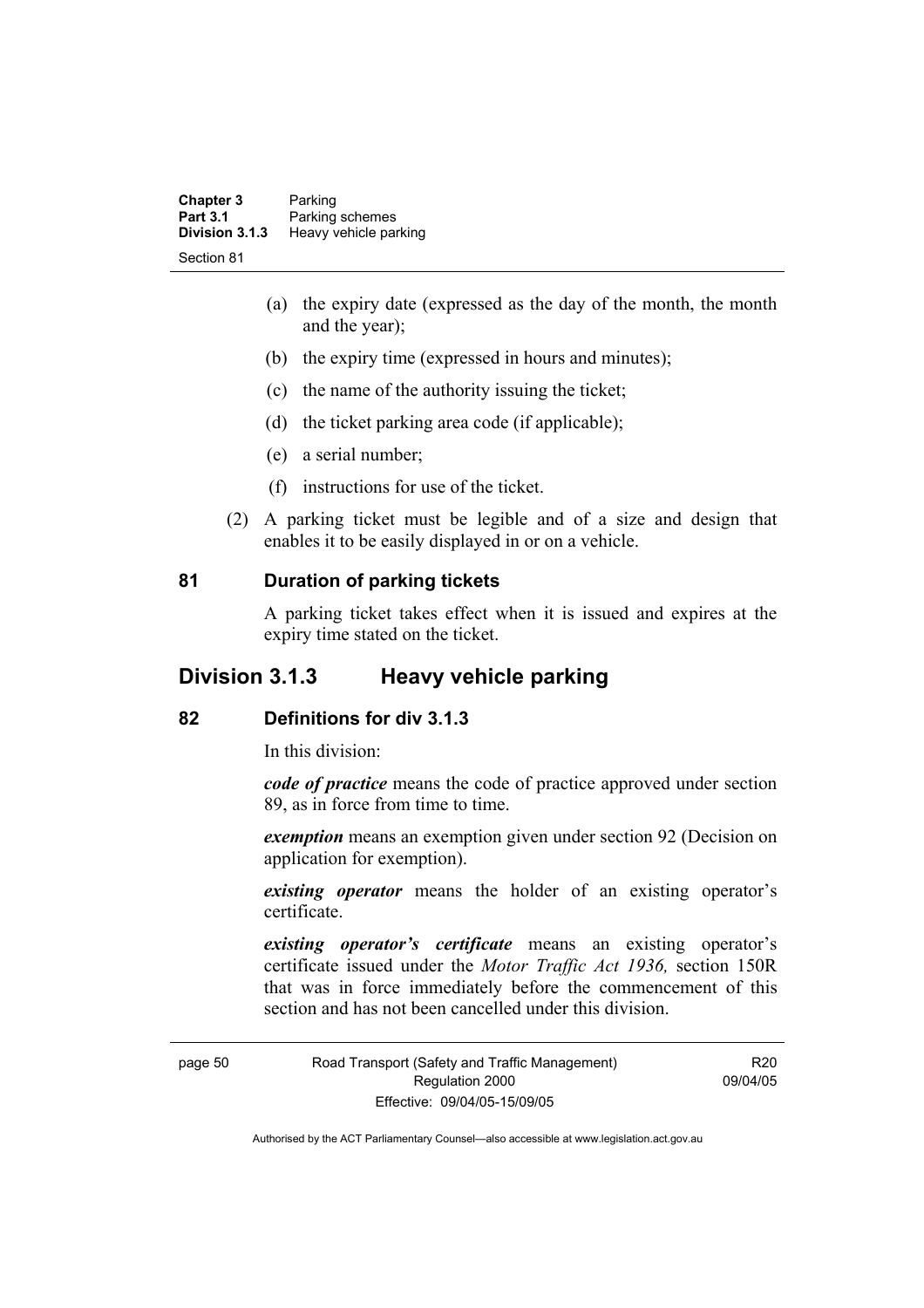| <b>Chapter 3</b> | Parking               |
|------------------|-----------------------|
| <b>Part 3.1</b>  | Parking schemes       |
| Division 3.1.3   | Heavy vehicle parking |
| Section 83       |                       |

*heavy vehicle* means a vehicle, whether loaded or unloaded, that is longer than 7.5m, has a GVM over 4.5t, and is used for commercial purposes.

*land adjoining residential land*—see section 83.

*residential land* means land leased for residential purposes.

*stock truck* means a vehicle that has a GVM over 4.5t and is built or used to transport livestock.

### **83 References in div to land adjoining residential land**

A reference in this division to *land adjoining residential land* includes a reference to land that would, apart from an intervening road, adjoin that land.

### **84 Vehicle parked partly on residential land**

For this division, a vehicle that is parked partly on residential land, and partly on adjoining land that is not residential land, is taken not to be parked on residential land.

### **85 Parking of certain vehicles on residential land prohibited**

- (1) This section applies to a vehicle, whether loaded or unloaded, that is—
	- (a) a stock truck; or
	- (b) a semitrailer with the load space permanently enclosed by rigid construction or with sides enclosed by nonrigid material and a rigid roof; or
	- (c) higher than 3.6m and used for commercial purposes.
- (2) A person must not park a vehicle to which this section applies on residential land.

Maximum penalty: 20 penalty units.

| R20      | Road Transport (Safety and Traffic Management) | page 51 |
|----------|------------------------------------------------|---------|
| 09/04/05 | Regulation 2000                                |         |
|          | Effective: 09/04/05-15/09/05                   |         |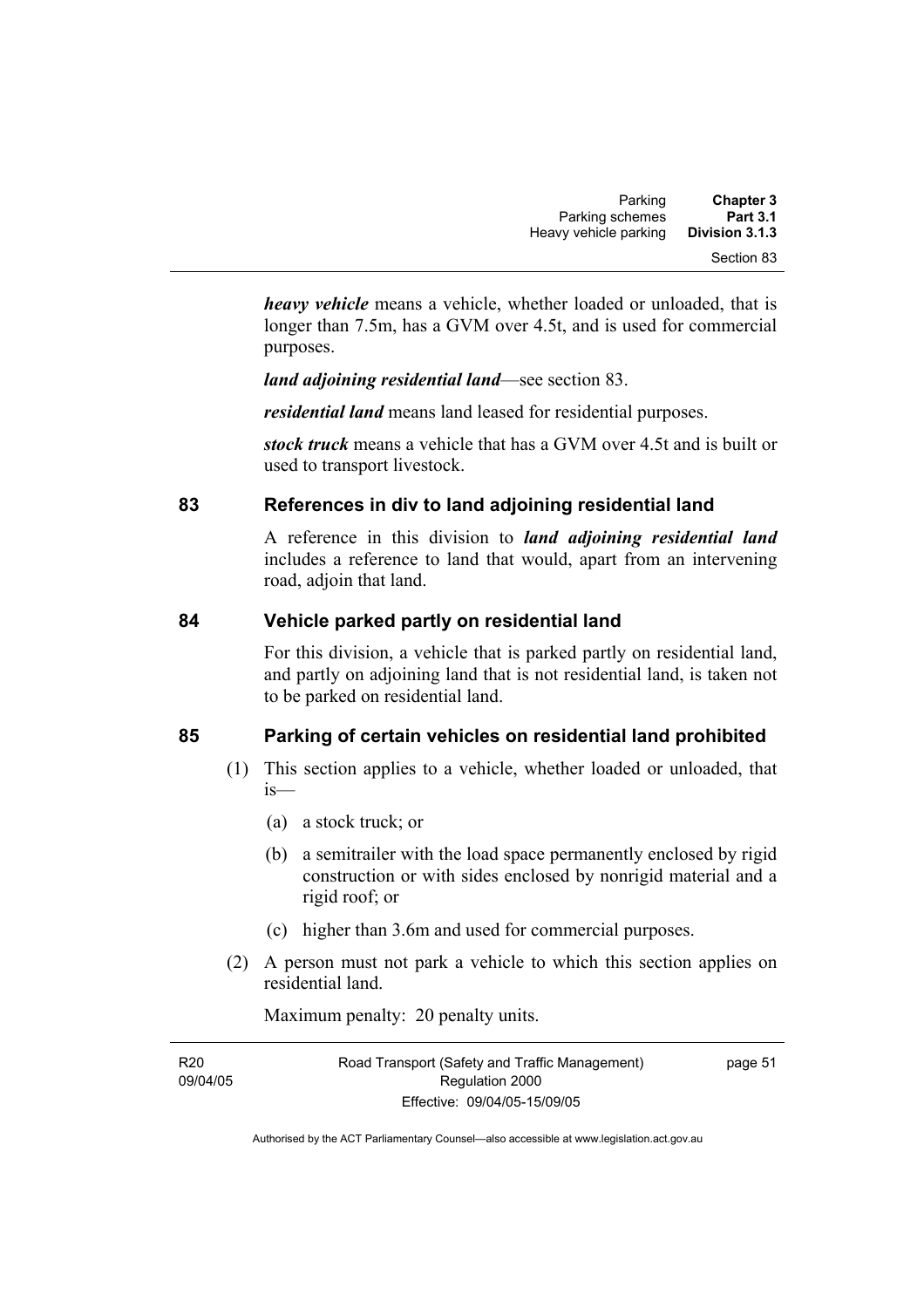| <b>Chapter 3</b> | Parking               |
|------------------|-----------------------|
| <b>Part 3.1</b>  | Parking schemes       |
| Division 3.1.3   | Heavy vehicle parking |
| Section 86       |                       |

- (3) Subsection (2) does not apply to the vehicle—
	- $(a)$  if—
		- (i) the parking of the vehicle on the land is reasonably necessary to avoid a contravention of another provision of this regulation or another territory law; or
		- (ii) the vehicle is parked on the land to drop off, or pick up, people or goods or in the course of providing services; and
	- (b) the vehicle is not parked on the land for longer than is reasonable in all the circumstances.

### **86 Parking of certain vehicles on land adjoining residential land prohibited**

- (1) This section applies to—
	- (a) a vehicle or combination, whether loaded or unloaded, that is longer than 7.5m; and
	- (b) a vehicle, whether loaded or unloaded, with a GVM over 4.5t.
- (2) A person must not park a vehicle or combination to which this section applies on land adjoining residential land for more than 1 hour.

Maximum penalty: 20 penalty units.

- (3) Subsection (2) does not apply to the vehicle or combination—
	- $(a)$  if—
		- (i) the parking of the vehicle on the land is reasonably necessary to avoid a contravention of another provision of this regulation or another territory law; or

R20 09/04/05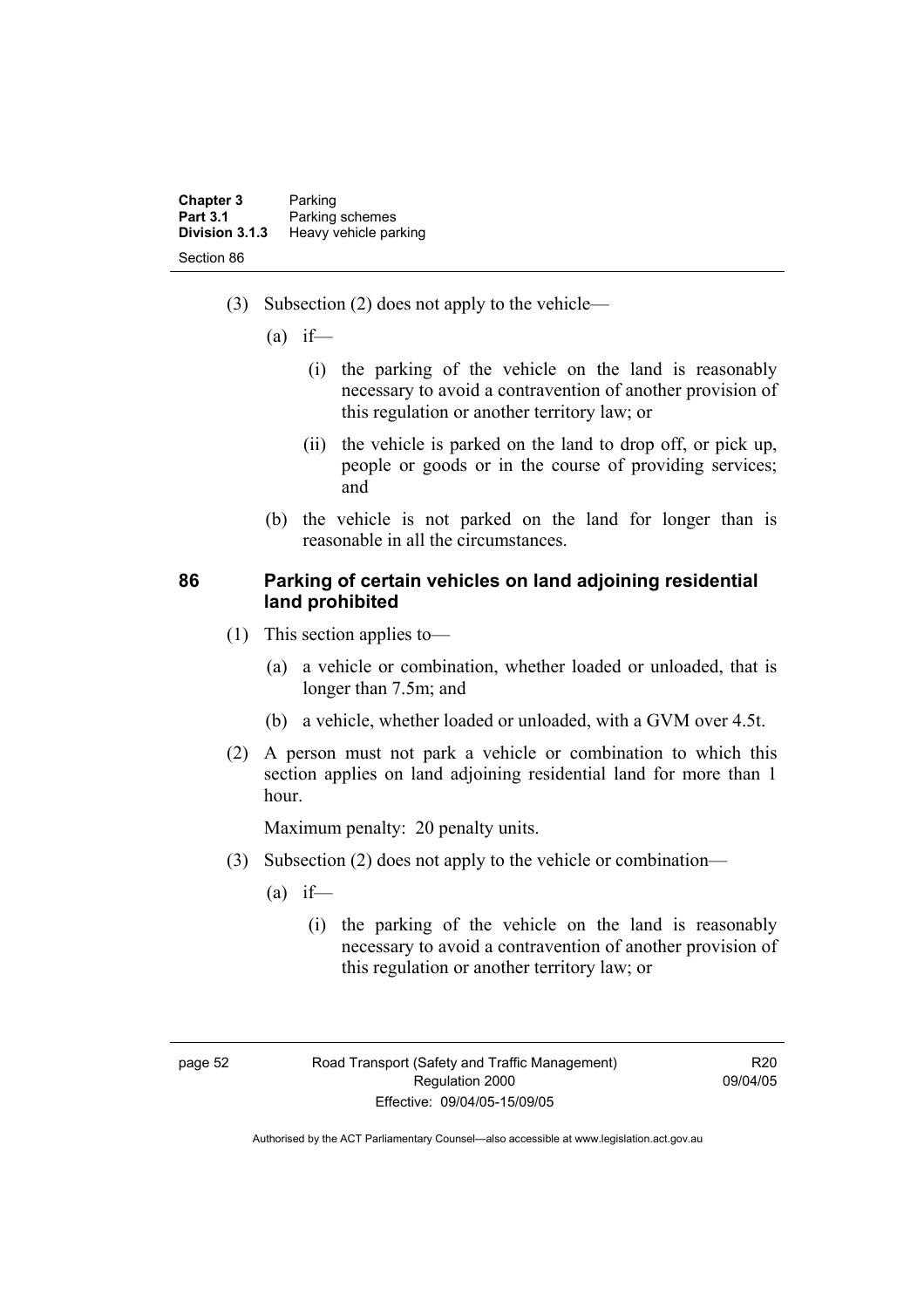- (ii) the vehicle is parked on the land to drop off, or pick up, people or goods or in the course of providing services; and
- (b) the vehicle is not parked on the land for longer than is reasonable in all the circumstances.
- (4) Subsection (2) also does not apply to the vehicle or combination if the land where it is parked is residential land or land leased for commercial purposes.

### **87 Parking of certain commercial vehicles on land with multi-unit developments**

- (1) This section applies to a vehicle, whether loaded or unloaded, that is used for commercial purposes and is longer than 6m, higher than 2.6m or has a GVM over 3.75t.
- (2) A person must not park a vehicle to which this section applies on residential land with a multi-unit development.

Maximum penalty: 20 penalty units.

- (3) Subsection (2) does not apply to the vehicle or combination—
	- $(a)$  if—
		- (i) the parking of the vehicle on the land is reasonably necessary to avoid a contravention of another provision of this regulation or another territory law; or
		- (ii) the vehicle is parked on the land to drop off, or pick up, people or goods or in the course of providing services; and
	- (b) the vehicle is not parked on the land for longer than is reasonable in all the circumstances.

page 53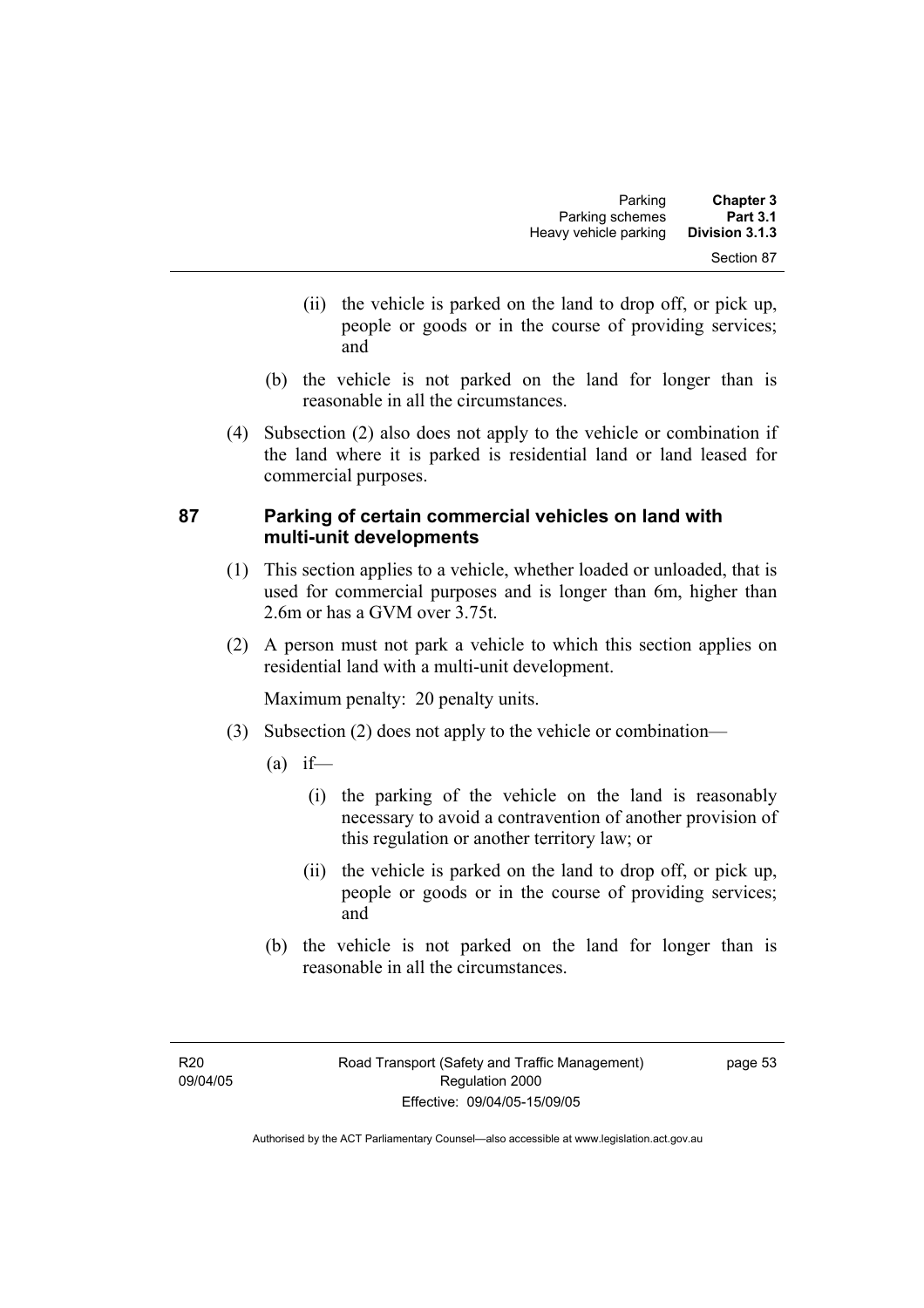| <b>Chapter 3</b> | Parking               |
|------------------|-----------------------|
| <b>Part 3.1</b>  | Parking schemes       |
| Division 3.1.3   | Heavy vehicle parking |
| Section 88       |                       |

(4) In this section:

*multi-unit development*—see the territory plan, appendix 6 in force on 1 January 1997.

*territory plan*—see the *Land (Planning and Environment) Act 1991*, section 13.

### **88 Daily infringement**

A person commits an offence against section 85 (Parking of certain vehicles on residential land prohibited), section 86 (Parking of certain vehicles on land adjoining residential land prohibited) or section 87 (Parking of certain commercial vehicles on land with multi-unit developments) in relation to each day when the person contravenes that section, including the day of a conviction for the contravention or any later day.

### **89 Codes of practice**

- (1) The Minister may, in writing, approve a code of practice about the parking of heavy vehicles on residential land.
- (2) Without limiting subsection (1), a code of practice may include provisions in relation to—
	- (a) requirements for the parking of heavy vehicles by existing operators; and
	- (b) the number of heavy vehicles that may be parked on residential land at any time; and
	- (c) the operation of heavy vehicles while on residential land.
- (3) A code of practice is a disallowable instrument.
	- *Note* A disallowable instrument must be notified, and presented to the Legislative Assembly, under the Legislation Act.

R20 09/04/05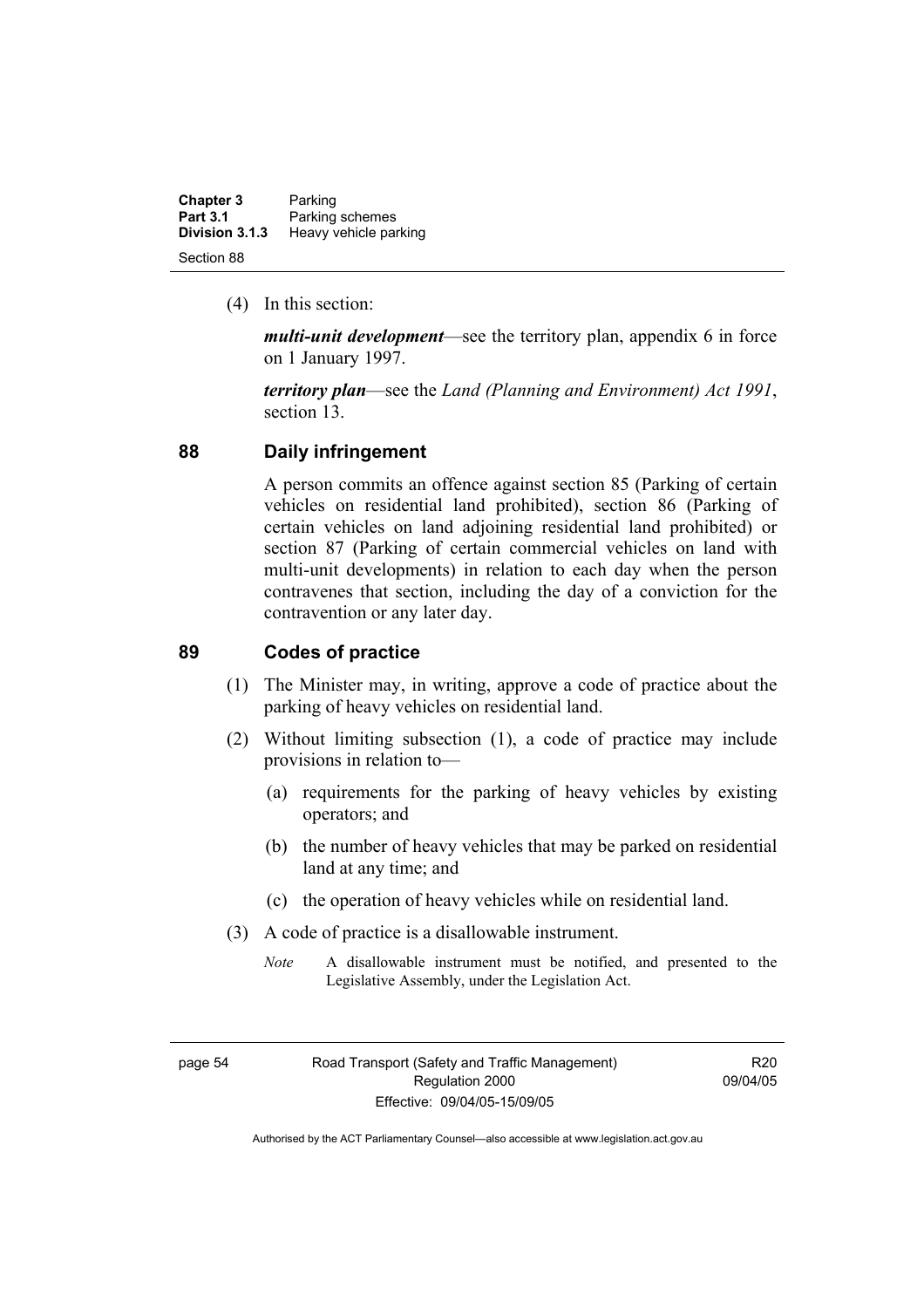#### Section 90

### **90 Notice of codes of practice etc**

- (1) The road transport authority must publish notice of the approval of each code of practice in a newspaper published and circulating in the ACT.
- (2) The notice must—
	- (a) be published on or before the day when the code of practice commences; and
	- (b) state when the code of practice commences; and
	- (c) contain a statement to the effect that—
		- (i) the code of practice can be inspected at a stated office or offices of the road transport authority during office hours; and
		- (ii) the code of practice is subject to disallowance by the Legislative Assembly under the Legislation Act.

### **91 Application for exemption**

- (1) A person who is the holder of an existing operator's certificate may apply to the road transport authority for an exemption from all provisions or stated provisions of the code of practice in relation to stated land of which the person is the occupier.
- (2) The applicant must give the applicant's existing operator's certificate to the road transport authority with the application.

### **92 Decision on application for exemption**

- (1) If the road transport authority receives an application for an exemption, the authority must—
	- (a) give the exemption for the period stated in the exemption; or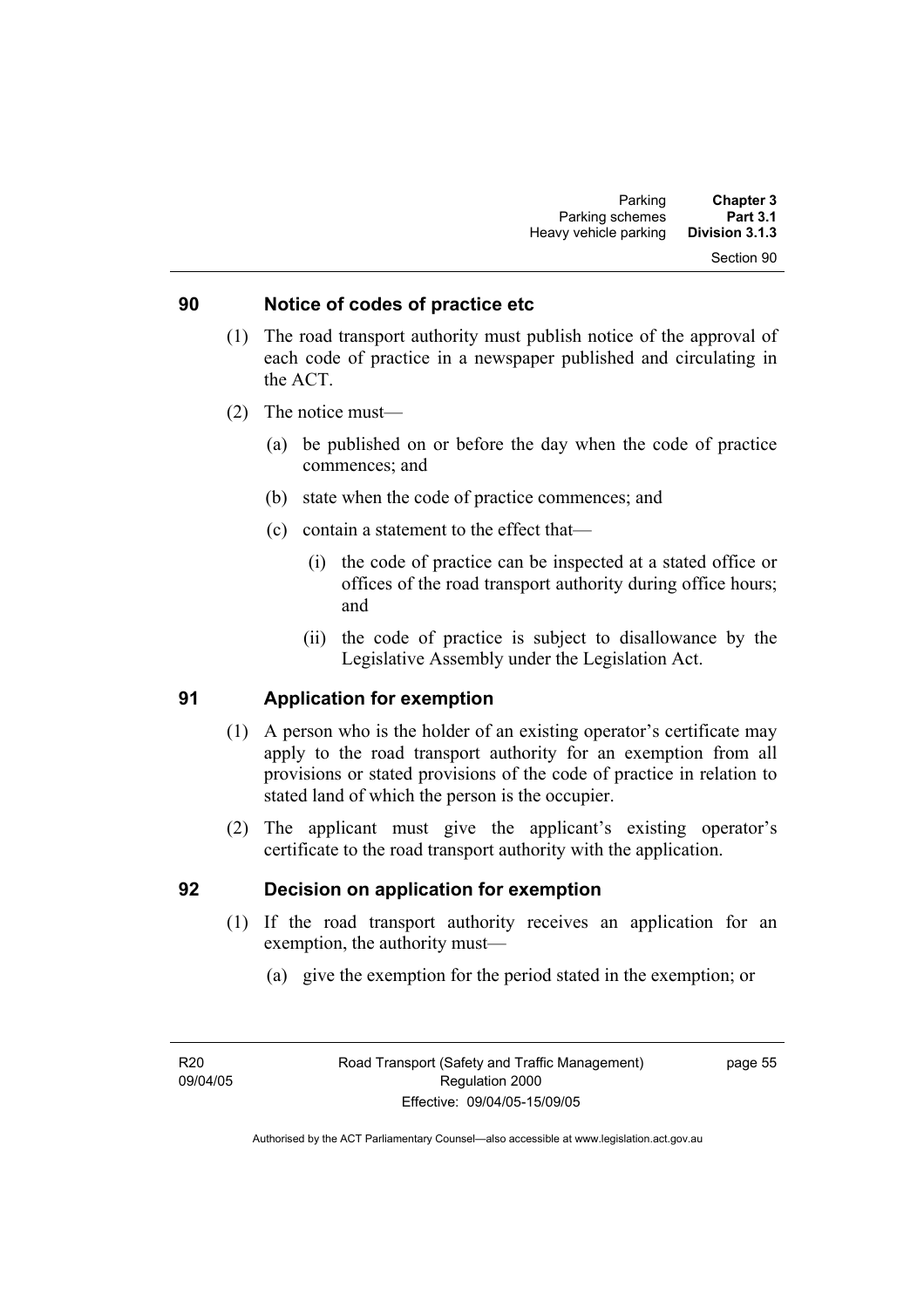| <b>Chapter 3</b><br><b>Part 3.1</b> | Parking<br>Parking schemes |  |
|-------------------------------------|----------------------------|--|
| Division 3.1.3                      | Heavy vehicle parking      |  |
| Section 92                          |                            |  |

- (b) give the exemption for the period, and subject to the conditions, stated in the exemption; or
- (c) refuse to give the exemption.
- (2) Before making a decision on the application, the road transport authority must give notice of the application to—
	- (a) if land adjoining the land to which the application relates is occupied—the occupier and, if the occupier is not the lessee, the lessee of each parcel of adjoining land that is occupied; or
	- (b) if land adjoining the land to which the application relates is unoccupied—the lessee of each parcel of adjoining land that is unoccupied.
- (3) A notice under subsection (2) must—
	- (a) contain a description of the provisions of the code of practice from which exemption is sought; and
	- (b) invite the occupier or lessee to make submissions to the road transport authority, within 28 days after receiving the notice, why the exemption sought should not be given; and
	- (c) contain a statement to the effect that, if a submission is not received by the road transport authority within that 28 days, the authority may give the exemption.
- (4) Without limiting how a notice under subsection (2) (a) may be given to the occupier or lessee of a parcel of land, the notice may be given by letter addressed to the occupier or lessee and sent by prepaid post to the address of the parcel.
- (5) In deciding whether to give the exemption, what period the exemption should be given for and what conditions the exemption should be subject to, the road transport authority must—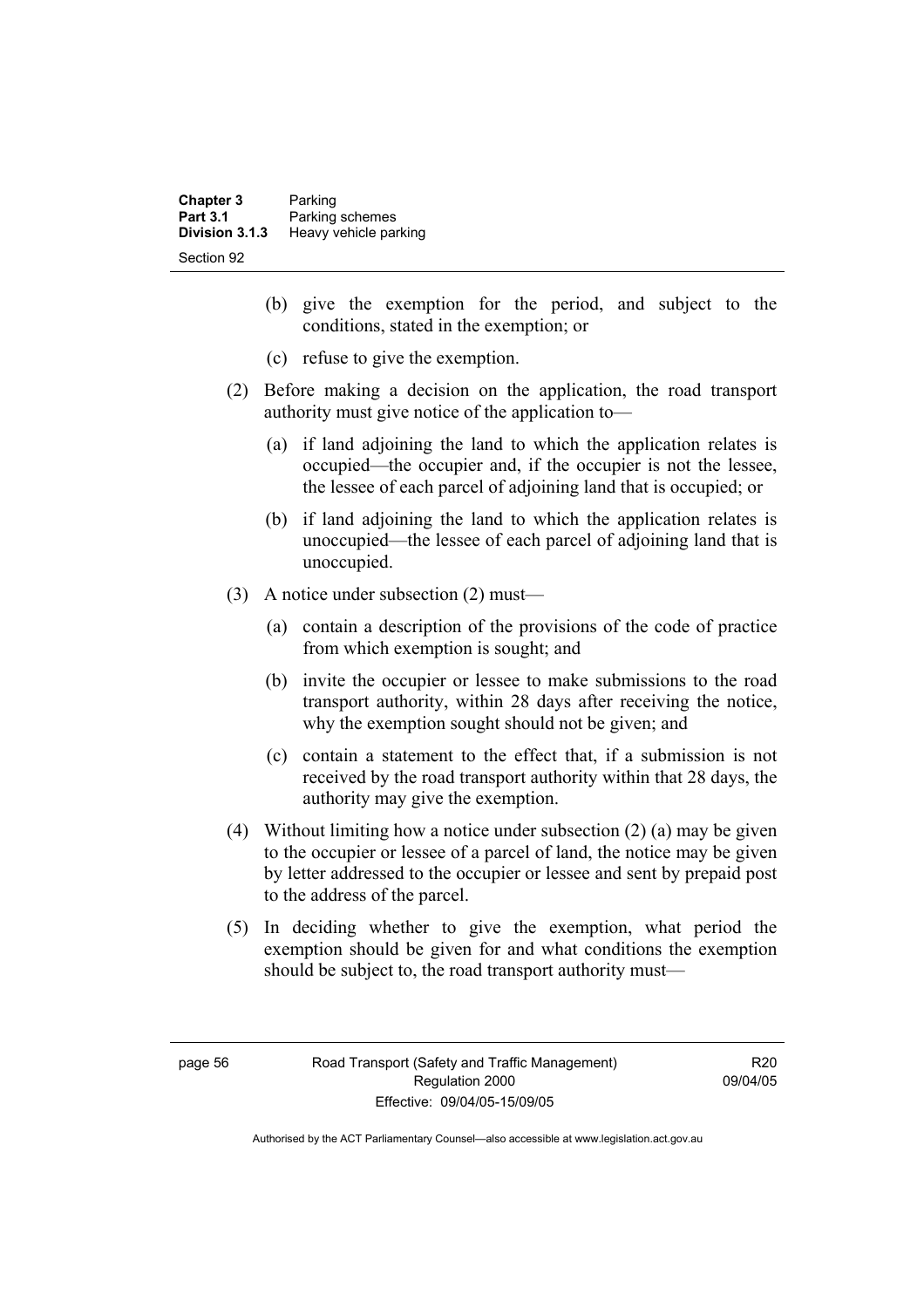- (a) take into account any submissions made under subsection (3); and
- (b) have regard to whether and, if so, the extent to which, an occupier or lessee of adjoining land would be adversely affected by the decision.
- (6) For subsection (5) (b), in deciding whether an occupier or lessee of adjoining land would be adversely affected, the road transport authority must take into account—
	- (a) the period for which, and the provisions of the code of practice from which, exemption is sought; and
	- (b) the likely safety, noise and visual consequences of giving the exemption; and
	- (c) any action taken by the applicant to reduce the safety, noise or visual impact on occupiers of adjoining land, including, for example, any landscaping, parking bays, fencing, noise barriers and garaging arrangements on land occupied by the applicant.
	- *Note* An example is part of the regulation, is not exhaustive and may extend, but does not limit, the meaning of the provision in which it appears (see Legislation Act, s 126 and s 132).
- (7) The road transport authority must not give the exemption if the authority believes on reasonable grounds that the applicant—
	- (a) has failed to comply with section 95 (Additional information by applicant); or
	- (b) made a statement that was false or misleading in a material particular in or in relation to the application.
- (8) If an exemption is given subject to conditions, the exemption applies only if all the conditions of the exemption are being complied with.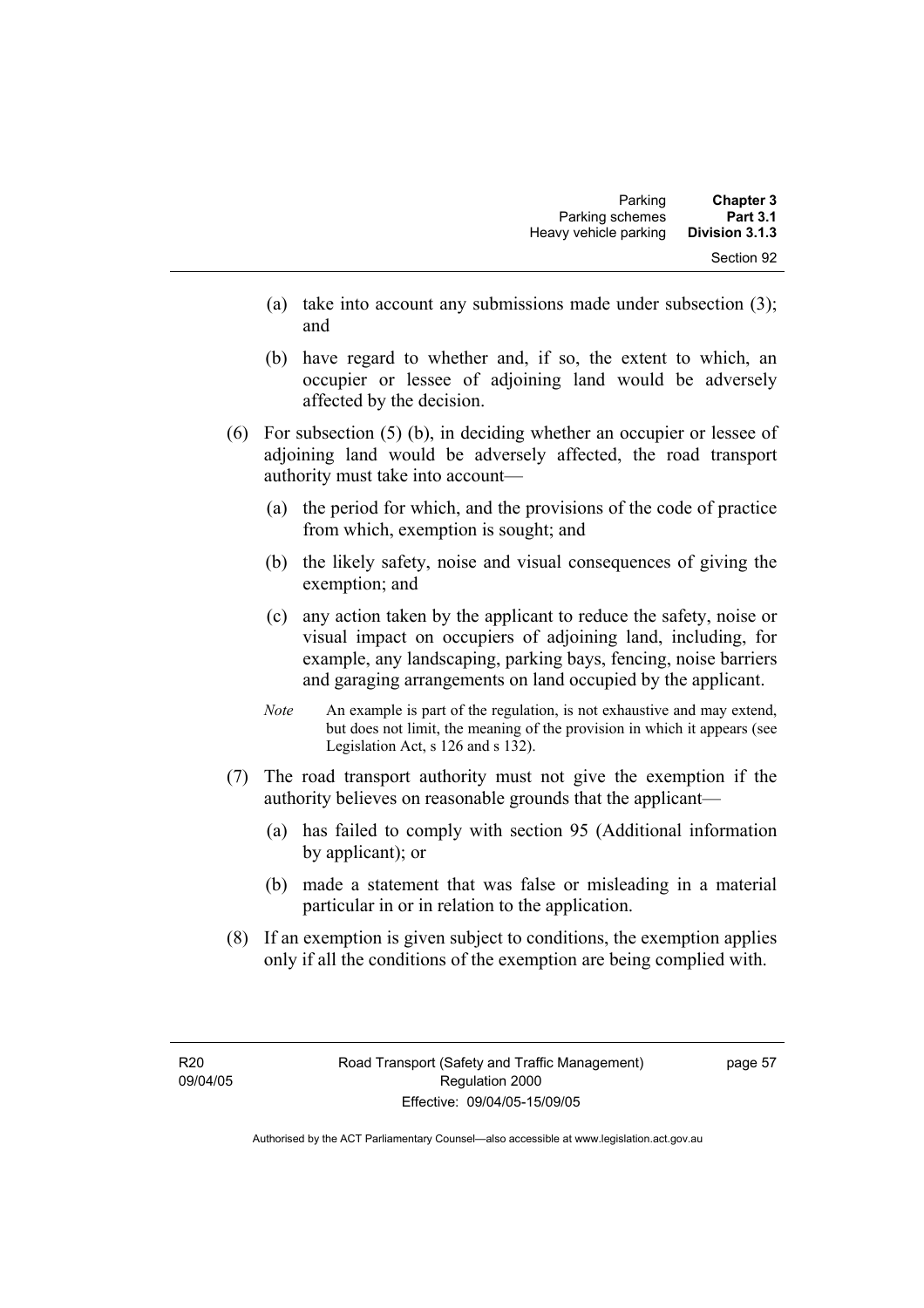**Chapter 3** Parking<br>**Part 3.1** Parking **Part 3.1** Parking schemes<br>Division 3.1.3 Heavy vehicle part **Division 3.1.3** Heavy vehicle parking Section 93

### **93 Endorsement of certificates**

- (1) If the road transport authority gives an exemption to the holder of an existing operator's certificate, the authority must endorse the certificate with the exemption.
- (2) The endorsement—
	- (a) must state—
		- (i) each provision of the code of practice from the holder is exempt; and
		- (ii) whether or not the exemption is subject to conditions; and
		- (iii) the vehicle or vehicles to which the exemption applies; and
		- (iv) the residential land where the vehicle or vehicles may be parked under the exemption; and
		- (v) the period for which the exemption is given; and
	- (b) may include other information about the exemption the road transport authority considers appropriate.

### **94 Variation of conditions of exemptions**

- (1) The holder of an exemption may apply to the road transport authority for a stated variation of the conditions to which an exemption is subject.
- (2) If the road transport authority receives an application under subsection (1), the authority must—
	- (a) vary the conditions in the way sought in the application; or
	- (b) refuse to vary the conditions.
- (3) Section 92 (2) to (7) (Decision on application for exemption) applies, with all necessary changes, to an application under this

R20 09/04/05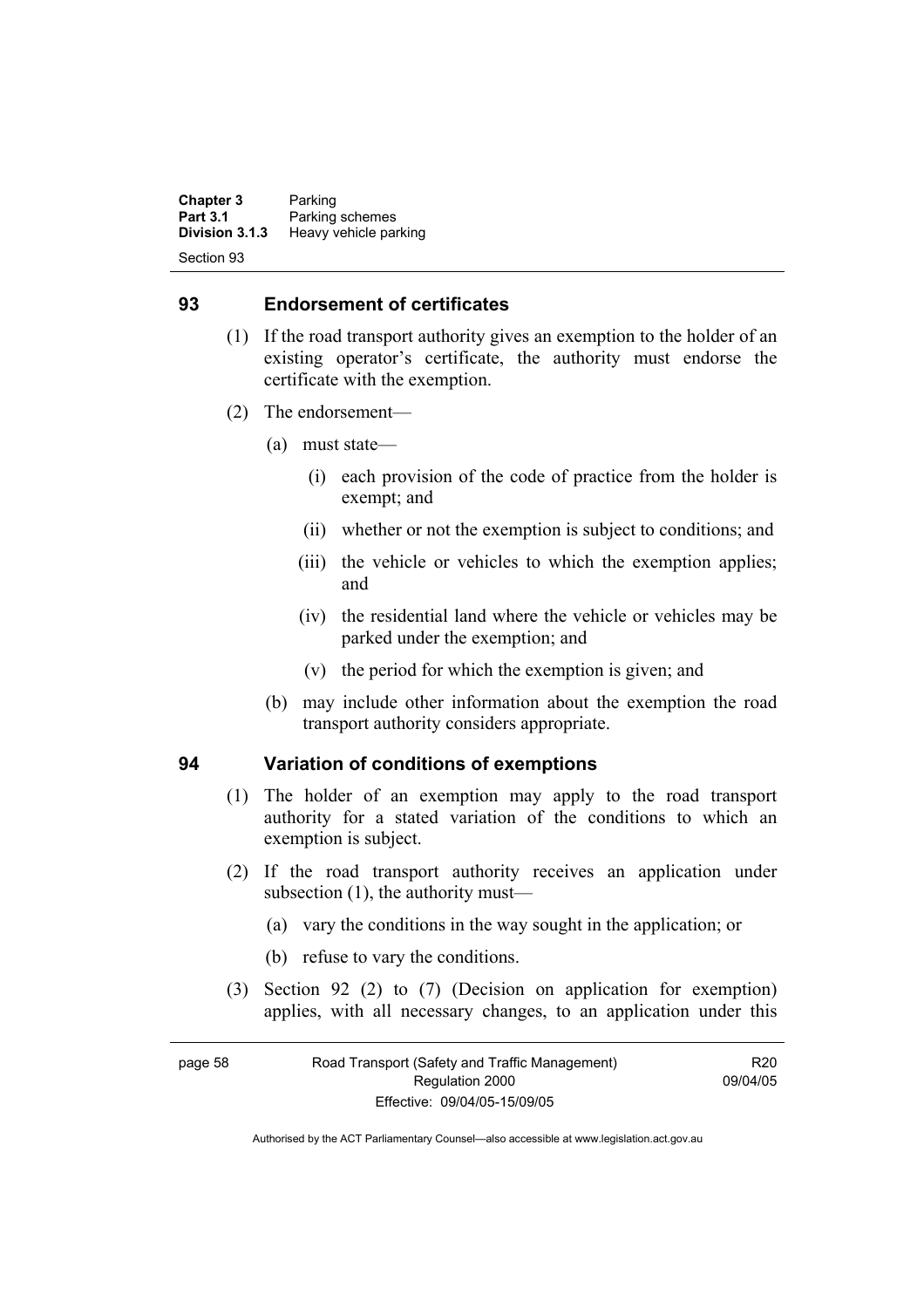section in the same way as it applies to an application for an exemption.

# **95 Additional information by applicant**

The road transport authority may, by notice given to an applicant for an exemption or variation of conditions to which an exemption is subject, require the applicant to provide any information or documents necessary for the authority to decide the application.

### **96 Loss etc of existing operator's certificate**

 (1) If an existing operator's certificate is lost, stolen or destroyed the holder of the certificate must tell the road transport authority, in writing, within 14 days after becoming aware of that fact.

Maximum penalty: 5 penalty units.

 (2) If the road transport authority is satisfied that an existing operator's certificate has been lost, stolen or destroyed, the road transport authority must, on application by the holder of the certificate, give the holder a replacement certificate.

### **97 Cancellation of existing operator's certificate etc**

- (1) If the road transport authority has reasonable grounds for believing that—
	- (a) an existing operator's certificate was issued; or
	- (b) an exemption was given; or
	- (c) the conditions to which an exemption is subject were varied;

because information given by the holder of the certificate or exemption in or in relation to the application for the certificate, exemption or variation was false, misleading or incomplete in a material particular, the road transport authority must give the holder written notice under this subsection.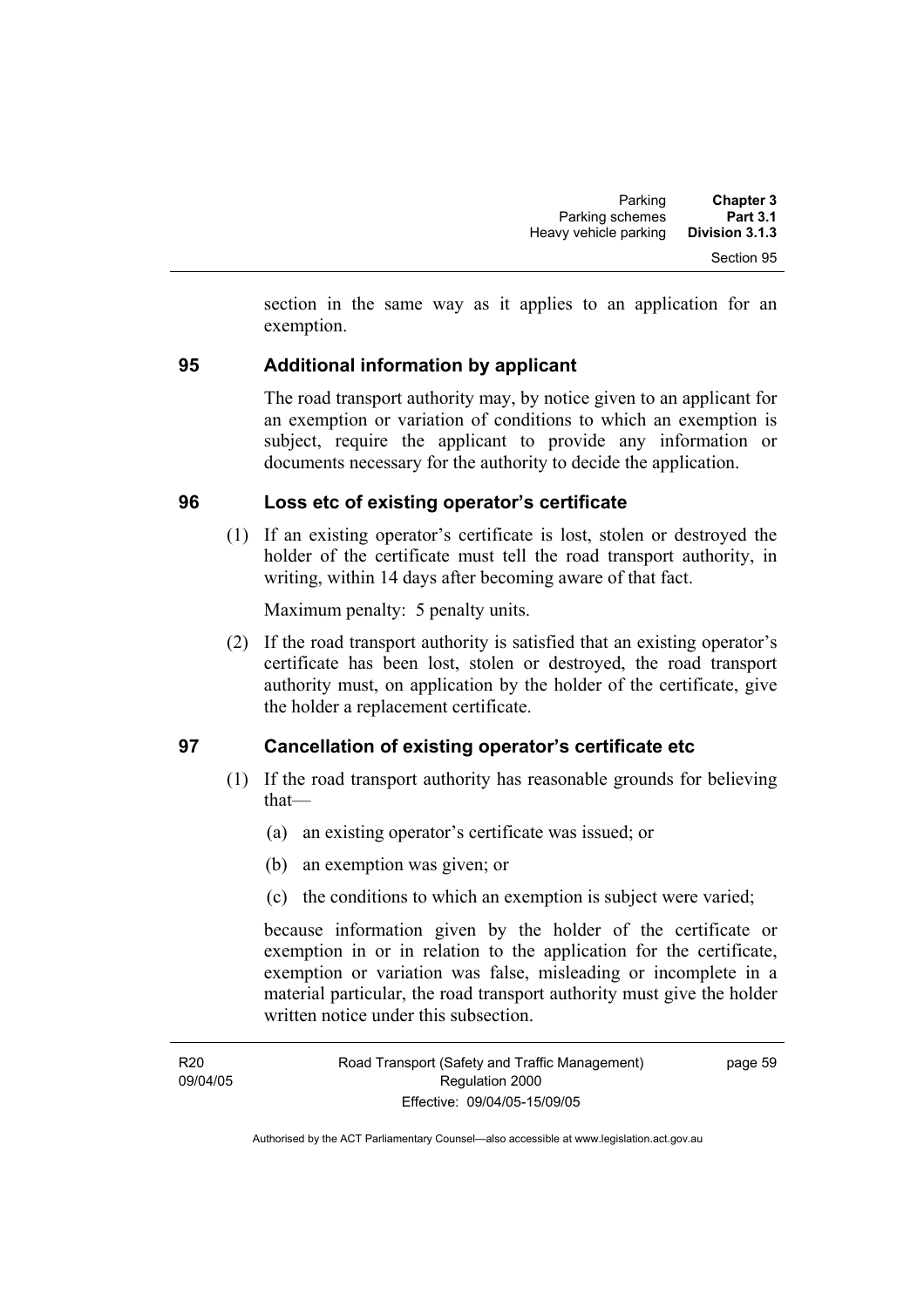| <b>Chapter 3</b> | Parking               |
|------------------|-----------------------|
| <b>Part 3.1</b>  | Parking schemes       |
| Division 3.1.3   | Heavy vehicle parking |
| Section 97       |                       |

*Note* For how documents may be given, see the Legislation Act, pt 19.5.

- (2) The notice must—
	- (a) tell the holder of the road transport authority's belief; and
	- (b) state the grounds for the belief; and
	- (c) invite the holder to make representations to the authority, within 28 days after the holder receives the notice, why the certificate should not be cancelled, or the exemption or variation revoked.
- (3) If, after considering any representation made by the holder under subsection (2) (c), the road transport authority is satisfied that the authority's belief was correct, the authority must cancel the certificate or revoke the exemption or variation.
- (4) The road transport authority must also cancel an existing operator's certificate or revoke an exemption if the holder of the certificate or exemption asks the authority, in writing, to do so and gives the existing operator's certificate held by the holder to the authority.
- (5) If the road transport authority cancels an existing operator's certificate, or revokes an exemption, under subsection (3), the holder of the certificate or exemption must give his or her existing operator's certificate to the authority within 14 days after being told of the cancellation or revocation by the authority.

Maximum penalty: 20 penalty units.

 (6) If the road transport authority receives an existing operator's certificate under subsection (4) or (5) because an exemption held by the holder of the certificate is to be or is revoked, the authority must return the certificate to the holder after cancelling the endorsement of the exemption on the certificate.

R20 09/04/05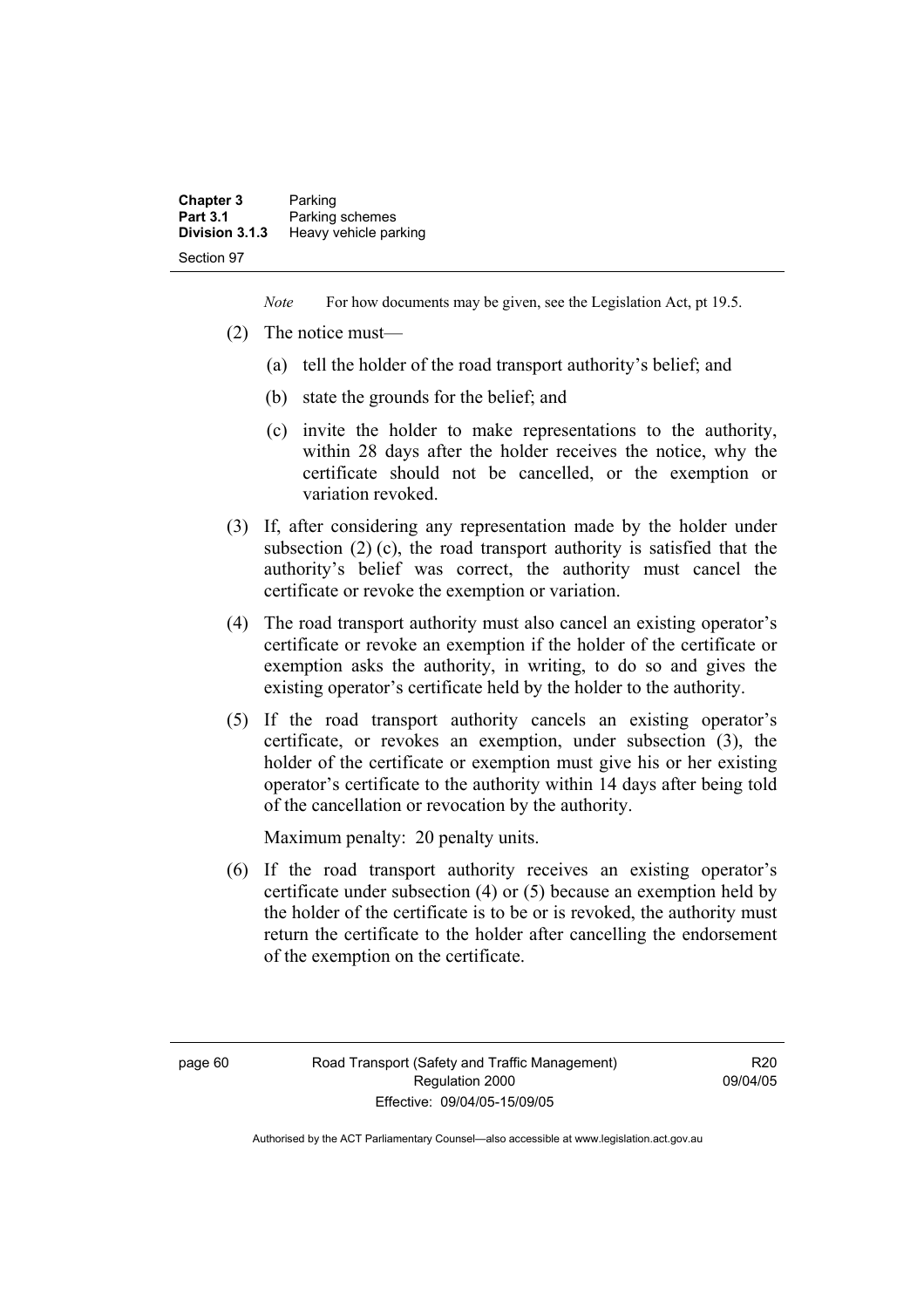### Section 97A

# **Division 3.1.4 Miscellaneous**

### **97A Other powers to provide pay parking**

- (1) This part does not affect any other power of a parking authority to provide for parking on land within its area of operations.
- (2) A parking authority may exercise a power under this part in relation to land that it does not own only with the consent of the owner of the land.
- (3) Consent may be given subject to conditions, including conditions about the length and withdrawal of the consent.
- (4) Subject to the conditions of the consent, the consent may be withdrawn only after reasonable notice.
- (5) In this section:

*owner*, of land, includes lessee of land.

### **98 Overlapping schemes**

- (1) This part does not prevent the road transport authority or a parking authority from establishing and operating a pay parking scheme on the same length of road, or in the same area, where it is operating a different pay parking scheme.
- (2) The road transport authority or a parking authority may not recover the fee fixed for the parking of a vehicle in a metered space or ticket parking area if any other applicable parking fee has been paid for parking the vehicle in the space or area.

### **98A Income from ticket parking scheme**

 (1) All fees collected by a parking authority from the operation of a ticket parking scheme belong to the parking authority.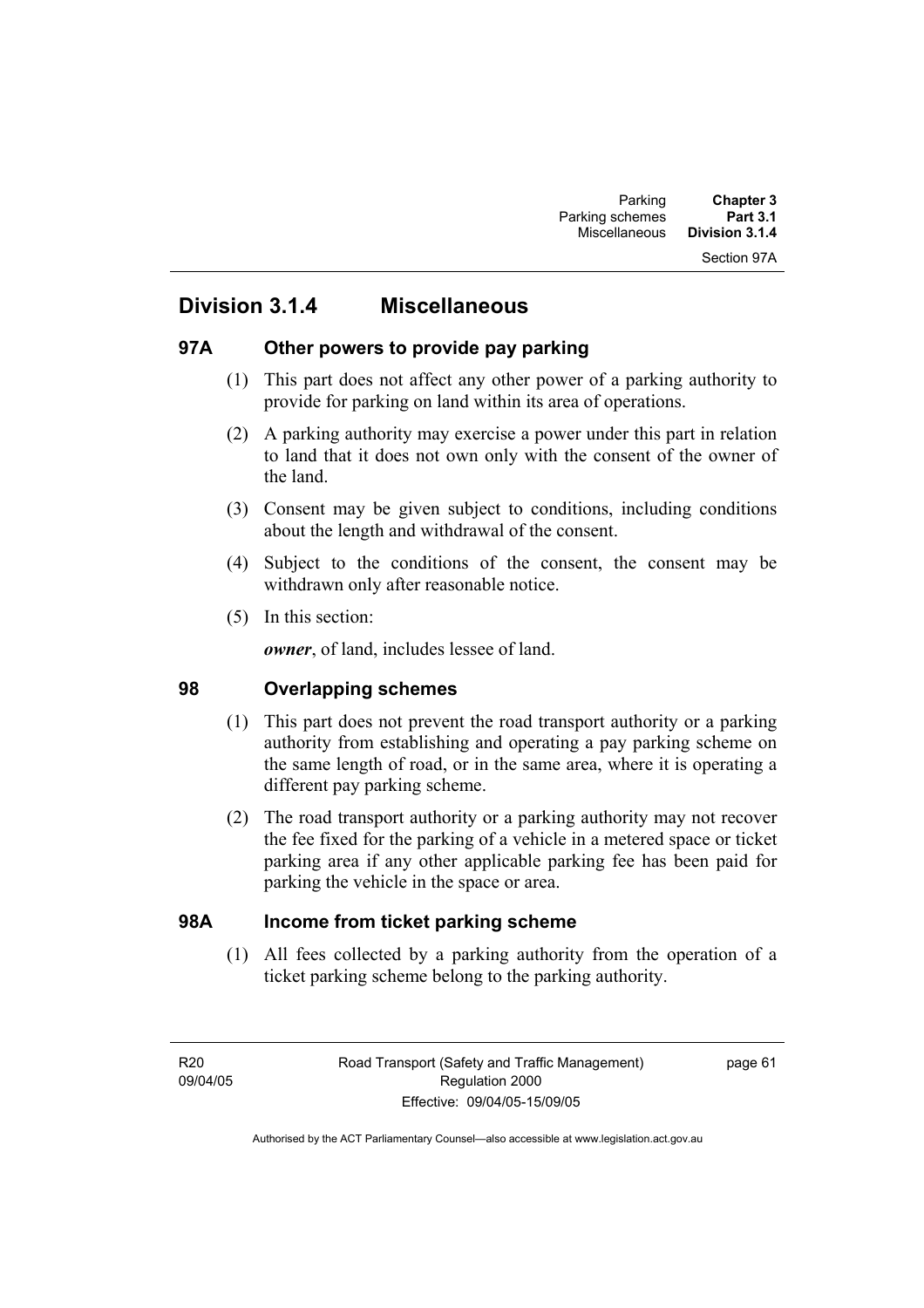| <b>Chapter 3</b> | Parking         |
|------------------|-----------------|
| <b>Part 3.1</b>  | Parking schemes |
| Division 3.1.4   | Miscellaneous   |
| Section 98B      |                 |

 (2) Any surplus arising from the operation of a ticket parking scheme may be applied at the discretion of the parking authority.

### **98B Costs of ticket parking scheme**

The costs of administering a ticket parking scheme operated by a parking authority under section 76A are to be borne by the parking authority.

### **99 Trailers not separately chargeable**

A separate parking fee is not required to be paid for a trailer towed by another vehicle.

page 62 Road Transport (Safety and Traffic Management) Regulation 2000 Effective: 09/04/05-15/09/05

R20 09/04/05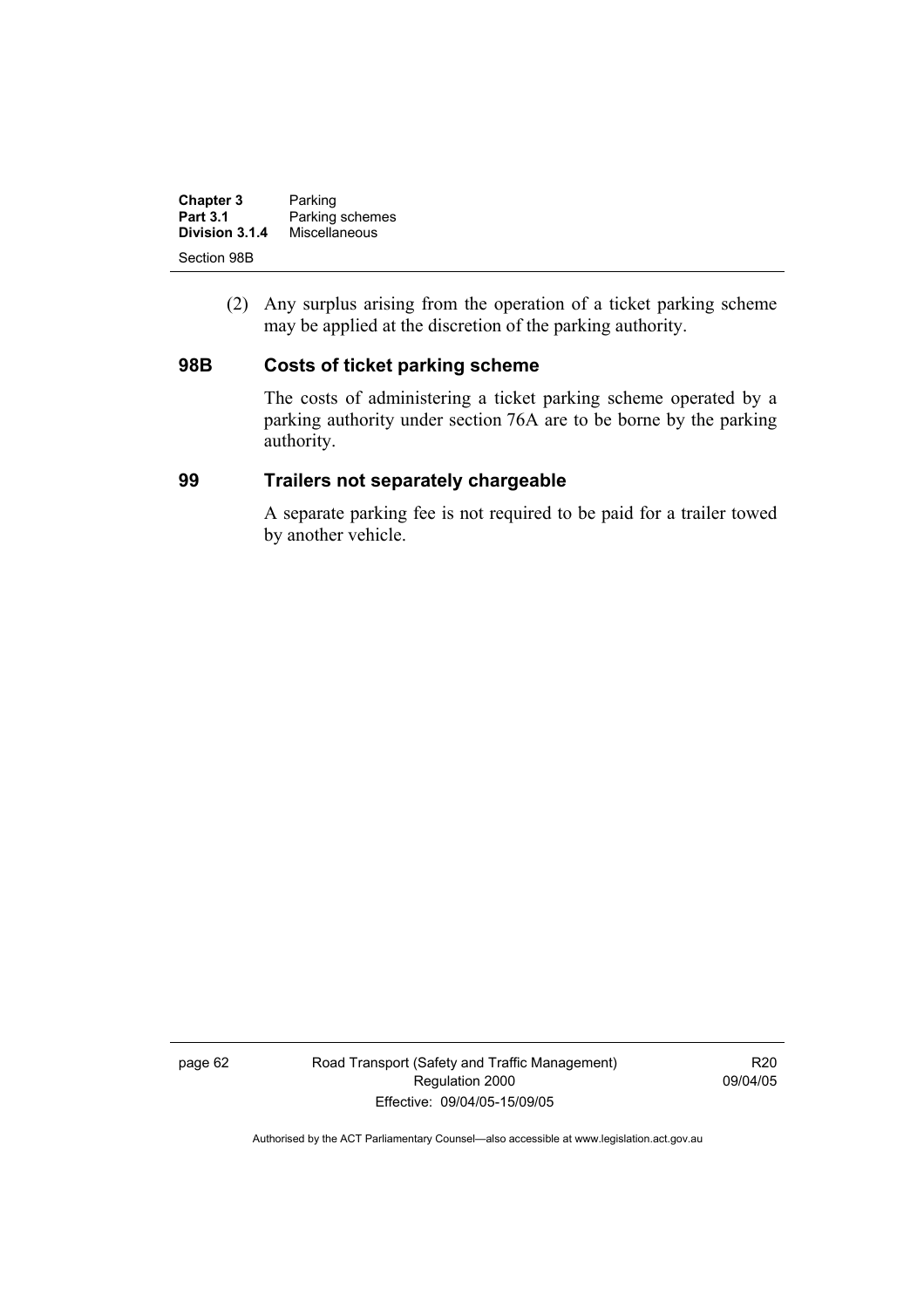# **Part 3.2 Parking permits and mobility parking scheme authorities**

# **100 Parking permits**

- (1) The road transport authority may issue a permit authorising the parking of a vehicle, without charge or time restrictions, in a parking space designated for use by holders of such a permit.
- (2) The permit may be of 1 or more of the following kinds:
	- (a) a business parking permit;
	- (b) a commuter parking permit;
	- (c) a loading zone permit;
	- (d) a resident parking permit;
	- (e) a resident's visitor parking permit;
	- (f) a special event parking permit;
	- (g) any other kind declared by the road transport authority for this section.
- (3) A permit must state the conditions (if any) to which it is subject and, for a resident's visitor parking permit, the address of the person to whom the permit was issued.
- (4) A permit may state the length of road or area to which it applies.
- (5) The holder of a loading zone permit may surrender the permit by returning it to the road transport authority.
- (6) For this regulation, a parking space is designated for use by the holder of a permit if the following words are displayed on or with a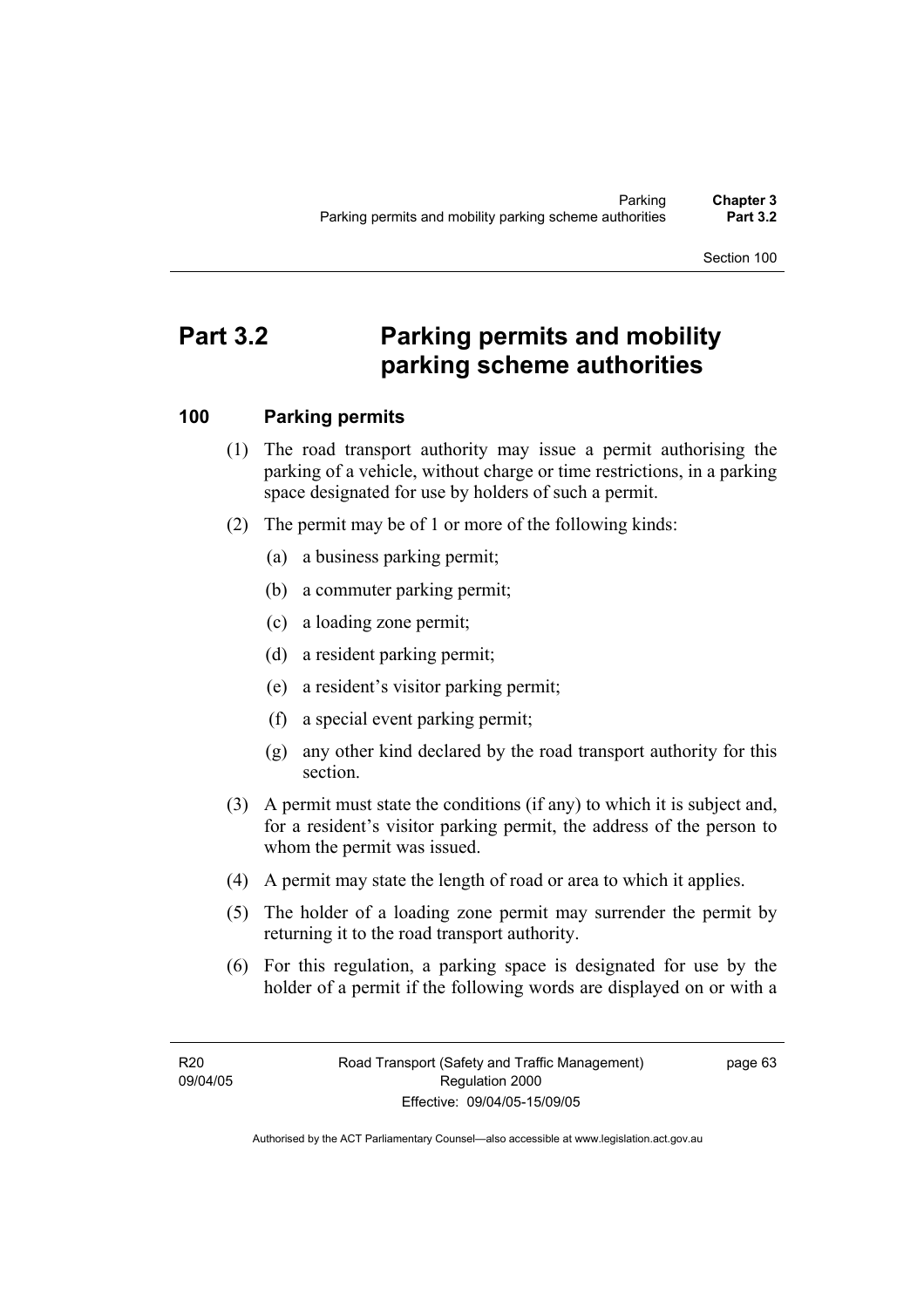traffic sign applying to the parking space under the Australian Road Rules:

- (a) for a resident or resident's visitor parking permit—'permit holders excepted' or 'authorised residents vehicles excepted';
- (b) for any other permit—'permit holders excepted'.

## **101 Mobility parking scheme authorities**

- (1) The road transport authority may issue a mobility parking scheme authority—
	- (a) for use by a person with a disability; or
	- (b) for use by an entity for the transport of people with disabilities.
- (2) A mobility parking scheme authority is subject to the conditions (if any) stated in the authority and is issued for the period stated in the authority.
- (3) A mobility parking scheme authority must include a people with disabilities symbol.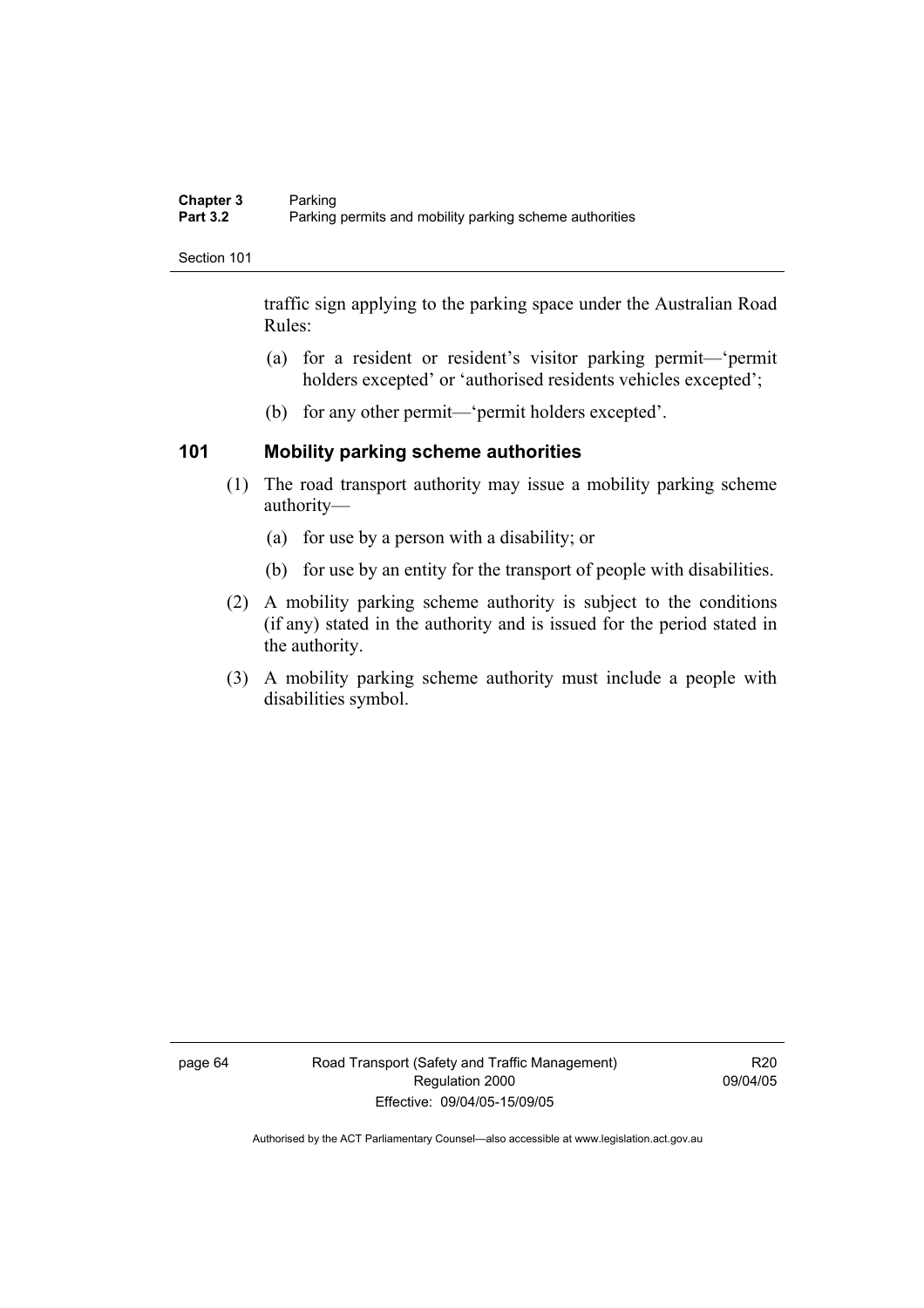# **Chapter 4 Traffic offence detection devices**

## **102 Definitions for ch 4**

In this chapter:

*approved police speedometer* means a speedometer approved under section 103A (Approval of police vehicle speedometers).

*digital camera detection device* means a camera detection device known as—

- (a) LaserCam 2000, which includes, as a component, a laser speed measuring device; or
- (b) LaserCam NT, which includes, as a component, a laser speed measuring device.

*laser speed measuring device* means a speed measuring device known as—

- (a) Laser Technology Inc. LTI 20-20 Marksman; or
- (b) Laser Technology Inc. LTI 20-20 UltraLyte; or
- (c) Laser Technology Inc. LTI 20-20 UltraLyte LR; or
- (d) Laser Technology Inc. LTI 20-20 UltraLyte Compact.

*piezo strip speed measuring device* means a speed measuring device known as—

- (a) Redflex Smartcam SDCM; or
- (b) Truvelo M4 MPC.

page 65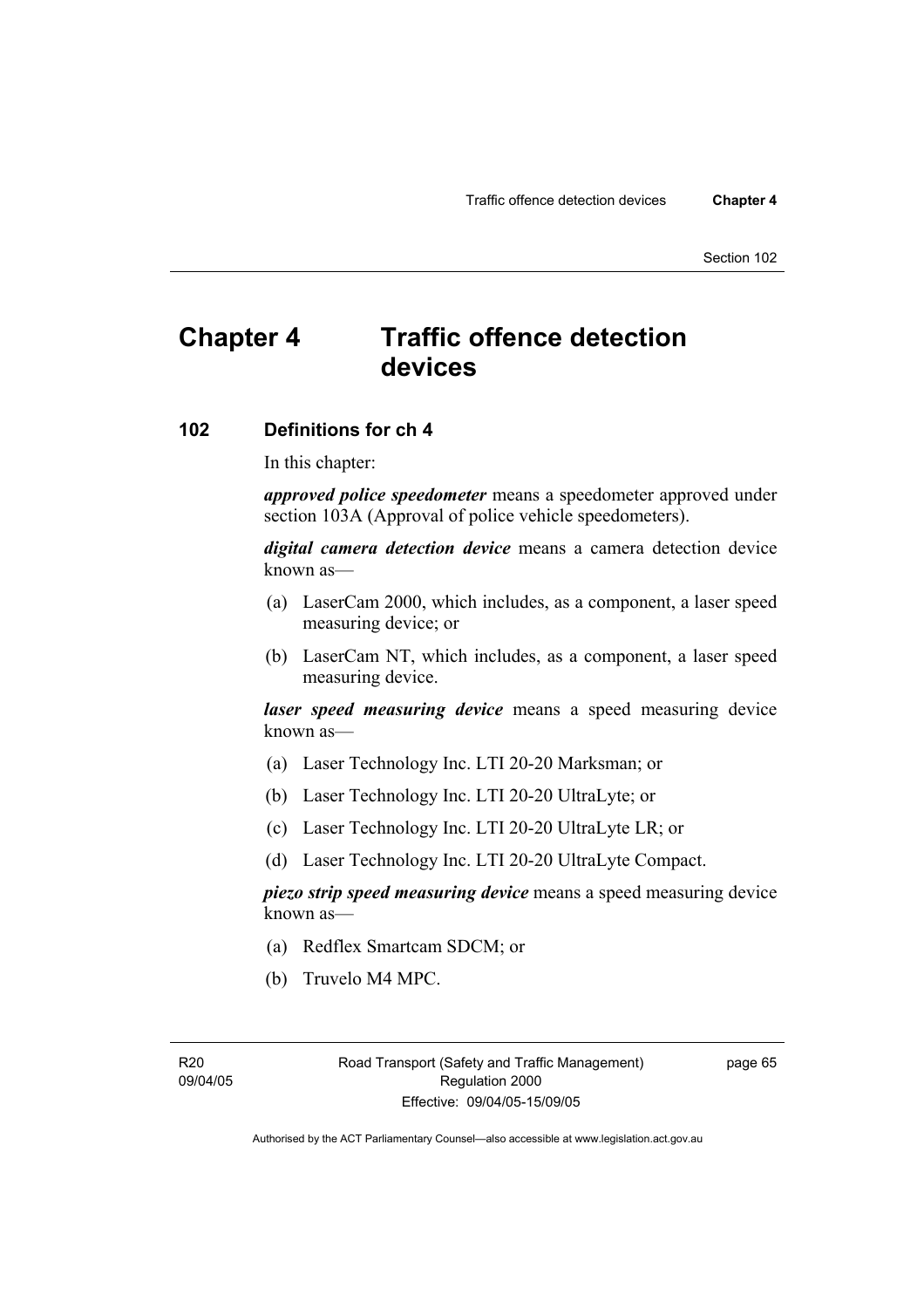#### **Chapter 4** Traffic offence detection devices

Section 102

*radar speed measuring device* means a speed measuring device known as—

- (a) Applied Concepts Inc. Stalker Dual; or
- (b) Kustom Signals, Inc. Silver Eagle.

*security checksum*, for an electronic file, means the number (whether numerals or numerals and letters) produced by the application of an algorithm to the contents of an electronic file or a copy of the file.

## *testing authority* means—

- (a) a department of electrical or electronic engineering at a university in Australia; or
- (b) the National Measurement Institute under the *National Measurement Act 1960* (Cwlth); or
- (c) an entity that is accredited by the National Association of Testing Authorities to test laser speed measuring devices; or
- (d) Technical Services, Australian Federal Police, Canberra; or
- (e) for an approved police speedometer—an entity approved in writing by the chief police officer to test approved police speedometers.
- *Note* An entity includes an individual, see the Legislation Act, dict, pt 1, def of *entity*.

*traffic lights camera detection device* means a camera detection device known as—

- (a) Centaur 2000, which includes, as a component, a piezo strip speed measuring device; or
- (b) Redflex SMARTCAMred, which includes, as a component, a piezo strip speed measuring device.

page 66 Road Transport (Safety and Traffic Management) Regulation 2000 Effective: 09/04/05-15/09/05

R20 09/04/05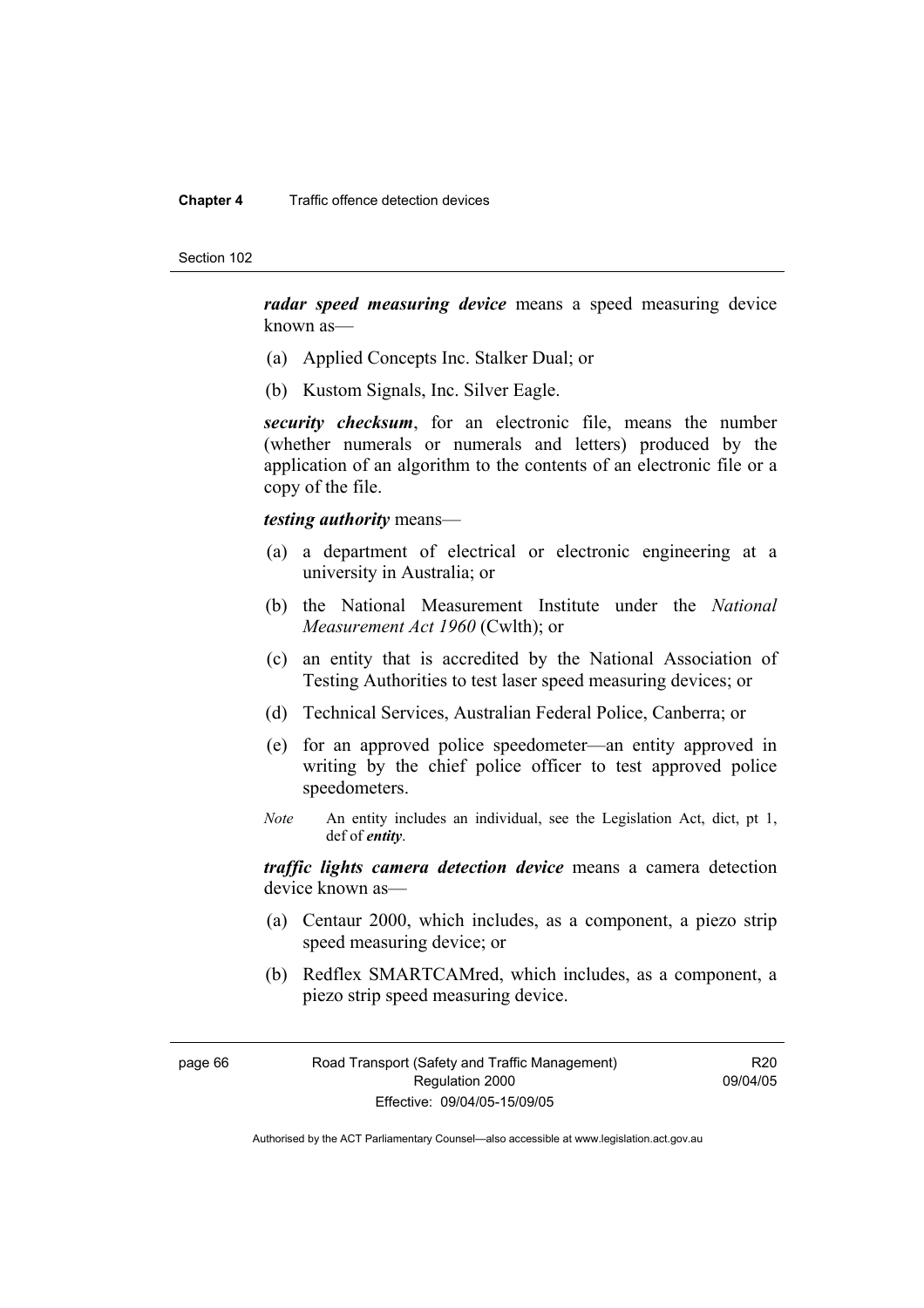*WORM disk* means a storage device for electronic data in which the data, once written, cannot be erased or overwritten.

## **103 Approved traffic offence detection devices**

- (1) For the Act, dictionary, definition of *approved camera detection device*, each digital camera detection device and traffic lights camera detection device is approved.
- (2) For the Act, dictionary, definition of *approved speed measuring device*, each laser speed measuring device, piezo strip speed measuring device, radar speed measuring device and approved police speedometer is approved.

# **103A Approval of police vehicle speedometers**

- (1) For section 102, definition of *approved police speedometer*, the chief police officer may, in writing, approve a kind of speedometer that is fitted to a motor vehicle driven by a police officer for measuring the speed at which vehicles are being driven.
- (2) An approval is a notifiable instrument.

*Note* A notifiable instrument must be notified under the Legislation Act.

# **104 Major testing of laser speed measuring devices**

- (1) The following devices must be tested in accordance with this section at least once every 12 months:
	- (a) a laser speed measuring device;
	- (b) the laser speed measuring device component of a digital camera detection device.
- (2) The test must be carried out—
	- (a) by a person approved under section 106 (Approved people testing and sealing); and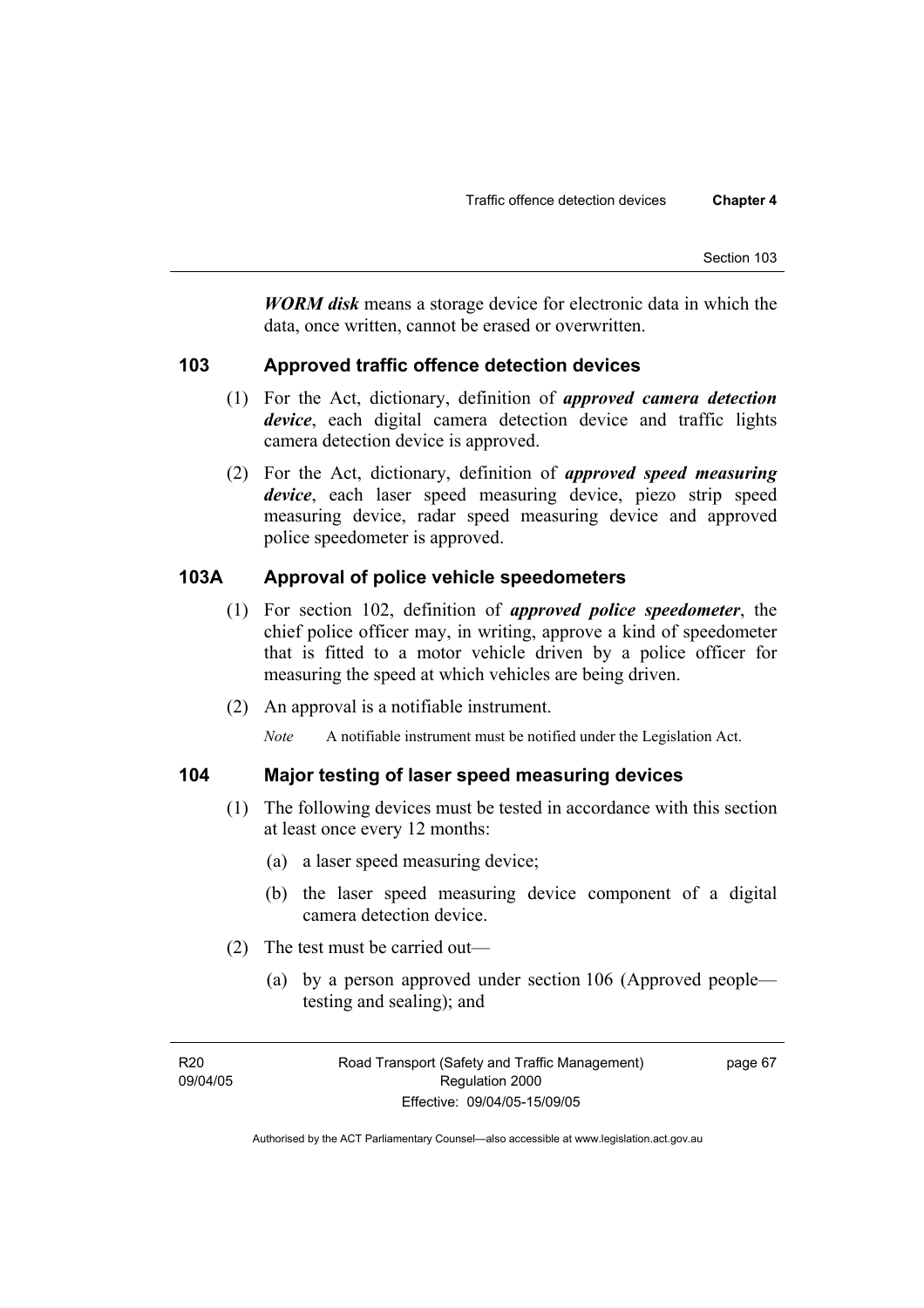#### **Chapter 4** Traffic offence detection devices

#### Section 104A

- (b) in accordance with Australian Standard AS 4691.1-2, as in force on the commencement of this paragraph.
	- *Note 1* The text of an applied, adopted or incorporated law or instrument, whether applied as in force from time to time or at a particular time, is taken to be a notifiable instrument if the operation of the Legislation Act, s 47 (5) or (6) is not disapplied (see s 47 (7)).
	- *Note 2* A notifiable instrument must be notified under the Legislation Act.
- (3) The Legislation Act, section 47 (5) does not apply in relation to subsection  $(2)$  (b).
- (4) The test must show whether the device—
	- (a) is operating in accordance with the manufacturer's specifications; and
	- (b) is accurate within a tolerance of 2km/h.
- (5) For this section, it is sufficient for the laser speed measuring device component of a digital camera detection device to be tested separately from the other components of the device, and it is not necessary for the other components to be tested.

## **104A Major testing of other traffic offence detection devices**

- (1) The following devices must be tested in accordance with this section at least once every 12 months:
	- (a) the piezo strip speed measuring device component of a traffic lights camera detection device;
	- (b) a radar speed measuring device;
	- (c) an approved police speedometer.
- (2) The test must be carried out by a person approved under section 106 (Approved people—testing and sealing).

page 68 Road Transport (Safety and Traffic Management) Regulation 2000 Effective: 09/04/05-15/09/05

R20 09/04/05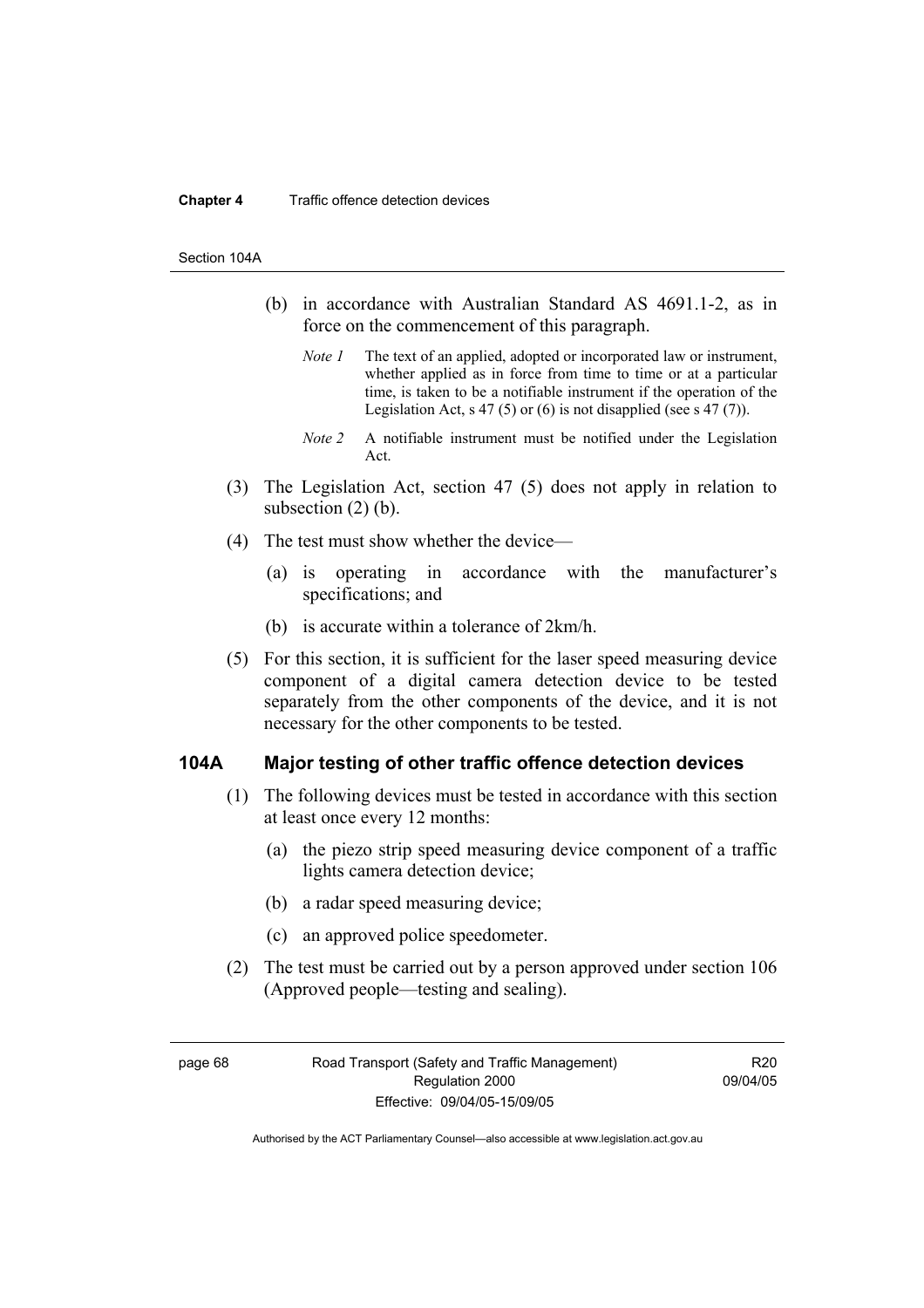- (3) The test of the piezo strip speed measuring device component of a traffic lights camera detection device must show whether the device—
	- (a) is operating in accordance with the manufacturer's specifications; and
	- (b) is accurate within a tolerance of 2km/h.
- (4) The test of a radar speed measuring device must show whether the device is operating in accordance with Australian Standard AS 2898.1-2, as in force on the commencement of this subsection.
	- *Note 1* The text of an applied, adopted or incorporated law or instrument, whether applied as in force from time to time or at a particular time, is taken to be a notifiable instrument if the operation of the Legislation Act, s 47 (5) or (6) is not disapplied (see s 47 (7)).
	- *Note 2* A notifiable instrument must be notified under the Legislation Act.
- (5) The Legislation Act, section 47 (5) does not apply in relation to subsection (4).
- (6) The test of an approved police speedometer must show whether the device is accurate within a tolerance of 2%.
- (7) For this section, it is sufficient for the piezo strip speed measuring device component of a traffic lights camera detection device to be tested separately from the other components of the device, and it is not necessary for the other components to be tested.

## **104B Certification and sealing of traffic offence detection devices**

- (1) This section applies if a test of a traffic offence detection device under section 104 or section 104A establishes—
	- (a) a matter mentioned in section 104A (4) or (6) in relation to the device; or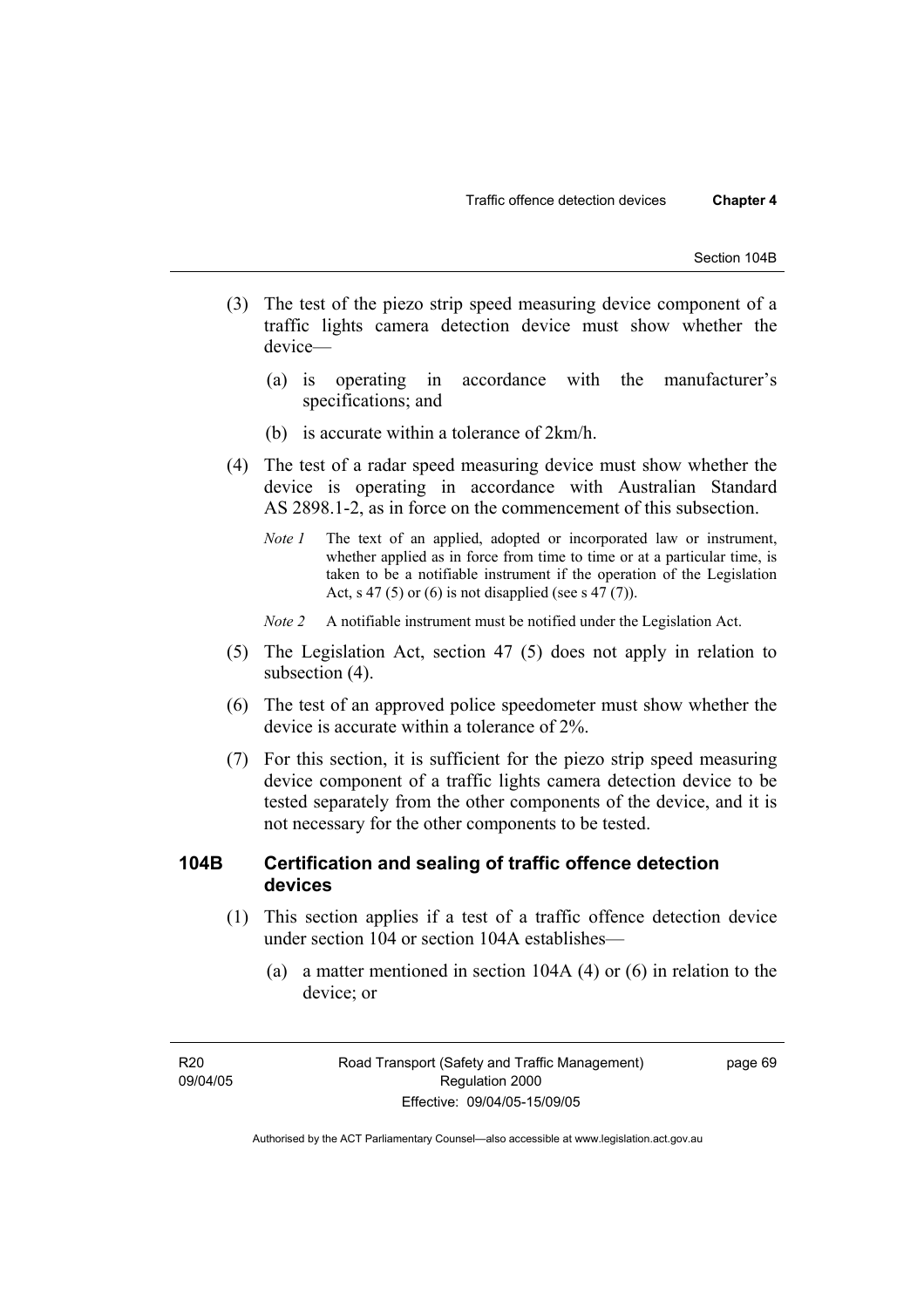#### **Chapter 4** Traffic offence detection devices

#### Section 105

- (b) the matters mentioned in section 104 (4) or section 104A (3) in relation to the device.
- (2) The person who carried out the test must—
	- (a) sign a certificate to that effect; and
	- (b) if a seal on the device has been damaged or removed—seal the device.

## **105 Use of digital camera detection devices**

- (1) A digital camera detection device must be used by an operator by doing the following operations in accordance with the manufacturer's instructions for the device:
	- (a) testing the laser speed measuring component of the device at the beginning of each shift of the operator by carrying out the following checks:
		- (i) an instrument confidence check;
		- (ii) a calibration verification check;
		- (iii) a scope alignment check;
	- (b) activating the device;
	- (c) operating the device;
	- (d) testing the laser speed measuring component of the device at the end of each shift of the operator by carrying out the checks mentioned in paragraph (a).
- (2) However, after the operator of the device has carried out the operations mentioned in subsection (1) (a) and (b), the device may operate unattended.
- (3) To remove any doubt, if the device is used at more than 1 place during a shift of the operator, the operator is not required to carry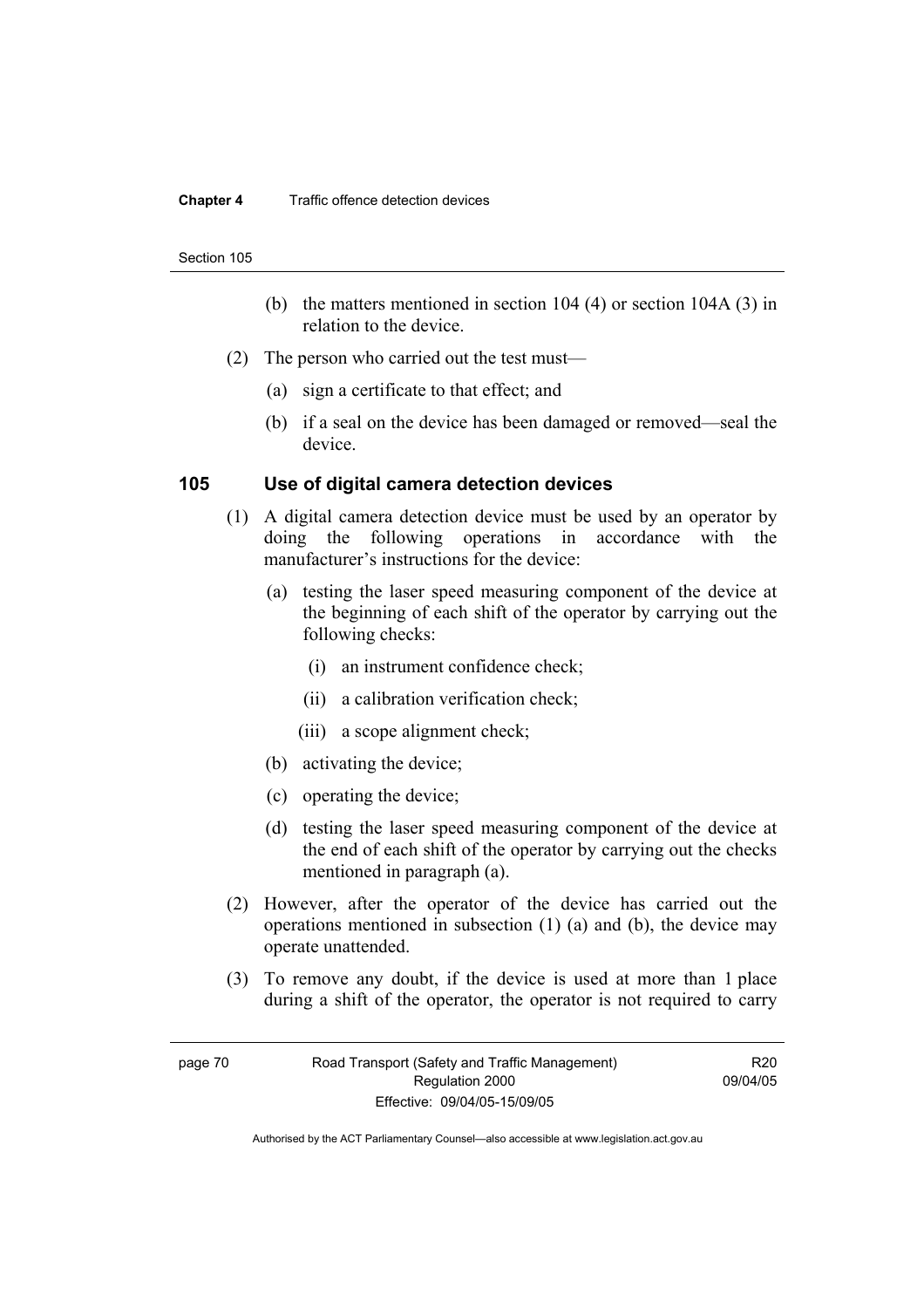out the checks mentioned in subsection (1) (a) each time the device is activated at a different place.

- (4) If the device is used by 2 or more operators who are working together during the shift, the tests mentioned in subsection (1) (a) and (d) may be carried out by different operators.
- (5) In this section:

*operator* means a person approved to use a traffic offence detection device under section 107 (Approved people—use).

## **105A Use of laser speed measuring devices**

- (1) A laser speed measuring device must be used by an operator by doing the following operations in accordance with the manufacturer's instructions for the device:
	- (a) testing the device at the beginning of each shift of the operator by carrying out the following checks:
		- (i) an instrument confidence check;
		- (ii) a calibration verification check;
		- (iii) a scope alignment check;
	- (b) activating the device;
	- (c) operating the device;
	- (d) testing the device at the end of each shift of the operator by carrying out the checks mentioned in paragraph (a).
- (2) To remove any doubt, if the device is used at more than 1 place during a shift of the operator, the operator is not required to carry out the checks mentioned in subsection (1) (a) each time the device is activated at a different place.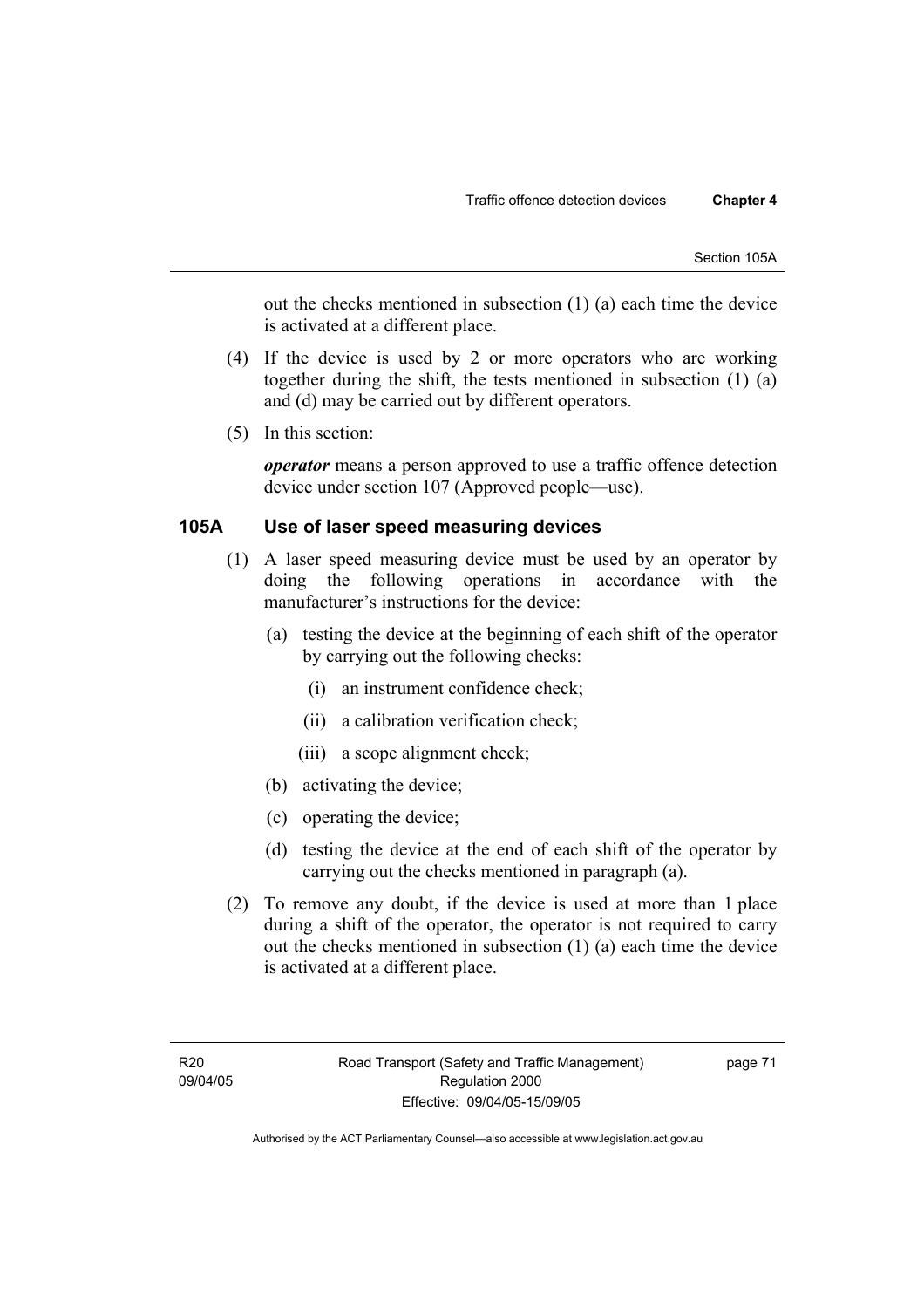#### **Chapter 4** Traffic offence detection devices

#### Section 105B

- (3) If the device is used by 2 or more operators who are working together during the shift, the tests mentioned in subsection (1) (a) and (d) may be carried out by different operators.
- (4) In this section:

*operator* means a person approved to use a traffic offence detection device under section 107 (Approved people—use).

## **105B Use of radar speed measuring devices**

- (1) A radar speed measuring device must be used by an operator in accordance with the manufacturer's instructions for the device.
- (2) The operator must test the device—
	- (a) at the beginning of each shift of the operator against an approved police speedometer; and
	- (b) at the end of each shift of the operator against the speedometer mentioned in paragraph (a); and
	- (c) if the operator's shift is longer than 9 hours—9 hours after the beginning of the shift against the speedometer mentioned in paragraph (a).
- (3) After each test, the device must be found to be accurate within a tolerance of 2 km/h.
- (4) To remove any doubt, if the device is used at more than 1 place during a shift of the operator, the operator is not required to carry out the checks mentioned in subsection (2) (a) each time the device is activated at a different place.
- (5) If the device is used by 2 or more operators who are working together during the shift, the tests mentioned in subsection (2) may be carried out by different operators.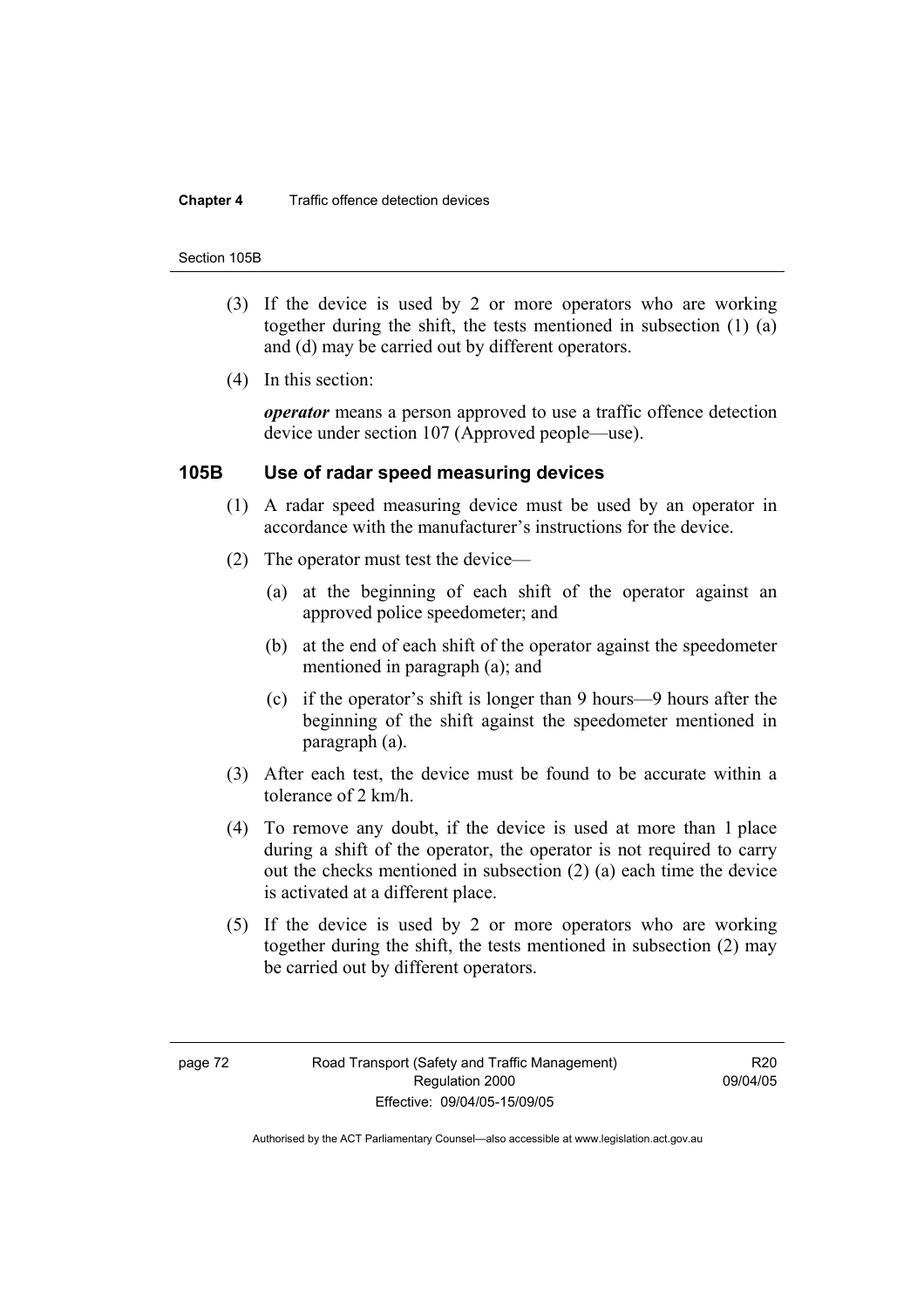(6) In this section:

*operator* means a person approved to use a traffic offence detection device under section 107 (Approved people—use).

## **106 Approved people—testing and sealing**

Each person employed by a testing authority to test and seal traffic offence detection devices is approved to test and seal traffic offence detection devices

## **107 Approved people—use**

- (1) Each police officer is approved to use any traffic offence detection device (other than a traffic lights camera detection device).
- (2) The road transport authority may approve a person who is not a police officer to use digital camera detection devices.
- (3) The road transport authority may only approve a person under subsection (2) if the authority is satisfied that the person has appropriate qualifications to operate, or experience in the operation of, digital camera detection devices.

# **107A Recording of digital camera detection device image files—Act, s 23 (2) (c) (ii)**

An electronic file created by a digital camera detection device must be recorded on a WORM disk attached directly to, or located with, the device.

## **107B Recording of traffic lights camera detection device image files—Act, s 23 (2) (c) (ii)**

 (1) An electronic file created by a traffic lights camera detection device must be recorded on a WORM disk or another storage medium for electronic data (a *recording medium*).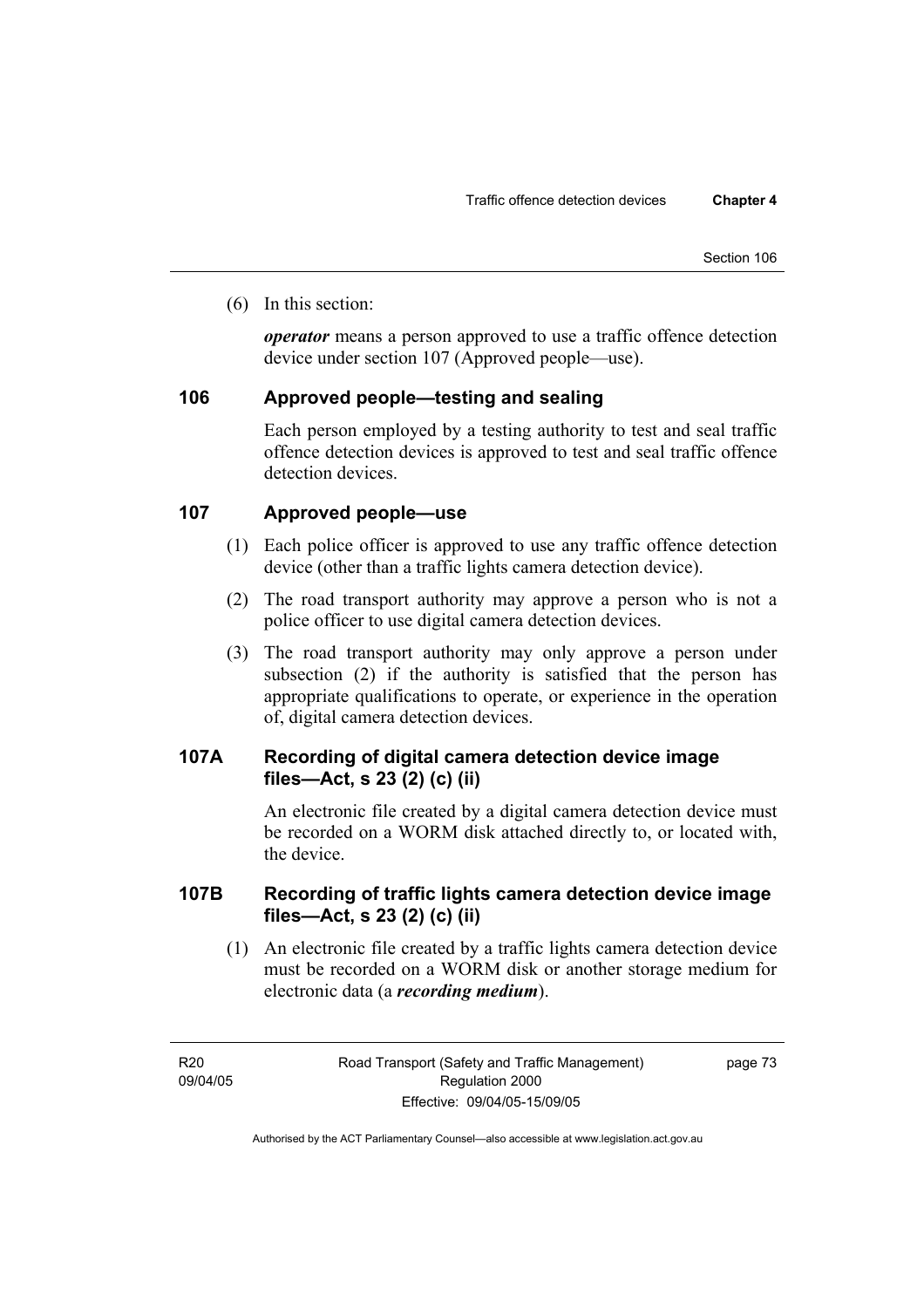#### **Chapter 4** Traffic offence detection devices

#### Section 107C

- (2) The recording medium for a traffic lights camera detection device may be—
	- (a) attached directly to, or located with, the device; or
	- (b) at a place other than the place where the device is located.

## **Example for par (b)**

If a motor vehicle goes through a red traffic light and an image of the vehicle is taken by a traffic lights camera detection device, the electronic file created by the device in relation to the offence is sent along a wire or optical fibre to a recording device in a building in another suburb and is stored at that building on a recording medium.

- *Note* An example is part of the regulation, is not exhaustive and may extend, but does not limit, the meaning of the provision in which it appears (see Legislation Act, s 126 and s 132).
- (3) If the recording medium for a traffic lights camera detection device is at a place other than the place where the device is located—
	- (a) the device must produce a security checksum for each electronic file created by the device; and
	- (b) the device must encrypt the security checksum and the file; and
	- (c) the security checksum and the encrypted file must be recorded as soon as practicable on a recording medium.
- (4) However, subsection (3) does not prevent other security measures being taken in relation to a security checksum or an electronic file before it is recorded on the recording medium.

## **107C Verification of traffic lights camera detection device image files—Act, s 23 (2) (c) (iii)**

 (1) This section applies if an electronic file that contains an image of a vehicle taken by a traffic lights camera detection device is recorded on a recording medium that is at a place other than the place where the device is located.

R20 09/04/05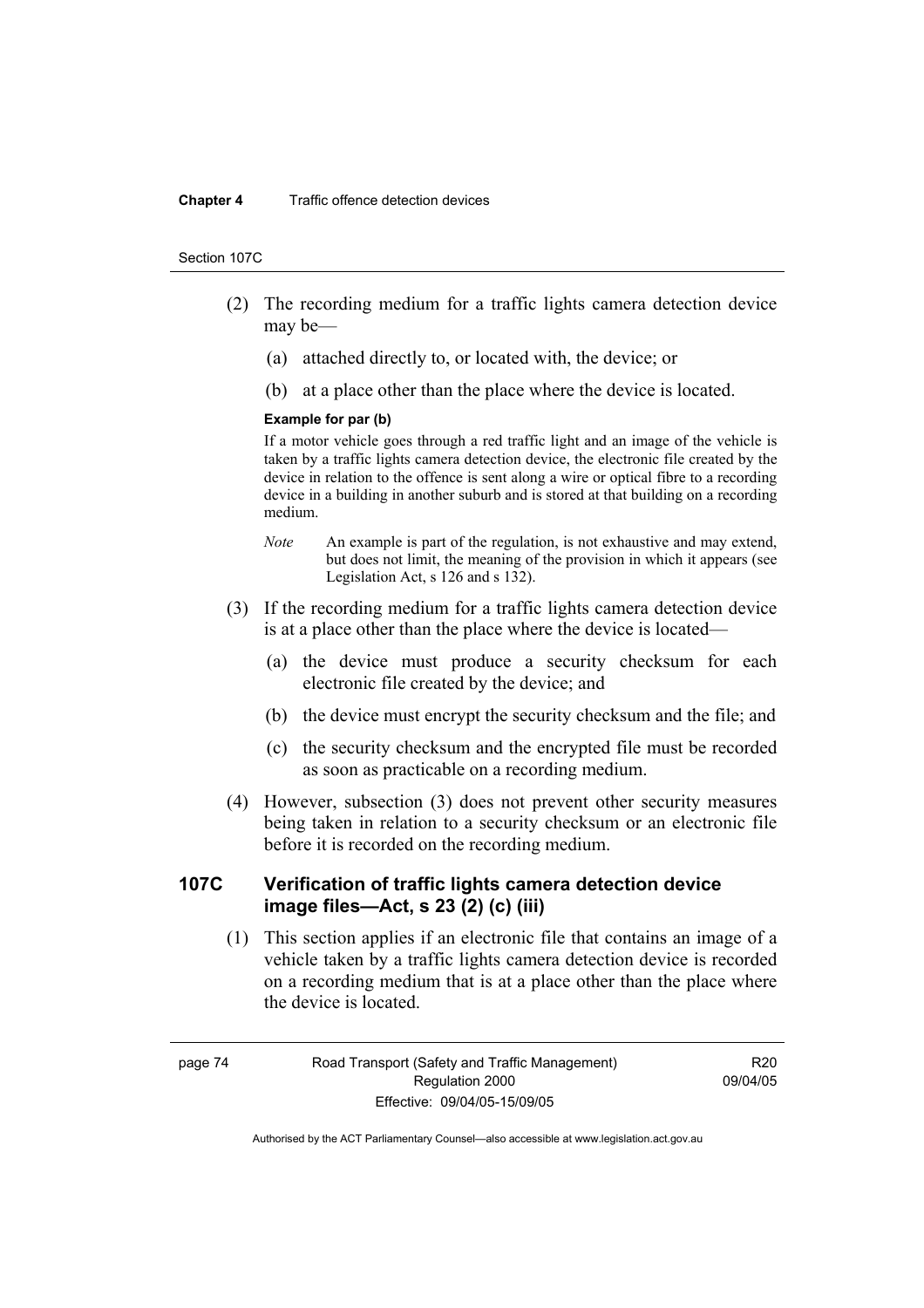- (2) Before the image of the vehicle is produced from the file, the accuracy of the file must be verified by using a computer to—
	- (a) recalculate the security checksum for the file; and
	- (b) confirm that the security checksum produced by the recalculation is identical to the checksum produced by the device for the file.

## **108 Meaning of vehicle image codes**

- (1) This section defines the meaning of codes and other information indicated on an image of a vehicle taken by an approved camera detection device.
	- *Note* Information etc that is indicated on an image includes information etc accompanying or reasonably associated with the image (see Act, dict, def of *indicated on*).
- (2) It is not necessary that all the codes and other information mentioned in this section be indicated on an image but if they do appear they have the meaning given in this section.
- (3) The characters (whether numbers, letters or both) in the field immediately after 'Device' is the code for—
	- (a) the laser speed measuring device component of the digital camera detection device that took the image; or
	- (b) the piezo strip speed measuring device component of the traffic lights camera detection device that took the image.

## **Example**

'Device: 012409' indicates that the code for the laser speed measuring device component of the digital camera detection device, or piezo strip speed measuring device component of the traffic lights camera detection device, that took the image is 012409.

page 75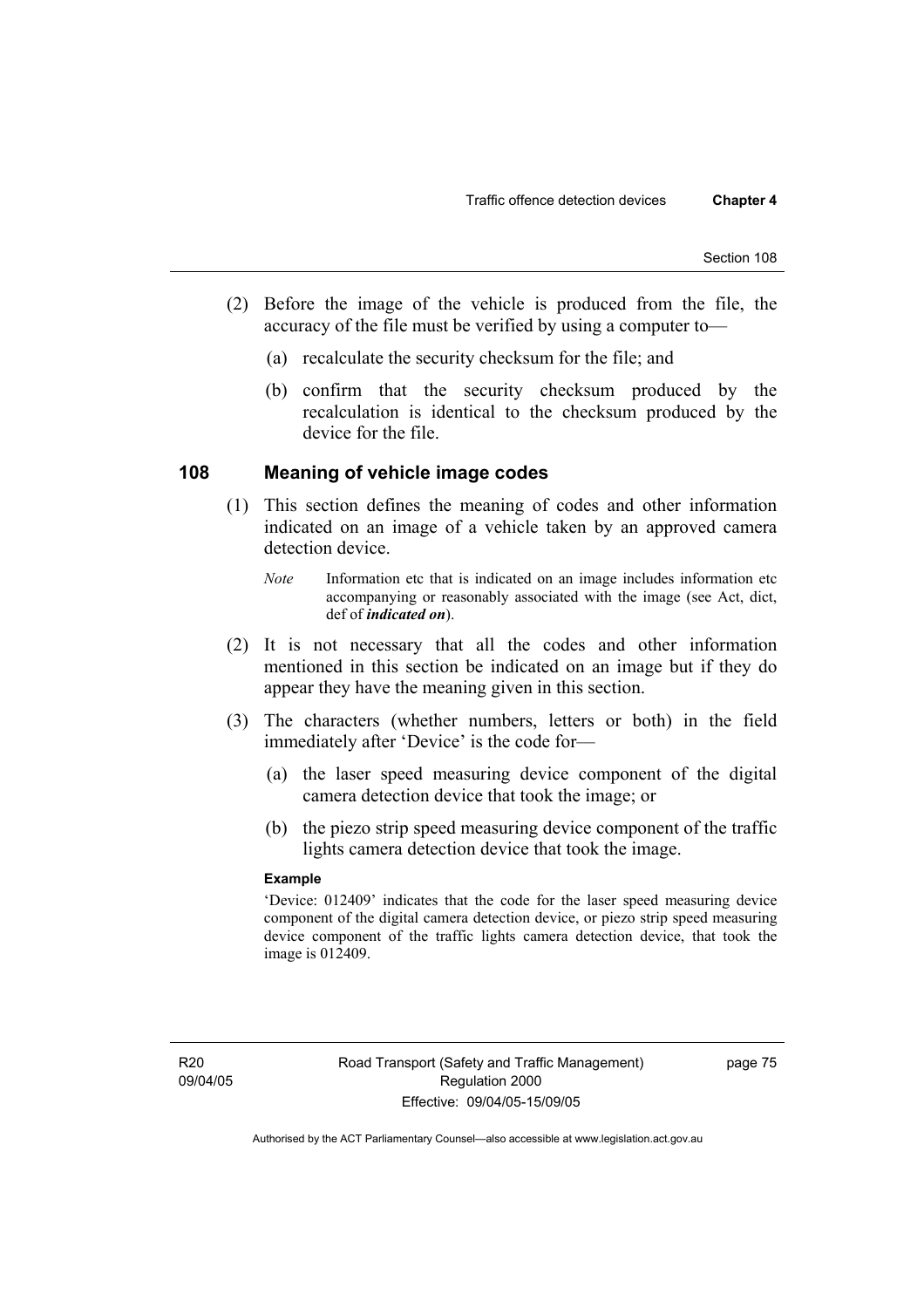#### **Chapter 4** Traffic offence detection devices

#### Section 108

 (4) The characters (whether numbers, letters or both) in the field immediately after 'Location' or 'Loc' is the code for the place where the image was taken (the *location code*).

#### **Example**

'Location: sls0015' indicates that the code for the place where the image was taken is 0015 (see sch 1, part 1.1, item 15).

(5) A location code has the meaning given by schedule 1.

#### **Example**

The location code '0015' indicates that the image was taken at Kingsford Smith Drive between Kuringa Drive and Spalding Street (see sch 1, part 1.1, item 15).

 (6) For subsection (5) and schedule 1, if a road (however described) mentioned in an item of schedule 1 intersects with another road (however described) more than once, the word '(north)' or '(south)' is included after the name of the road to indicate the intersection relevant to the meaning of the location code.

#### **Example**

The location code '0003' means that the image was taken on Athllon Drive between Beasley Street '(south)' and Sulwood Drive (see sch 1, part 1.1, item 3). As Beasley Street intersects Athllon Drive more than once, the word 'south' indicates that the southern intersection is the relevant intersection.

 (7) The characters in the field immediately after 'Date' is the date when the image was taken, with the first 2 numbers indicating the day of the month, followed by an abbreviation for the month and the year.

## **Example**

'Date: 15/11/00' indicates that the image was taken on 15 November 2000.

 (8) The numbers in the field immediately after 'Time' is the time when the image was taken, stated in the 24-hour clock system.

### **Examples**

1 'Time: 11.07.00.23' indicates that the image was taken at 0.23 seconds after 11.07 am.

R20 09/04/05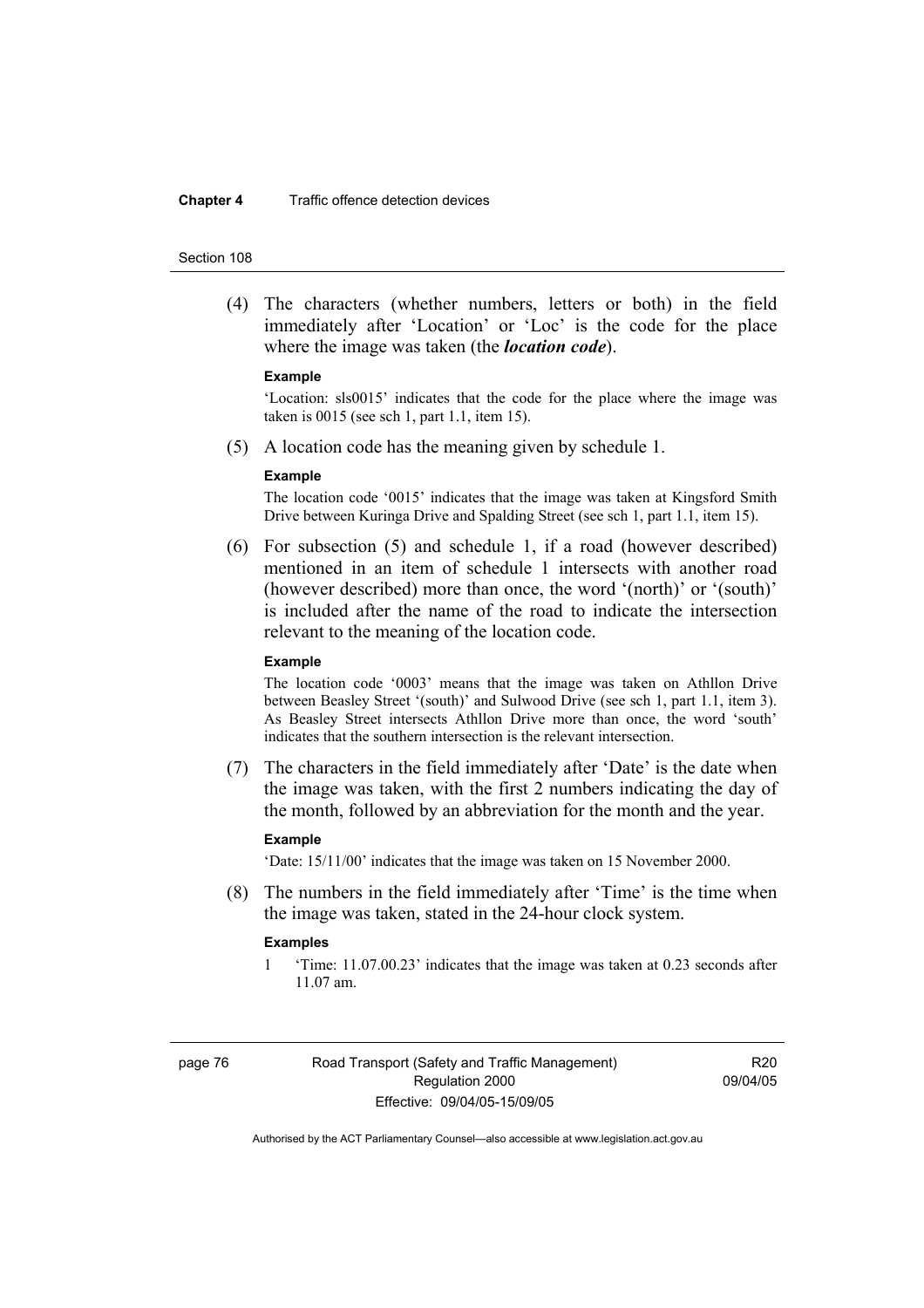- 2 'Time: 13:53:10:07' indicates that the image was taken at 10.07 seconds after 1.53 pm.
- (9) The letter in the field immediately after 'Direction' or 'Dir' indicates—
	- (a) for an image taken by a digital camera detection device whether the general direction in which the vehicle was travelling was away from or towards the device, with 'A' indicating away from the device and 'T' indicating towards the device; or
	- (b) for an image taken by a traffic lights camera detection device—the general direction in which the vehicle was travelling when the image was taken, with 'N' indicating north, 'S' indicating south, 'E' indicating east and 'W' indicating west.

### **Example for par (a)**

'Direction: A' indicates that when the image was taken the vehicle was generally travelling away from the digital camera detection device that took the image.

### **Example for par (b)**

'Direction: N' indicates that when the image was taken the vehicle was travelling in the general direction of north.

 (10) The characters in the field immediately after 'Lane' is the code for the lane in which the vehicle was travelling when the image was taken, with the following codes having the stated meaning:

'L1' means the lane next to the centre of the road

'L2' means the lane immediately to the left of L1

'L3' means the lane immediately to the left of L2

'L4' means the lane immediately to the left of L3.

### **Example**

'Lane: L1' indicates that the vehicle was travelling in the lane next to the centre of the road when the image was taken.

R20 09/04/05 Road Transport (Safety and Traffic Management) Regulation 2000 Effective: 09/04/05-15/09/05

page 77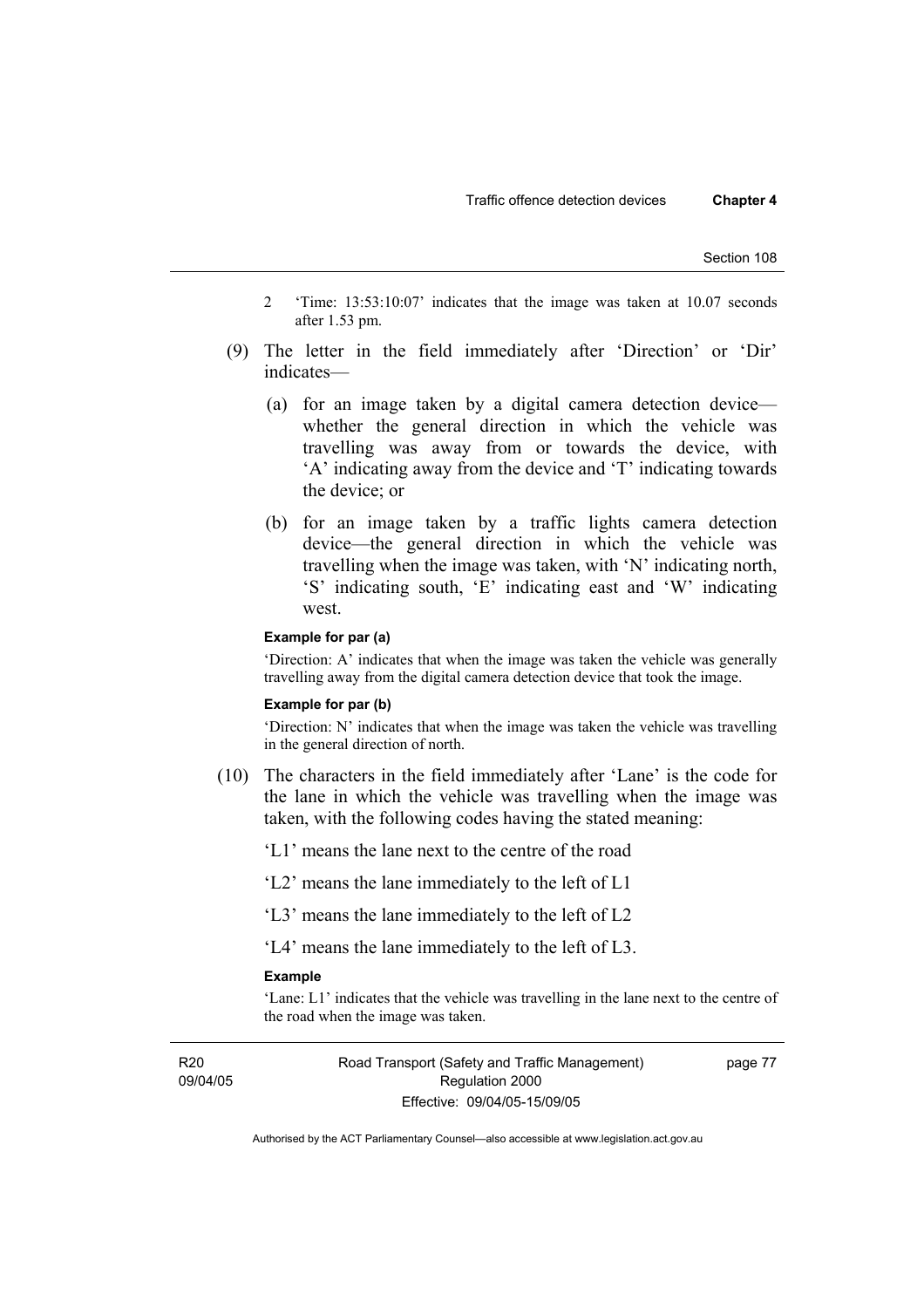#### **Chapter 4** Traffic offence detection devices

#### Section 108

 (11) The number in the field immediately after 'Red time' is the time in seconds and part seconds (stated as a fraction) that a red traffic light or red traffic arrow facing the driver of the vehicle had been showing before the driver entered the intersection concerned.

### **Example**

'Red time: 1.50' indicates that the red traffic light or red traffic arrow facing the driver of the vehicle had been showing for 1.5 seconds before the driver entered the intersection concerned.

 (12) The number in the field immediately after 'Speed li' is the speed limit applying to the driver of the vehicle for the length of road where the driver was driving when the image was taken.

#### **Example**

'Speed li: 60' indicates that the speed limit applying to the driver of the vehicle for the length of road where the driver was driving when the image was taken is 60 km/h.

 (13) The number in the field immediately after 'Speed' is the speed in kilometres per hour at which the driver of the vehicle was driving when the image was taken.

#### **Example**

'Speed: 82' indicates that the driver of the vehicle was driving at 82 km/h when the image was taken.

 (14) The characters (whether numbers, letters or both) in the field immediately after 'Operator' is the code for the person responsible for the use of the device when the image was taken.

#### **Example**

'Operator: op002' indicates that the code for the person responsible for the device when the image was taken is operator 002.

page 78 Road Transport (Safety and Traffic Management) Regulation 2000 Effective: 09/04/05-15/09/05

R20 09/04/05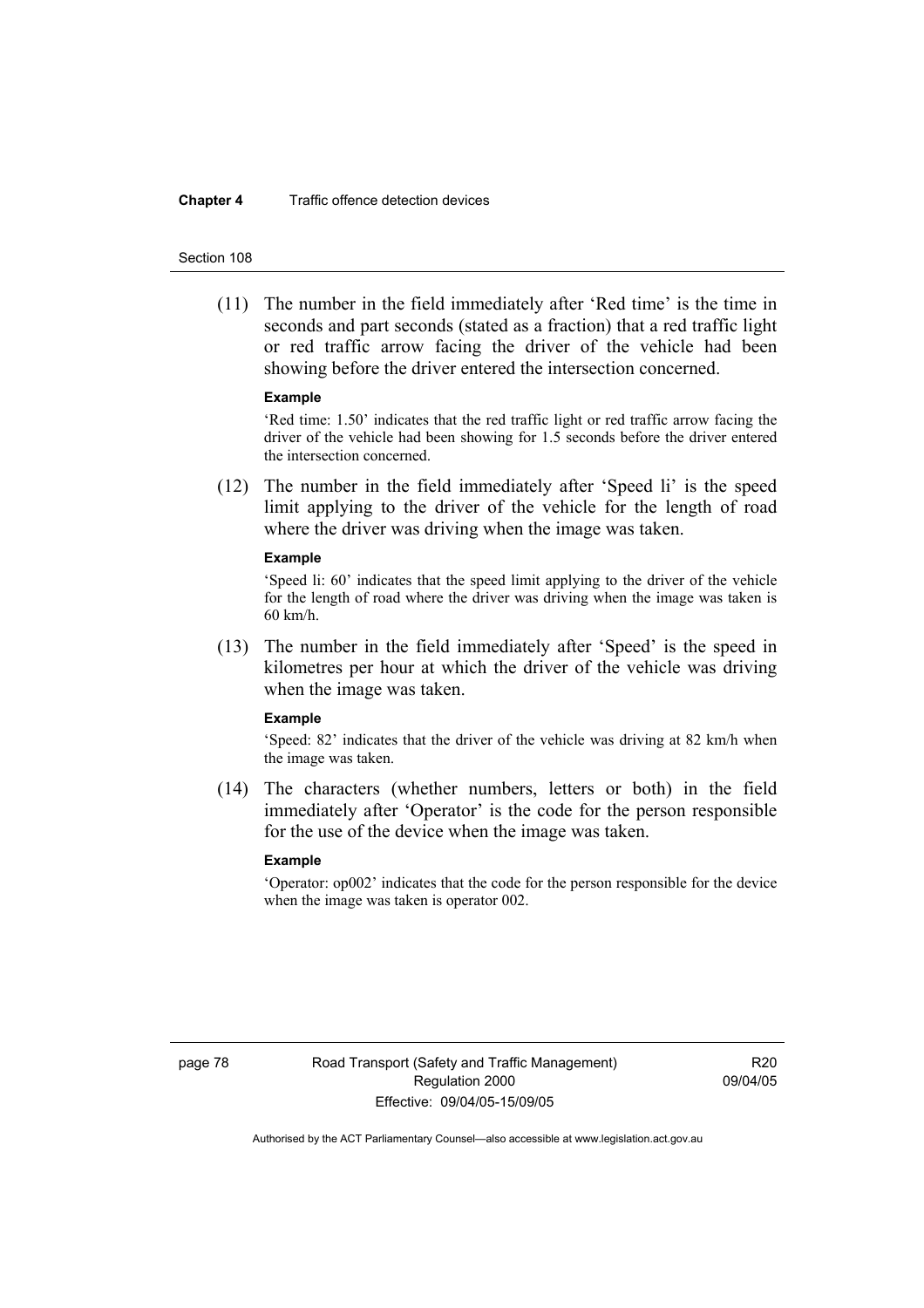(15) The characters (whether numbers, letters or both) in the field immediately after 'Disk' is the code for the recording medium used to record the image of the vehicle.

### **Example**

'Disk: WD0022' indicates that the code for the WORM disk used to record the image was WD0022.

*Note* An example is part of the regulation, is not exhaustive and may extend, but does not limit, the meaning of the provision in which it appears (see Legislation Act, s 126 and s 132).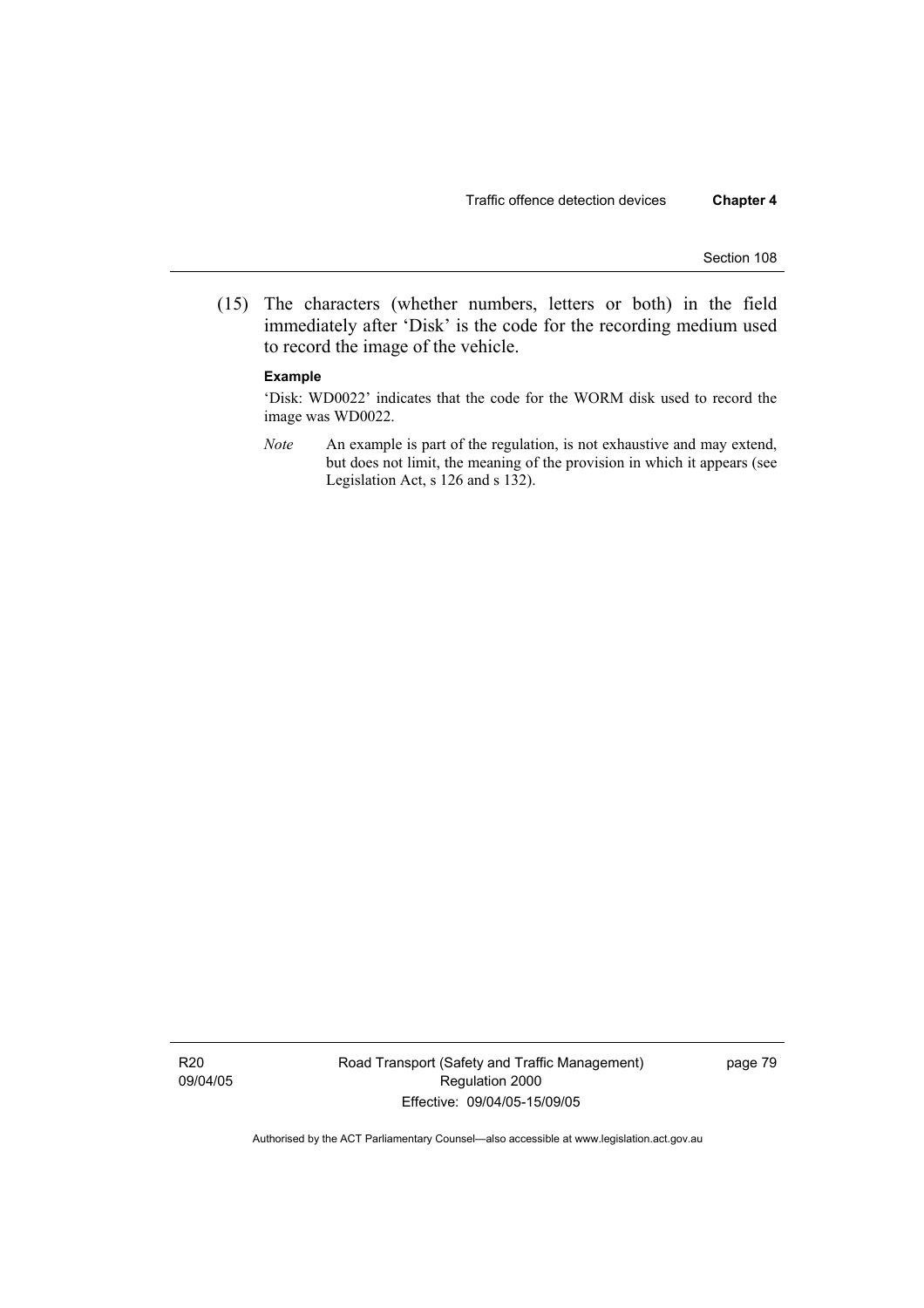### **Chapter 5** Miscellaneous

Section 109

# **Chapter 5 Miscellaneous**

## **109 Additional powers of police**

- (1) A police officer may request or signal the driver of a vehicle to stop the vehicle.
- (2) A person must not, without reasonable excuse, fail to comply with a request or signal made or given by a police officer under subsection  $(1)$ .

Maximum penalty: 20 penalty units.

 (3) A police officer may, during a temporary obstruction or danger to traffic or in an emergency, direct the responsible person for or driver of a vehicle parked in any part of a pay parking area to remove the vehicle or, if no-one appears to be in charge of the vehicle, remove the vehicle.

## **110 Prohibition on car minding**

- (1) The chief police officer may, by written notice given to a person, prohibit the person from—
	- (a) parking, minding, caring for, or taking charge of any motor vehicle or trailer (other than a motor vehicle or trailer of which the person is the driver) on a road; or
	- (b) offering his or her services for any such purpose.
- (2) A person who is given a notice under subsection (1) must comply with the notice.

Maximum penalty: 20 penalty units.

R20 09/04/05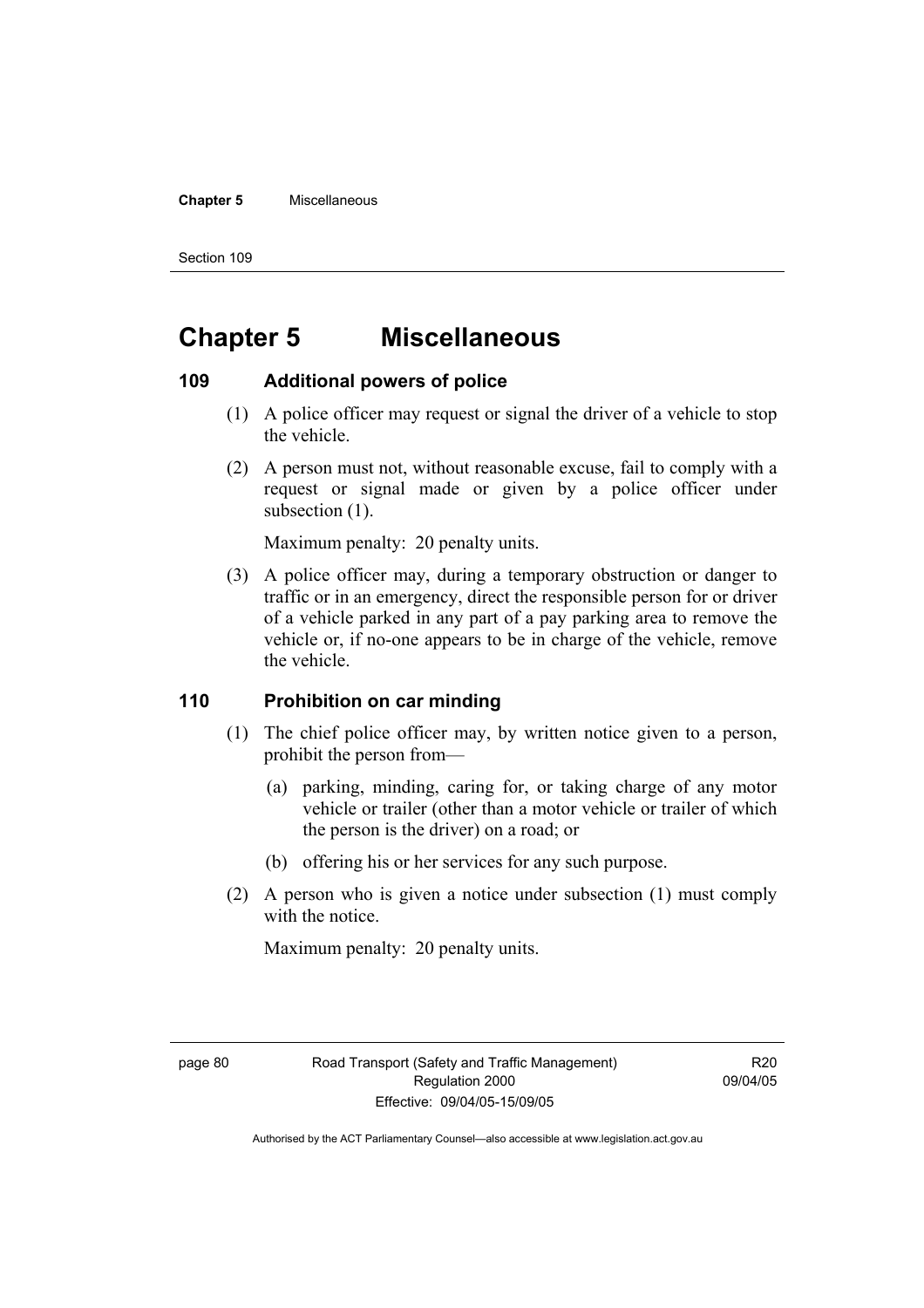- (3) This section does not authorise the chief police officer to prohibit the proprietor of a parking station or parking area—
	- (a) from parking, minding, caring for, or taking charge of a motor vehicle or trailer in or on the parking station or parking area; or
	- (b) from offering the proprietor's services for that purpose—
		- (i) whether by the display or publication of an advertisement in relation to the parking station or parking area or otherwise; and
		- (ii) whether the services are performed or offered to be performed by the proprietor or by an employee or agent of the proprietor.

## **111 Removal of unattended vehicles from certain places**

For the Act, section 32 (1) (c), a police officer or authorised person may move an unattended vehicle from a road or road related area to a retention area if the vehicle is in—

- (a) a bus lane; or
- (b) a length of road to which a *clearway sign* applies; or
- (c) a transit lane.

## **112 Disposal of impounded vehicles—Act, s 10K**

- (1) This section applies to a vehicle impounded under the following provisions of the Act:
	- (a) section 10A (Impounding of vehicles used for menacing driving on court order before conviction etc);
	- (b) section 10B (Impounding or forfeiture of vehicles on conviction etc for certain offences);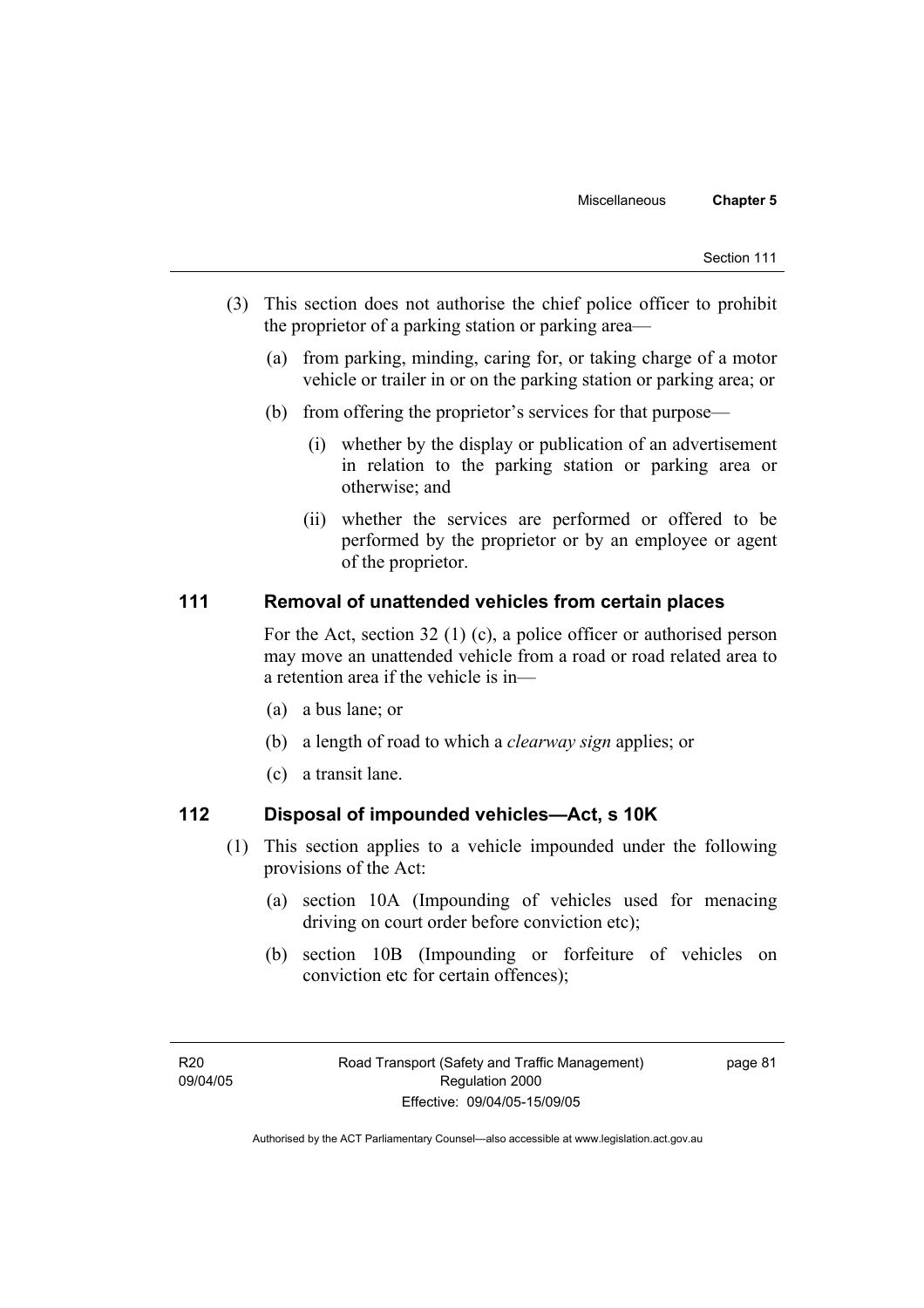#### **Chapter 5** Miscellaneous

#### Section 112

- (c) section 10C (Powers of police officers to seize and impound vehicles used in committing certain offences).
- (2) If a person has not applied to the chief police officer for the release of the vehicle at the end of the period of impoundment, the chief police officer must, by notice served on the registered operator of the vehicle and every person who has a registered interest in the vehicle, warn them that the vehicle may be offered for sale if the vehicle is not removed from the place of impoundment within 28 days after the day of service of the notice.
- (3) The vehicle may be offered for sale, by public auction or public tender, if the vehicle is not removed within 28 days after service of the notice or, if more than 1 notice is served under subsection (2), the later of the notices.
- (4) A person may apply to the chief police officer for payment to the person of the balance of the proceeds of sale of a vehicle within 1 year after the vehicle is sold in accordance with subsection (3).
- (5) The balance of the proceeds of sale may be paid to the person if the person satisfies the chief police officer that—
	- (a) the person was lawfully entitled to possession of the vehicle immediately before its sale; and
	- (b) there was a reasonable excuse for the person's failure to obtain release of the vehicle before it was sold.
- (6) In this section:

*balance of the proceeds of sale*, of a vehicle, means the proceeds of the sale of the vehicle less—

- (a) any fee or other amount payable under the *Road Transport (General) Act 1999* for the seizure, impounding and storage of the vehicle; and
- (b) the reasonable costs of or incidental to the sale.

page 82 Road Transport (Safety and Traffic Management) Regulation 2000 Effective: 09/04/05-15/09/05 R20 09/04/05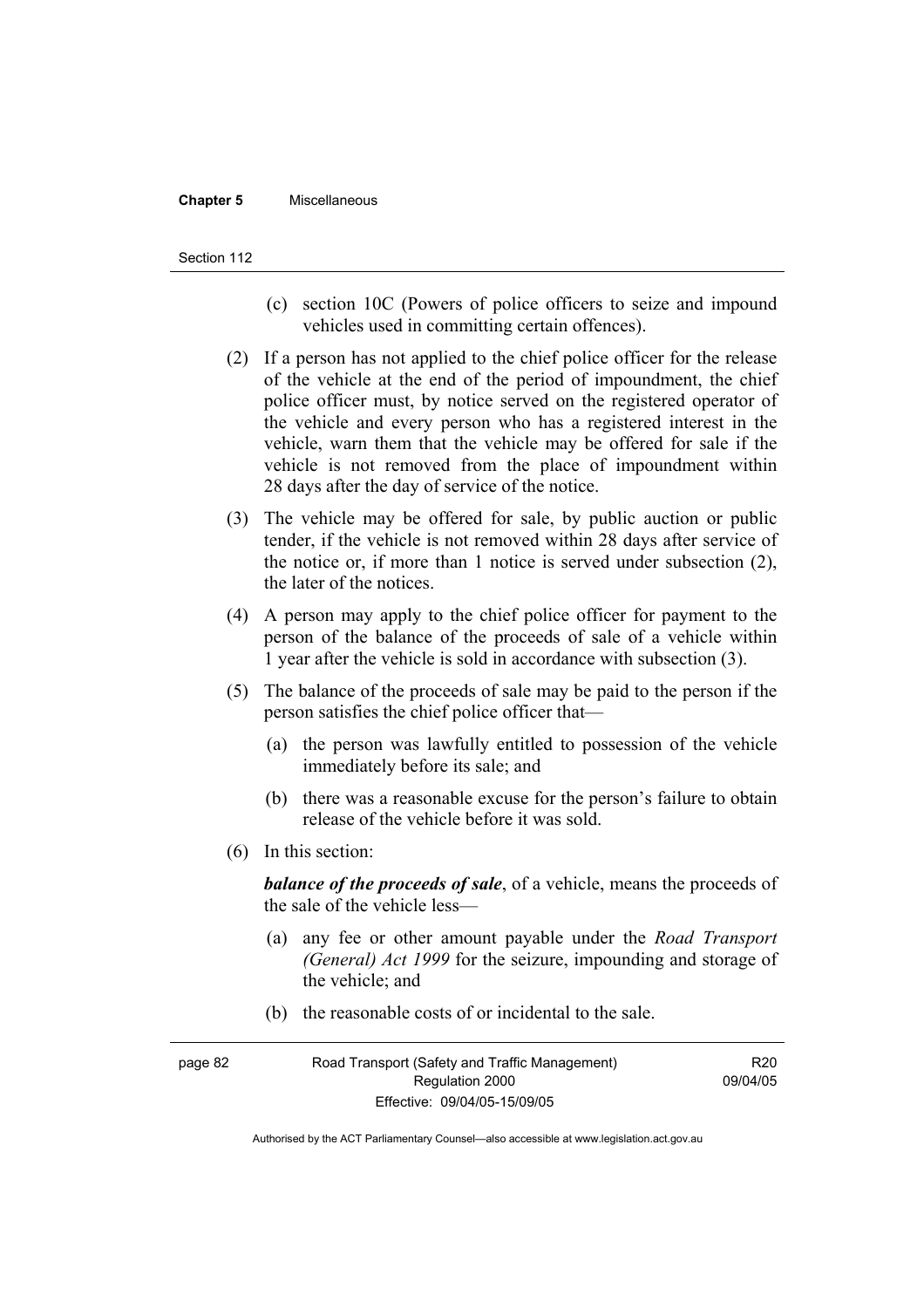# **112A Disposal of forfeited vehicles—Act, s 10K**

A vehicle that has been forfeited to the Territory under the Act, section 10B (Impounding or forfeiture of vehicles on conviction etc for certain offences) may be offered for sale by public auction or public tender.

## **113 Responsible person to inspect driver licence**

 (1) Before permitting someone else to drive a motor vehicle, the responsible person for, or the person in charge of, the vehicle must require the person to produce his or her Australian driver licence or external driver licence and must inspect the licence.

Maximum penalty: 20 penalty units.

 (2) It is a defence to a prosecution of a person for an offence against subsection (1) if the person proves that the person had taken reasonable steps (other than those mentioned in the subsection) to ensure the person permitted to drive the motor vehicle was the holder of a current Australian driver licence or external driver licence.

## **114 Responsible person's consent**

The person in charge of a motor vehicle or trailer on a road must not, without reasonable excuse, permit anyone to use the vehicle without the consent of the responsible person for the vehicle.

Maximum penalty: 20 penalty units.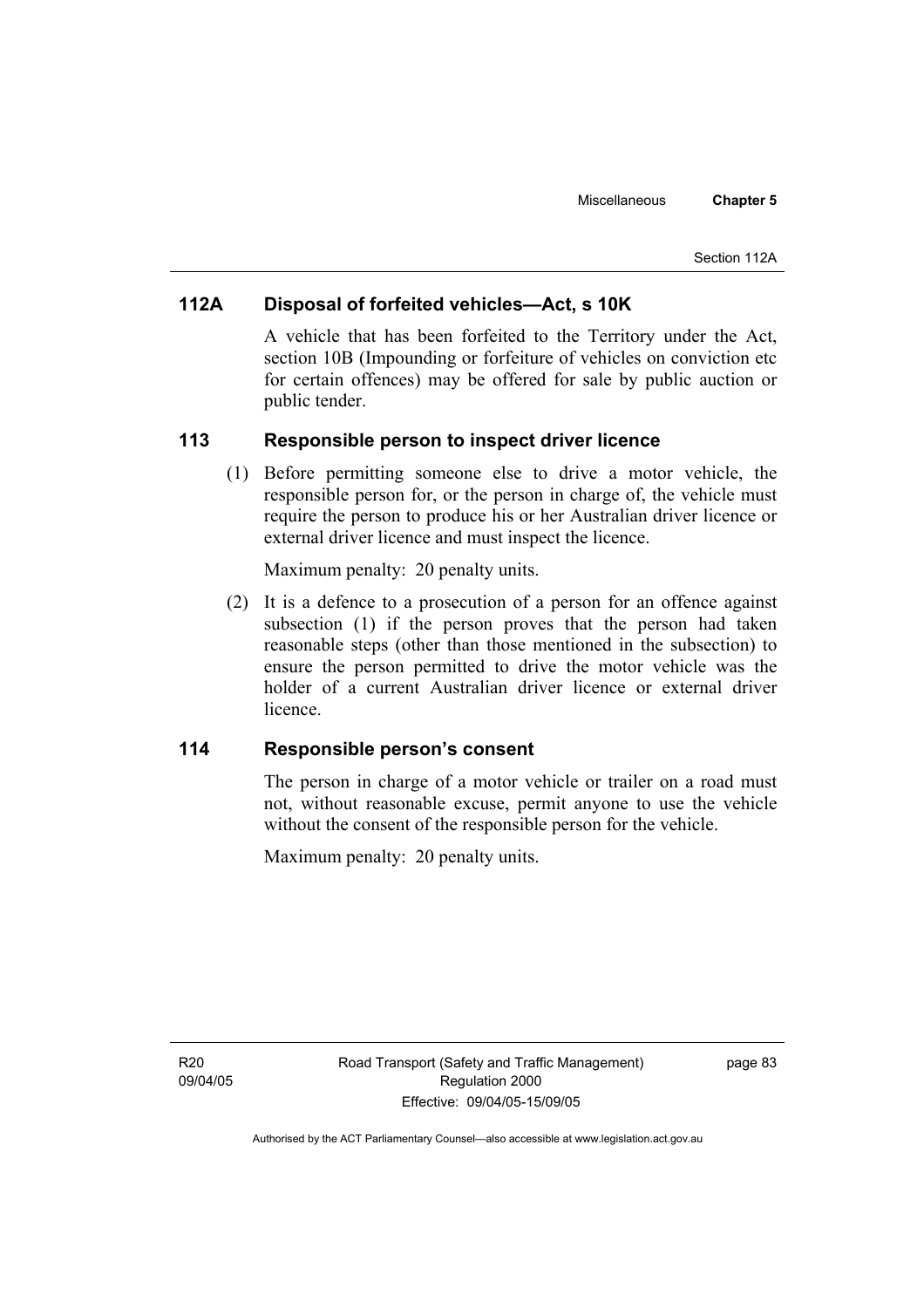# **Schedule 1 Meaning of location codes on images**

(see s 108)

# **Part 1.1 Digital camera detection devices**

**Table 1.1** 

| column 1<br>item | column <sub>2</sub><br>location<br>code | column 3<br>place where image was taken                                       |
|------------------|-----------------------------------------|-------------------------------------------------------------------------------|
| $\mathbf{1}$     | 0001                                    | Adelaide Avenue between Hopetoun Circuit and Kent Street                      |
| $\overline{2}$   | 0002                                    | <b>Antill Street</b>                                                          |
| 3                | 0003                                    | Athllon Drive between Beasley Street (south) and Sulwood<br>Drive             |
| 4                | 0004                                    | Belconnen Way between Barry Drive and Coulter Drive                           |
| 5                | 0005                                    | Bowen Drive between Brisbane Avenue and Kings Avenue                          |
| 6                | 0006                                    | Coppins Crossing Road between Uriarra Road and William<br><b>Hovell Drive</b> |
| 7                | 0007                                    | Drakeford Drive between Sulwood Drive and Athllon Drive                       |
| 8                | 0008                                    | Erindale Drive between Sulwood Drive and Sternberg Crescent                   |
| 9                | 0009                                    | Florey Drive between Southern Cross Drive and Ginninderra<br>Drive            |
| 10               | 0010                                    | Ginninderra Drive between Tillyard Drive and Kingsford Smith<br>Drive         |
| 11               | 0011                                    | Ginninderra Drive between Ellenborough Street and Tucker<br><b>Street</b>     |
| 12               | 0012                                    | Gungahlin Drive between Wells Station Drive and Gundaroo<br>Drive             |
| 13               | 0013                                    | Hindmarsh Drive between Dalrymple Street and Jerrabomberra<br>Avenue          |
| nage 84          |                                         | Road Transport (Safety and Traffic Management)<br>R20                         |

## page 84 Road Transport (Safety and Traffic Management) Regulation 2000 Effective: 09/04/05-15/09/05

R20 09/04/05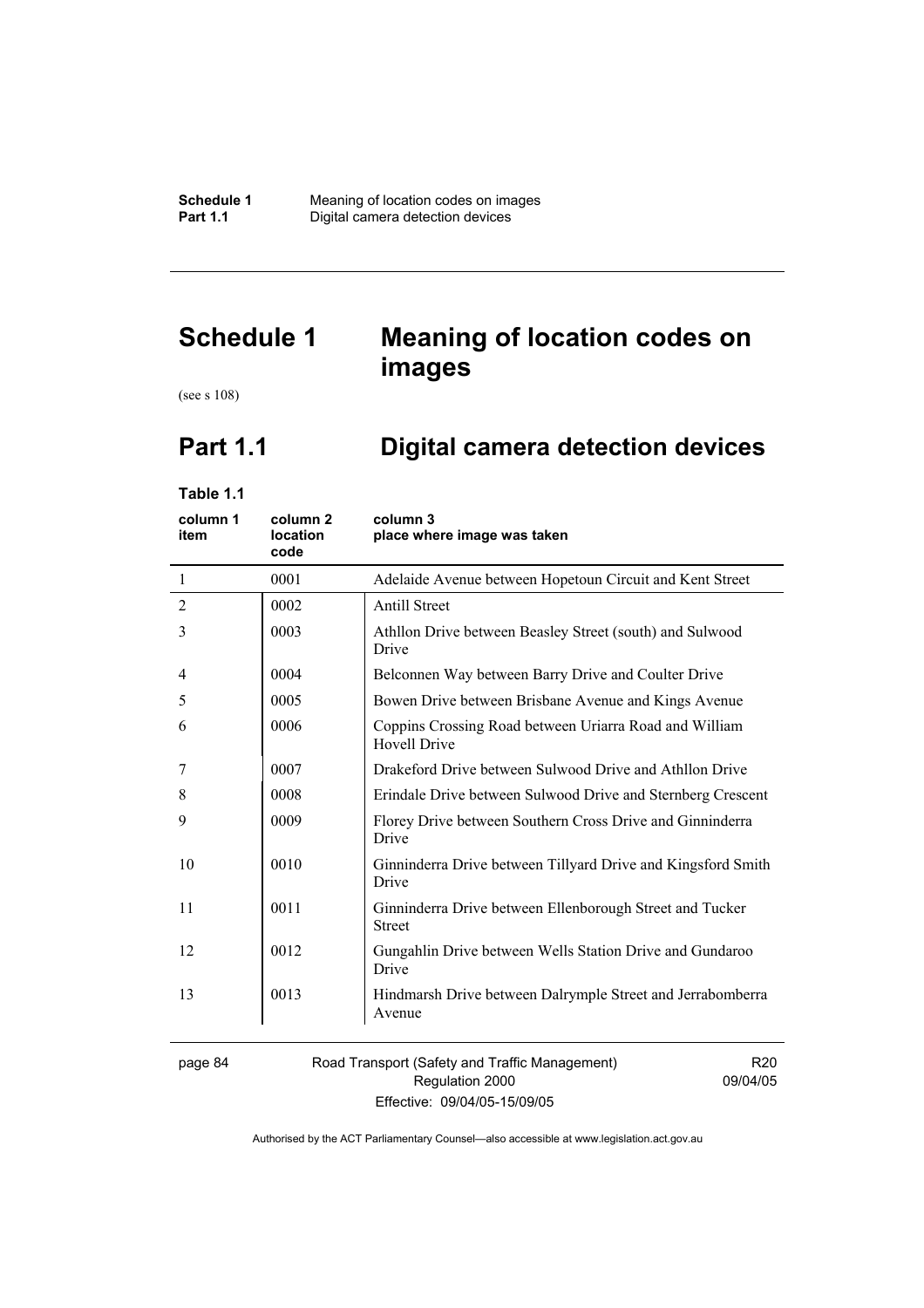#### Meaning of location codes on images **Schedule 1**  Digital camera detection devices **Part 1.1**

| column 1<br>item | column 2<br>location<br>code | column 3<br>place where image was taken                                    |
|------------------|------------------------------|----------------------------------------------------------------------------|
| 14               | 0014                         | Hindmarsh Drive between Athllon Drive and Melrose Drive                    |
| 15               | 0015                         | Kingsford Smith Drive between Kuringa Drive and Spalding<br><b>Street</b>  |
| 16               | 0016                         | Lady Denman Drive between Cotter Road and Barrenjoey Drive                 |
| 17               | 0017                         | Long Gully Road                                                            |
| 18               | 0018                         | Melrose Drive between Athllon Drive and Hindmarsh Drive                    |
| 19               | 0019                         | Monaro Highway between Canberra Avenue and Hindmarsh<br>Drive              |
| 20               | 0020                         | Monaro Highway between Hindmarsh Drive and Isabella Drive                  |
| 21               | 0021                         | Mugga Lane between Narrabundah Lane and Long Gully Road                    |
| 22               | 0022                         | Northbourne Avenue between Macarthur Avenue and Antill<br><b>Street</b>    |
| 23               | 0023                         | Parkes Way between Clunies Ross Street and Glenloch<br>Interchange         |
| 24               | 0024                         | Tuggeranong Parkway between Lakeside Interchange and<br><b>Cotter Road</b> |
| 25               | 0025                         | Tuggeranong Parkway between Hindmarsh Drive and Cotter<br>Road             |
| 26               | 0026                         | Tuggeranong Parkway between Hindmarsh Drive and Sulwood<br>Drive           |
| 27               | 0027                         | Yamba Drive between Mawson Drive and Beasley Street                        |
| 28               | 0028                         | Pocket Avenue                                                              |
| 29               | 0029                         | Owen Dixon Drive (excluding residential service road of same<br>name)      |
| 30               | 0030                         | <b>Taverner Street</b>                                                     |
| 31               | 0031                         | Springvale Drive                                                           |
| 32               | 0032                         | Kerrigan Street                                                            |
| 33               | 0033                         | Gladstone Street, Hall                                                     |

R20 09/04/05 Road Transport (Safety and Traffic Management) Regulation 2000 Effective: 09/04/05-15/09/05

page 85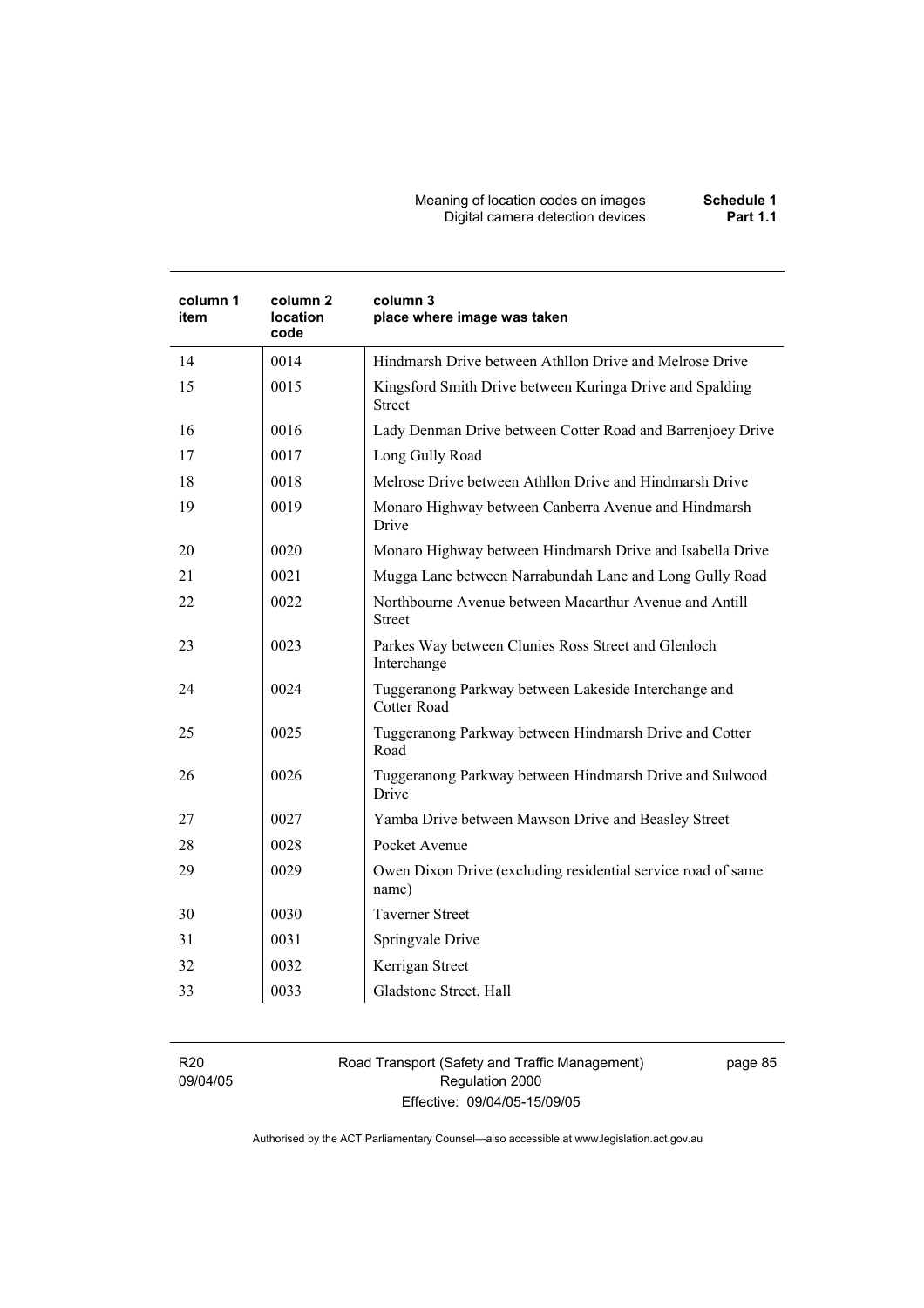| Schedule 1      | Meaning of location codes on images |
|-----------------|-------------------------------------|
| <b>Part 1.1</b> | Digital camera detection devices    |

| column 1<br>item | column <sub>2</sub><br>location<br>code | column 3<br>place where image was taken                             |
|------------------|-----------------------------------------|---------------------------------------------------------------------|
| 34               | 0034                                    | Heysen Street                                                       |
| 35               | 0035                                    | Mugga Way                                                           |
| 36               | 0036                                    | <b>Badimara Street</b>                                              |
| 37               | 0037                                    | Namatjira Drive                                                     |
| 38               | 0038                                    | Empire Circuit between Grey Street and Canberra Avenue              |
| 39               | 0039                                    | <b>Longmore Crescent</b>                                            |
| 40               | 0040                                    | Maribyrnong Avenue                                                  |
| 41               | 0041                                    | Learmonth Drive                                                     |
| 42               | 0042                                    | Petterd Street                                                      |
| 43               | 0043                                    | <b>Williamson Street</b>                                            |
| 44               | 0044                                    | <b>Tillyard Drive</b>                                               |
| 45               | 0045                                    | Dryandra Street between Fairfax Street and Archibald Street         |
| 46               | 0046                                    | Newman Morris Circuit                                               |
| 47               | 0047                                    | Chuculba Crescent                                                   |
| 48               | 0048                                    | Livingston Avenue                                                   |
| 49               | 0049                                    | Clive Steele Avenue                                                 |
| 50               | 0050                                    | Darwinia Terrace                                                    |
| 51               | 0051                                    | La Perouse Street                                                   |
| 52               | 0052                                    | Novar Street                                                        |
| 53               | 0053                                    | Goyder Street between Dalrymple Street and Jerrabomberra<br>Avenue  |
| 54               | 0054                                    | Launceston Street between Hindmarsh Drive and Melrose Drive         |
| 55               | 0055                                    | Athllon Drive between Hindmarsh Drive and Beasley Street<br>(south) |
| 56               | 0056                                    | Athllon Drive between Sulwood Drive and Anketell Street<br>(north)  |

page 86 Road Transport (Safety and Traffic Management) Regulation 2000 Effective: 09/04/05-15/09/05

R20 09/04/05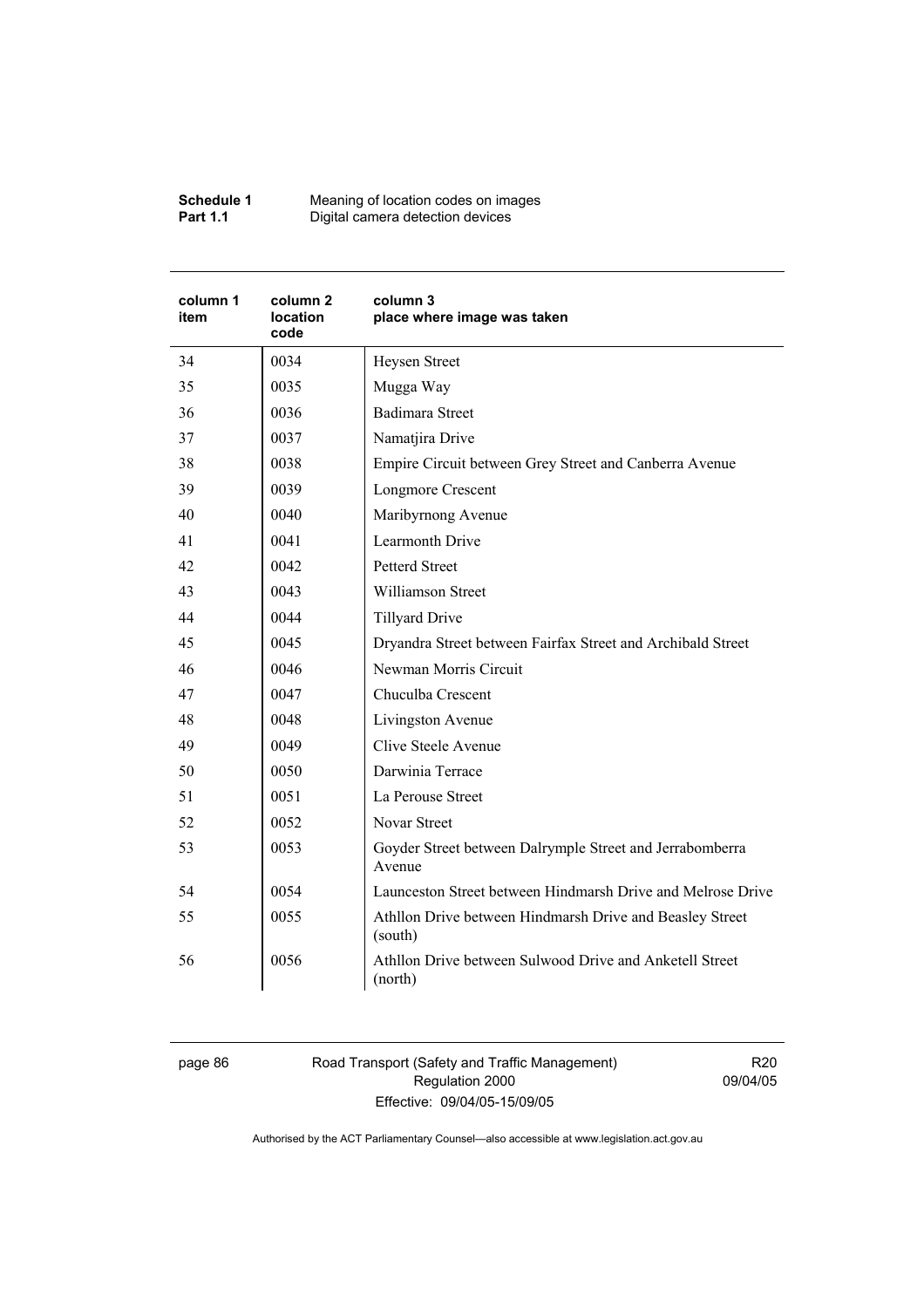Meaning of location codes on images **Schedule 1**  Digital camera detection devices **Part 1.1** 

| column 1<br>item | column <sub>2</sub><br>location<br>code | column 3<br>place where image was taken                              |
|------------------|-----------------------------------------|----------------------------------------------------------------------|
| 57               | 0057                                    | Northbourne Avenue between Barry Drive and Macarthur<br>Avenue       |
| 58               | 0058                                    | Northbourne Avenue between Antill Street and Barton Highway          |
| 59               | 0059                                    | Belconnen Way between Coulter Drive and Kingsford Smith<br>Drive     |
| 60               | 0060                                    | Phillip Avenue between Majura Avenue and Federal Highway             |
| 61               | 0061                                    | Barton Highway between Federal Highway and Kuringa Drive             |
| 62               | 0062                                    | Drakeford Drive between Athllon Drive and Isabella Drive             |
| 63               | 0063                                    | Hindmarsh Drive between Athllon Drive and Dalrymple Street           |
| 64               | 0064                                    | Hindmarsh Drive between Jerrabomberra Avenue and Canberra<br>Avenue  |
| 65               | 0065                                    | <b>Barry Drive</b>                                                   |
| 66               | 0066                                    | Ginninderra Drive between Tucker Street and Kingsford Smith<br>Drive |
| 67               | 0067                                    | Ginninderra Drive between Tillyard Drive and Florey Drive            |
| 68               | 0068                                    | Erindale Drive between Long Gully Road and Sulwood Drive             |
| 69               | 0069                                    | Erindale Drive between Soward Way and Judkins Street                 |
| 70               | 0070                                    | Kuringa Drive between Owen Dixon Drive and Barton Highway            |
| 71               | 0071                                    | Launceston Street between Bowes Street and Furzer Street             |
| 72               | 0072                                    | Monaro Highway between Johnson Drive and Isabella Drive              |
| 73               | 0073                                    | Mugga Lane between Hindmarsh Drive and Narrabundah Lane              |
| 74               | 0074                                    | Mugga Lane between Long Gully Road and Monaro Highway                |
| 75               | 0075                                    | Parkes Way between Clunies Ross Street and Edinburgh<br>Avenue       |
| 76               | 0076                                    | Yamba Drive between Kitchener Street and Bateson Road                |
| 77               | 0077                                    | Yarra Glen between Carruthers Street and Adelaide Avenue             |

R20 09/04/05 Road Transport (Safety and Traffic Management) Regulation 2000 Effective: 09/04/05-15/09/05

page 87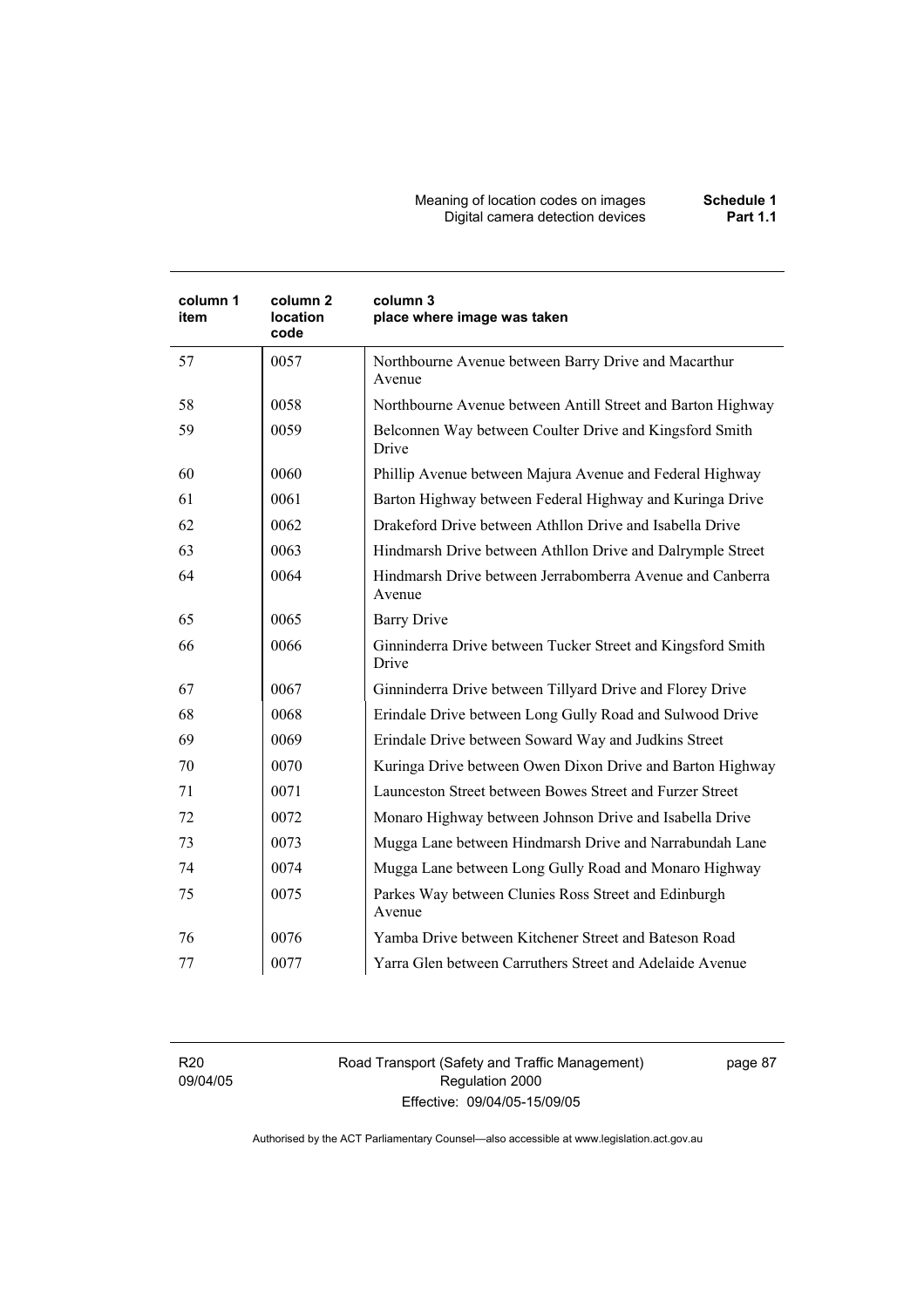# **Part 1.2 Traffic lights camera detection devices**

| Table 1.2        |                                         |                                                       |
|------------------|-----------------------------------------|-------------------------------------------------------|
| column 1<br>item | column <sub>2</sub><br>location<br>code | column 3<br>place where image was taken               |
| 1                | 1001                                    | Northbourne Avenue/London Circuit                     |
| 2                | 1002                                    | Northbourne Avenue/Barry Drive/Cooyong Street         |
| 3                | 1003                                    | Coulter Drive/Southern Cross Drive/Luxton Street      |
| 4                | 1004                                    | Drakeford Drive/Boddington Crescent/Marconi Crescent  |
| 5                | 1005                                    | Benjamin Way/Chan Street/Cameron Avenue               |
| 6                | 1006                                    | Northbourne Avenue/Antill Street/Mouat Street         |
| 7                | 1007                                    | Ginninderra Drive/Aikman Drive                        |
| 8                | 1008                                    | Hindmarsh Drive/Tuggeranong Parkway                   |
| 9                | 1009                                    | Kingsford Smith Drive/Southern Cross Drive            |
| 10               | 1010                                    | Belconnen Way/Bindubi Street/Eastern Valley Way       |
| 11               | 1011                                    | Ginninderra Drive/Coulter Drive                       |
| 12               | 1012                                    | Ginninderra Drive/Baldwin Drive/Haydon Drive          |
| 13               | 1013                                    | Macarthur Avenue/David Street/Wattle Street           |
| 14               | 1014                                    | Benjamin Way/College Street                           |
| 15               | 1015                                    | Barry Drive/North Road/McCaughey Street               |
| 16               | 1016                                    | Ginninderra Drive/Copland Drive/John Cleland Crescent |
| 17               | 1017                                    | Hindmarsh Drive/Ainsworth Street                      |
| 18               | 1018                                    | Monaro Highway/Newcastle Street/Dairy Road            |
| 19               | 1019                                    | Belconnen Way/Caswell Drive                           |
| 20               | 1020                                    | Barry Drive/Marcus Clarke Street                      |
| 21               | 1021                                    | Hindmarsh Drive/Yamba Drive                           |

page 88 Road Transport (Safety and Traffic Management) Regulation 2000 Effective: 09/04/05-15/09/05

R20 09/04/05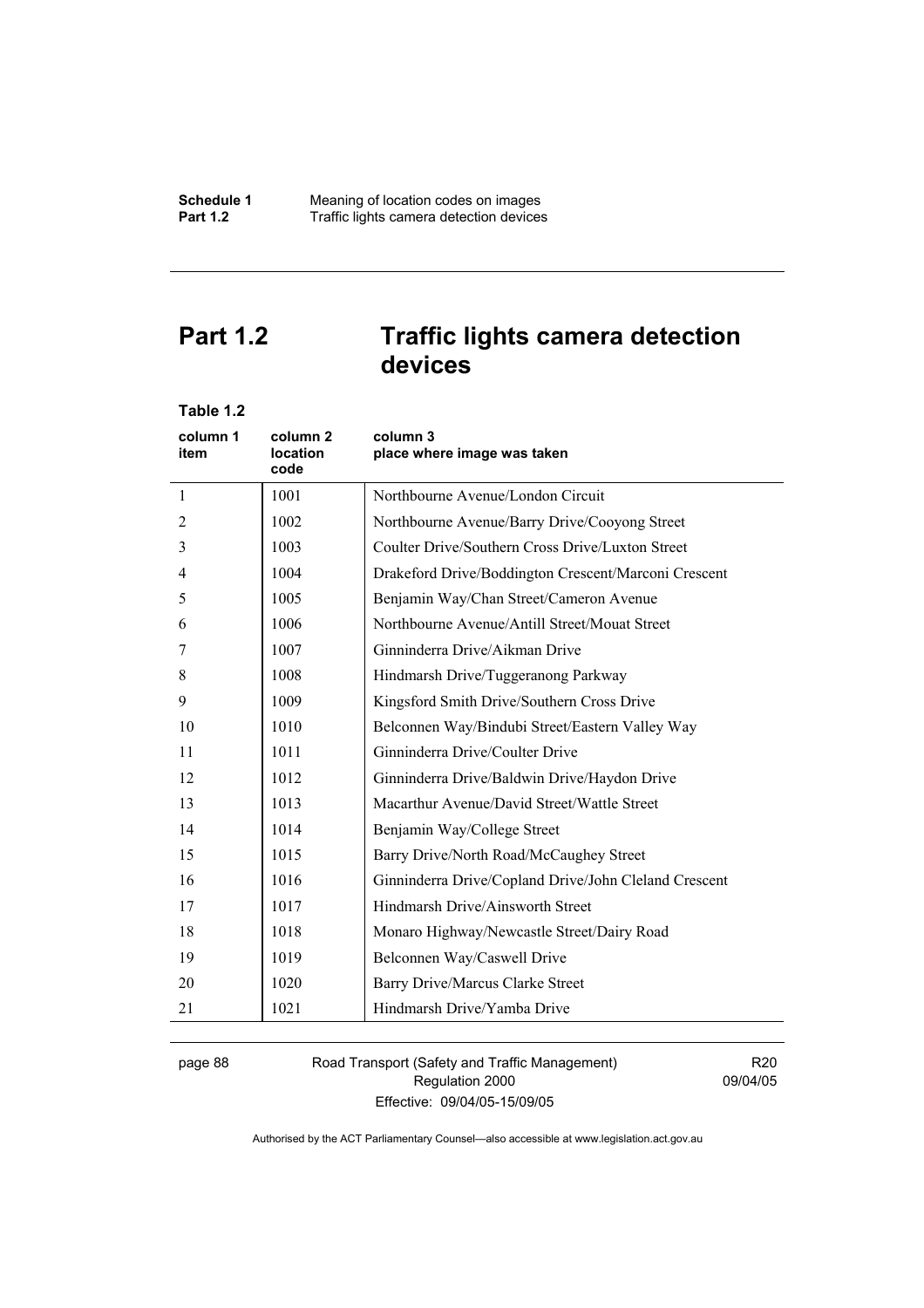# **Dictionary**

(see s 3)

*Note 1* The Legislation Act contains definitions and other provisions relevant to this regulation.

*Note 2* For example, the Legislation Act, dict, pt 1, defines the following terms:

- ambulance service
	- chief police officer
- contravene
- exercise
- fire brigade
- rural fire service
- SES
- the Territory.
- *Note 3* Terms used in this regulation have the same meaning that they have in the *Road Transport (Safety and Traffic Management) Act 1999* (see Legislation Act, s 148.) For example, the following terms are defined in the *Road Transport (Safety and Traffic Management) Act 1999*, dict:
	- indicated on
	- registered interest
	- road related area
	- speed measuring device.

*approved child restraint* means a child restraint approved by the road transport authority under section 66 (1) (b).

*approved police speedometer*, for chapter 4 (Traffic offence detection devices)—see section 102.

*area*—see the Australian Road Rules, dictionary.

*area of operations*, for a parking authority, means the area of operations declared for the parking authority under section 75A.

*ARR* means Australian Road Rules.

R20 09/04/05 page 89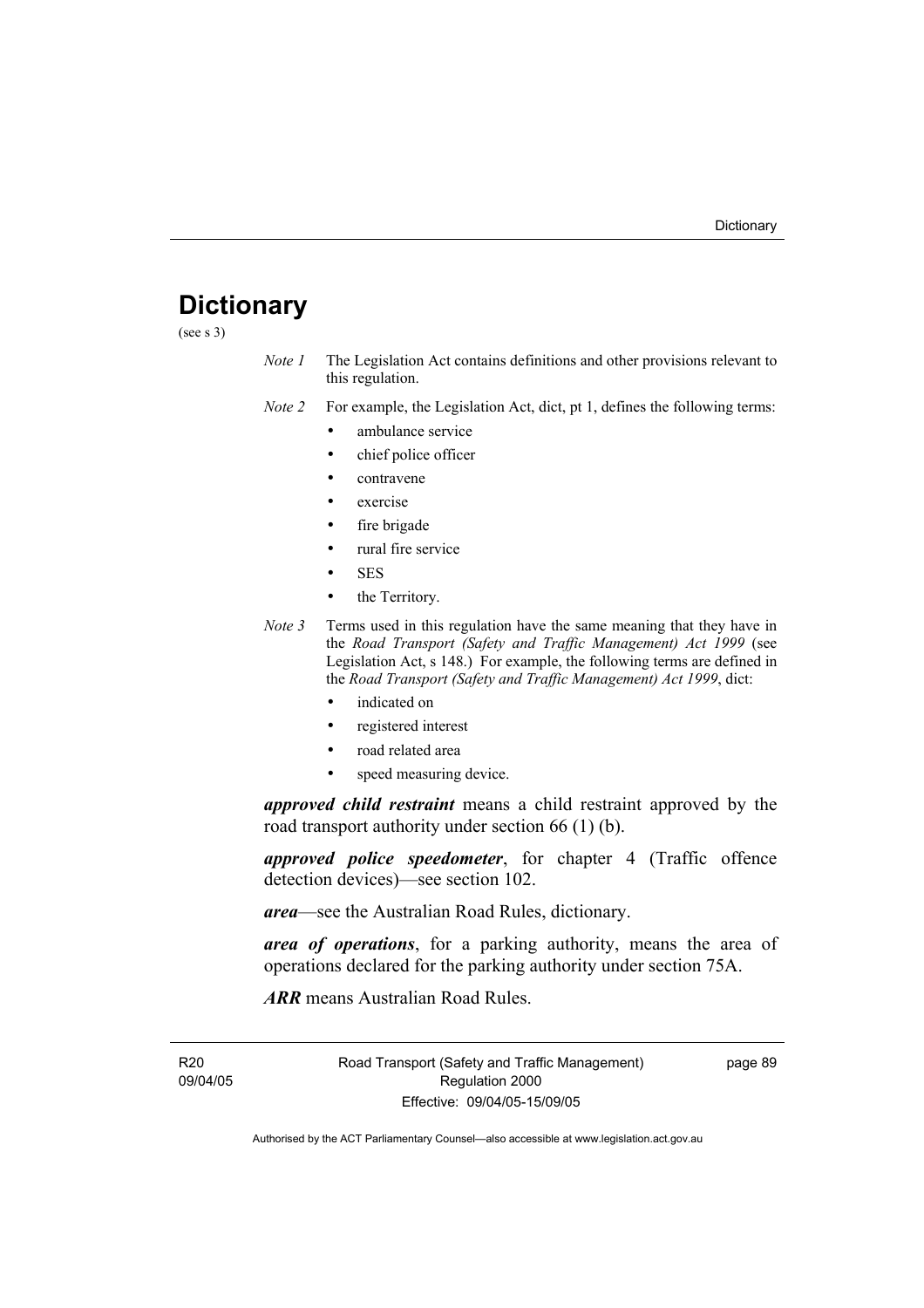*articulated vehicle* means a motor vehicle with—

- (a) 2 rigid sections, each of which has wheels; and
- (b) the rear section pivoted on, and part of the rear section (other than a pole, drawbar or similar device, or an accessory of the motor vehicle) superimposed on, the front section.

*Australian driver licence*—see the *Road Transport (Driver Licensing) Act 1999*, dictionary.

*Australian Road Rules*—see section 5.

*axle group*—see the *Road Transport (Vehicle Registration) Regulation 2000*, dictionary.

*B-double*—see the *Road Transport (Vehicle Registration) Regulation 2000*, dictionary.

*bicycle*—see the Australian Road Rules, dictionary.

**built-up area**, in relation to a length of road—see the Australian Road Rules, dictionary.

*bus*—see the Australian Road Rules, dictionary.

*bus lane*—see the Australian Road Rules, rule 154.

*camera detection device*—see the Act, section 23 (1) (Use of camera detection devices).

*centre of the road*—see the Australian Road Rules, dictionary.

*clearway sign*—see the Australian Road Rules, schedule 2, rule 314, rule 315 and rule 316.

*code of practice*, for division 3.1.3 (Heavy vehicle parking)—see section 82.

*combination*—see the *Road Transport (Vehicle Registration) Regulation 2000*, dictionary.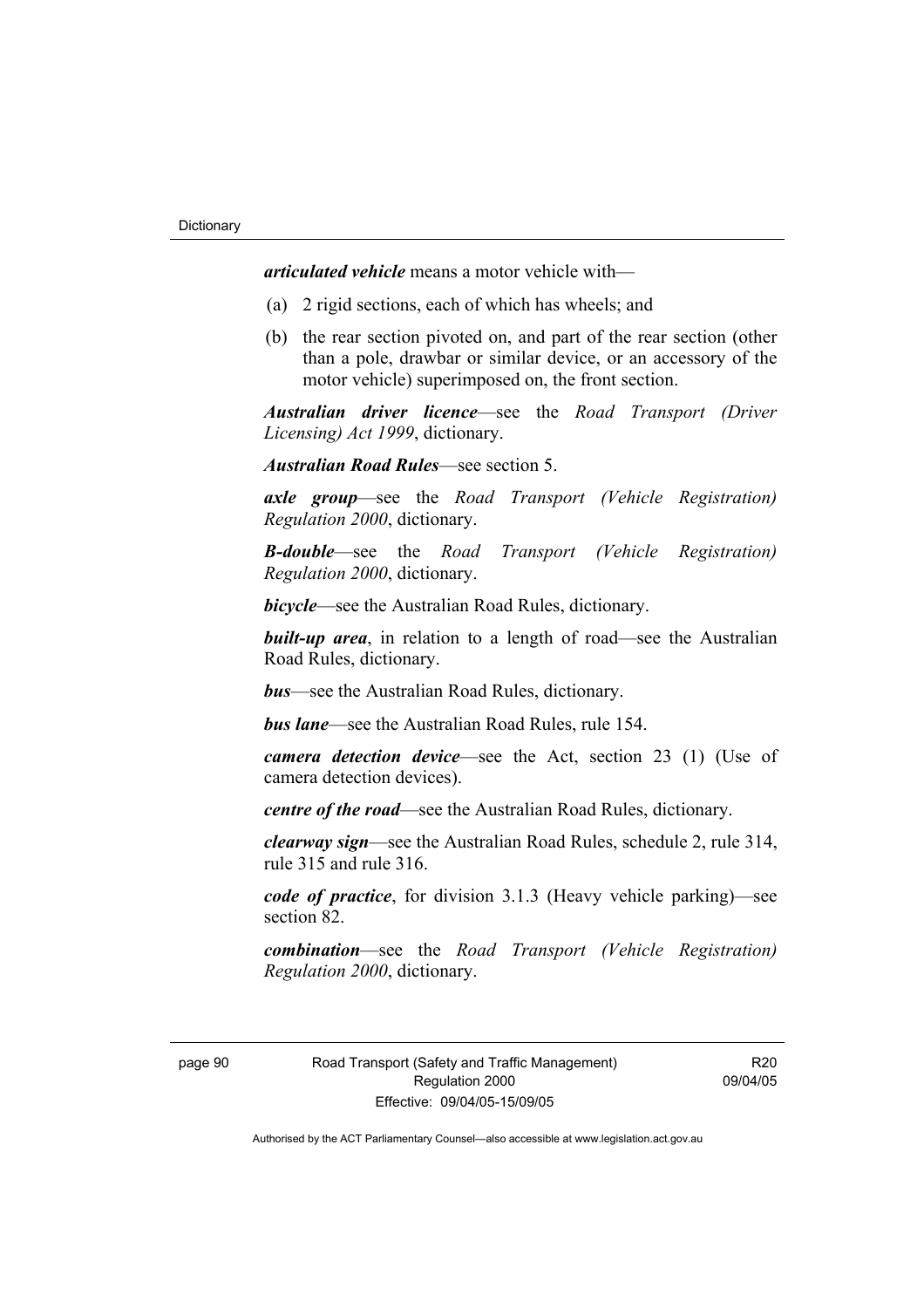*controlled parking hours*, in relation to a pay parking space, means the periods (as indicated by information on or with traffic signs applying to the space) when a vehicle may not be parked in the space unless the relevant parking fee has been paid.

*converter dolly*—see the *Road Transport (Vehicle Registration) Regulation 2000*, dictionary.

*crash*—see the Australian Road Rules, dictionary.

*digital camera detection device*, for chapter 4 (Traffic offence detection devices)—see section 102.

*dog trailer*—see the *Road Transport (Vehicle Registration) Regulation 2000*, dictionary.

*do not overtake turning vehicle sign*—see the Australian Road Rules, schedule 4, rule 319 and rule 320.

*drawbar*—see the *Road Transport (Vehicle Registration) Regulation 2000*, dictionary.

*driver's vehicle*, for a driver*—*see the Australian Road Rules, dictionary.

*emergency stopping lane*—see the Australian Road Rules, rule 95.

*emergency vehicle* means any vehicle driven by a person who is—

- (a) an emergency worker; and
- (b) driving the vehicle in the course of his or her duties as an emergency worker.

*exemption*, for division 3.1.3 (Heavy vehicle parking)—see section 82.

*existing operator's certificate*, for division 3.1.3 (Heavy vehicle parking)—see section 82.

*external driver licence*—see the *Road Transport (Driver Licensing) Act 1999*, dictionary.

page 91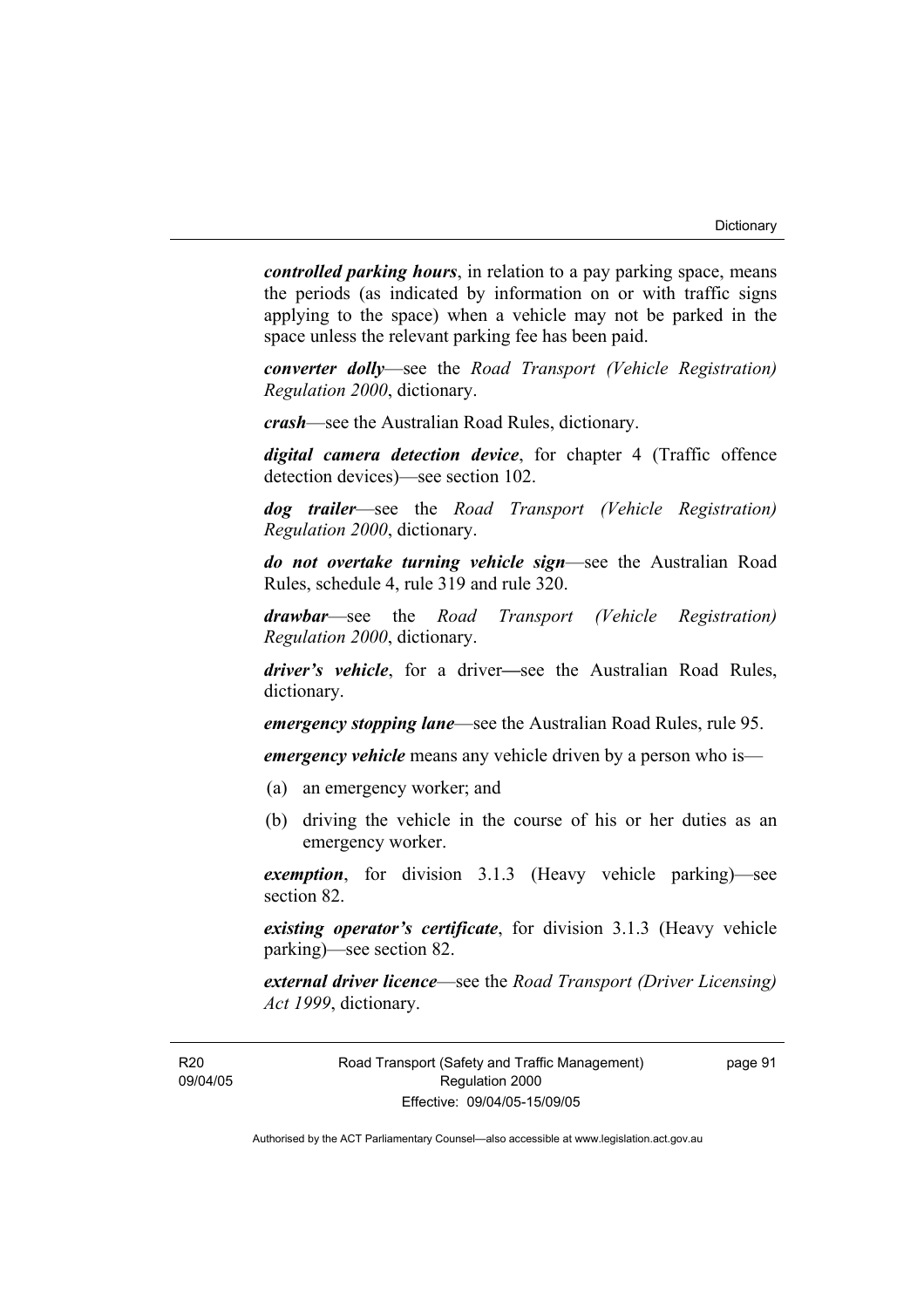*footpath*—see the Australian Road Rules, dictionary.

*give way*—see the Australian Road Rules, dictionary.

*GVM*—see the *Road Transport (Vehicle Registration) Act 1999*, dictionary.

*heavy vehicle*, for division 3.1.3 (Heavy vehicle parking)—see section 82.

*hire car*—see the *Road Transport (Public Passenger Services) Act 2001*, section 67.

*implement*—see the *Road Transport (Vehicle Registration) Regulation 2000*, dictionary.

*land adjoining residential land*, for division 3.1.3 (Heavy vehicle parking)—see section 82.

*laser speed measuring device*, for chapter 4 (Traffic offence detection devices)—see section 102.

*length*, of road—see the Australian Road Rules, dictionary.

*lift and tow trailer* means a trailer consisting of an axle group and a drawbar designed to support 1 axle group of a vehicle under tow.

*loading zone*—see the Australian Road Rules, rule 179.

*loading zone permit* means a loading zone permit issued under section 100.

*marked foot crossing*—see the Australian Road Rules, dictionary.

*metered parking area* means a length of road or area that is set aside as a metered parking area in accordance with section 73.

*metered parking scheme* means a metered parking scheme under division 3.1.1

*metered parking sign* means a *permissive parking sign* with the word 'meter' on or with the sign.

page 92 Road Transport (Safety and Traffic Management) Regulation 2000 Effective: 09/04/05-15/09/05

R20 09/04/05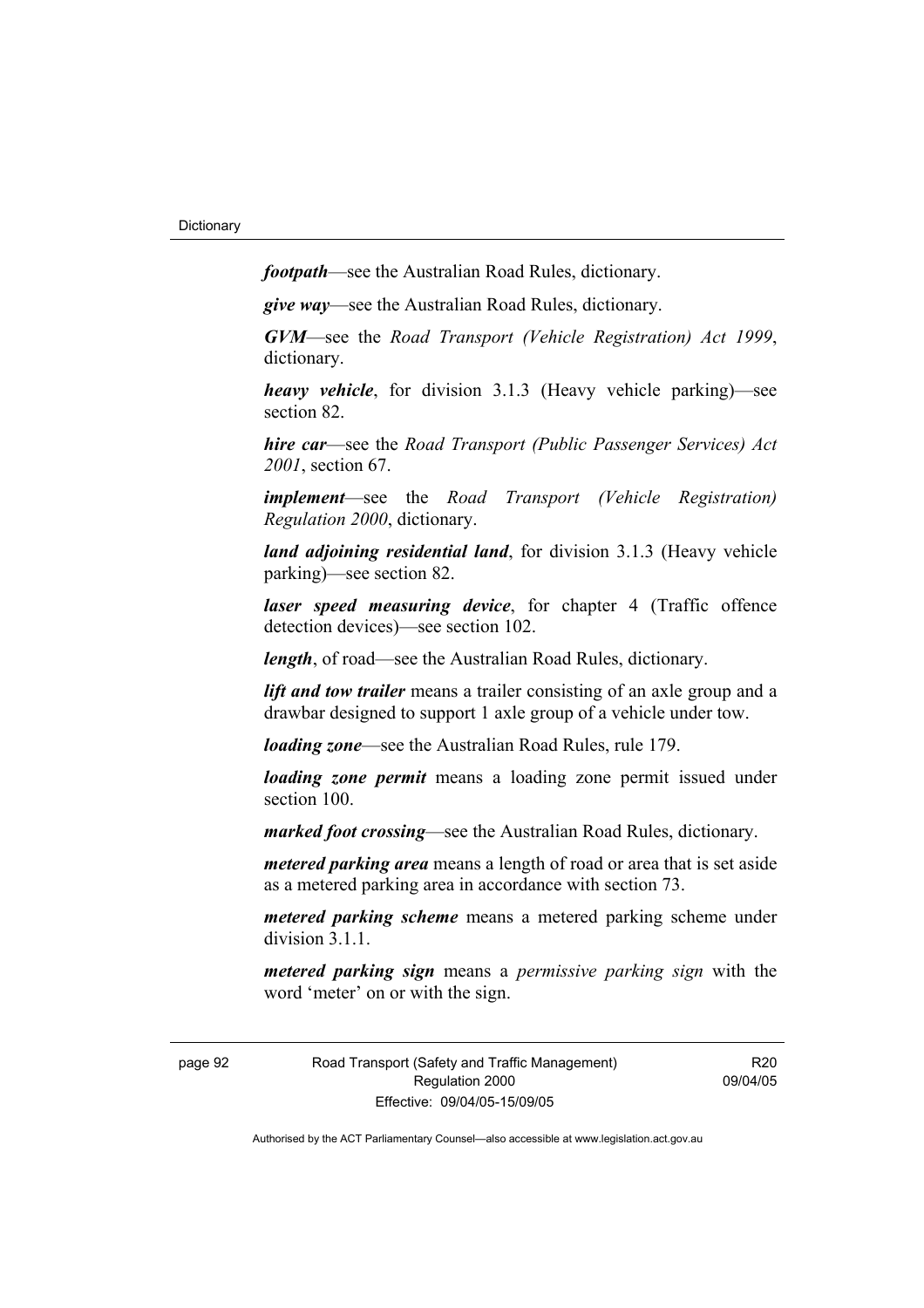*metered parking space* means an area that is a metered parking space mentioned in section 75.

*mobility parking scheme authority* means an authority issued under section 101.

*motorbike*—see the Australian Road Rules, dictionary, definition of *motor bike*.

*motor vehicle*—see the Act, dictionary.

*Note Motor vehicle* is defined in identical terms in the Australian Road Rules, dict.

*multi-space parking meter* means a parking meter that applies to 2 or more metered parking spaces.

*nature strip*—see the Australian Road Rules, dictionary.

*night*—see the Australian Road Rules, dictionary.

*no parking sign*—see the Australian Road Rules, schedule 2, schedule 3, rule 314, rule 315 and rule 316.

*no trucks sign*—see the Australian Road Rules, schedule 2, rule 314, rule 315 and rule 316.

*oncoming vehicle*, for a driver—see the Australian Road Rules, dictionary.

*park*, in relation to a driver, includes stop and allow the driver's vehicle to stay (whether or not the driver leaves the vehicle).

*parking authority* means a person declared to be a parking authority under section 75A.

*parking authority guidelines*—see section 75B (1).

*parking bay*—see the Australian Road Rules, dictionary.

*parking control sign*—see the Australian Road Rules, dictionary.

*parking meter* means a device designed to indicate, or capable of indicating, whether the fee fixed by the road transport authority for

R<sub>20</sub> 09/04/05 page 93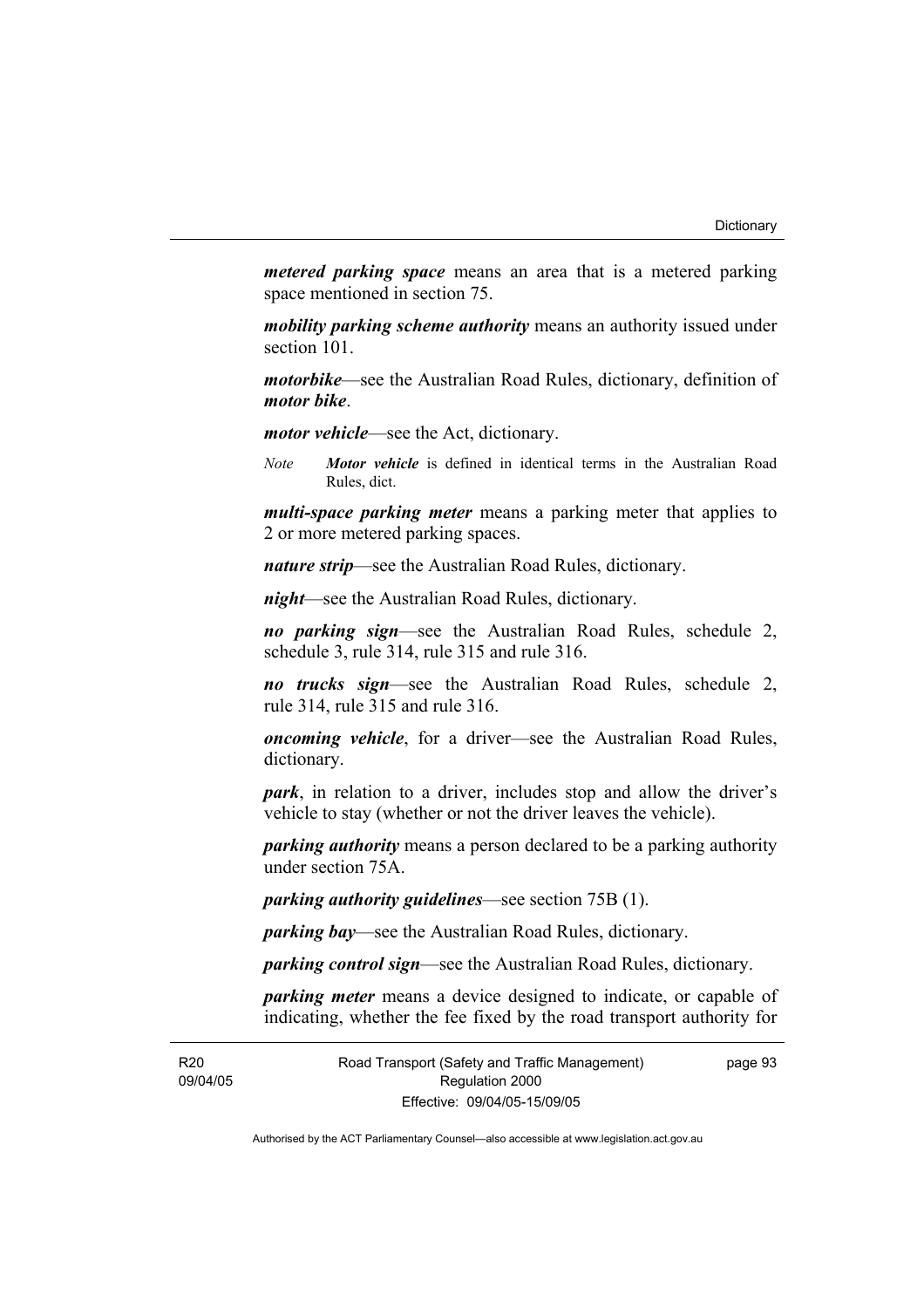the parking of a vehicle in a metered parking space has been paid, and includes the stand on which such a device is erected.

*parking meter hood* means a hood or other cover designed to be fitted to a parking meter and to cover the part of the meter that would normally display a sign with the word 'expired' when the meter is not in operation.

*parking permit* means a permit issued under section 100.

*parking ticket* means a ticket issued by the road transport authority or a parking authority (by means of a parking ticket machine) for display in or on a vehicle as evidence of the prepayment of a parking fee.

*parking ticket machine* means a device designed to issue parking tickets, and includes the stand on which such a device is erected.

*pay parking area* means a metered parking area or ticket parking area.

*pay parking device*—see section 76 (2) (Ticket parking schemes road transport authority).

*pay parking scheme* means a metered parking scheme or ticket parking scheme.

*pay parking space* means a metered parking space or ticket parking space.

*pedestrian*—see the Australian Road Rules, rule 18.

*permissive parking sign*—see the Australian Road Rules, schedule 2, schedule 3, rule 314, rule 315 and rule 316.

*person with a disability* means a person—

 (a) who cannot walk because of permanent or temporary loss of the use of 1 or both legs or another permanent medical or physical condition; or

R20 09/04/05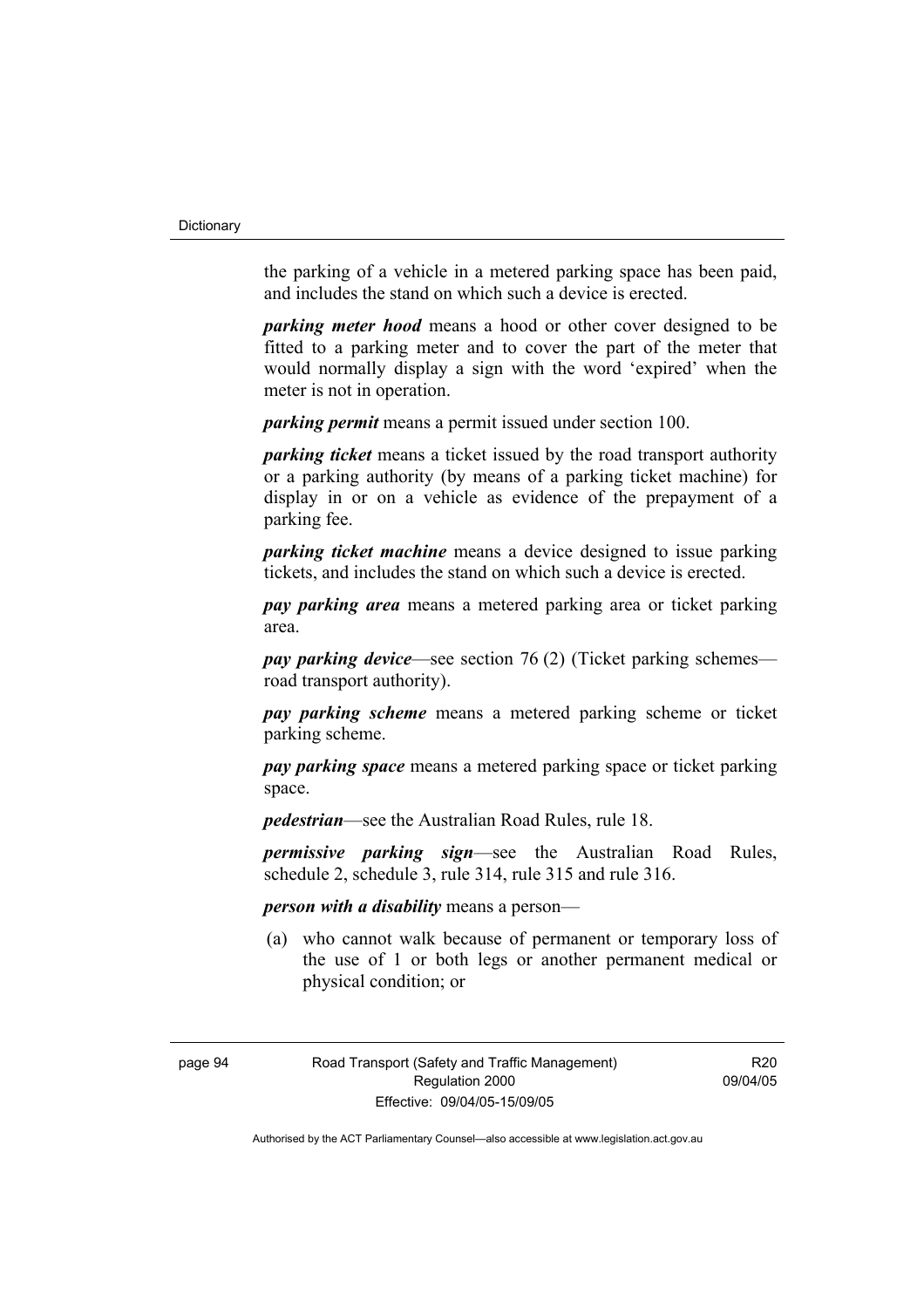- (b) whose physical condition is detrimentally affected by walking 100m; or
- (c) who needs to use a walking frame, crutches, callipers, a scooter, a wheelchair or a similar mobility aid.

*piezo strip speed measuring device*, for chapter 4 (Traffic offence detection devices)—see section 102.

*police vehicle* means any vehicle driven by a person who is—

- (a) a police officer; and
- (b) driving the vehicle in the course of his or her duties as a police officer.

*postal vehicle*—see the Australian Road Rules, dictionary.

*prime mover*—see the *Road Transport (Vehicle Registration) Regulation 2000*, dictionary.

*public bus*—see the *Road Transport (Public Passenger Services) Act 2001*, dictionary.

*radar speed measuring device*, for chapter 4 (Traffic offence detection devices)—see section 102.

*recording medium*, for chapter 4 (Traffic offence detection devices)—see section 107B (1).

*red traffic arrow*—see the Australian Road Rules, dictionary.

*red traffic light*—see the Australian Road Rules, dictionary.

*registered operator*—see the *Road Transport (Vehicle Registration) Act 1999*, dictionary.

*relevant parking fee*, for the parking of a vehicle in a pay parking space, means the fee for parking a vehicle in the space, for the day and time when the vehicle is parked in the space, as indicated on the parking meter or ticket machine applying to the space.

R20 09/04/05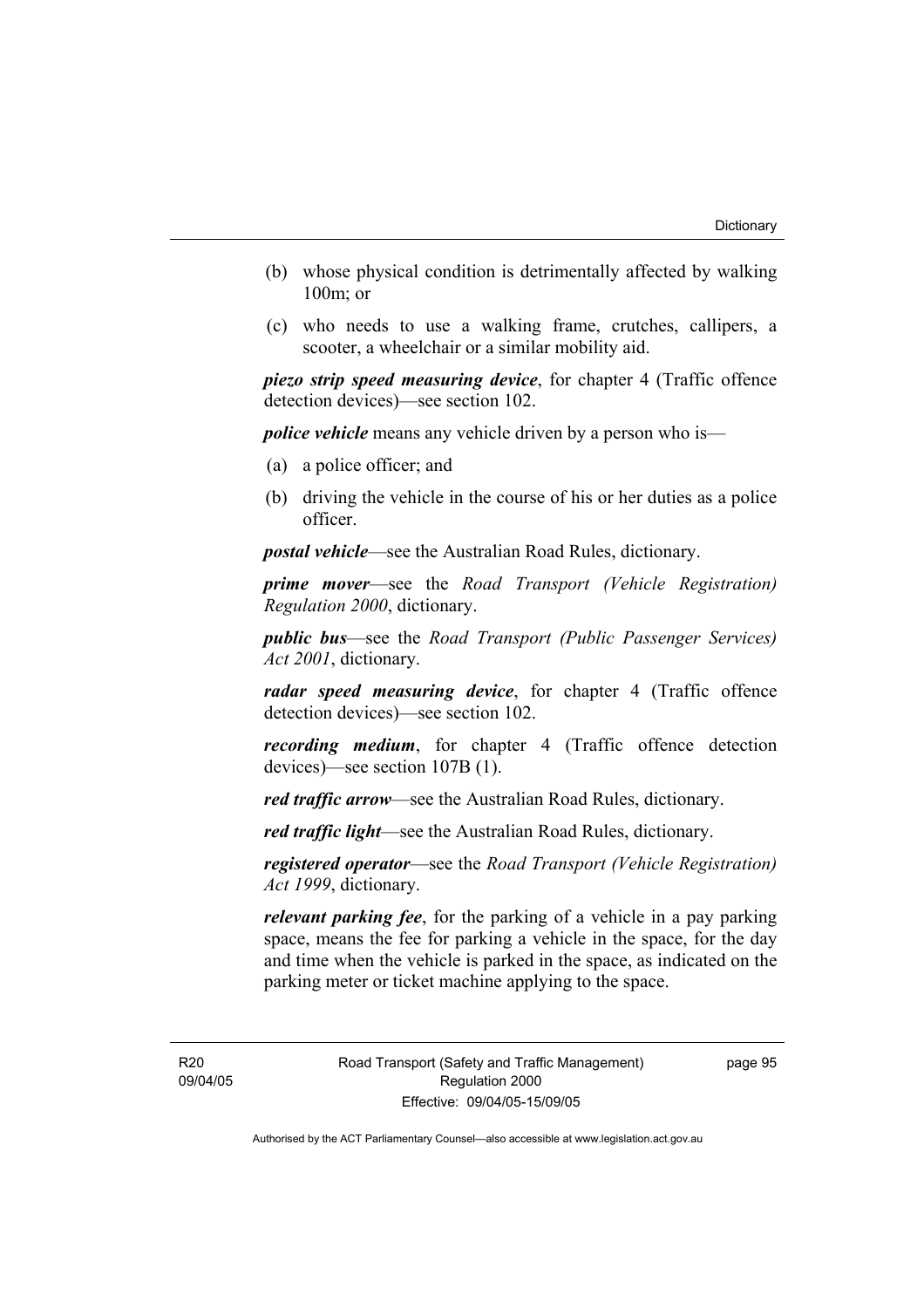*residential land*, for division 3.1.3 (Heavy vehicle parking)—see section 82.

*ride*—see the Australian Road Rules, dictionary.

*rider*—see the Australian Road Rules, rule 17.

*road*—see the Act, dictionary, and includes a road related area.

*road marking*—see the Australian Road Rules, dictionary.

*road train*—see the *Road Transport (Vehicle Registration) Regulation 2000*, dictionary.

*road user*—see the Australian Road Rules, rule 14.

*security checksum*, for chapter 4 (Traffic offence detection devices)—see section 102.

*semitrailer*—see the *Road Transport (Vehicle Registration) Regulation 2000*, dictionary.

*stock truck*, for division 3.1.3 (Heavy vehicle parking)—see section 82.

*stop*, for a driver, includes park, but does not include stop to reverse the driver's vehicle into a parking bay or other parking space.

*taxi*—see the *Road Transport (Public Passenger Services) Act 2001*, section 45.

*testing authority*, for chapter 4 (Traffic offence detection devices) see section 102.

*ticket parking area* means a length of road or area that is set aside as a ticket parking area in accordance with section 77.

*ticket parking scheme* means a ticket parking scheme under division 3.1.2.

*ticket parking sign* means a *permissive parking sign* with the word 'ticket' on or with the sign.

page 96 Road Transport (Safety and Traffic Management) Regulation 2000 Effective: 09/04/05-15/09/05

R20 09/04/05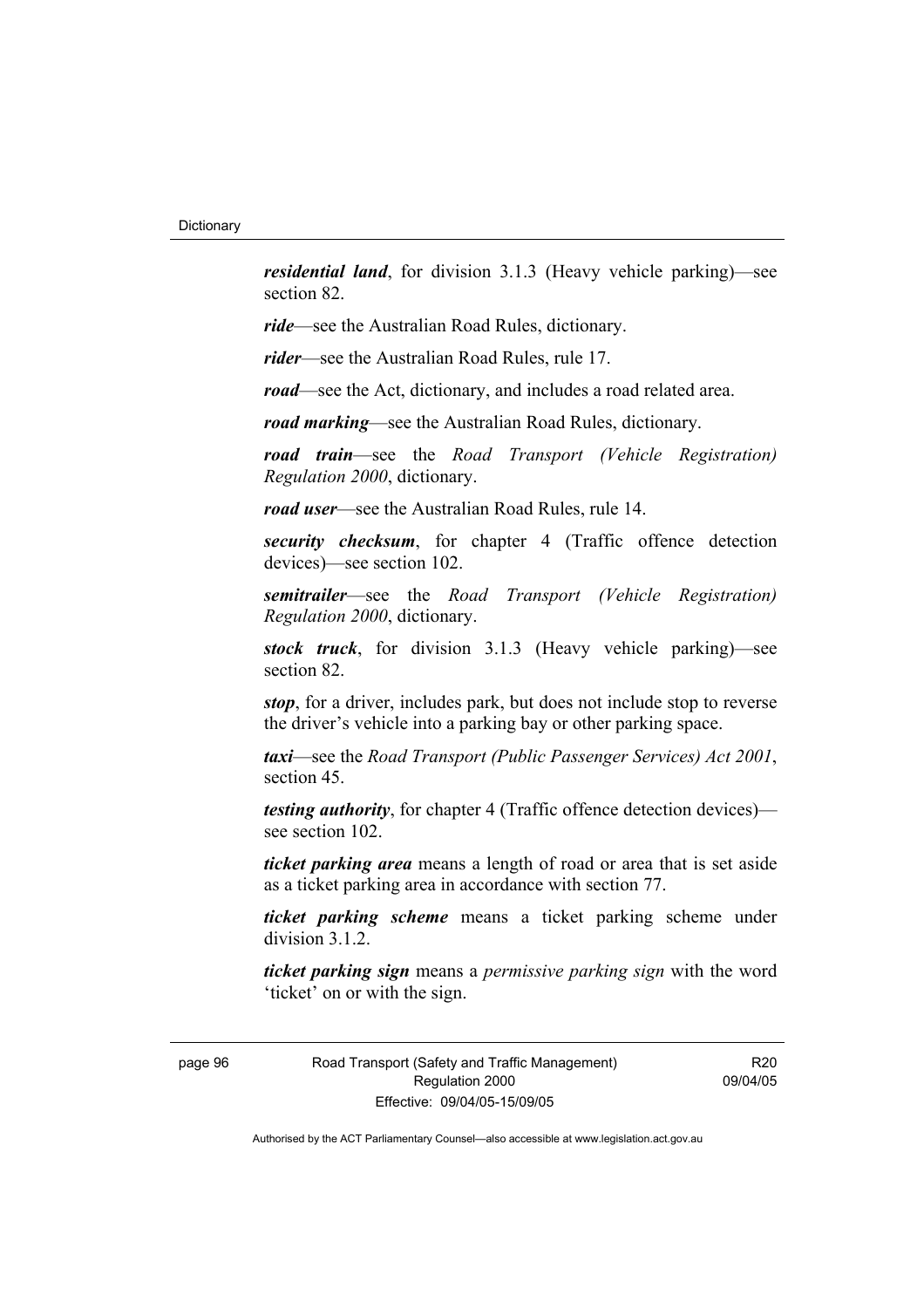*ticket parking space* means an area that is a ticket parking space mentioned in section 78.

*tow truck*—see the *Road Transport (Vehicle Registration) Regulation 2000*, dictionary.

*towing attachment* means a device fitted to a vehicle to which the drawbar of a trailer may be attached.

*tractor*—see the *Road Transport (Vehicle Registration) Regulation 2000*, dictionary.

*traffic control device*—see the Australian Road Rules, dictionary.

*traffic lights camera detection device*, for chapter 4 (Traffic offence detection devices)—see section 102.

*traffic-related item*—see the Australian Road Rules, dictionary.

*traffic sign*—see the Australian Road Rules, dictionary.

*traffic signals*—see the Australian Road Rules, dictionary.

*trailer*—see the Act, dict.

*Note Trailer* is defined in identical terms in the Australian Road Rules, dict.

*transit lane*—see the Australian Road Rules, rule 156.

*truck lane*—see the Australian Road Rules, rule 157.

*use* a vehicle includes drive, park or stop the vehicle.

*vehicle*—see the Australian Road Rules, rule 15.

*wheeled recreational device*—see the Australian Road Rules, dictionary.

*wheeled toy*—see the Australian Road Rules, dictionary.

*with*, for information about the application of a traffic control device—see the Australian Road Rules, dictionary.

R20 09/04/05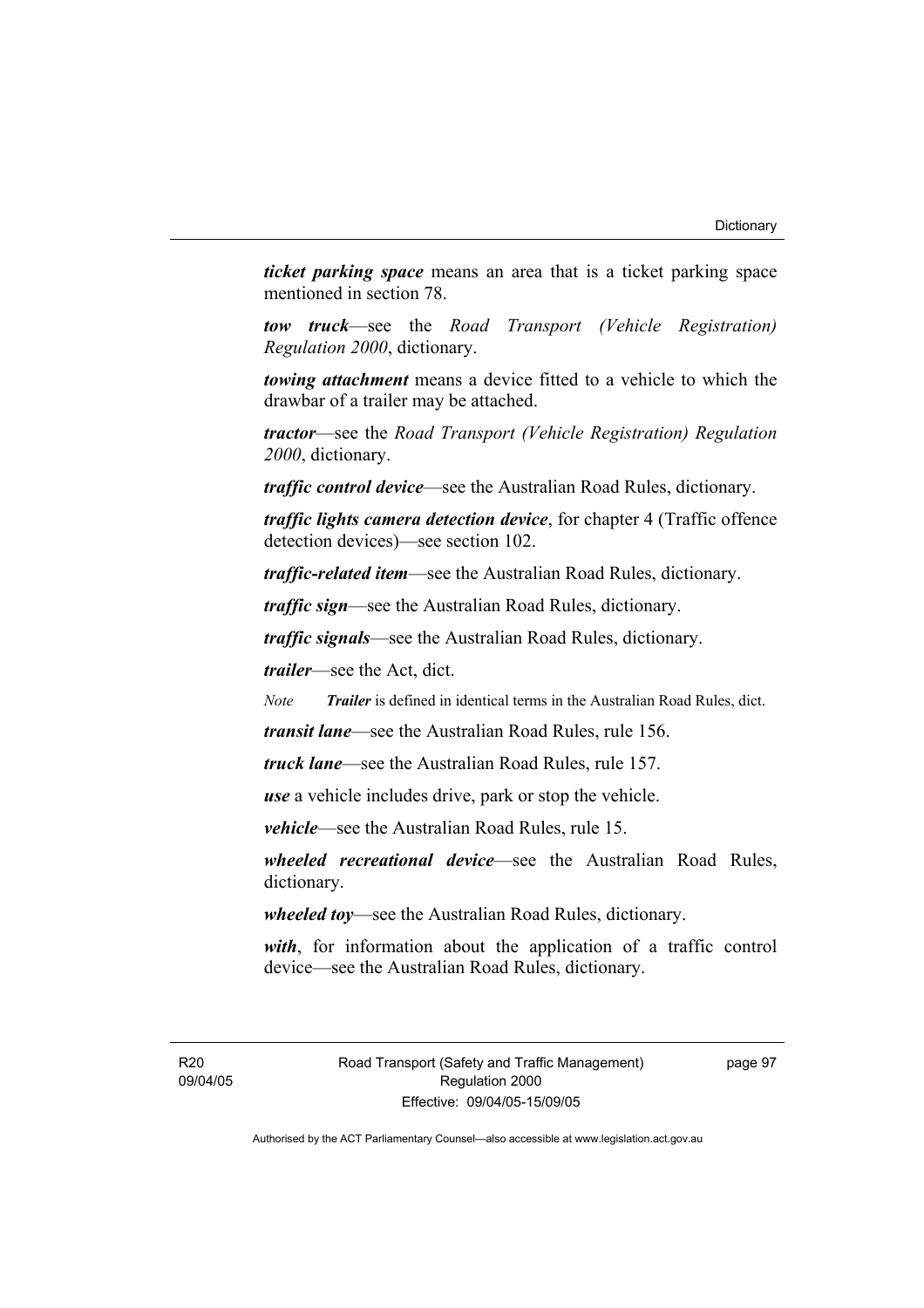**Dictionary** 

*WORM disk*, for chapter 4 (Traffic offence detection devices)—see section 102.

page 98 Road Transport (Safety and Traffic Management) Regulation 2000 Effective: 09/04/05-15/09/05

R20 09/04/05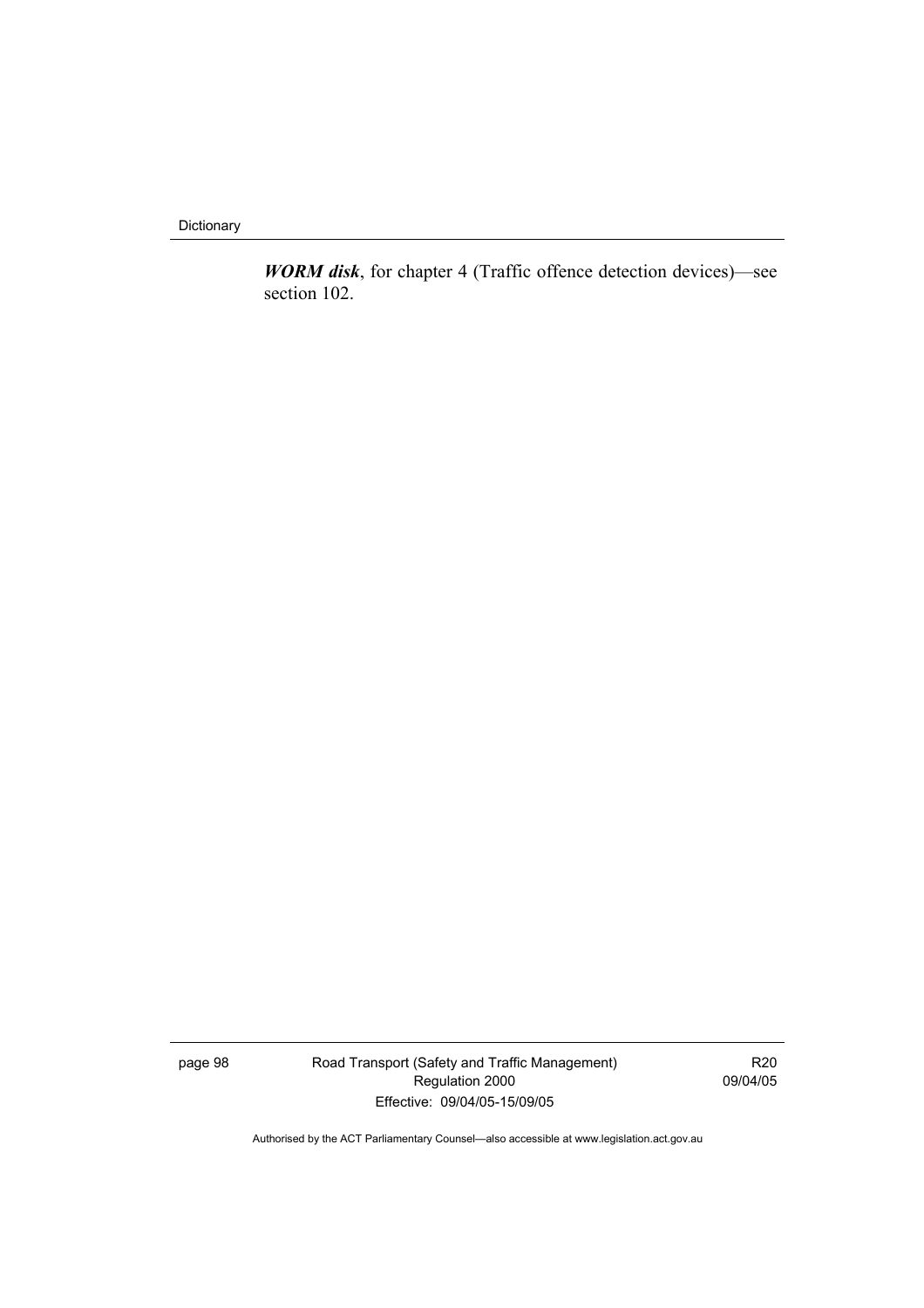# **Endnotes**

# **1 About the endnotes**

Amending and modifying laws are annotated in the legislation history and the amendment history. Current modifications are not included in the republished law but are set out in the endnotes.

Not all editorial amendments made under the *Legislation Act 2001*, part 11.3 are annotated in the amendment history. Full details of any amendments can be obtained from the Parliamentary Counsel's Office.

Uncommenced amending laws and expiries are listed in the legislation history and the amendment history. These details are underlined. Uncommenced provisions and amendments are not included in the republished law but are set out in the last endnote.

If all the provisions of the law have been renumbered, a table of renumbered provisions gives details of previous and current numbering.

The endnotes also include a table of earlier republications.

| $am = amended$                             | $ord = ordinance$                         |
|--------------------------------------------|-------------------------------------------|
| $amdt = amendment$                         | orig = original                           |
| $ch = chapter$                             | par = paragraph/subparagraph              |
| $def = definition$                         | pres = present                            |
| $dict = dictionary$                        | prev = previous                           |
| disallowed = disallowed by the Legislative | $(\text{prev}) = \text{previously}$       |
| Assembly                                   | $pt = part$                               |
| $div = division$                           | $r = rule/subrule$                        |
| $exp = expires/expired$                    | renum = renumbered                        |
| $Gaz = gazette$                            | $reloc = relocated$                       |
| $hda =$ heading                            | $R[X]$ = Republication No                 |
| $IA = Interpretation Act 1967$             | $RI =$ reissue                            |
| ins = inserted/added                       | s = section/subsection                    |
| $LA =$ Legislation Act 2001                | $sch = schedule$                          |
| $LR =$ legislation register                | $sdiv = subdivision$                      |
| LRA = Legislation (Republication) Act 1996 | $sub =$ substituted                       |
|                                            |                                           |
| $mod = modified/modification$              | SL = Subordinate Law                      |
| $o = order$                                | underlining = whole or part not commenced |
| om = omitted/repealed                      | or to be expired                          |

# **2 Abbreviation key**

R20 09/04/05 Road Transport (Safety and Traffic Management) Regulation 2000 Effective: 09/04/05-15/09/05

page 99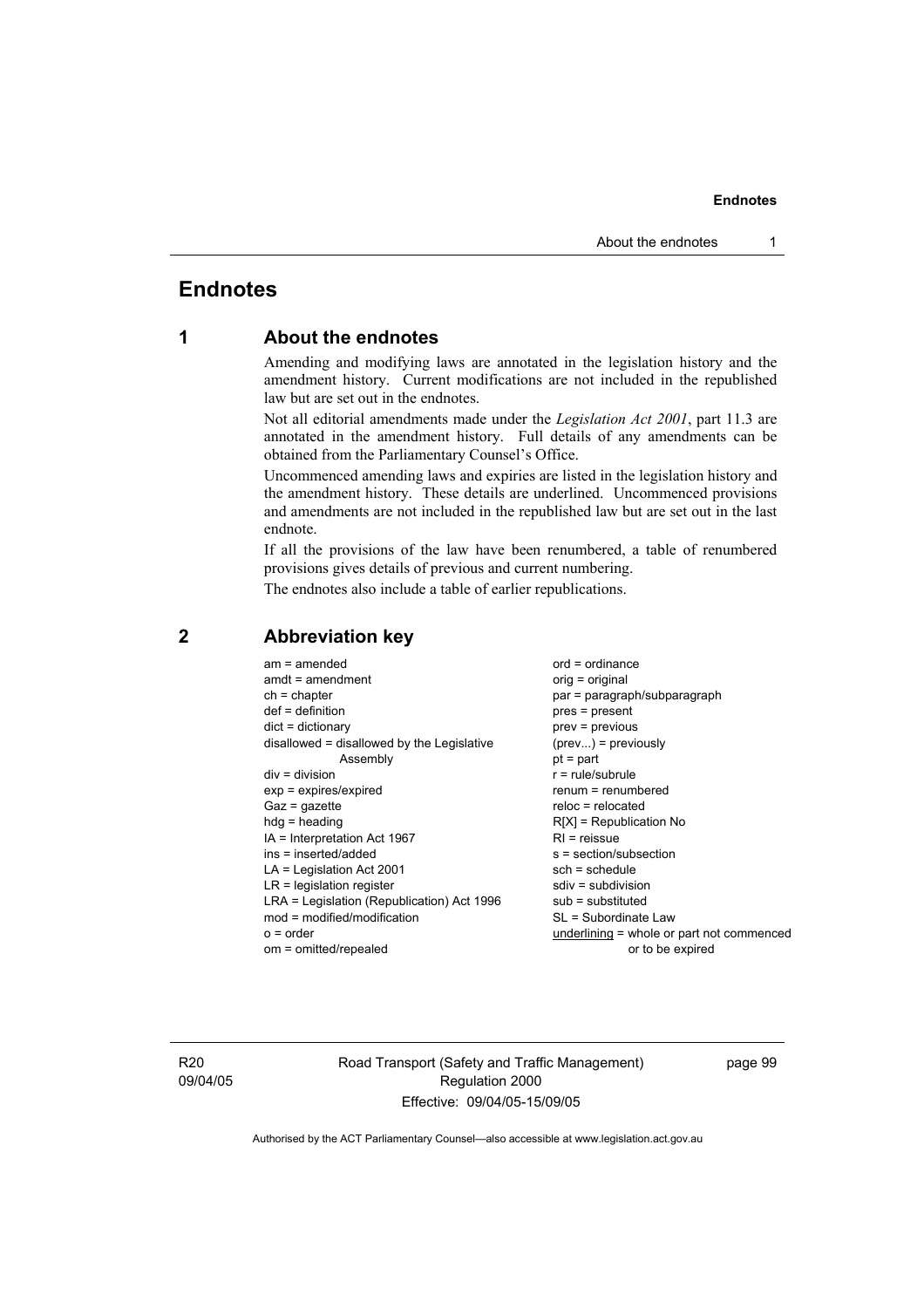| Legislation history<br>-3 |  |
|---------------------------|--|
|---------------------------|--|

# **3 Legislation history**

This regulation was originally the *Road Transport (Safety and Traffic Management) Regulations 2000*. It was renamed under the *Legislation Act 2001*.

## **Road Transport (Safety and Traffic Management) Regulation 2000 SL 2000 No 10**

notified 29 February 2000 (Gaz 2000 No S6)

s 1, s 2 commenced 29 February 2000 (IA 10B)

remainder commenced 1 March 2000 (s 2 and Gaz 2000 No S5)

#### as amended by

#### **Legislative Assembly**

notified 18 May 2000 (Gaz 2000 No 20 p 505) commenced 18 May 2000 (SLA s 6 (13))

## **Road Transport (Safety and Traffic Management) Regulations Amendment SL 2000 No 21 pt 2**

notified 18 May 2000 (Gaz 2000 No 20) commenced 18 May 2000 (s 1)

## **Road Transport Legislation Regulations Amendment SL 2000 No 33 pt 2**

notified 2 August 2000 (Gaz 2000 No S41) commenced 2 August 2000 (s 1)

### **Road Transport Legislation Regulations Amendment SL 2000 No 52 pt 2**

notified 14 December 2000 (Gaz 2000 No 50) commenced 14 December 2000 (s 1)

# **Road Transport Legislation Amendment Act 2001 No 27 sch 4**

notified 24 May 2001 (Gaz 2001 No 21) s 1, s 2 commenced 24 May 2001 (IA s 10B) sch 4 commenced 24 May 2001 (s 2)

## **Road Transport (Safety and Traffic Management) Amendment Act 2001 No 29 pt 3**

notified 24 May 2001 (Gaz 2001 No 21) commenced 24 May 2001 (s 2)

page 100 Road Transport (Safety and Traffic Management) Regulation 2000 Effective: 09/04/05-15/09/05

R20 09/04/05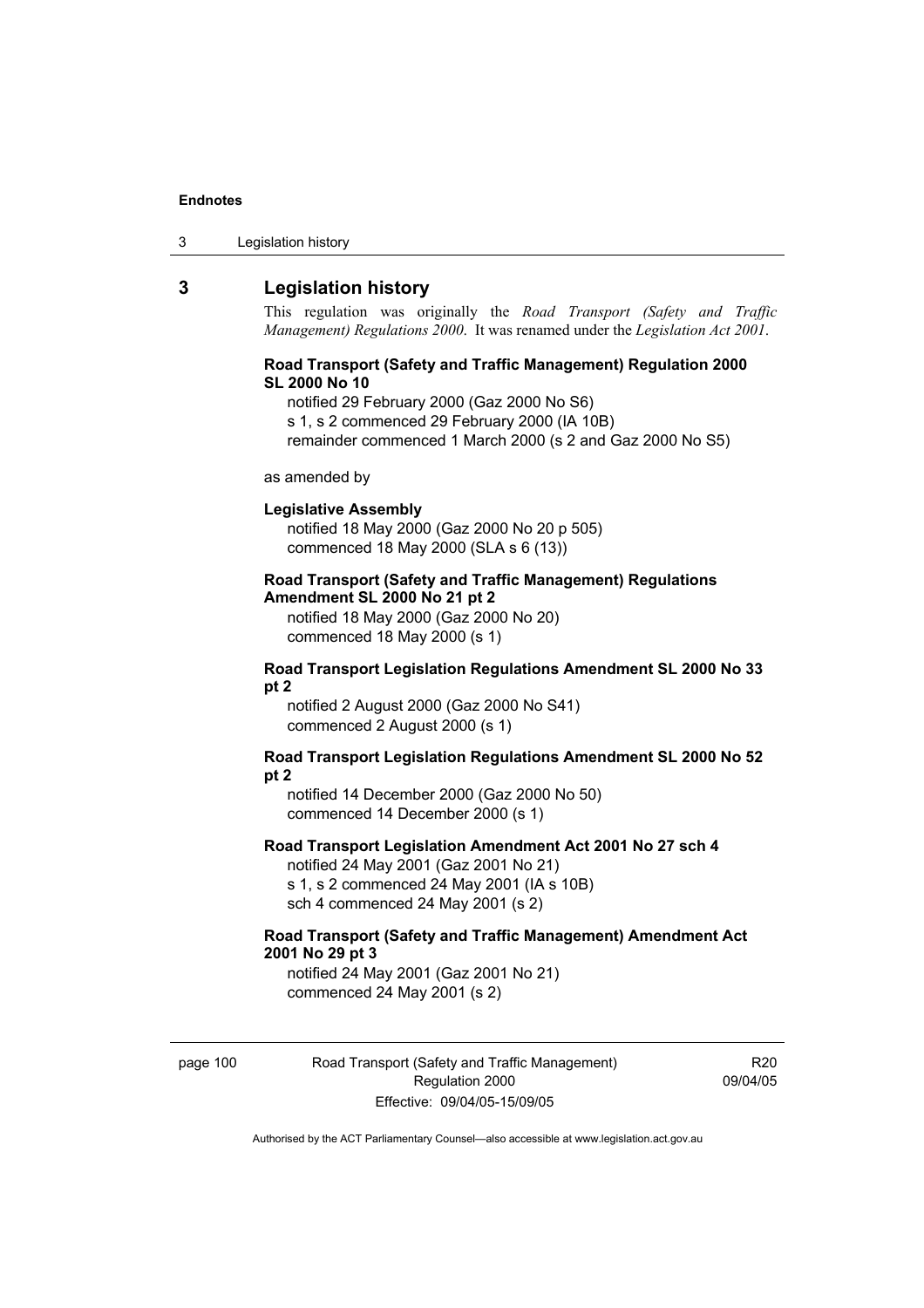# **Legislation (Consequential Amendments) Act 2001 No 44 pt 348**

notified 26 July 2001 (Gaz 2001 No 30) s 1, s 2 commenced 26 July 2001 (IA s 10B) pt 348 commenced 12 September 2001 (s 2 and see Gaz 2001 No S65)

### **Statute Law Amendment Act 2001 No 56 pt 3.46**

notified 5 September 2001 (Gaz 2001 No S 65) s 1, s 2 commenced 5 September 2001 (IA s 10B) pt 3.46 commenced 12 September 2001 (amdt 3.475)

## **Road Transport (Safety and Traffic Management) Regulations Amendment 2001 SL 2001 No 32**

notified 11 September 2001 (Gaz 2001 No S69) commenced 11 September 2001 (s 1)

# **Road Transport (Public Passenger Services) Act 2001 No 62 pt 1.12**

notified 10 September 2001 (Gaz 2001 No S66) s 1, s 2 commenced 10 September 2001 (IA s 10B)

pt 1.12 commenced 1 December 2001 (s 2 and CN 2001 No 2)

## **Road Transport Legislation Amendment Regulations 2002 SL No 2 pt 5**

notified LR 27 February 2002 s 1, s 2 commenced 27 February 2002 (LA s 75) pt 5 commenced 1 March 2002 (s 2 and see CN 2002 No 2)

# **Road Transport (Safety and Traffic Management) Amendment Regulations 2002 SL No 7**

notified LR 15 April 2002 commenced 16 April 2002 (s 2)

# **Statute Law Amendment Act 2002 No 30 pt 3.73**

notified LR 16 September 2002

s 1, s 2 taken to have commenced 19 May 1997 (LA s 75 (2)) pt 3.73 commenced 17 September 2002 (s 2 (1))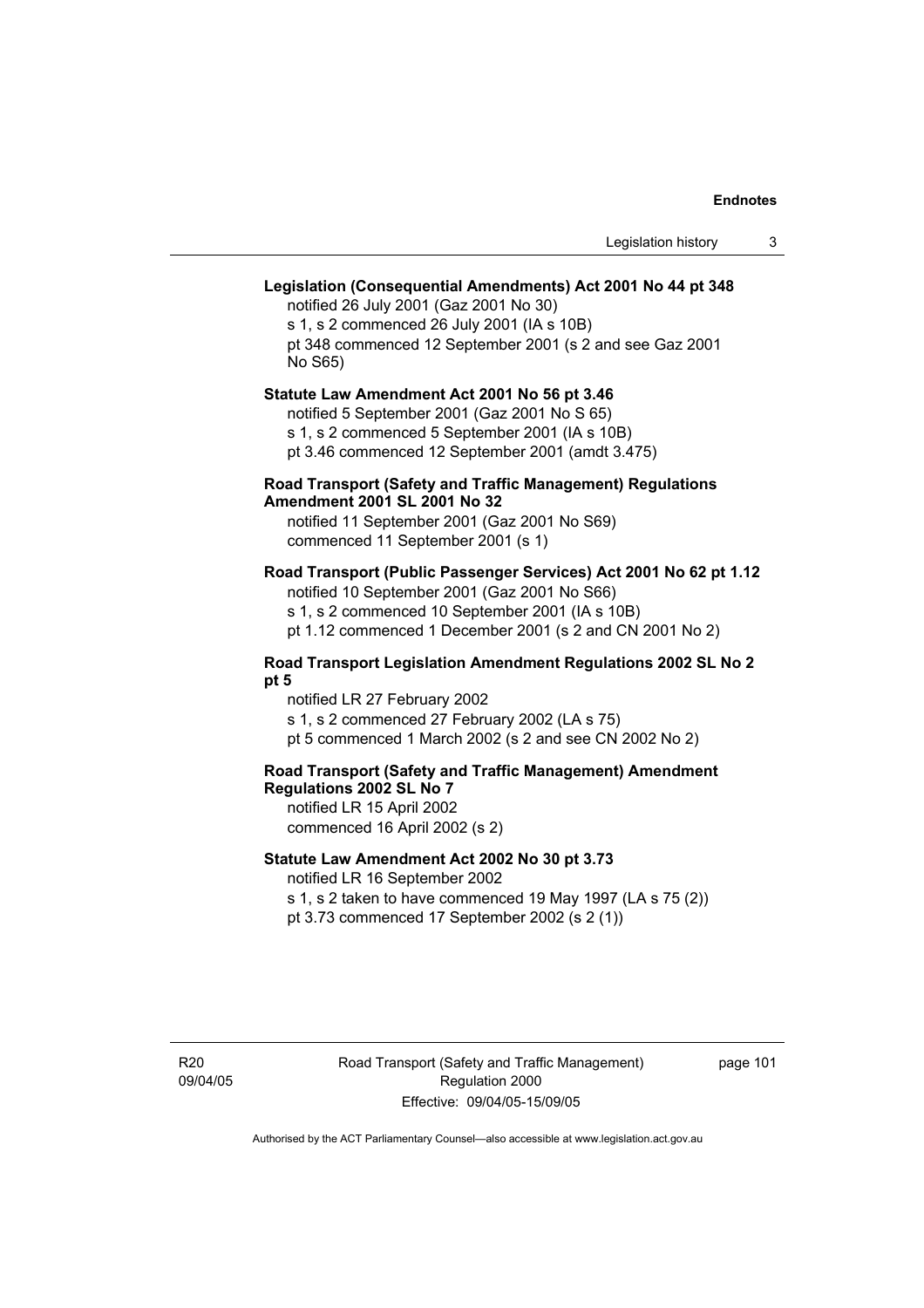3 Legislation history

# **Road Transport Legislation Amendment Regulations 2002 (No 2) SL2002-31 pt 5**

notified LR 31 October 2002 s 1, s 2 commenced 31 October 2002 (LA s 75 (1)) pt 5 commenced 1 November 2002 (s 2 (1))

### **Criminal Code 2002 No 51 pt 1.20**

notified LR 20 December 2002 s 1, s 2 commenced 20 December 2002 (LA s 75) pt 1.20 commenced 1 January 2003 (s 2 (1))

### **Urban Services (Application of Criminal Code) Amendment Regulations 2002 SL2003-1 pt 4**

notified LR 9 January 2003 s 1, s 2 commenced 9 January 2003 (LA s 75 (1)) pt 4 commenced 10 January 2003 (s 2 (3) and see LA s 73 (3) (b))

## **Road Transport (Safety and Traffic Management) Amendment Regulations 2003 (No 1) SL2003-12**

notified LR 22 May 2003 s 1, s 2 commenced 22 May 2003 (LA s 75 (1)) remainder commenced 1 June 2003 (s 2 and CN2003-3)

## **Road Transport (Safety and Traffic Management) Amendment Regulations 2003 (No 2) SL2003-14**

notified LR 10 June 2003 s 1, s 2 commenced 10 June 2003 (LA s 75 (1)) remainder commenced 11 June 2003 (s 2)

## **Dangerous Substances Act 2004 A2004-7 sch 1 pt 1.8**

notified LR 19 March 2004 s 1, s 2 commenced 19 March 2004 (LA s 75 (1)) sch 1 pt 1.8 commenced 5 April 2004 (s 2 and CN2004-6)

# **Road Transport Legislation (Australian Road Rules) Amendment Regulations 2004 (No 1) SL2004-16 pt 3**

notified LR 24 May 2004 s 1, s 2 commenced 24 May 2004 (LA s 75 (1)) pt 3 commenced 19 July 2004 (s 2 and CN2004-10)

page 102 Road Transport (Safety and Traffic Management) Regulation 2000 Effective: 09/04/05-15/09/05

R20 09/04/05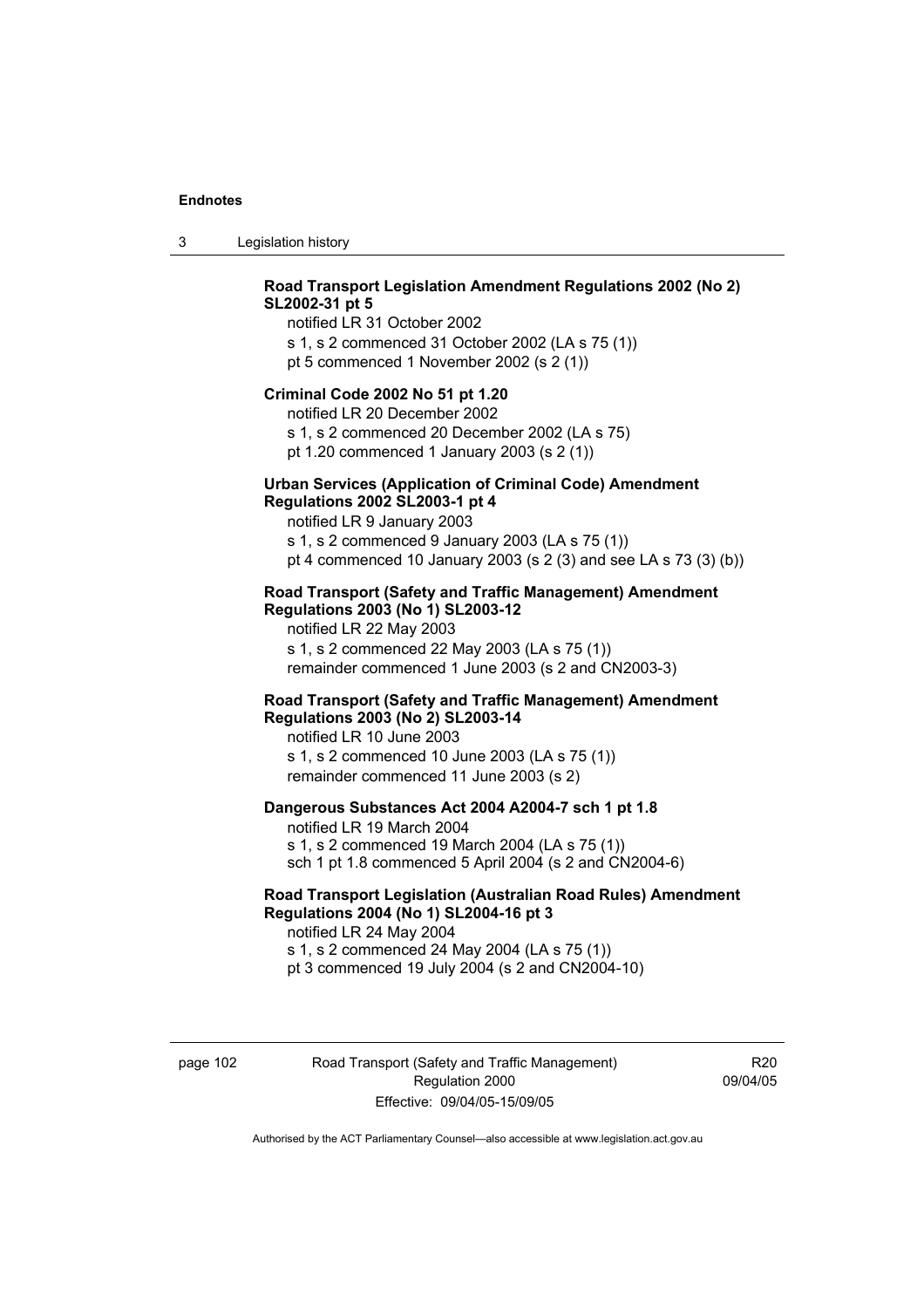# **Emergencies Act 2004 A2004-28 sch 3 pt 3.20**

notified LR 29 June 2004

s 1, s 2 commenced 29 June 2004 (LA s 75 (1)) sch 3 pt 3.20 commenced 1 July 2004 (s 2 (1) and CN2004-11)

## **Road Transport Legislation Amendment Regulations 2004 (No 1) SL2004-47 pt 5**

notified LR 9 September 2004

s 1, s 2 commenced 9 September 2004 (LA s 75 (1))

pt 5 commenced 10 September 2004 (s 2)

## **Road Transport Legislation (Hire Cars) Amendment Regulation 2005 (No 1) SL2005-4 sch 2 pt 2.4**

notified LR 7 March 2005

s 1, s 2 commenced 7 March 2005 (LA s 75 (1)) sch 2 pt 2.4 commenced 9 March 2005 (s 2 and see Road Transport (Public Passenger Services) (Hire Cars) Amendment Act 2004 A2004-69, s 2 and LA s 79)

## **Road Transport (Safety and Traffic Management) Amendment Regulation 2005 (No 1) SL2005-7**

notified LR 8 April 2005 s 1, s 2 commenced 8 April 2005 (LA s 75 (1)) remainder commenced 9 April 2005 (s 2)

# **4 Amendment history**

| Name of regulation<br>am R <sub>18</sub> LA<br>s 1 |                                                                                                                                                         |
|----------------------------------------------------|---------------------------------------------------------------------------------------------------------------------------------------------------------|
| Commencement<br>s <sub>2</sub>                     | om Act 2001 No 27 amdt 4.24                                                                                                                             |
| Definitions-the dictionary<br>s 3 hdg<br>s 3       | bracketed note exp 17 September 2002 (s 4 (3))<br>am Act 2001 No 44 amdt 1.3793                                                                         |
| <b>Notes</b><br>s 4 hdg<br>s <sub>4</sub>          | bracketed note exp 17 September 2002 (s 4 (3))<br>am Act 2001 No 44 amdt 1.3794; Act 2002 No 30 amdt 3.769<br>(2), (3) exp 17 September 2002 (s (4 (3)) |
| s 4A                                               | Offences against regulation—application of Criminal Code etc<br>ins SI 2003-1 s 16                                                                      |

R20 09/04/05 Road Transport (Safety and Traffic Management) Regulation 2000 Effective: 09/04/05-15/09/05

page 103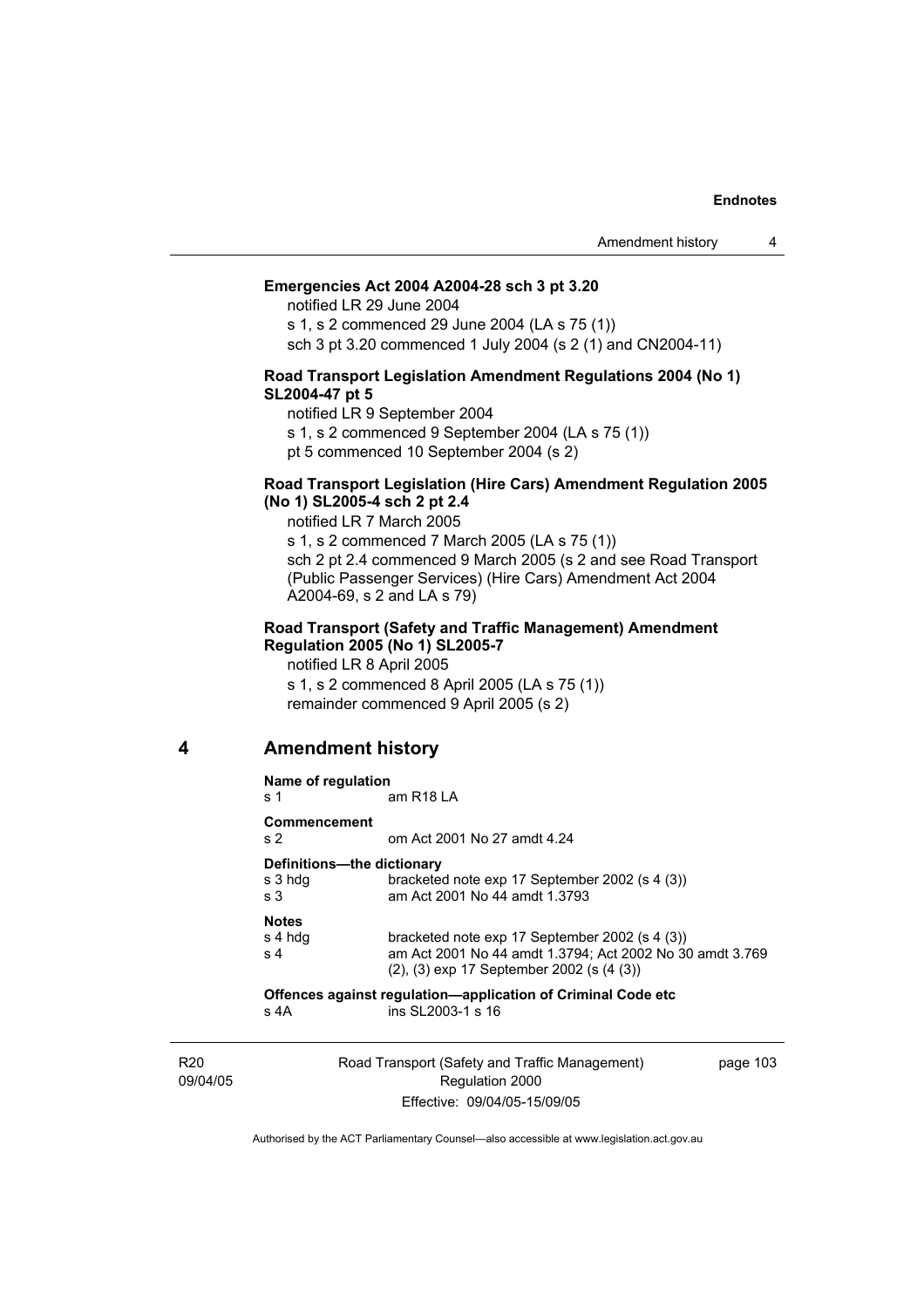| 4 | Amendment history                                                                                                                                                                  |
|---|------------------------------------------------------------------------------------------------------------------------------------------------------------------------------------|
|   | Offences against regulation are strict liability offences<br>ins SL2003-1 s 16<br>s 4B                                                                                             |
|   | General defence of accident or reasonable effort<br>s 4C<br>ins SL2003-1 s 16                                                                                                      |
|   | <b>What are the Australian Road Rules</b><br>s 5 hdg<br>bracketed note exp 17 September 2002 (s 4 (3))<br>s <sub>5</sub><br>sub SL2004-16 s 25                                     |
|   | Incorporation of Australian Road Rules into ACT law<br>bracketed note exp 17 September 2002 (s 4 (3))<br>s 6 hdg                                                                   |
|   | General<br>div 2.2.1 note 2<br>am 2000 No 52 s 3; 2001 No 32 s 3; 2002 No 31 s 22;<br>SL2003-12 s 4; SL2004-16 regs 26-30                                                          |
|   | References to another law of this jurisdiction etc<br>bracketed note exp 17 September 2002 (s 4 (3))<br>s 7 hdg<br>am Act 2001 No 44 amdt 1.3795, amdt 1.3796<br>s 7               |
|   | ARR r 10 (2)-penalties for offences<br>s 8 hdg<br>bracketed note exp 17 September 2002 (s 4 (3))                                                                                   |
|   | ARR r 25 (2)-default speed-limit in built-up area<br>ins SL2003-12 s 5<br>s 8A<br>om SL2004-16 s 31                                                                                |
|   | ARR r 95-emergency stopping lane only signs<br>bracketed note exp 17 September 2002 (s 4 (3))<br>s 9 hdg                                                                           |
|   | ARR r 104-no truck signs<br>bracketed note exp 17 September 2002 (s 4 (3))<br>s 10 hdg                                                                                             |
|   | ARR r 158 (2) (c)-other vehicles permitted to travel in bus lanes<br>bracketed note exp 17 September 2002 (s 4 (3))<br>s 12 hdg<br>sub 2002 No 31 s 23; SL2005-4 amdt 2.38<br>s 12 |
|   | ARR r 170 (1)—driver not to stop in intersection unless permitted<br>s 12A<br>ins SL2004-16 s 32                                                                                   |
|   | ARR r 179 (1) (c)-stopping in a loading zone<br>s 13 hdg<br>bracketed note exp 17 September 2002 (s 4 (3))                                                                         |
|   | ARR r 199 (2)-stopping near a postbox<br>bracketed note exp 17 September 2002 (s 4 (3))<br>s 14 hdg                                                                                |
|   | ARR r 206 (2) (b), (c)-parking by people with disabilities permit holders<br>s 15 hdg<br>bracketed note exp 17 September 2002 (s 4 (3))                                            |
|   | ARR r 207 (2) (a)—fees for parking in pay parking spaces<br>bracketed note exp 17 September 2002 (s 4 (3))<br>s 16 hdg                                                             |
|   |                                                                                                                                                                                    |

page 104 Road Transport (Safety and Traffic Management) Regulation 2000 Effective: 09/04/05-15/09/05

R20 09/04/05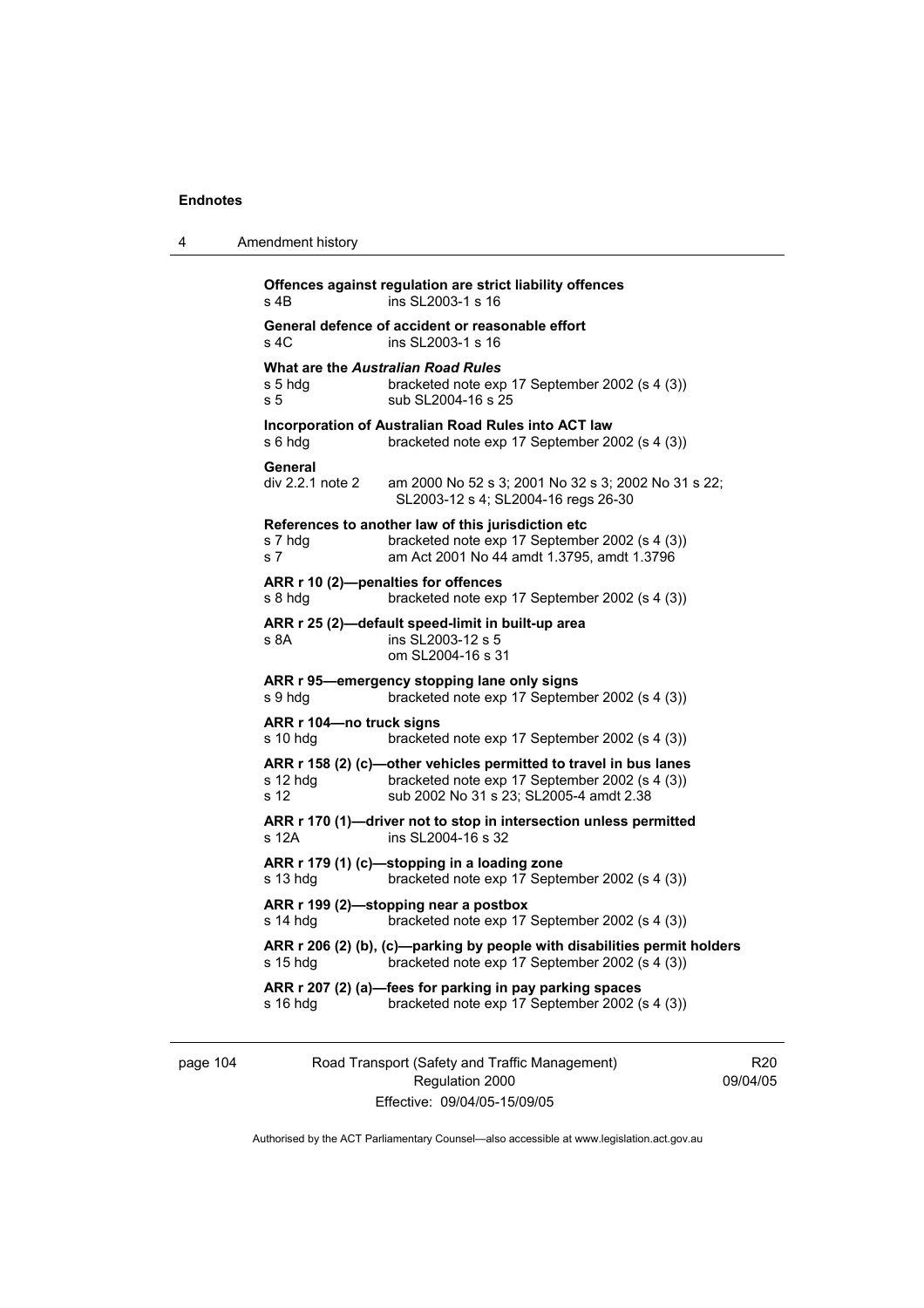|                             |                          | Amendment history                                                                                                                                                              |          | 4 |
|-----------------------------|--------------------------|--------------------------------------------------------------------------------------------------------------------------------------------------------------------------------|----------|---|
|                             | s 16A                    | ARR r 213-non-application in ACT<br>ins Legislative Assembly (see Gaz 2000 No 20)<br>am SL2004-16 s 33                                                                         |          |   |
|                             | $s$ 18 hdg               | ARR r 216 (3)—towing a vehicle at night or in hazardous weather conditions<br>bracketed note exp 17 September 2002 (s 4 (3))                                                   |          |   |
|                             | s 22 hdq                 | ARR r 225-use of radar detectors<br>bracketed note exp 17 September 2002 (s 4 (3))                                                                                             |          |   |
|                             | s 22A                    | ARR r 236 (6)—hitchhiking, roadside commerce etc permitted<br>ins SL2004-16 s 34                                                                                               |          |   |
|                             | certain roads            | ARR r 240 (2)-wheeled recreational devices and toys not to be used on                                                                                                          |          |   |
|                             | s 23 hdg                 | bracketed note exp 17 September 2002 (s 4 (3))                                                                                                                                 |          |   |
|                             | s 23A                    | ARR r 248—bicycle rider may ride across marked foot crossing if authorised<br>ins 2000 No 21 s 3<br>om SL2004-16 s 35                                                          |          |   |
|                             | s 23B                    | ARR r 266 (3) (b)-wearing of seatbelts by passengers under 16 years old<br>ins 2001 No 32 s 4<br>am 2002 No 2 s 28; Act 2002 No 51 amdt 1.38; SL2005-4<br>amdt 2.39, amdt 2.40 |          |   |
|                             | $s$ 24 hdg               | ARR r 266 (7)-wearing of seatbelts by passengers under 16 years old<br>bracketed note exp 17 September 2002 (s 4 (3))                                                          |          |   |
|                             | $s$ 25 hdg               | ARR r 267 (3)-certificates of exemption from wearing seatbelts<br>bracketed note exp 17 September 2002 (s 4 (3))                                                               |          |   |
|                             | s 26 hdg                 | ARR r 270 (3)—wearing motorbike helmets<br>bracketed note exp 17 September 2002 (s 4 (3))                                                                                      |          |   |
|                             | s 27 hdg                 | ARR r 271 (6)-riding on motorbikes<br>bracketed note exp 17 September 2002 (s 4 (3))                                                                                           |          |   |
|                             | s 27A                    | ARR r 280 (2) (a)-other vehicles to which B light rules apply<br>ins 2002 No 31 s 24<br>sub SL2005-4 amdt 2.41                                                                 |          |   |
|                             | $s$ 28 hdg               | ARR r 287 (3) (e), (4)-duties of participants in crashes<br>bracketed note exp 17 September 2002 (s 4 (3))                                                                     |          |   |
|                             | s 29 hdg<br>s 29         | ARR r 289 (1) (g)-driving on a nature strip<br>bracketed note exp 17 September 2002 (s 4 (3))<br>am SL2004-16 s 36; pars renum R16 LA (see<br>SL2004-16 s 37)                  |          |   |
|                             | ARR r 313-postal workers |                                                                                                                                                                                |          |   |
|                             | s 32 hdg                 | bracketed note exp 17 September 2002 (s 4 (3))                                                                                                                                 |          |   |
| R <sub>20</sub><br>09/04/05 |                          | Road Transport (Safety and Traffic Management)<br>Regulation 2000<br>Effective: 09/04/05-15/09/05                                                                              | page 105 |   |

Authorised by the ACT Parliamentary Counsel—also accessible at www.legislation.act.gov.au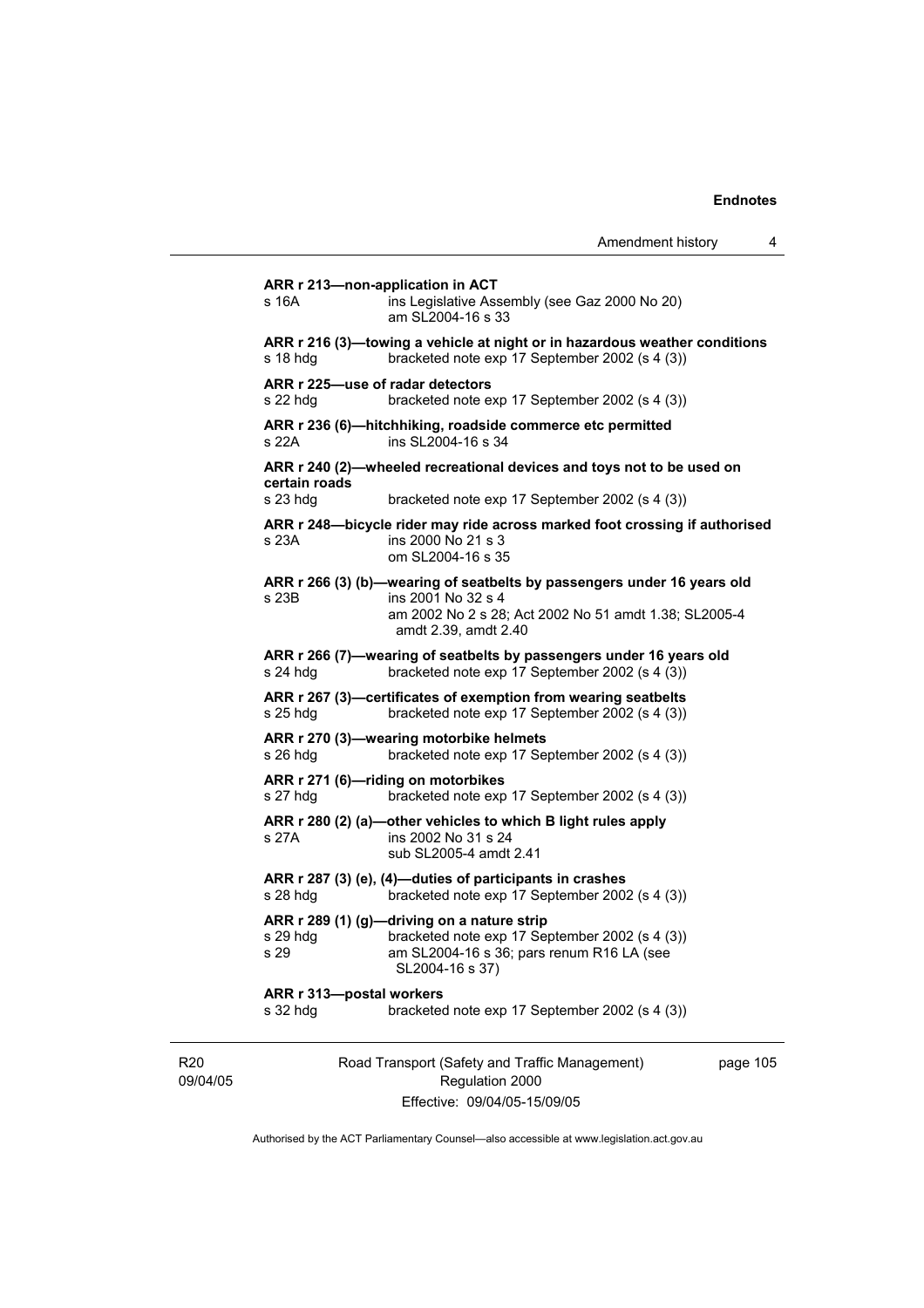4 Amendment history

# **ARR dict—definitions for dictionary**

| s 33 hdg<br>s 33                                                  | bracketed note exp 17 September 2002 (s 4 (3))<br>def emergency worker am A2004-28 amdt 3.61<br>def hire car ins SL2005-4 amdt 2.43<br>def <i>police officer</i> sub Act 2001 No 56 amdt 3.475<br>def private hire car om SL2005-4 amdt 2.44<br>def <i>public bus</i> sub Act 2001 No 62 amdt 1.38<br>def restricted hire vehicle om SL2005-4 amdt 2.44<br>def <i>taxi</i> sub 2002 No 2 s 29<br>am SL2005-4 amdt 2.42 |
|-------------------------------------------------------------------|------------------------------------------------------------------------------------------------------------------------------------------------------------------------------------------------------------------------------------------------------------------------------------------------------------------------------------------------------------------------------------------------------------------------|
| div 2.2.3 hdg                                                     | <b>Offences against the Australian Road Rules</b><br>om SL2003-1 s 17                                                                                                                                                                                                                                                                                                                                                  |
| <b>Application of Criminal Code</b><br>s 34 hda<br>s 34           | bracketed note exp 17 September 2002 (s 4 (3))<br>sub Act 2002 No 51 amdt 1.39<br>om SL2003-1 s 17                                                                                                                                                                                                                                                                                                                     |
| <b>Offences are strict liability offences</b><br>s 35 hdg<br>s 35 | bracketed note exp 17 September 2002 (s 4 (3))<br>am Act 2002 No 51 amdt 1.40<br>om SL2003-1 s 17                                                                                                                                                                                                                                                                                                                      |
| s 36 hdg<br>s 36                                                  | General defence of accident or reasonable effort<br>bracketed note exp 17 September 2002 (s 4 (3))<br>am Act 2002 No 51 amdt 1.41<br>om SL2003-1 s 17                                                                                                                                                                                                                                                                  |
| Making unnecessary engine noise<br>s 37 hdg                       | bracketed note exp 17 September 2002 (s 4 (3))                                                                                                                                                                                                                                                                                                                                                                         |
| Emission of waste oil or grease<br>s 38 hdg                       | bracketed note exp 17 September 2002 (s 4 (3))                                                                                                                                                                                                                                                                                                                                                                         |
| Safety of persons on trailers<br>s 39 hdg                         | bracketed note exp 17 September 2002 (s 4 (3))                                                                                                                                                                                                                                                                                                                                                                         |
| s 40 hdg                                                          | Passengers in sidecars to be seated<br>bracketed note exp 17 September 2002 (s 4 (3))                                                                                                                                                                                                                                                                                                                                  |
| s 41 hdg                                                          | Number of vehicles that may be drawn<br>bracketed note exp 17 September 2002 (s 4 (3))                                                                                                                                                                                                                                                                                                                                 |
| Towing by vehicles under 4.5t<br>s 42 hdg                         | bracketed note exp 17 September 2002 (s 4 (3))                                                                                                                                                                                                                                                                                                                                                                         |
| Lights on motor vehicles generally<br>s 43 hdg                    | bracketed note exp 17 September 2002 (s 4 (3))                                                                                                                                                                                                                                                                                                                                                                         |
|                                                                   |                                                                                                                                                                                                                                                                                                                                                                                                                        |

page 106 Road Transport (Safety and Traffic Management) Regulation 2000 Effective: 09/04/05-15/09/05

R20 09/04/05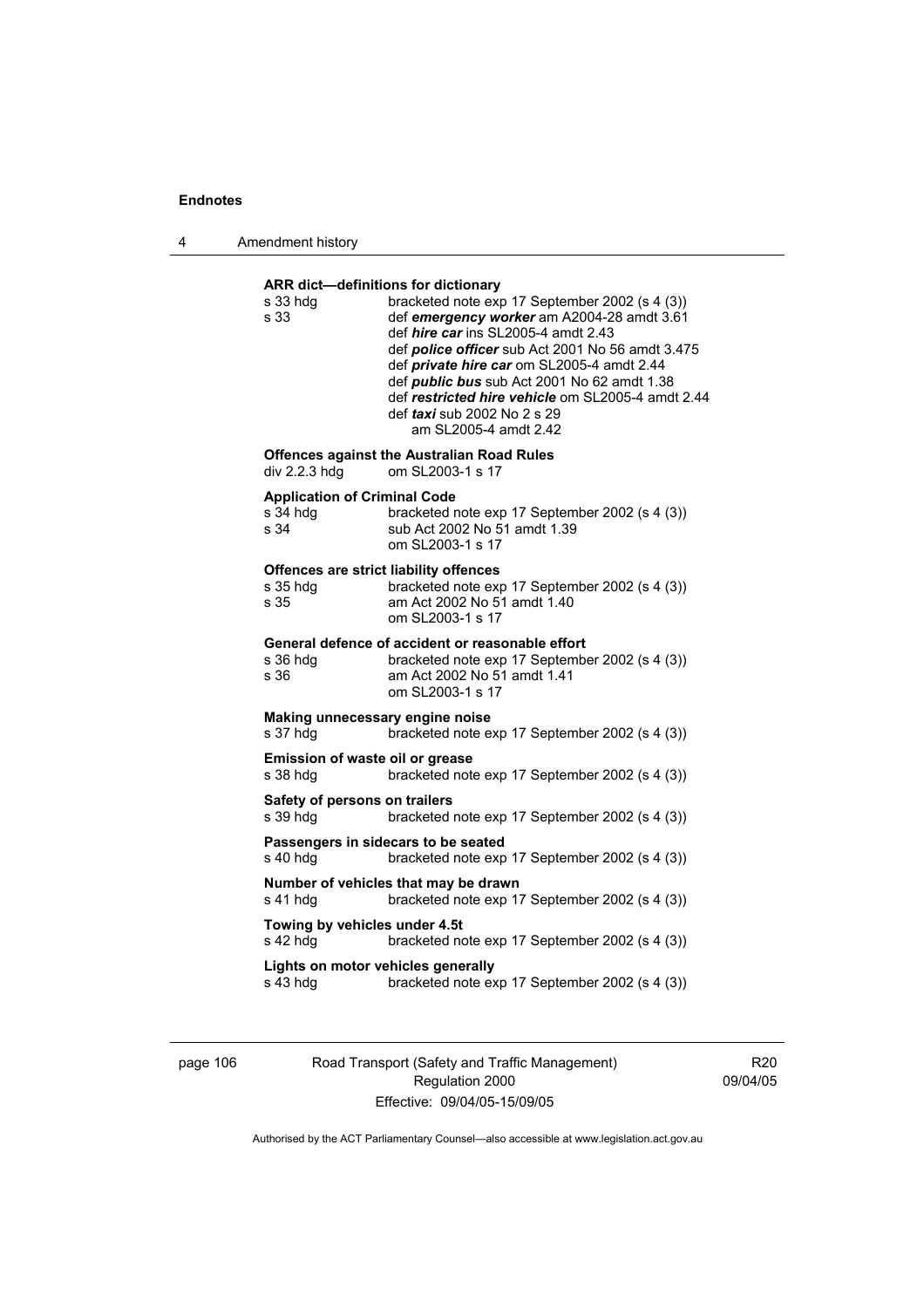| Amendment history |  |
|-------------------|--|
|                   |  |

09/04/05 Road Transport (Safety and Traffic Management) Regulation 2000 **Use of meters in metered parking areas**  s 44 hdg bracketed note exp 17 September 2002 (s 4 (3)) **Parking in metered parking spaces**  s 45 hdg bracketed note exp 17 September 2002 (s 4 (3)) **Temporary closure of metered parking spaces**  s 46 hdg bracketed note exp 17 September 2002 (s 4 (3)) **Misuse of parking meters**  s 47 hdg bracketed note exp 17 September 2002 (s 4 (3)) **Interfering with parking meters etc**  s 48 hdg bracketed note exp 17 September 2002 (s 4 (3)) **Use of tickets in ticket parking areas**  s 49 hdg bracketed note exp 17 September 2002 (s 4 (3)) **Parking in ticket parking spaces**  s 50 hdg bracketed note exp 17 September 2002 (s 4 (3)) **Temporary closure of ticket parking spaces**  s 51 hdg bracketed note exp 17 September 2002 (s 4 (3))<br>s 51 bram 2002 No 7 s 4. s 5: regs renum R6 LA (see 2) am 2002 No 7 s 4, s 5; regs renum R6 LA (see 2002 No 7 s 6) **Use of false or damaged parking tickets etc**  s 52 hdg bracketed note exp 17 September 2002 (s 4 (3)) **Misuse of ticket machines**  s 53 hdg bracketed note exp 17 September 2002 (s 4 (3)) **Interfering with parking ticket machines etc**  s 54 hdg bracketed note exp 17 September 2002 (s 4 (3)) **Removing parking tickets etc**<br>s 55 hdg bracketed n bracketed note exp 17 September 2002 (s 4 (3)) **Unauthorised use and revocation of mobility parking scheme authorities**  s 56 hdg bracketed note exp 17 September 2002 (s 4 (3)) s 56 am Act 2002 No 30 amdt 3.770 **No stopping on a road with a red kerb**  s 57 am 2001 No 32 s 5 exp 1 December 2002 (s 57 (2)) **Stopping public buses in bus zones and at bus stops**  s 57A hdg bracketed note exp 17 September 2002 (s 4 (3)) s 57A ins 2000 No 33 s 3 am 2001 Act No 62 amdts 1.39-1.41 **Stopping in an emergency etc or to comply with another law**  s 58 hdg bracketed note exp 17 September 2002 (s 4 (3))

Effective: 09/04/05-15/09/05

page 107

Authorised by the ACT Parliamentary Counsel—also accessible at www.legislation.act.gov.au

R20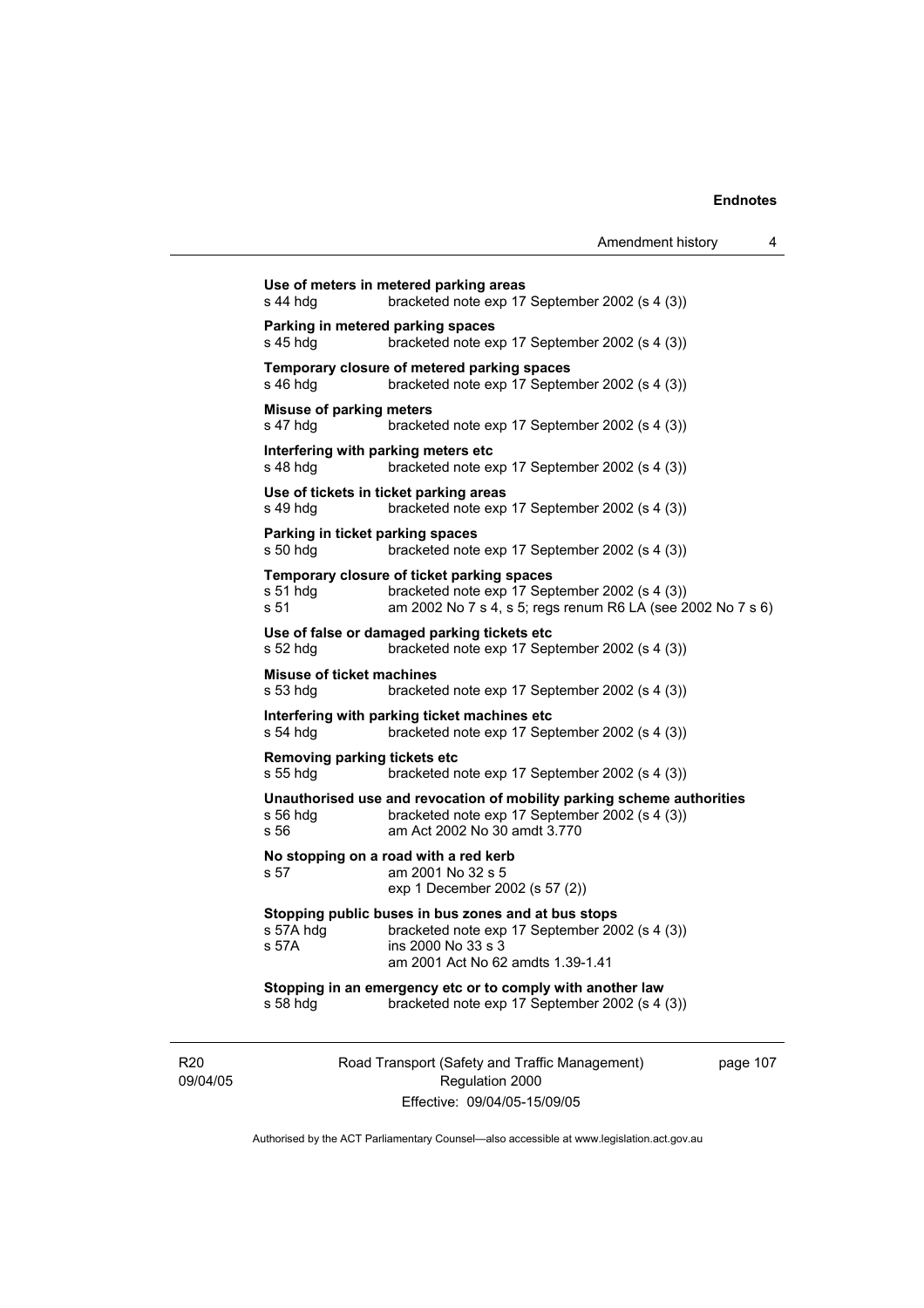| 4 | Amendment history                                        |                                                                                                                              |
|---|----------------------------------------------------------|------------------------------------------------------------------------------------------------------------------------------|
|   | <b>Carrying dangerous substances</b><br>s 59 hdg<br>s 59 | bracketed note exp 17 September 2002 (s 4 (3))<br>sub A2004-7 amdt 1.14<br>am A2004-7 amdt 1.15, amdt 1.16                   |
|   | s 60 hdg                                                 | Interrupting funeral processions etc<br>bracketed note exp 17 September 2002 (s 4 (3))                                       |
|   | Driving on roads closed to traffic<br>s 61 hdg           | bracketed note exp 17 September 2002 (s 4 (3))                                                                               |
|   | $s$ 62 hdg                                               | Use of wheeled recreational devices and wheeled toys on roads<br>bracketed note exp 17 September 2002 (s 4 (3))              |
|   | s 63 hda                                                 | Devices that are prescribed traffic control devices<br>bracketed note exp 17 September 2002 (s 4 (3))                        |
|   | s 64 hdg                                                 | Preventing prescribed traffic control devices being clearly visible<br>bracketed note exp 17 September 2002 (s 4 (3))        |
|   | s 65 hdg                                                 | Use of do not overtake turning vehicle sign<br>bracketed note exp 17 September 2002 (s 4 (3))                                |
|   | s 66                                                     | Approvals etc by road transport authority<br>am Act 2001 No 44 amdt 1.3797, amdt 1.3798                                      |
|   | s 68 hdg                                                 | Defence of complying with direction of police officer or authorised person<br>bracketed note exp 17 September 2002 (s 4 (3)) |
|   | s 69 hdg                                                 | <b>Exemption for driver of police vehicles</b><br>bracketed note exp 17 September 2002 (s 4 (3))                             |
|   | s 70 hda                                                 | <b>Exemption for driver of emergency vehicles</b><br>bracketed note exp 17 September 2002 (s 4 (3))                          |
|   |                                                          | Stopping and parking exemption for police and emergency vehicles and                                                         |
|   | authorised people<br>s 71 hdg<br>s 71                    | bracketed note exp 17 September 2002 (s 4 (3))<br>sub 2002 No 7 s 7                                                          |
|   | <b>Parking</b><br>ch 3 hdg                               | ins 2001 No 32 s 6                                                                                                           |
|   | <b>Metered parking schemes</b><br>s 72 hdg               | bracketed note exp 17 September 2002 (s 4 (3))                                                                               |
|   | <b>Metered parking areas</b><br>s 73 hdg                 | bracketed note exp 17 September 2002 (s 4 (3))                                                                               |
|   | <b>Parking meters</b><br>s 74 hdg                        | bracketed note exp 17 September 2002 (s 4 (3))                                                                               |

page 108 Road Transport (Safety and Traffic Management) Regulation 2000 Effective: 09/04/05-15/09/05

R20 09/04/05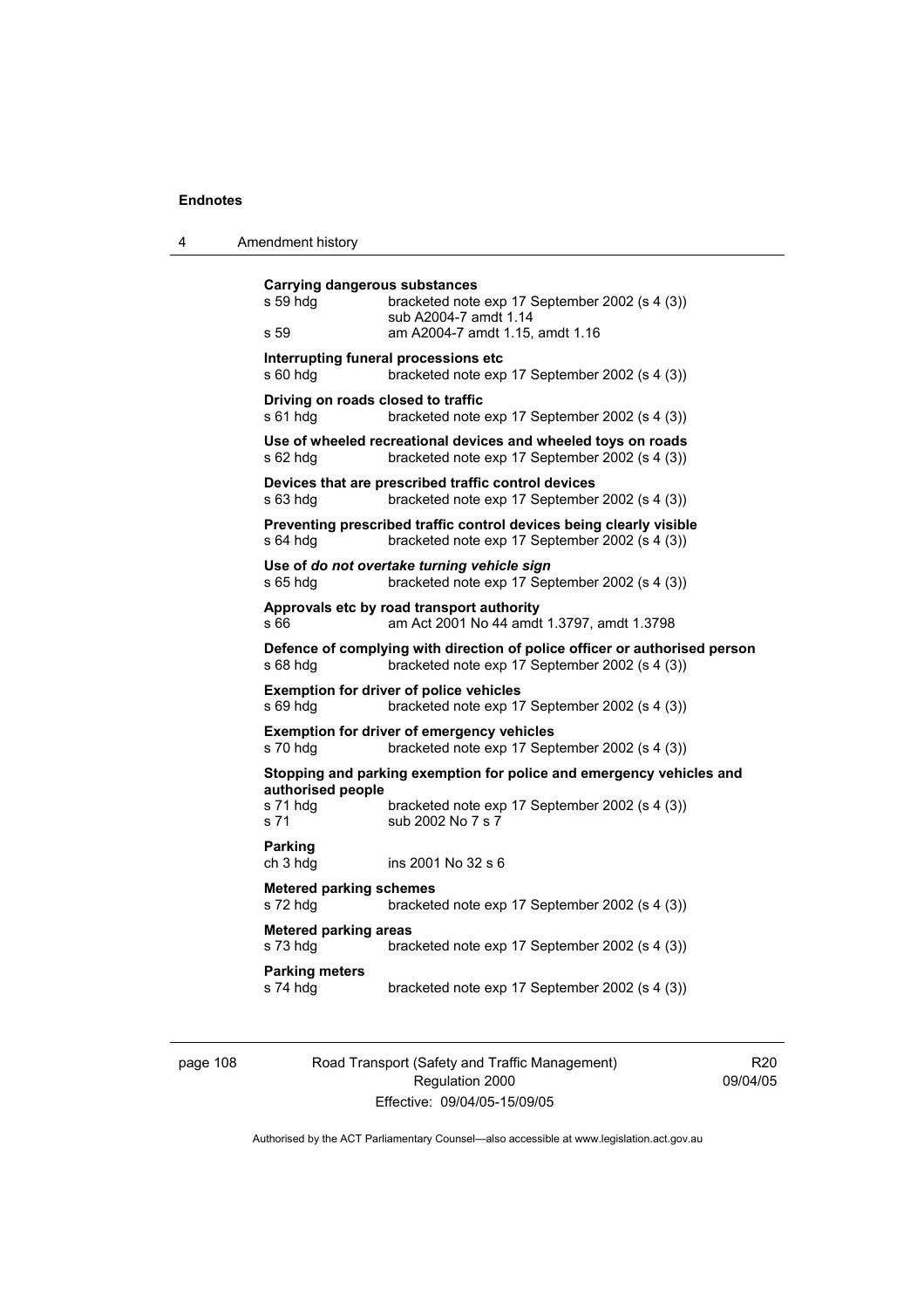| bracketed note exp 17 September 2002 (s 4 (3))                                                    |                                                                                                                                                                                                                                                                                                                                                                                                                                                                                                                                                                                                                                                                                                                                                                                |
|---------------------------------------------------------------------------------------------------|--------------------------------------------------------------------------------------------------------------------------------------------------------------------------------------------------------------------------------------------------------------------------------------------------------------------------------------------------------------------------------------------------------------------------------------------------------------------------------------------------------------------------------------------------------------------------------------------------------------------------------------------------------------------------------------------------------------------------------------------------------------------------------|
| ins 2002 No 7 s 8                                                                                 |                                                                                                                                                                                                                                                                                                                                                                                                                                                                                                                                                                                                                                                                                                                                                                                |
| bracketed note exp 17 September 2002 (s 4 (3))<br>ins 2002 No 7 s 8                               |                                                                                                                                                                                                                                                                                                                                                                                                                                                                                                                                                                                                                                                                                                                                                                                |
| sub 2002 No 7 s 9<br>bracketed note exp 17 September 2002 (s 4 (3))                               |                                                                                                                                                                                                                                                                                                                                                                                                                                                                                                                                                                                                                                                                                                                                                                                |
| bracketed note exp 17 September 2002 (s 4 (3))<br>ins 2002 No 7 s 10                              |                                                                                                                                                                                                                                                                                                                                                                                                                                                                                                                                                                                                                                                                                                                                                                                |
| bracketed note exp 17 September 2002 (s 4 (3))<br>$(3)$ , $(4)$ exp 1 December 2006 (s 77 $(4)$ ) |                                                                                                                                                                                                                                                                                                                                                                                                                                                                                                                                                                                                                                                                                                                                                                                |
| bracketed note exp 17 September 2002 (s 4 (3))                                                    |                                                                                                                                                                                                                                                                                                                                                                                                                                                                                                                                                                                                                                                                                                                                                                                |
| bracketed note exp 17 September 2002 (s 4 (3))                                                    |                                                                                                                                                                                                                                                                                                                                                                                                                                                                                                                                                                                                                                                                                                                                                                                |
| bracketed note exp 17 September 2002 (s 4 (3))<br>am 2002 No 7 s 11                               |                                                                                                                                                                                                                                                                                                                                                                                                                                                                                                                                                                                                                                                                                                                                                                                |
| bracketed note exp 17 September 2002 (s 4 (3))                                                    |                                                                                                                                                                                                                                                                                                                                                                                                                                                                                                                                                                                                                                                                                                                                                                                |
| bracketed note exp 17 September 2002 (s 4 (3))                                                    |                                                                                                                                                                                                                                                                                                                                                                                                                                                                                                                                                                                                                                                                                                                                                                                |
| bracketed note exp 17 September 2002 (s 4 (3))                                                    |                                                                                                                                                                                                                                                                                                                                                                                                                                                                                                                                                                                                                                                                                                                                                                                |
| bracketed note exp 17 September 2002 (s 4 (3))                                                    |                                                                                                                                                                                                                                                                                                                                                                                                                                                                                                                                                                                                                                                                                                                                                                                |
| bracketed note exp 17 September 2002 (s 4 (3))                                                    |                                                                                                                                                                                                                                                                                                                                                                                                                                                                                                                                                                                                                                                                                                                                                                                |
| bracketed note exp 17 September 2002 (s 4 (3))                                                    |                                                                                                                                                                                                                                                                                                                                                                                                                                                                                                                                                                                                                                                                                                                                                                                |
| bracketed note exp 17 September 2002 (s 4 (3))<br>am Act 2002 No 30 amdt 3.771                    |                                                                                                                                                                                                                                                                                                                                                                                                                                                                                                                                                                                                                                                                                                                                                                                |
| Regulation 2000                                                                                   | page 109                                                                                                                                                                                                                                                                                                                                                                                                                                                                                                                                                                                                                                                                                                                                                                       |
|                                                                                                   | <b>Metered parking spaces</b><br><b>Parking authorities</b><br>Parking authority guidelines<br>Ticket parking schemes-road transport authority<br>Ticket parking schemes-parking authority<br><b>Ticket parking areas</b><br><b>Ticket parking spaces</b><br><b>Ticket machines</b><br><b>Duration of parking tickets</b><br><b>Definitions for div 3.1.3</b><br>References in div to land adjoining residential land<br>Vehicle parked partly on residential land<br>Parking of certain vehicles on residential land prohibited<br>Parking of certain vehicles on land adjoining residential land prohibited<br>Parking of certain commercial vehicles on land with multi-unit developments<br>Road Transport (Safety and Traffic Management)<br>Effective: 09/04/05-15/09/05 |

Authorised by the ACT Parliamentary Counsel—also accessible at www.legislation.act.gov.au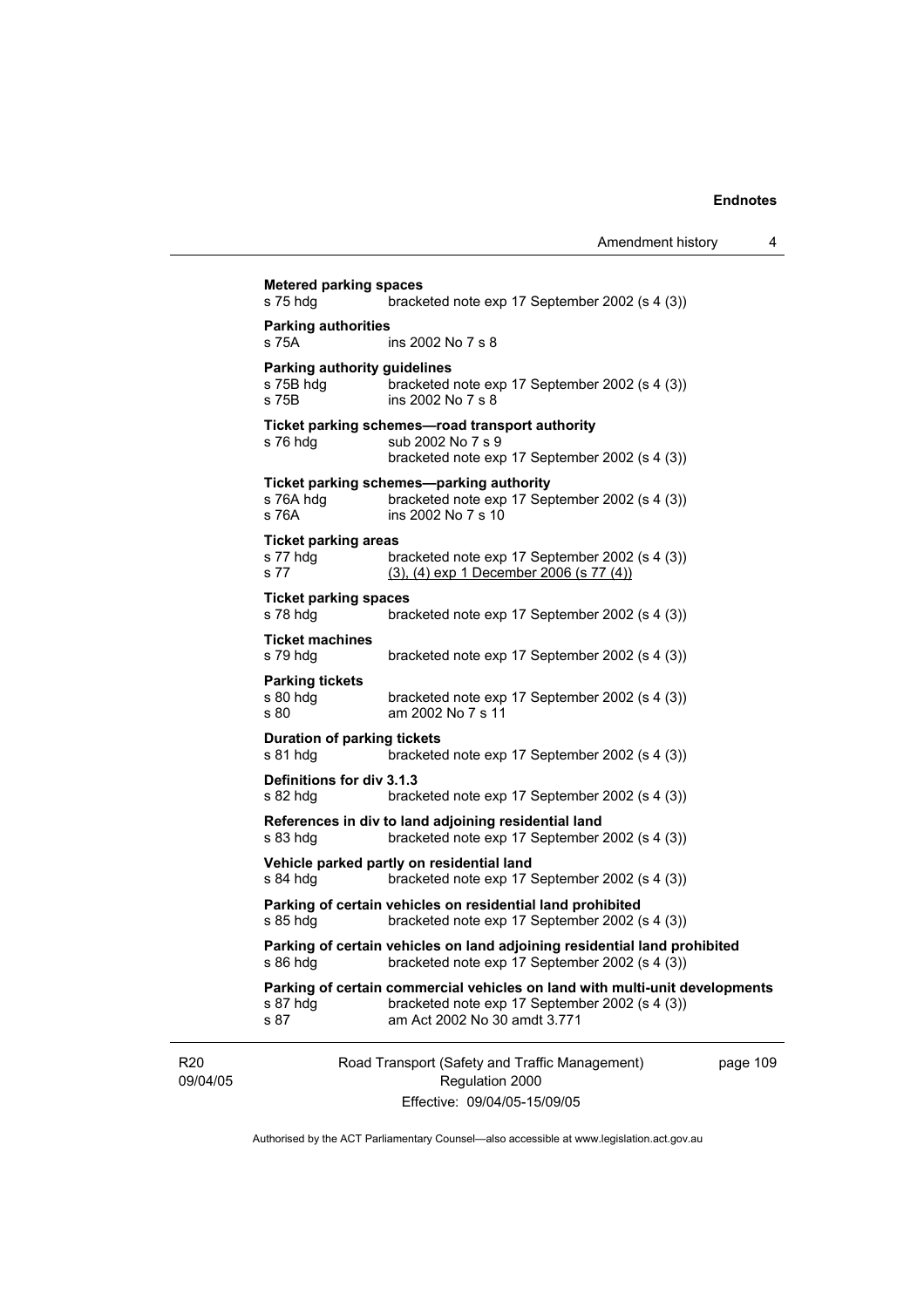| Amendment history |
|-------------------|
|                   |

```
page 110 Road Transport (Safety and Traffic Management) 
           Daily infringement 
                              bracketed note exp 17 September 2002 (s 4 (3))
           Codes of practice 
           s 89 hdg bracketed note exp 17 September 2002 (s 4 (3))<br>s 89 bram Act 2001 No 44 amdt 1.3799, amdt 1.3800
                              am Act 2001 No 44 amdt 1.3799, amdt 1.3800
           Notice of codes of practice etc 
           s 90 hdg bracketed note exp 17 September 2002 (s 4 (3))<br>s 90 am Act 2001 No 44 amdts 1.3801-1.3803
                              am Act 2001 No 44 amdts 1.3801-1.3803
                               def the code of practice om Act 2001 No 44 amdt 1.3803 
           Application for exemption 
           s 91 hdg bracketed note exp 17 September 2002 (s 4 (3)) 
           Decision on application for exemption 
           s 92 hdg bracketed note exp 17 September 2002 (s 4 (3)) 
           Endorsement of certificates 
           s 93 hdg bracketed note exp 17 September 2002 (s 4 (3)) 
           Variation of conditions of exemptions 
           s 94 hdg bracketed note exp 17 September 2002 (s 4 (3)) 
           Additional information by applicant 
           s 95 hdg bracketed note exp 17 September 2002 (s 4 (3)) 
           Loss etc of existing operator's certificate 
           s 96 hdg bracketed note exp 17 September 2002 (s 4 (3)) 
           Cancellation of existing operator's certificate etc 
           s 97 hdg bracketed note exp 17 September 2002 (s 4 (3)) 
           s 97 am Act 2002 No 30 amdt 3.772 
           Other powers to provide pay parking 
           s 97A hdg bracketed note exp 17 September 2002 (s 4 (3)) 
           s 97A ins 2002 No 7 s 12 
           Overlapping schemes 
           s 98 hdg bracketed note exp 17 September 2002 (s 4 (3))
           s 98 am 2002 No 7 s 13 
           Income from ticket parking scheme<br>s 98A hdg bracketed note ex-
           s 98A hdg bracketed note exp 17 September 2002 (s 4 (3))<br>s 98A ins 2002 No 7 s 14
                              ins 2002 No 7 s 14
           Costs of ticket parking scheme 
                              bracketed note exp 17 September 2002 (s 4 (3))
           s 98B ins 2002 No 7 s 14 
           Trailers not separately chargeable 
           s 99 hdg bracketed note exp 17 September 2002 (s 4 (3))
```
Effective: 09/04/05-15/09/05 Authorised by the ACT Parliamentary Counsel—also accessible at www.legislation.act.gov.au

Regulation 2000

R20 09/04/05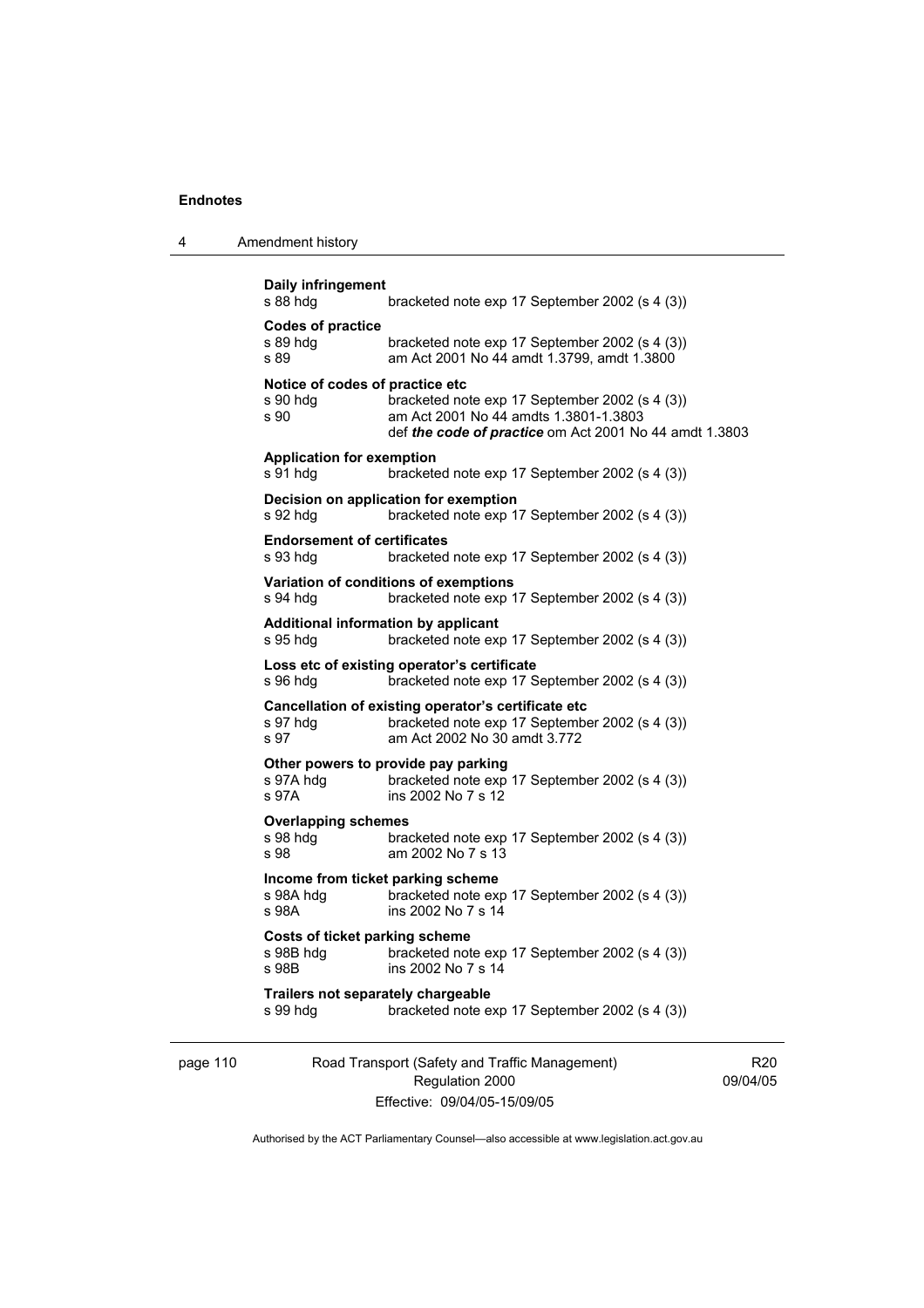| s 100 hdg                                  | bracketed note exp 17 September 2002 (s 4 (3))                                                                                                                                                                                                                                                                                                                                                                                                                |
|--------------------------------------------|---------------------------------------------------------------------------------------------------------------------------------------------------------------------------------------------------------------------------------------------------------------------------------------------------------------------------------------------------------------------------------------------------------------------------------------------------------------|
| s 101 hdg                                  | <b>Mobility parking scheme authorities</b><br>bracketed note exp 17 September 2002 (s 4 (3))                                                                                                                                                                                                                                                                                                                                                                  |
| Definitions for ch 4<br>s 102 hdg<br>s 102 | bracketed note exp 17 September 2002 (s 4 (3))<br>am 2000 No 33 s 4; 2000 No 52 s 4<br>def approved police speedometer ins 2001 No 32 s 7<br>def digital camera detection device sub 2001 No 32 s 8<br>def laser speed measuring device sub SL2004-47 s 40<br>def radar speed measuring device sub SL2004-47 s 41<br>def security checksum ins 2001 No 32 s 9<br>def testing authority am 2001 No 32 s 10; SL2004-47 s 42<br>def WORM disk ins SL2004-47 s 43 |
| s 103 hdg<br>s 103                         | Approved traffic offence detection devices<br>bracketed note exp 17 September 2002 (s 4 (3))<br>sub 2000 No 52 s 5<br>am 2001 No 32 s 11                                                                                                                                                                                                                                                                                                                      |
| s 103A                                     | Approval of police vehicle speedometers<br>ins 2001 No 32 s 12                                                                                                                                                                                                                                                                                                                                                                                                |
| s 104 hdg<br>s 104                         | Major testing of laser speed measuring devices<br>bracketed note exp 17 September 2002 (s 4 (3))<br>am 2000 No 33 s 5<br>sub 2000 No 52 s 5<br>am 2001 No 32 regs 13-17<br>sub SL2004-47 s 44                                                                                                                                                                                                                                                                 |
| s 104A                                     | Major testing of other traffic offence detection devices<br>ins SL2004-47 s 44                                                                                                                                                                                                                                                                                                                                                                                |
| s 104B                                     | Certification and sealing of traffic offence detection devices<br>ins SI 2004-47 s 44                                                                                                                                                                                                                                                                                                                                                                         |
| s 105 hdg<br>s 105                         | Use of digital camera detection devices<br>bracketed note exp 17 September 2002 (s 4 (3))<br>sub 2001 No 32 s 18                                                                                                                                                                                                                                                                                                                                              |
| s 105A hdq<br>s 105A                       | Use of laser speed measuring devices<br>bracketed note exp 17 September 2002 (s 4 (3))<br>ins 2001 No 32 s 18                                                                                                                                                                                                                                                                                                                                                 |
| s 105B hdg<br>s 105B                       | Use of radar speed measuring devices<br>bracketed note exp 17 September 2002 (s 4 (3))<br>ins 2001 No 32 s 18                                                                                                                                                                                                                                                                                                                                                 |

R20 09/04/05 Road Transport (Safety and Traffic Management) Regulation 2000 Effective: 09/04/05-15/09/05

page 111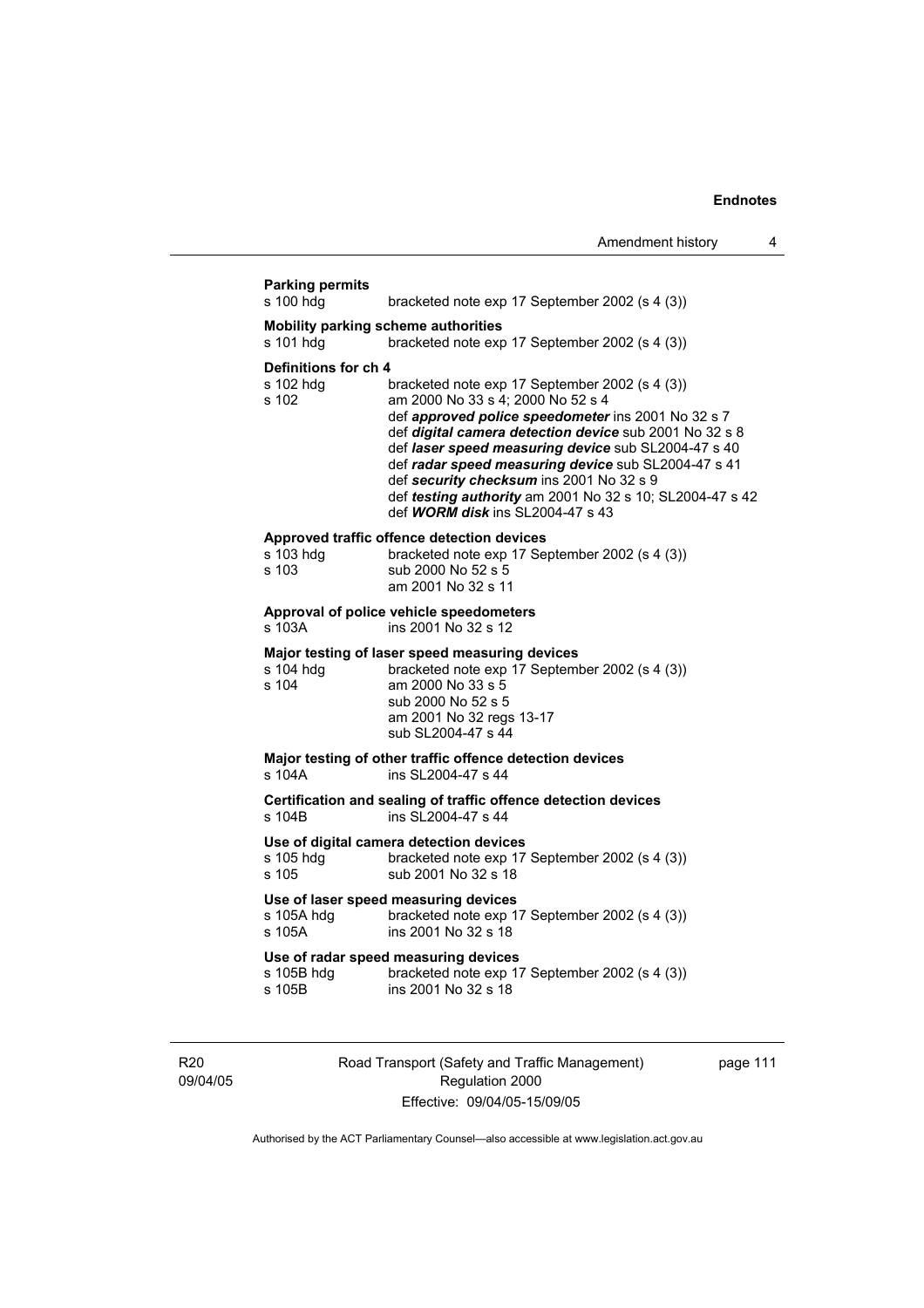4 Amendment history

**Approved people—testing and sealing**  s 106 hdg bracketed note exp 17 September 2002 (s 4 (3)) **Approved people—use**  s 107 hdg bracketed note exp 17 September 2002 (s 4 (3))<br>s 107 am 2000 No 52 s 6 am 2000 No 52 s 6 **Recording of digital camera detection device image files—Act, s 23 (2) (c) (ii)**  s 107A ins 2001 No 32 s 19 am SL2004-47 s 45 **Recording of traffic lights camera detection device image files—Act, s 23 (2) (c) (ii)**  s 107B ins 2001 No 32 s 19 **Verification of traffic lights camera detection device image files—Act, s 23 (2) (c) (iii)**  s 107C ins 2001 No 32 s 19 **Meaning of vehicle image codes**  s 108 hdg bracketed note exp 17 September 2002 (s 4 (3))<br>s 108 sub 2000 No 33 s 6: 2000 No 52 s 7 sub 2000 No 33 s 6: 2000 No 52 s 7 am 2001 No 32 regs 20-22; SL2005-7 ss 4-6 **Additional powers of police**  s 109 hdg bracketed note exp 17 September 2002 (s 4 (3)) **Prohibition on car minding**  s 110 hdg bracketed note exp 17 September 2002 (s 4 (3)) **Removal of unattended vehicles from certain places**  s 111 hdg bracketed note exp 17 September 2002 (s 4 (3)) **Disposal of impounded or forfeited vehicles**  s 112 hdg bracketed note exp 17 September 2002 (s 4 (3)) s 112 am Act 2001 No 29 s 14 sub 2001 No 32 s 23 **Disposal of forfeited vehicles—Act, s 10J**  s 112A hdg bracketed note exp 17 September 2002 (s 4 (3))<br>s 112A ins 2001 No 32 s 23  $ins$  2001 No 32 s 23 **Responsible person to inspect driver licence**  s 113 hdg bracketed note exp 17 September 2002 (s 4 (3)) **Responsible person's consent**  bracketed note exp 17 September 2002 (s 4 (3))

#### **Application of Criminal Code to regulation**  s 115 hdg bracketed note exp 17 September 2002 (s 4 (3)) s 115 sub Act 2002 No 51 amdt 1.42 om SL2003-1 s 18

page 112 Road Transport (Safety and Traffic Management) Regulation 2000 Effective: 09/04/05-15/09/05

R20 09/04/05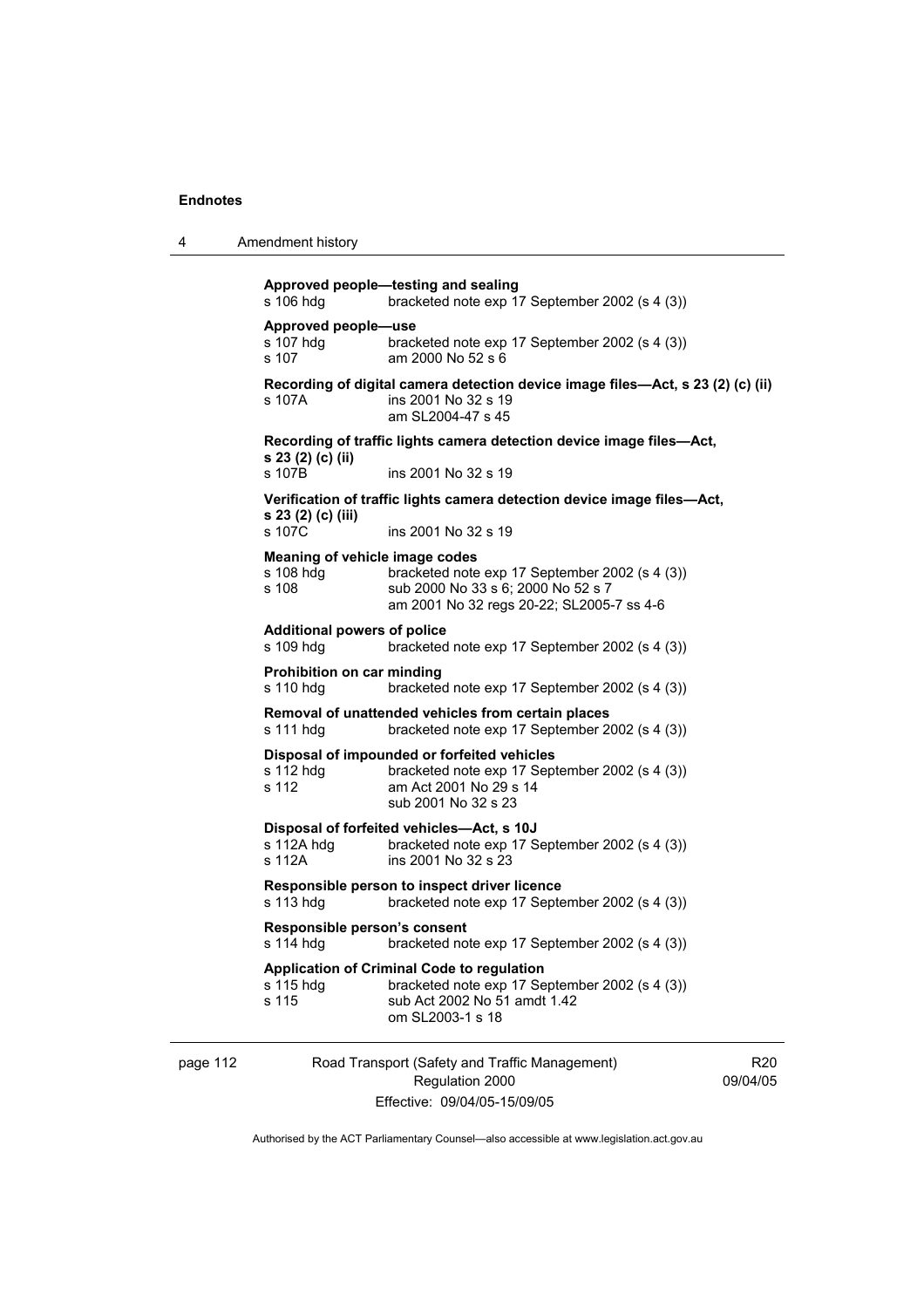| s 116 hdg<br>s 116                                     | Offences against regulation are strict liability offences<br>bracketed note exp 17 September 2002 (s 4 (3))<br>am Act 2002 No 51 amdt 1.43<br>om SL2003-1 s 18 |
|--------------------------------------------------------|----------------------------------------------------------------------------------------------------------------------------------------------------------------|
| s 117 hdg<br>s 117                                     | General defence of accident or reasonable effort<br>bracketed note exp 17 September 2002 (s 4 (3))<br>am Act 2002 No 51 amdt 1.44<br>om SL2003-1 s 18          |
| <b>Transitional</b><br>ch 6 hdg                        | exp 1 March 2002 (s 128)                                                                                                                                       |
| Parking<br>pt $6.1$ hdg                                | exp 1 March 2002 (s 128)                                                                                                                                       |
| s 118                                                  | <b>Existing Class A and Class B parking spaces</b><br>exp 1 March 2002 (s 128)                                                                                 |
| <b>Existing parking labels</b><br>s 119                | exp 1 March 2002 (s 128)                                                                                                                                       |
| <b>Existing disability labels</b><br>s 120             | exp 1 June 2000 (s 120)                                                                                                                                        |
| <b>Existing codes of practice</b><br>s 121             | exp 1 March 2002 (s 128)                                                                                                                                       |
| <b>Existing exemptions</b><br>s 122                    | exp 1 March 2002 (s 128)                                                                                                                                       |
| s 123                                                  | Existing applications for exemptions and variation of conditions<br>exp 1 March 2002 (s 128)                                                                   |
| <b>Existing notices to show cause</b><br>s 124         | exp 1 March 2002 (s 128)                                                                                                                                       |
| <b>Traffic offence detection devices</b><br>pt 6.2 hdg | exp 1 March 2002 (s 128)                                                                                                                                       |
| <b>Existing tests and certificates</b><br>s 125        | am 2001 No 32 s 24<br>exp 1 March 2002 (s 128)                                                                                                                 |
| <b>Existing approved people-use</b><br>s 126           | exp 1 March 2002 (s 128)                                                                                                                                       |
| <b>Other transitional provisions</b><br>pt 6.3 hdg     | exp 1 March 2002 (s 128)                                                                                                                                       |
| s 127                                                  | <b>Existing medical certificate about seatbelts</b><br>exp 1 March 2002 (s 128)                                                                                |
|                                                        |                                                                                                                                                                |

R20 09/04/05 Road Transport (Safety and Traffic Management) Regulation 2000 Effective: 09/04/05-15/09/05

page 113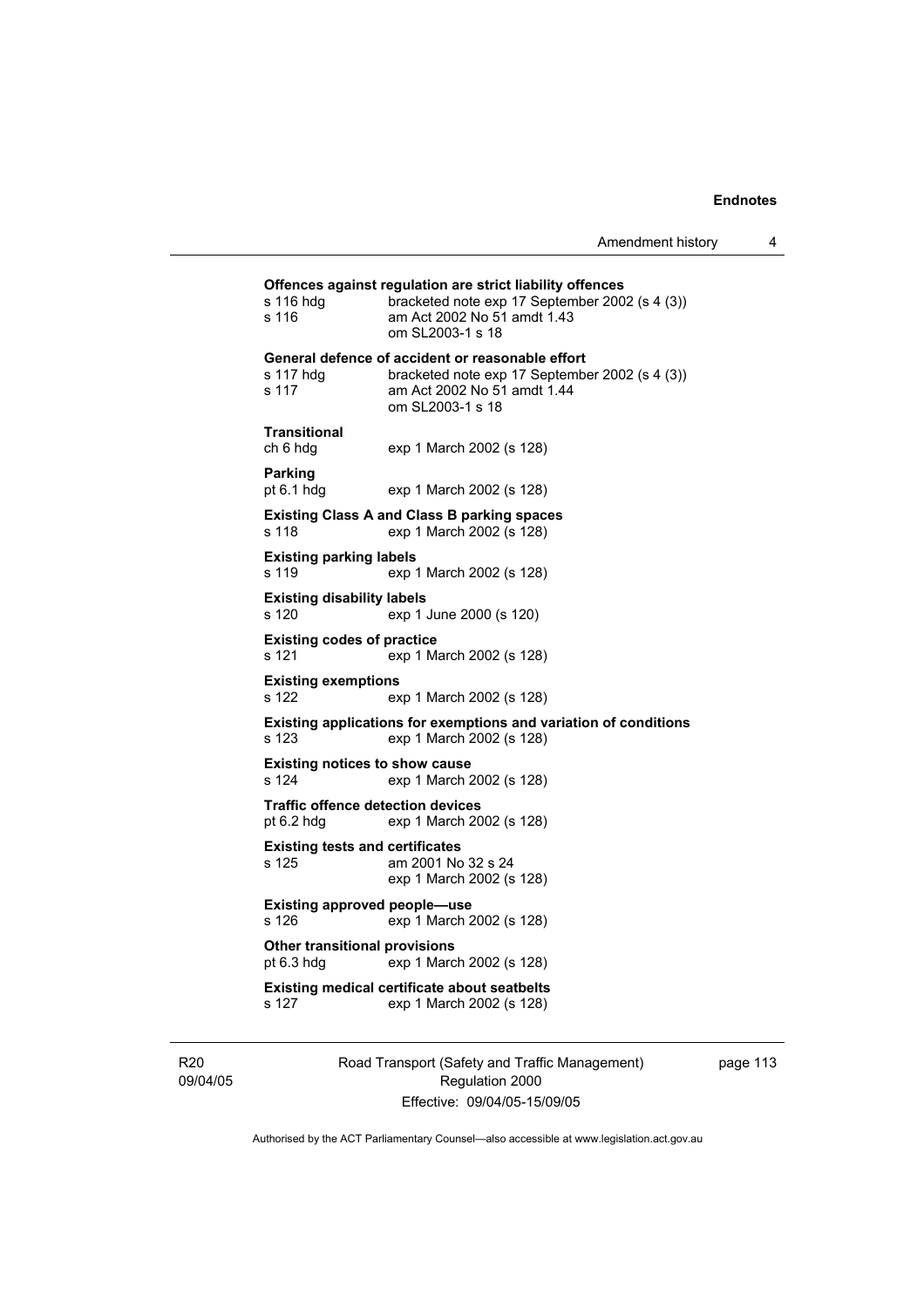4 Amendment history **Expiry of ch 6**  am Act 2001 No 27 amdt 4.25 am Act 2001 No 44 amdt 1.3804 exp 1 March 2002 (s 128) **Meaning of location codes on images**  sch 1 sub 2000 No 33 s 8 am 2000 No 52 s 8; pts renum R4 LA; SL2003-14 s 4; SL2005-7 s 7; items renum SL2005-7 s 8 **Dictionary**  dict am A2004-28 amdt 3.62 def *approved police speedometer* ins 2001 No 32 s 26 def *area of operations* ins 2002 No 7 s 15 def *ARR* ins SL2003-12 s 6 def *camera detection device* ins 2000 No 52 s 9 sub 2001 No 32 s 25 def *centre of the road* ins 2000 No 52 s 9 def *digital camera detection device* ins 2000 No 52 s 9 def *emergency worker* om SL2004-16 s 38 def *give way* ins 2000 No 21 s 4 def *hire car* ins SL2005-4 amdt 2.43 def *indicated on* ins 2001 No 32 s 26 om R18 LA def *laser speed measuring device* ins 2000 No 52 s 9 def *length* ins 2000 No 52 s 9 def *length of road* om 2000 No 52 s 9 def *marked foot crossing* ins 2000 No 21 s 4 def *motor vehicle* ins 2000 No 52 s 9 def *parking authority* ins 2002 No 7 s 15 def *parking authority guidelines* ins 2002 No 7 s 15 def *parking ticket* am 2002 No 7 s 16 def *pedestrian* ins 2000 No 21 s 4 def *piezo strip speed measuring device* ins 2000 No 52 s 9 def *postal vehicle* am SL2004-16 s 39 def *private hire car* om SL2005-4 amdt 2.44 def *public bus* sub Act 2001 No 62 amdt 1.42 def *radar speed measuring device* ins 2000 No 52 s 9 def *recording medium* ins 2001 No 32 s 26 def *red traffic arrow* ins 2000 No 52 s 9 def *red traffic light* ins 2000 No 52 s 9 def *registered interest* om R18 LA def *restricted hire vehicle* om SL2005-4 amdt 2.44 def *restricted taxi* om 2002 No 2 s 30 def *ride* ins 2000 No 21 s 4 def *rider* ins 2000 No 21 s 4 def *road* sub Act 2002 No 30 amdt 3.773

page 114 Road Transport (Safety and Traffic Management) Regulation 2000 Effective: 09/04/05-15/09/05

R20 09/04/05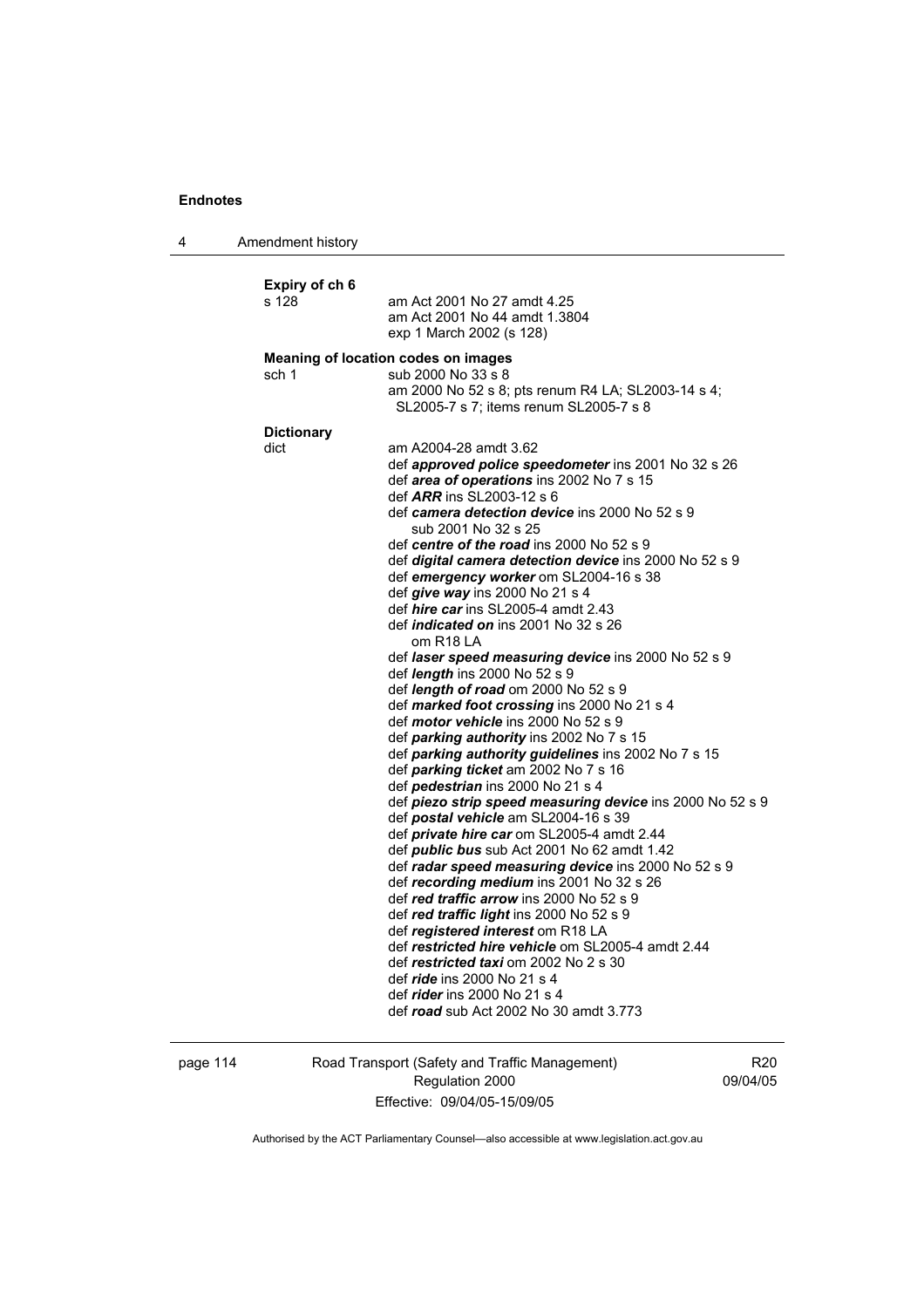```
 def road related area ins Act 2002 No 30 amdt 3.774 
   om R18 LA 
def security checksum ins 2001 No 32 s 26 
def speed measuring device ins 2000 No 52 s 9 
   om R18 LA 
def taxi sub 2002 No 2 s 31 
def testing authority ins 2000 No 52 s 9 
def the Act om Act 2001 No 44 amdt 1.3805 
def traffic lights camera detection ins 2000 No 52 s 9 
def trailer ins 2000 No 52 s 9 
def vehicle ins 2000 No 52 s 9 
def WORM disk ins 2001 No 32 s 26 
   sub SL2004-47 s 46
```
# **5 Earlier republications**

Some earlier republications were not numbered. The number in column 1 refers to the publication order.

Since 12 September 2001 every authorised republication has been published in electronic pdf format on the ACT legislation register. A selection of authorised republications have also been published in printed format. These republications are marked with an asterisk (\*) in column 1. Except for the footer, electronic and printed versions of an authorised republication are identical.

| <b>Republication No</b> | <b>Amendments to</b> | <b>Republication date</b> |
|-------------------------|----------------------|---------------------------|
| 1                       | not amended          | 1 March 2000              |
| 2                       | Act 2001 No 56       | 12 September 2001         |
| 3                       | Act 2001 No 62       | 3 December 2001           |
| 4                       | SL 2002 No 2         | 1 March 2002              |
| $5^*$                   | SL 2002 No 2         | 2 March 2002              |
| 6                       | SL 2002 No 7         | 16 April 2002             |
| 7                       | Act 2002 No 30       | 10 October 2002           |
| 8                       | SL2002-31            | 1 November 2002           |
| 9                       | SL2002-31            | 2 December 2002           |
| 10                      | Act 2002 No 51       | 1 January 2003            |
| 11                      | SL2003-1             | 10 January 2003           |
|                         |                      |                           |

R20 09/04/05 Road Transport (Safety and Traffic Management) Regulation 2000 Effective: 09/04/05-15/09/05

page 115